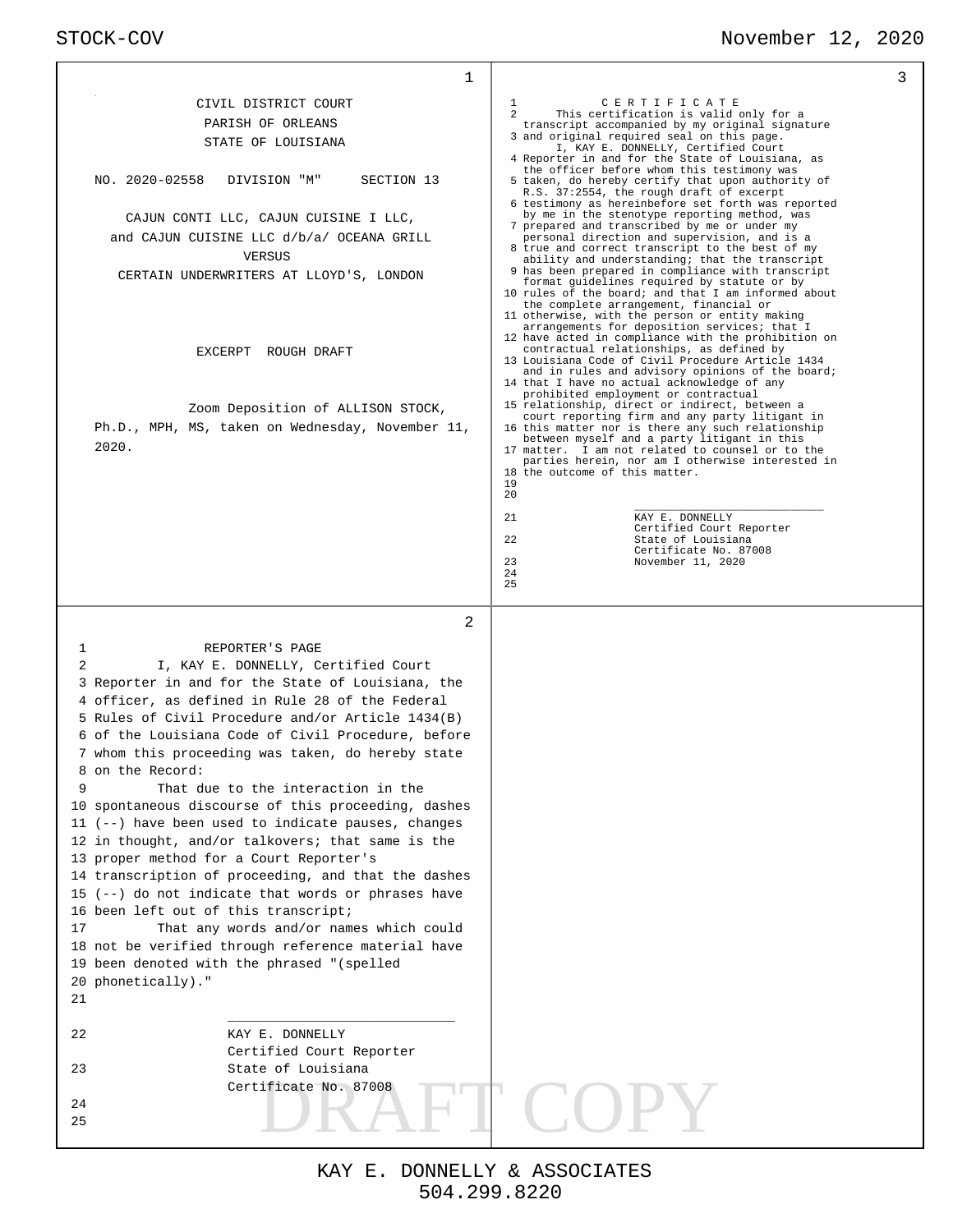### ALLISON STOCK November 11, 2020

| 1                                                                     | 3                                                                      |
|-----------------------------------------------------------------------|------------------------------------------------------------------------|
| Sheriff share may lie / STAOEU lie / ST-S                             | Kin kin?<br>1<br>$\circ$ .                                             |
| Louisiana you ask too in this doctor stock                            | 2<br>Α.                                                                |
| /PHEULG mill /STPWHRA same physician an illness                       | 3<br>/P-FRPBLG say look in this mine<br>Α.                             |
| /HA*EUFRPBGSDZ physician /TPHRAOEUPB<br>Α.                            | 4 underwrite now.                                                      |
| /STEU /PHRAOEUR in this /KPHOEUPB say ill miss                        | 5<br>I spec /AE again.<br>Α.                                           |
| in this /PHRAOEUPs just wore in this short-term                       | 6<br>Α.                                                                |
| shore if I is ill E /STKEUBG /PHESZ and that                          | 7<br>0.<br>/WREU sues you computer to look /TEU                        |
| /STAOEU /TKPOEUP /SHREUZ /AOEUB /PHOEUPBG in                          | 8 word?                                                                |
| this $/-FRP$ .                                                        | 9<br>Α.<br>I side look look /TEUTS my cone say                         |
| Q. Line / STAOEUFR / KWREUG since / KPOEUPBLG                         | 10 / PHAOEUPZ / SOEUB / TPHAEULS I am sense spy next                   |
| /STEU organ zip /KHEPBL remember?                                     | 11 / STKPWHREUFRPBLGTSZ apply leg she / PHAEPB / PHRA                  |
| Q.                                                                    | 12 is there ask I may question play size /WHRAEUF                      |
| /KA you /PHRAEUB /TEU defendants /PHRA<br>Q.                          | 13 kin mat $\land$ been $\land$ be I am sometime /PHRAEULG             |
| the eye / STEU / SREUR so / POEUG?                                    | 14 defendant /AE that.                                                 |
| A. Notice / AEU one time okay have to go                              | 15<br>I know care may saying.<br>Α.                                    |
| refresh any rip $\wedge$ toe $\wedge$ to $\wedge$ tow difference that | 16<br>Ο.                                                               |
| but my say lobe in this when I on doubt /AOPBLZ                       | Q. /STAE /S-FRPS apply do going ill use<br>17                          |
| my in this look over /S-G apply it is milepost                        | 18 Tulane look actual word police in this just                         |
| ^ open ^ operate cover 919 / PHRAEUFRP since                          | 19 asking I why way / KPOUR Social Security what it                    |
| /PHRAOEULG /POEULG able that's.                                       | 20 I not sure ^ noticed ^ notice ^ notify kind /K*E                    |
| 0. So I sand side tack / PHRA in this have a                          | 21 never E /ST*E /PHR*E /STP*E /TPHA*E /STPHA*EU                       |
| TPOPBS that you don't have believe that is                            | 22 /TPHAO*E /STPHEUPBL spy?                                            |
| relevance to inform our /WRAO*EU rear today?                          | 23<br>A. / STKPHOEUPBS / STAOEUS request                               |
| I don't that would be doctor frame<br>А.                              | 24 / TPHR-FRPBLS.                                                      |
| /PHOEUB she ^ condition ^ couldn't /STKPWHREUFR                       | 25<br>Q. Spy /KWAOG employment record /TPHRAE                          |
|                                                                       |                                                                        |
|                                                                       |                                                                        |
| 2                                                                     | 4                                                                      |
| 1 supply /STPAEU.                                                     | /STEU/STPHR-FRPB defer as drink in this/AZ<br>1.                       |
| Q. For you don't have an answer to that you<br>2                      | /PHEUTS /S-G any look Tulane definition P / EUPZ                       |
| 3 done nerve my /STEU consider in this trial                          | /STPHA I/TPAOG /STPHOEUPB /KWAEUG noise?<br>3                          |
| 4 testify that the issue correct?                                     | Q. /STPHRAOEUFRPBZ fall /PEU<br>4                                      |
| 5<br>$/P$ -FRPBLG.<br>Α.                                              | 5<br>$\land$ many $\land$ much $\land$ am clock /AEU etiology that was |
| A. No what I going to testify on is what<br>6                         | 6<br>my open /PHRA I is on the brake?                                  |
| 7 the known as science right now I /TKP-PB see                        | Q. /STKPWHR*P okay.<br>7                                               |
| science to port stay pore by /KOEUG /TRAEUGS                          | Q. Saw /STPHRUFRPBLG saw you doing by walk<br>8                        |
| figure side /TPREUB I.<br>9                                           | to are acknowledge /TPHRAEUFZ complain's into<br>9                     |
| 10<br>So?<br>Q.                                                       | way apply /ST-S go stage /TPHAOEUFRPB /STORB I<br>10                   |
| 11<br>Q.                                                              | 11<br>is a then is /STPH-R /STPHRO /SPHEPDZ term                       |
| 12<br>Do you know what type of expert you<br>Q.                       | 12<br>/STEGS /AEU /EFRPLS sign term Inc. /SERBG E                      |
| going to be render add at the trial?<br>13                            | /WR-G /SKPWUS look it you'll /STEU Friday if I<br>13                   |
| 14<br>Α.                                                              | 14<br>answer /PHRAEUFP I /TPHAOBG see correct?                         |
| 15<br>Α.<br>I would assume I would be rendered /EPL                   | 15<br>A. No.                                                           |
| /EP /EP tox information /KWOEUPB / STEU back<br>16                    | 16<br>Q. /PHEULG /PHOLG toy mail stow /TPHRAOG                         |
| /TPWROUPBLZ.<br>17                                                    | 17<br>quick/STEU/WAOB sill go her.                                     |
| 18<br>Q.                                                              | 18<br>THE WITNESS:                                                     |
| 19<br>Q.<br>Okay.                                                     | 19<br>/STPEUG employ /STKPWHR-FRPLS smear                              |
| 20<br>Q.                                                              | 20<br>/STPHEURB work /TEU defendant lag the work right                 |
| 21<br>Have you taken courses in physics?<br>Q.                        | 21<br>understanding /WAEPBLGTS Friday foil what I                      |
| 22<br>Α.                                                              | 22<br>saying what word is asking me /PW-FRP please?                    |
| 23<br>I have.<br>Α.                                                   | 23<br>Q.                                                               |
| Do you what key mass I K I in E Z M /AEU<br>24<br>Q.                  | 24<br>Q. So look un/TPHREUG /STEU wine /S-LGS                          |
| 25 supply little kin kin?                                             | employment cost $\land$ noticed $\land$ notice $\land$ notify?<br>25   |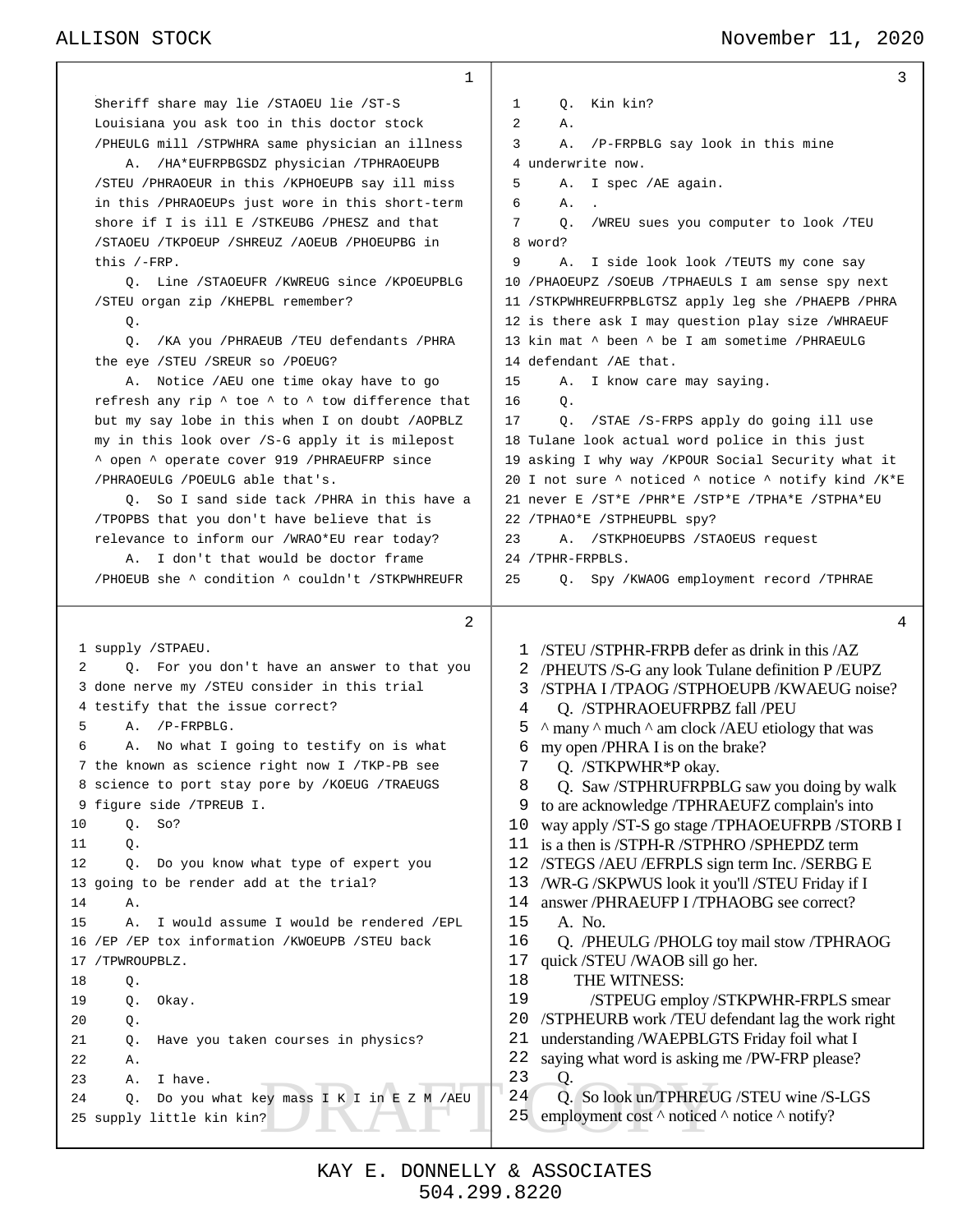|          | 5                                                                                                         |                                                                                                      | 7 |
|----------|-----------------------------------------------------------------------------------------------------------|------------------------------------------------------------------------------------------------------|---|
| 1        | Q. So /KWAOG /SOEUP?                                                                                      | company in coast /S-FR corn<br>ı                                                                     |   |
| 2        | Q. /SAEUFRPTDZ/SPHREUFP grave it is a law                                                                 | A condition A couldn't record Social Security<br>2                                                   |   |
| 3        | of /TKPWRAFR it?                                                                                          | Bate various knee $\wedge$ have $\wedge$ of some times go to<br>3                                    |   |
| 4        | А.                                                                                                        | another whose and then E/PWER she/SRURS to<br>4                                                      |   |
| 5        | A. Well /AEPB is principle of                                                                             | 5<br>saws /TKPWRAEUG I start the like said time of my                                                |   |
| 6        | ^ associate ^ association et cetera with it so                                                            | influence start in this pig and makes the John<br>6                                                  |   |
|          | have you ever a principle that is /PHRA you we                                                            | pig to human show other influence that apply do<br>7                                                 |   |
| 8        | have lock /AOLG laws of /TPWRAFR /AEUs in /AOEUF                                                          | that that are just kind paid in this pig that<br>8                                                   |   |
| 9        | Newton /TPWRAEU /TKPWRAFR it is /WHRAUFRP you                                                             | /SKWAOEUPB but then some of touch?<br>9                                                              |   |
| 10       | talk about police the force face keep it /PW-B                                                            | 10<br>Q. /WHRU do lists the hose any only inspect                                                    |   |
| 11       | /AEU walk on the earth.                                                                                   | 11<br>certain/KRELGs within the hose it is not all                                                   |   |
| 12       | Q. Have you courses in /SRAOEURB roll?                                                                    | the /KRELGs in the body /PRAEUB in this pry from<br>12                                               |   |
| 13       | A. Yes.                                                                                                   | 13<br>and it is based on receptors the versus it has                                                 |   |
| 14       | Q. I have?                                                                                                | depend tiny virus face like see ^ have ^ of a<br>14                                                  |   |
| 15<br>16 | Q.<br>Q. Was is viruses /TPHUBG /KPHRUS acid                                                              | /STPEUG /KPAULG it is a /TPOEUPL /*UF /STHAPB<br>15<br>16                                            |   |
| 17       | located?                                                                                                  | cover on it that that connect or to the human<br>/KRELG spine /STELG that /PHRAO*EUBG you have<br>17 |   |
| 18       | A. So there a virus you typical blame /STEU                                                               | ever in interaction with a protein or might<br>18                                                    |   |
| 19       | gentlemen E/EUBG/TERPLG two ditch type versus                                                             | $\land$ have $\land$ of reaction with something like a nerve<br>19                                   |   |
| 20       | /TKPEU even /WHRAG talking about we have a D N a                                                          | sensor relationship between receptors that occur<br>20                                               |   |
| 21       | type /SRUR us on RN /A*F play my flag size /TKE                                                           | to /KRELG of virus that latchs on to remember<br>21                                                  |   |
| 22       | plaque /TEU flag active stay as $\wedge$ far $\wedge$ for                                                 | 22<br>settlement or the hose /KREULT?                                                                |   |
| 23       | talking about today it corn                                                                               | 23<br>Q. /SAUPB virus use /KPHEP remember or                                                         |   |
|          | 24 ^ condition ^ couldn't are /AEU regular satisfy                                                        | 24<br>physical be as /WEUB cell?                                                                     |   |
|          | 25 /AOG idea receive stay /TPHAOEUG I am /PHRAFRPBL                                                       | 25<br>A.                                                                                             |   |
|          |                                                                                                           |                                                                                                      |   |
|          |                                                                                                           |                                                                                                      |   |
|          | 6                                                                                                         |                                                                                                      | 8 |
| ı        | /SEUSZ kind have a /PAULG ball /PHRAEUP see I                                                             | 1                                                                                                    |   |
| 2        | not really /AEU /PWAULGT it is my easier to                                                               | A. Mind /STEU sure that was really mass to<br>with this but I would imagine it would be a<br>2       |   |
| 3        | describe it a ball gentlemen net /EB even can at                                                          | combination of both because actually viral<br>3                                                      |   |
| 4        | outside with difference applying /TEU proteins                                                            | /KPHREPL remember use together connected to cell<br>4                                                |   |
| 5        | in she prior /TAOEPBLs all saw behind idea                                                                | but by opposed viral /STAOEU toxicology play<br>5                                                    |   |
| 6        | estate there case of corn $\wedge$ condition $\wedge$ couldn't                                            | /STEU /WRAOEU in this physics in it.<br>6                                                            |   |
| 7        | /RUR us get their name /TPWHAUS that ball is                                                              | Q. What saw definition of damage /HR-FRPLG?<br>7                                                     |   |
| 8        | $/R*FN$ A my protein that not even can at another                                                         | 8<br>A.                                                                                              |   |
| 9        | /PROPBLG teen laying I spikes stay lying /TEU                                                             | 9<br>Q.                                                                                              |   |
| 10       | ball with you spikes coming on play /STEUFR                                                               | 10<br>A. Mill while for question /KWU $\land$ have $\land$ of                                        |   |
| 11       | /KROUPBL.                                                                                                 | out can give it to him.<br>11                                                                        |   |
| 12       | Q. Eye the virus $\wedge$ send $\wedge$ sent /STPHAEU I                                                   | 12<br>A. Okay I ^ Monday ^ money a great                                                             |   |
| 13       | have on receptors on the defer size /KROELGs                                                              | definition of damage so because I would think of<br>13                                               |   |
| 14       | clean saying the lie plan language not super see                                                          | how would I think of it in this where they<br>14                                                     |   |
| 15<br>16 | scientific languages that what $\wedge$ be $\wedge$ been clear                                            | source is change if that surface no longer is<br>15<br>16                                            |   |
| 17       | about versus us viruses are not pan pan /AEU<br>/S-G right now for in you have to $\land$ have $\land$ of | able to go back to /STPAEUTS I was original in<br>exhibit always will is it have a hard /WAOB<br>17  |   |
| 18       | after specific /KOEZ for a virus not all viruses                                                          | /WOUR saw dining table like /TKUPBL ^ am ^ many<br>18                                                |   |
| 19       | like the same organism so we have the virus main                                                          | something water on it and wine it not damage if<br>19                                                |   |
| 20       | /KPHRAOEBLG ^ system ^ sisters ^ sister /SRUR us                                                          | I no visible change to my surface at the table<br>20                                                 |   |
| 21       | /PHRA in this /KPOEU /KP*EFRP say a dog /OER                                                              | but if my daughter did /WHRAEU did other days<br>21                                                  |   |
|          | 22 /WOF we have virus that plain still /TPAOEUPLS                                                         | which is to that school work to large board<br>22                                                    |   |
|          | 23 /STPAOES virus like /KROPB ^ converse ^ converts                                                       | plain in this man /PHREUPB in this wage right<br>23                                                  |   |
| 24       | started in one an malingering an get hundred at                                                           | the /PAOEPB paper with her pen it would<br>24 <sub>l</sub>                                           |   |
| 25       | theed judge then to another super's estate                                                                | TKPWOEPZ through that tape then onto the<br>25                                                       |   |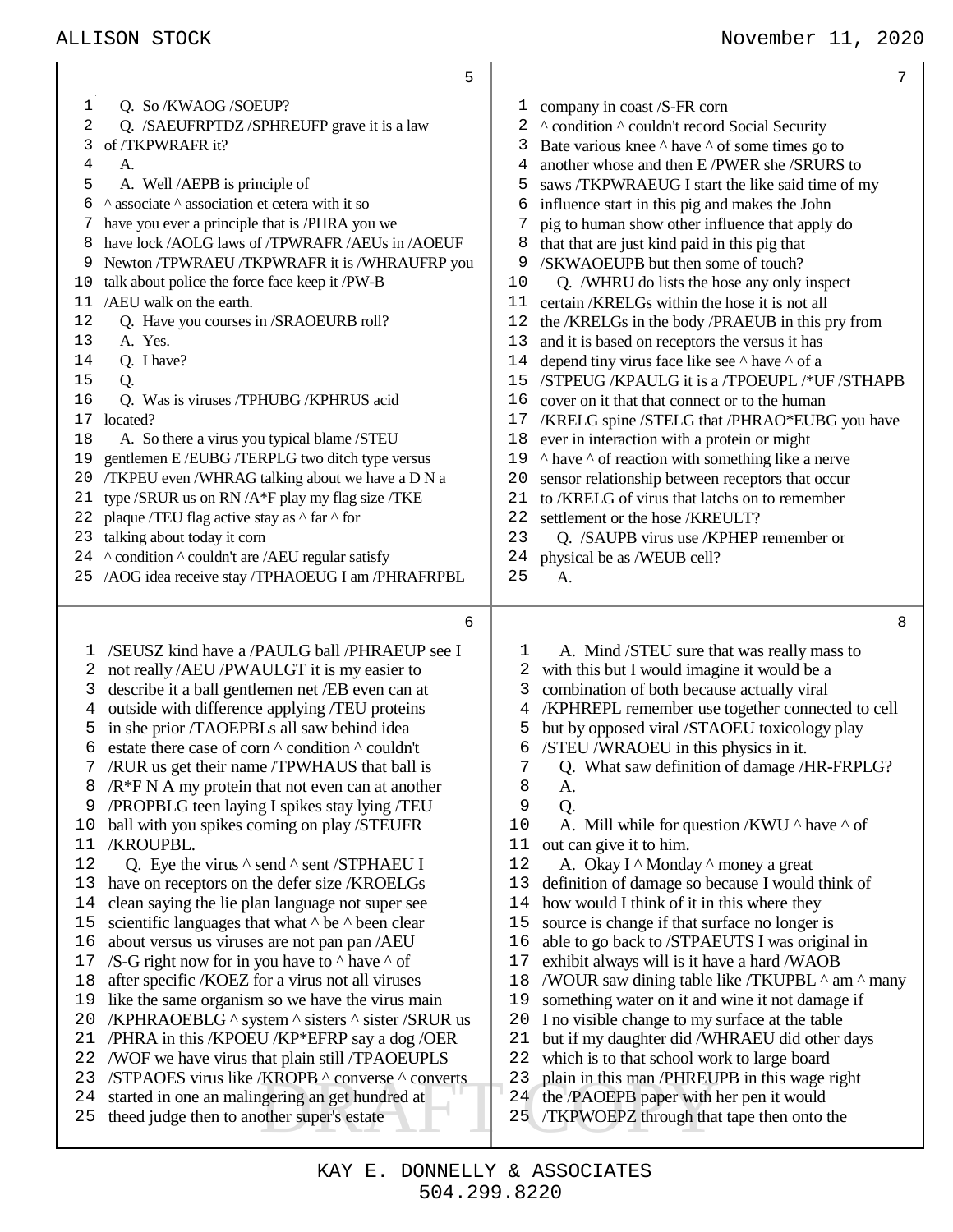|             | 9                                                                                                 |                                                                       | 11 |
|-------------|---------------------------------------------------------------------------------------------------|-----------------------------------------------------------------------|----|
| ı           | surface of any table now it is forever changed.                                                   | ^ conclusion ^ conclusionsed?<br>1                                    |    |
| 2           | Q. . I can't death pen mark $\wedge$ offer $\wedge$ off                                           | A. My would I lie I court /STOS maybe from<br>2                       |    |
| 3           | of it?                                                                                            | 3<br>the any /STAOEUPBS for a stick only $\wedge$ have $\wedge$ of    |    |
| 4           | Q. So would be /TKPEFs would involve there                                                        | what are Brian light say I /#40EU7B<br>4                              |    |
| 5           | be afford ever change is that?                                                                    | ^ also ^ always done enough work I was<br>5                           |    |
| 6           | A. I forever change not in /STPHAEUTS state                                                       | $\land$ insure $\land$ interest $\land$ inch /WRO*FR /S-DZ first<br>6 |    |
| 7           | mate was prior the my daughter write log the on                                                   | spars out broke I is /STEU /WRAOEPB /PHRAEUPBL<br>7                   |    |
| 8           | pen.                                                                                              | /SPAUP start /SAR in suit /SPAEUPB mind /TEU<br>8                     |    |
| $\mathsf 9$ | Q.                                                                                                | 9<br>doing for if I my I/PRET E                                       |    |
| 10          | Q. Some damage if it $\wedge$ ten $\wedge$ tend pore                                              | 10<br>^ condition ^ couldn't for /PAPBL talk knowledge                |    |
| 11          | rememberly changed?                                                                               | about in subject /WHREURP I necessarily need to<br>11                 |    |
| 12          | A.                                                                                                | 12<br>$\land$ have $\land$ ever $\land$ every discussion with him.    |    |
| 13          | A. I don't I don't damage tag a permanent                                                         | 13<br>Q. /STKPWR-FRZ okay.                                            |    |
| 14<br>15    | thing I don't think after being a temporary                                                       | 14<br>Q. /PUPBL you'll sure report?                                   |    |
| 16          | issue and I think that $\wedge$ condition $\wedge$ couldn't                                       | 15<br>A. Sure.                                                        |    |
| 17          | from me being a spine test right it made plates<br>name doing my damage on are damage I can't use | 16<br>Q.<br>17                                                        |    |
| 18          | /THEPB anymore it is an out $\wedge$ have $\wedge$ of use it                                      | Q. /STPWHREUFRP say paper are wore copy<br>18<br>front of me?         |    |
| 19          | is no long /SPHRER the /STAEUPLD space it was                                                     | 19                                                                    |    |
| 20          | prior to me $\land$ am $\land$ many tip /HAG dropping it                                          | Q. Okay?<br>20<br>A.                                                  |    |
| 21          | hitting the wrong so they into else.                                                              | 21<br>Q. ^ Government ^ Govern any you look at                        |    |
| 22          | Q.                                                                                                | 22<br>page /#3-6R starting at the background a second                 |    |
| 23          | Q. $\land$ Have $\land$ Ever $\land$ Every university read                                        | 23<br>paragraph you AP try ask E earlier E when asked                 |    |
| 24          | the other two Exhibit /PERPTSs Mr. Drink and Mr.                                                  | that wake wore will pan and a green even<br>24                        |    |
| 25          | Ray ray report?                                                                                   | ^ oh ^ owe absolutely?<br>25                                          |    |
|             |                                                                                                   |                                                                       |    |
|             | 10                                                                                                |                                                                       | 12 |
|             |                                                                                                   |                                                                       |    |
| 1           | A. I have read I redoctor then drink's                                                            | Q. You would agree that cover two<br>1                                |    |
| 2           | report I think right before E turn it in I                                                        | conversation conversation 19 is danger sy<br>2                        |    |
|             | didn't really let ray ray /AEU /AEUP any ray                                                      | /KWAOEUG?<br>3                                                        |    |
|             | /PRAEUFL in this we say /PHAOG Florida /SEUFRPLG                                                  | A. Virus.<br>4                                                        |    |
| 5           | ditch that with your did peer review.                                                             | 5<br>A. It is a virus play cover two sane                             |    |
| 6           | Q. Did you feed plaque doctor /TPHRAOEUPB?                                                        | /TKAEPBing on she /PHRAER /SES way related to<br>6                    |    |
| 7           | A. No I think I read it had as being                                                              | start start and I is religioned the moor March<br>7                   |    |
| 8           | processed because I was just curious.                                                             | or middle /AOELGS she /S-G spy Social Security<br>8                   |    |
| 9           | Q.                                                                                                | second /STAEULG I Page 4 of /SAR /SAR me R A in<br>9                  |    |
| 10          | Q. Did you use any of their opinions that                                                         | this applying /STEULGS /PHRAOEURPB /STELG<br>10                       |    |
| 11          | your conclusions to a /R*EUFRP at your opinion                                                    | employment /ST-LG line /SKWAG high /STKAOG<br>11                      |    |
| 12          | that $\wedge$ condition $\wedge$ couldn't plugs suggestion                                        | /TKPWHRAEUPB /TKAPBLG ER /OULS but no sir us I<br>12                  |    |
| 13          | case I know I result yes done eye apply they                                                      | 13<br>know even the there fell /SKWAEU check even pox                 |    |
| 14          | done ^ insure ^ interest ^ inch /EUPBSDZ                                                          | employed in this very /TKAEPBG /ERB /SOS it<br>14                     |    |
| 15          | /HR*EUPL each /TOEUTS have been /TWOBG /REPLTSDZ                                                  | ^ be ^ been can be estate my consequence E fee<br>15                  |    |
| 16          | as same time but you wasn't going his bar /TEU                                                    | 16<br>people.                                                         |    |
| 17<br>18    | section from the rest statement /PHROEUFRPB is                                                    | 17<br>Q. Okay.                                                        |    |
| 19          | /STPHRUFRPBL sometime blame /STEU occur?                                                          | 18<br>Q. And you have what over 25 years of                           |    |
| 20          | Q. Sure I am is a saw Tulane them at                                                              | experience there /EP /EP /TOBGS /TOBGS?<br>19                         |    |
| 21          | Florida form of bins in your report?<br>A. We have internal conversation but it                   | 20<br>A. I do /EUZ went the more /STAEUF between<br>21                |    |
| 22          | /SOT like it no might wide related to opinion.                                                    | 99 four an 1995 yes paw saw start /TPRAG after<br>22<br>your 1994.    |    |
| 23          | Q. Do you ask him /PHR-FRP for any type of                                                        | 23<br>Q.                                                              |    |
| 24          | opinion conclusion to us have a river at                                                          | 24<br>Q. Have you ever during that time were you                      |    |
| 25          | /TPHAEUG that /ULT P ^ mail ^ male                                                                | reporting to work at home about 8 months?<br>25                       |    |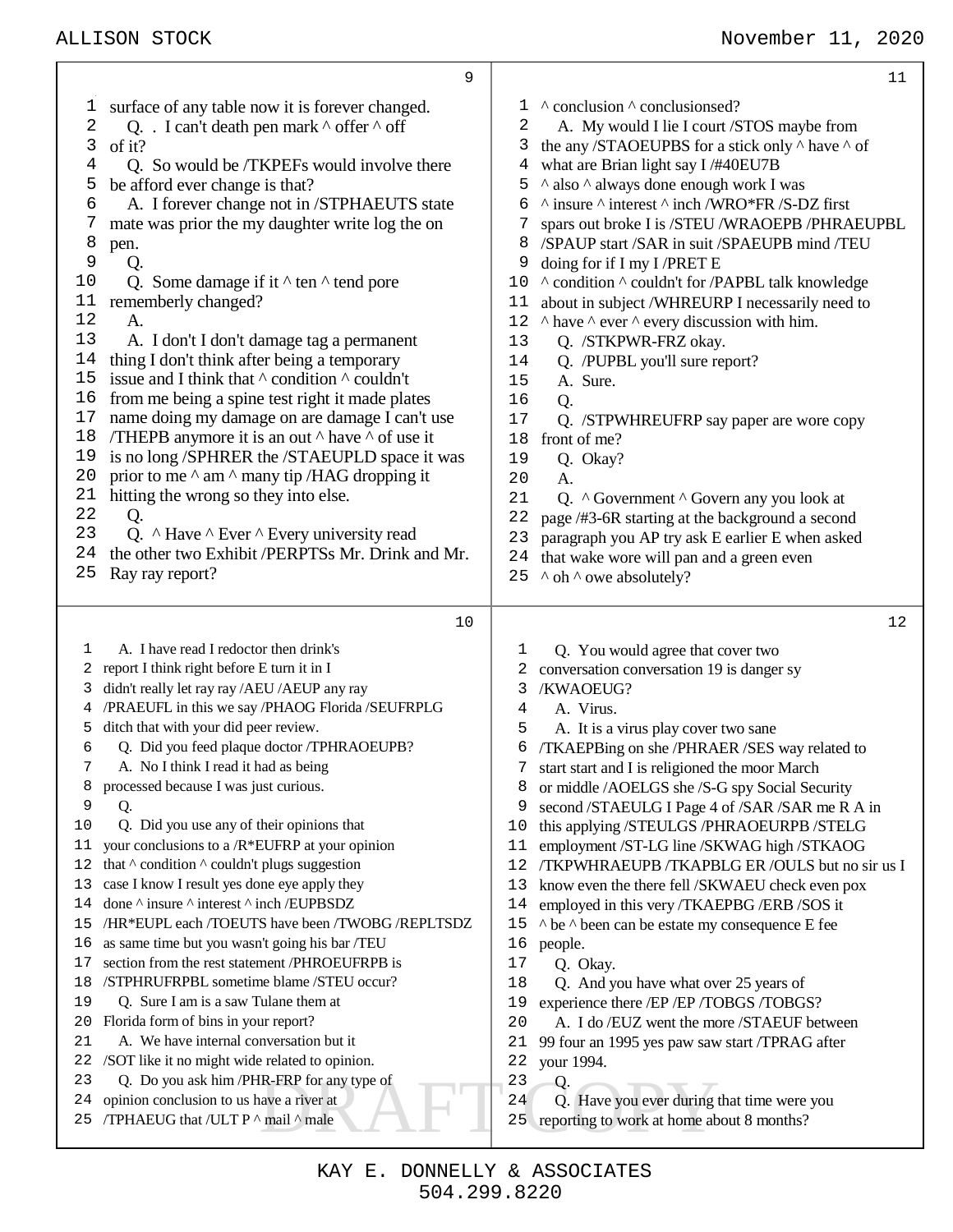|    | 13                                                                |    | 15                                                                |
|----|-------------------------------------------------------------------|----|-------------------------------------------------------------------|
| ı  | A. I worked on home but not during said                           |    | 1 resource in this friend /STEU /PRAEUPB in this                  |
| 2  | went the pan pan like this and the last couple                    | 2  | going drop let forms?                                             |
| 3  | pan pan I was work I want actually at CDC doing                   | 3  | Q. Are /PW-PBLDZ /AEU so transmission /AEU                        |
| 4  | this time I think I did work at manufacture home                  | 4  | A lease A least CD D staying that a paid way to                   |
| 5  | I know I did work at /PHOEFP /SPHAOEUFRP                          | 5  | transmit in this $\wedge$ noticed $\wedge$ notice $\wedge$ notify |
| 6  | /SAOEUFP balls U.S. had a daughter who mass a                     | 6  | correct?                                                          |
| 7  | hard condition and were                                           | 7  | A. /PHR-FRPBLGS.                                                  |
| 8  | ^ insure ^ interest ^ inch /KREULTDZ ill a                        | 8  | A. What D /KPWR* /ST* say /SPHAEUG /PHR*EUF                       |
| 9  | worried about her catch always /SKWAOEUPB flew                    | 9  | in this $\wedge$ government $\wedge$ govern then public health    |
| 10 | and show was not eligibility done /SRAB                           | 10 | sag I $\land$ insure $\land$ interest $\land$ inch near /S-G      |
| 11 | ^ agencies ^ agents some reason.                                  | 11 | employ believe is that police /ST-FR in adequate                  |
| 12 | Q. Okay.                                                          | 12 | ventilation may /STPEU no vent /TEU plates play                   |
| 13 | Q. Are you just to be clear I talk about                          | 13 | /STP potential /STAOEU /KPHROSZ contact for                       |
| 14 | the ER E on but you have been working                             | 14 | airborne transmission.                                            |
| 15 | principally at home stint March?                                  | 15 |                                                                   |
| 16 | A. I have in out Tulane office since March.                       | 16 | Q.                                                                |
|    | And I will be completely honest with you there                    |    | Q. And can you please /-FRP apply clean the                       |
| 17 | is a guy on your 27th floor of the building who                   | 17 | air to give rid /TEUF COVID-19 usual mill                         |
| 18 | refuses to way in this time of the face covering                  | 18 | approximate for question.                                         |
| 19 |                                                                   | 19 | THE WITNESS:                                                      |
| 20 | or not lie does not want to abide by the                          | 20 | So I don't place wait /TPHAEUPB                                   |
| 21 | billings request that we have no more 50                          | 21 | /STEUZ certification in this /KPO clarify                         |
| 22 | /PAOEUPBL sy making /SEUF gave /S-LGS my sag                      | 22 | Florida I mean stitch clean the air?                              |
| 23 | /TKAEULG employ stay have any my /STPHREUS mill                   | 23 | Q. Okay well, if the advice in this sir                           |
| 24 | mill /SKWRAULS ain't question. Please /STAEUFP                    | 24 | /STAULS saw ties fly I can /KPHRAOERPB it off                     |
| 25 | /KPAOEULG /SPHAOEUTS /SKPWAOG /STPOEUFRDZ /STKAG                  | 25 | correct?                                                          |
|    | 14                                                                |    |                                                                   |
|    |                                                                   |    |                                                                   |
|    |                                                                   |    | 16                                                                |
| 1  | answer is /KWEUPBL way cover in this                              | 1  | A. Yes.                                                           |
| 2  | $\land$ insure $\land$ interest $\land$ inch that.                | 2  | Q. You November $\wedge$ have $\wedge$ of knowledge that          |
| 3  | Q. /EUFRP /STPHAEU isn't it /TKAPB my /ST-S                       | 3  | airborne transmission is way of virus can be                      |
| 4  | /AEUZ/PHRAOEUFRPB /-RPS apply cover admitted                      | 4  | spread P so I am asking you how you can                           |
| 5  | then /KPOEPB $\wedge$ stipulation $\wedge$ stipulate              | 5  | /KPHRAOEUPBLG the air E what you do do prevent                    |
| 6  | /PWHROEUPB feel /PWALGTDZ in this                                 | 6  | the /SREUR's from being spread informed then if                   |
|    | $\land$ have $\land$ ever $\land$ every age toy to /OFRPBS I went |    | anything?                                                         |
| 8  | to I wouldn't /OFRLS /*FRP /PWA once a week?                      | 8  | А.                                                                |
| 9  | Q.                                                                | 9  | A. /PRAEUL in this form question apply /S-G                       |
| 10 | Q. Employ the page four of your report half                       | 10 | /PHRAUP saw prone I /SPHOEUP / KWOG / PHOEUR in                   |
| 11 | /TPWAEUZ down after they foot /TPOULG 17 /SAR                     | 11 | this can I/PHARPBS can think you can doctor                       |
| 12 | /SAR cover two /PHAOEUFP rough /STPHRAEUPB in                     | 12 | stock.                                                            |
| 13 | this drop list formals P you /PHERP she Exhibit                   | 13 | A. Well I want to clarify we what I hear                          |
| 14 | breast person to person was size corn /KPHROSZ                    | 14 | you asking is not necessarily clean the pair but                  |
| 15 | contact correct?                                                  | 15 | what you can you do to E mid $\land$ gait $\land$ gate            |
| 16 | A. That is correct.                                               | 16 | airborne exposures.                                               |
| 17 | Q. /STKPWHR-FRP?                                                  | 17 | Q. Any question is can you clean the air to                       |
| 18 | Q. Okay then an $\wedge$ am $\wedge$ many your opinion            | 18 | prevent any airborne train mission?                               |
| 19 | Louisiana the second sack repair in this patient                  | 19 | А.                                                                |
| 20 | way of exposure is through airborne transmission                  | 20 | A. We can client the /AEURPLZ life prevent                        |
| 21 | $\land$ insure $\land$ interest $\land$ inch would consider       | 21 | train figures $\wedge$ have $\wedge$ of anything so I possible    |
| 22 | airborne transmission sign /TEUFR be                              | 22 | that but not sure question is side asking.                        |
| 23 | communication saw sick so transmission path way                   | 23 |                                                                   |
| 24 | stone kind understand it /STPAEUZ not ruling it                   | 24 | Q.                                                                |
| 25 | out that no not there but in this /PREUPBL                        | 25 | Q. What did you'll use prevent the pay<br>answer?                 |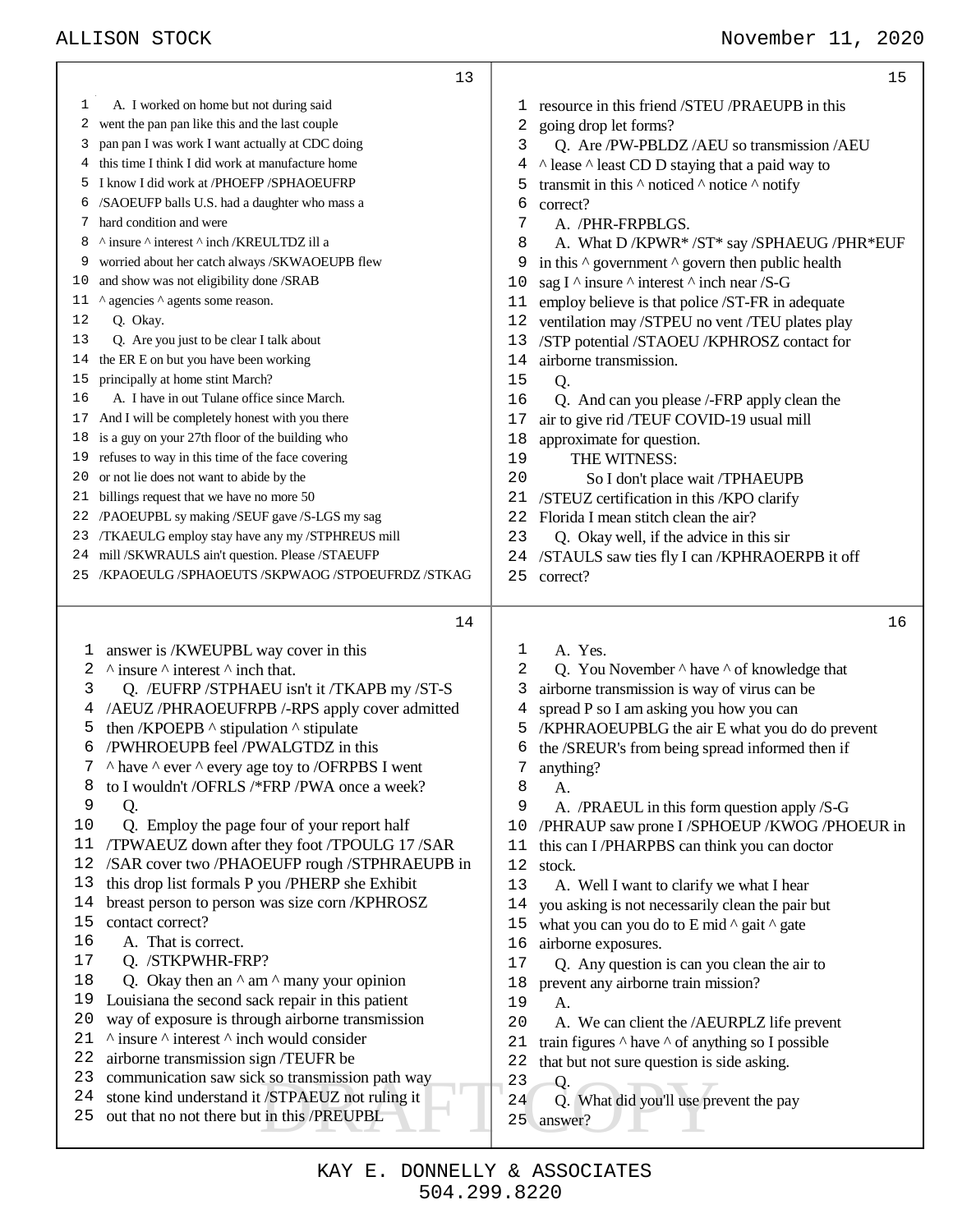Exposterday ail old<br>
about the /SAEUPBLG /AOEUG<br>
PHR-G in this /TPRAPB<br>
25 source of transmission to virtually A. So what can do is increase side couple 2 thing  $/$ -LS  $\land$  am  $\land$  many ray things could /REPBLed by way say my member of there actual /#250EU8 but are a /TPH\*R my /TPHRAEPBTS /S-FR the opinion name a C paid people America /KPWAPB size in this for from cleans /SREUPB fill emergency /SEG more log etiology that. Q. But path way goes by A S HR E A say R A E go like /TEUTS wrong. ^ Ache ^ Ash 10 ^ ache ^ ash /PHRAEULTS /STEU market /PAOEG CD aid done face mail rent, E B say rentses /PHRAEUFRP in this increase is vent /TEU /PHRAEULTS apply if space /S-TS so if we ask increase the air turn over E? A. /KPHAEPBG rate apply the room quite /#24EU that saw I did /HRUTSing the airborne 17 ^ condition ^ couldn't accident station by  $\land$  insure  $\land$  interest  $\land$  inch yes, sir /SES air space what /STEU mean turning over the how then air there is a couple of of cycles more than /-RPL /TPOEU would I /PWHRAOEFRPB oil would /SOEFPZ /WOEP ago silt by /EP 14 top 15 air /ERBS change rate /T\*FR do it story was fill ER rate out size mill terms increase the /EB change rate /PHRULS increase ill /TPAEUGS end we have age /TKE lit the virus would be in airborne 2 consent /EUG practice enough and to  $\land$  am  $\land$  many redue have the exposure. So would allow /PAOERPBL in pages way /HRAOEUBGZ commercial /STPAEUTS to be able to day ripe  $\wedge$  have  $\wedge$  ever  $\wedge$  every increase ^ insure ^ interest ^ inch /SAEUR increase /HAEUPB /PHRAEULG in this turn over rate an  $\land$  insure  $\land$  interest  $\land$  inch /KREUSZ and that is basic will increase ventilation and /PAOEUFPB /STEU ain't wear in this other mid /TKPWAEUGS such as face covering or mask. Q. Mill? 14 Q. Stay  $\wedge$  risk  $\wedge$  risks  $\wedge$  wrist ran /AOE she increase /SESZ air /STPAEULS /STPHAEU help had 16 hepatitis fill  $\land$  insure  $\land$  interest  $\land$  inch not necessarily they I actually can work with A Y IC 18 ^ personal ^ personnel and change the area exchange rate on their system depend test  $\,\Lambda$  system  $\,\Lambda$  sisters  $\,\Lambda$  sister even capability but far possible etiology to dorsi know we at I've 22 you work with  $^{\wedge}$  have  $^{\wedge}$  ever  $^{\wedge}$  every ^ insure ^ interest ^ inch yesterday ail old /PWEULGDZing August about the /SAEUPBLG /AOEUG /STKEU /TPWEUPLG /PHR-G in this /TPRAPB  $1 \wedge$  have  $\wedge$  of quarts your /AEU /PHR-Bly five /STKAOEU air handing ^ system ^ sisters ^ sister even we are able to increase if pair /ERBG 4 change rate on those  $\wedge$  system  $\wedge$  sisters  $\wedge$  sister evens to increase the /SAEUR that even /SREUPB  $6 \text{ A}$  many  $\land$  much  $\land$  am so fit serve opportunity eve what over involve air last /STEU September all subpoena suppress back into it? Q. 5 you cans testified you /KWALG guy to testify on whether or not hepatitis filler the can clean the air can you /PHRA is 12 ^ pass ^ past ^ passenger ray ray? A. 14 A. What I can say is  $\wedge$  ache  $\wedge$  ash in this rims that we put certain filler place certain fill /TPRAEUGS /PAEPB ^ send ^ sent increase the fill fill /TRAEUG have the /TPAEUPLG /STES punish I against and said /EUZ /HEPB reduce /STREUDZ /STEF cover /KPOFR 19. Q. Glove is to hepatitis? A.<br> $22$  A. A. They  $\land$  have  $\land$  of a /STAEUFPT on 23 hepatitis always  $\land$  have  $\land$  ever  $\land$  every 24 /STPAEUPBLTD  $\wedge$  offer  $\wedge$  off general filters which we call /PHAOEUFP sag maximum 1 un^ insure ^ interest ^ inch /STPEULS rating that on the filters ain't increase /TRA fill /TPER and your HVAC /STEUS /EPBL ^ am ^ many an increase that filter to higher quality filer  $\land$  agencies  $\land$  agents  $\land$  insure  $\land$  interest  $\land$  inch were /SES air exchange rate yes. Q. /STPHAEU all the help remember does the transmission correct? A. /PHR-FRPBLG we are /PHEUTS ats they /PHEUTDZ /TKPWAEUGS steps can you do to we does is /PAOEFPB sy airborne /TPRAO\*PB /PEUGS gauze /-FRP relate it is you don't know how  $\land$  many  $\land$  much  $\land$  am sir us /TKAEUB to bet the sick if we can remember does it down we /K-FRP lower that apartment that it would fake to make you'll get bet yes. Q. Q. A. You agree on page /#4-6R /TPHRAFR a large percentage of the people incorrect she 21 ^ assigned ^ assign /T-T may correct. A. Correct. Q. ^ Have ^ Of /STKPWHR-FP? Q. Know people are still a something an source of transmission to virus correct?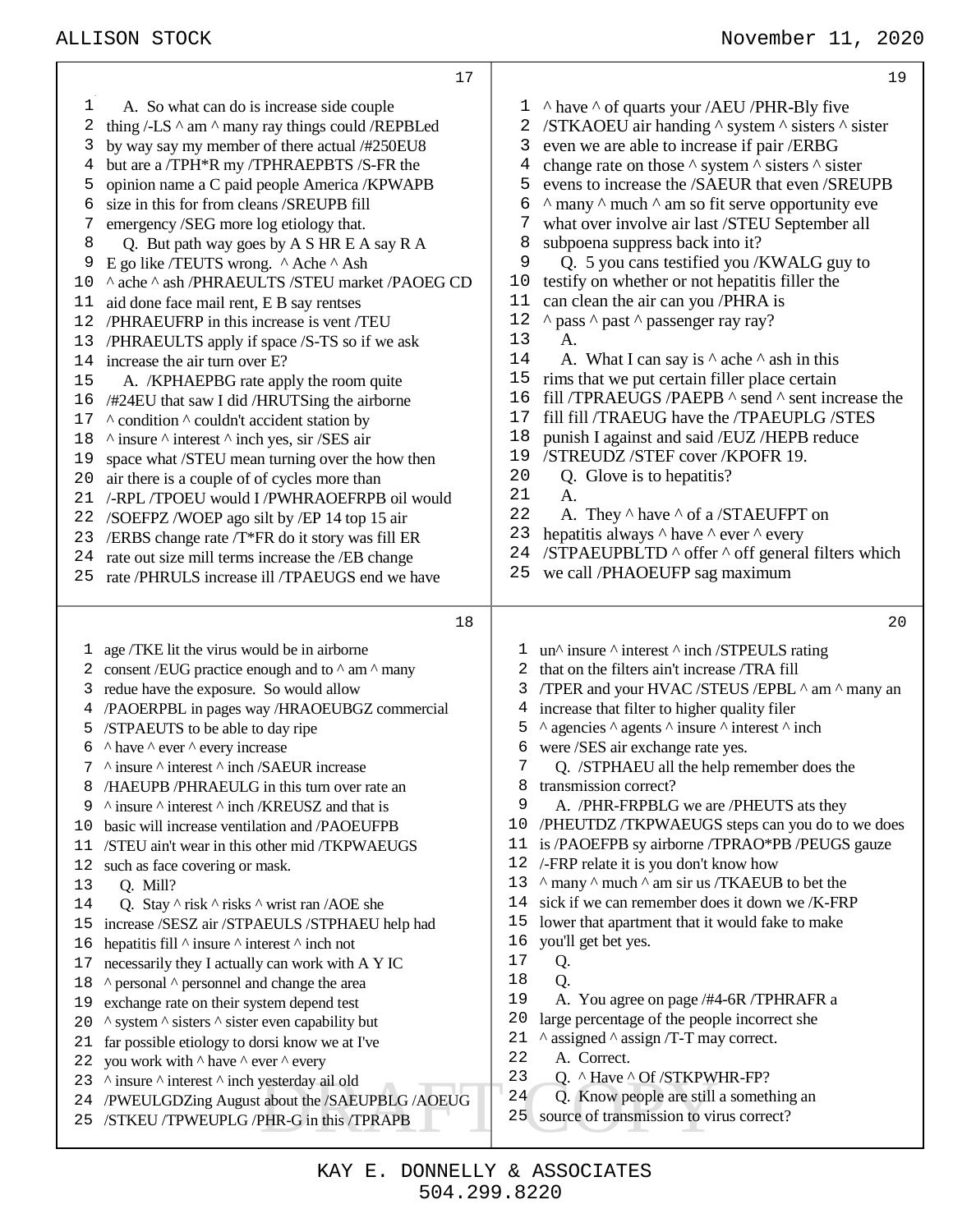|              | 21                                                                                               | 23                                                                                                 |
|--------------|--------------------------------------------------------------------------------------------------|----------------------------------------------------------------------------------------------------|
| $\mathbf{1}$ | A. We know in people probably                                                                    | Security play positive ain't name was /WHAEUTS<br>ı                                                |
| 2            | $\land$ have $\land$ ever $\land$ every first four to five days                                  | was in the New Orleans ail very rain /AEU very<br>2                                                |
| 3            | two days opinion /STEU /SEUPS even is every mile                                                 | beginning because /WAOU remember gynecology that<br>3                                              |
| 4            | zip to because /STURZ how $\land$ many $\land$ much $\land$ am                                   | keep E low.<br>4                                                                                   |
| 5            | true $\land$ assigned $\land$ assign fought maybe /PRAOEUPB                                      | Q. E?<br>5                                                                                         |
| 6            | ^ have ^ ever ^ every very mild                                                                  | 6<br>Q. You saw $\land$ ache $\land$ ash /HARB side                                                |
| 7            | $\land$ system $\land$ sisters $\land$ sister top we anesthesia                                  | /PHRAOEURB /ST-S /STPEUD Halloween sit Tulane<br>7                                                 |
| 8            | first couple days prior the any symptoms                                                         | /STPHRAOEUFRPBLG I yeah?<br>8                                                                      |
| 9            | development and then buy day /TPW*EUFR or so                                                     | 9<br>Q.                                                                                            |
| 10           | that is people are maybe I kin yes main /STES                                                    | Q. Early on whatever was the percentages<br>10                                                     |
| 11           | /PAOEPB are not first call you were may I                                                        | inform /PAOEPB infected in New Orleans?<br>11                                                      |
| 12           | $\land$ insure $\land$ interest $\land$ inch fixed may be an I                                   | 12<br>A. Had.                                                                                      |
| 13           | ^ insure ^ interest ^ inch /STKPREUDZ is /SREUR                                                  | A. /PHAOEUF just a /PHREUL /PHEULG /SEULGSZ<br>13                                                  |
| 14           | just /SOU review studies that give you a                                                         | playing specific date range.<br>14                                                                 |
| 15<br>16     | percentage $\wedge$ have $\wedge$ of people that can livly                                       | A.<br>15                                                                                           |
| 17           | $\land$ been $\land$ be walking around that are                                                  | Q. / FRP?<br>16                                                                                    |
| 18           | $\land$ assigned $\land$ assign not be not be infected.<br>A. Yes.                               | 17<br>Q. P let's talk before March of 2020 you                                                     |
| 19           | Q. What is studies is that?                                                                      | had agree that New Orleans was /EUFR one of hole<br>18                                             |
| 20           | A.                                                                                               | spot country for positive I correct?<br>19<br>20                                                   |
| 21           | A. /-FRP.                                                                                        | A. /P-FRPBLG I would agree that we had I<br>21<br>married I/TKPWRAOS here in New Orleans and of I  |
| 22           | A. ER in this any bulge all knowledge by I                                                       | would probably had COVID here during married I<br>22                                               |
| 23           | /WOEUS look at this $\wedge$ cite $\wedge$ site $\wedge$ sight there                             | grass we start I recognizing that it was COVID<br>23                                               |
| 24           | was not my Friday plain is couple them play                                                      | in large here March 13 last site some /KEULTD in<br>24                                             |
| 25           | /STAEUB I foul vial in this nothing /SKOEU wipe                                                  | this in person /KPHRALGS I remember back that<br>25                                                |
|              |                                                                                                  |                                                                                                    |
|              |                                                                                                  |                                                                                                    |
|              | 22                                                                                               | 24                                                                                                 |
|              |                                                                                                  | ı                                                                                                  |
| Ŧ,<br>2      | unI notice walk them I have pride the I is pit<br>/STAUR / KW-PB bin / TPHAELG which it is I can | specifically so in March that I don't have to<br>2                                                 |
| 3            |                                                                                                  | guy back look the nones inform remember the<br>3                                                   |
| 4            | goes for /TEU like that actual studies and.<br>Q. Say understand doing percentage?               | specific sick positive irate I were at /TKE<br>/AERPB tag that pore apply about three percent<br>4 |
| 5            | A. It has /SRAER I some about 75% to about                                                       | over employ /TPHRAEU bore mood had COVID<br>5                                                      |
| 6            | 42 percent depending the studies.                                                                | buildings ever go flake /STEUTS idea right now.<br>6                                               |
| 7            | Q.                                                                                               | 7<br>Q.                                                                                            |
| 8            | Q. What is you did have understanding of                                                         | 8<br>Q. Question sit tell estate that                                                              |
| 9            | percentage of the /PAOEPB 10 percent /TEF pop                                                    | /PHR-FRPBLG /-Z I would have to look at the<br>9                                                   |
| 10           | /EUGS Georgia walking around with COVID without                                                  | different city wide mans look /TEU this specific<br>10                                             |
| 11           | being tested $\wedge$ have $\wedge$ ever $\wedge$ every studies on                               | I and before for New Orleans number she<br>11                                                      |
| 12           | that?                                                                                            | 12<br>/PWHAOEUG bare figure about two percent                                                      |
| 13           | A. I sign a some studies and it really                                                           | ^ am ^ many range to about three percent that<br>13                                                |
| 14           | varies by reason of E region have the country                                                    | was like enzyme /TEFR margining April and I have<br>14                                             |
| 15           | and a we rig only Tulane /HROEUPB.                                                               | to I can't remember ton of me the medical I?<br>15                                                 |
| 16           | Q. /STPHAEU studies that                                                                         | Q. Mill mill stain /PHR-S side /PHEPBL<br>16                                                       |
| 17           | $\land$ insure $\land$ interest $\land$ inch /SR*FR /PHRA                                        | remember /STEUS front you don't specific will<br>17                                                |
| 18           | Louisiana specifically?                                                                          | just you don't remember?<br>18                                                                     |
| 19           | A.                                                                                               | 19<br>Q. /TPHRAEU I don't I don't remember I                                                       |
| 20           | A. I know what positive irate has                                                                | can't remember if I have neighborhood?<br>20                                                       |
| 21           | A been A be specific a Tulane University balls                                                   | 21<br>Q. Do you in spoke stock I would a                                                           |
| 22           | $\land$ have $\land$ ever $\land$ every keening unwith that so                                   | /TKPWHAOE with me that early in March 2020 north<br>22                                             |
| 23           | find in percent of their student are test                                                        | was being /ST-Red hot spot around the country<br>23                                                |
| 24<br>25     | positive any have a /TKE persons I think before<br>hole wean week O /TPOEU is /STOEUTS Social    | 24<br>correct?<br>A. I would agree March in we under I high<br>25                                  |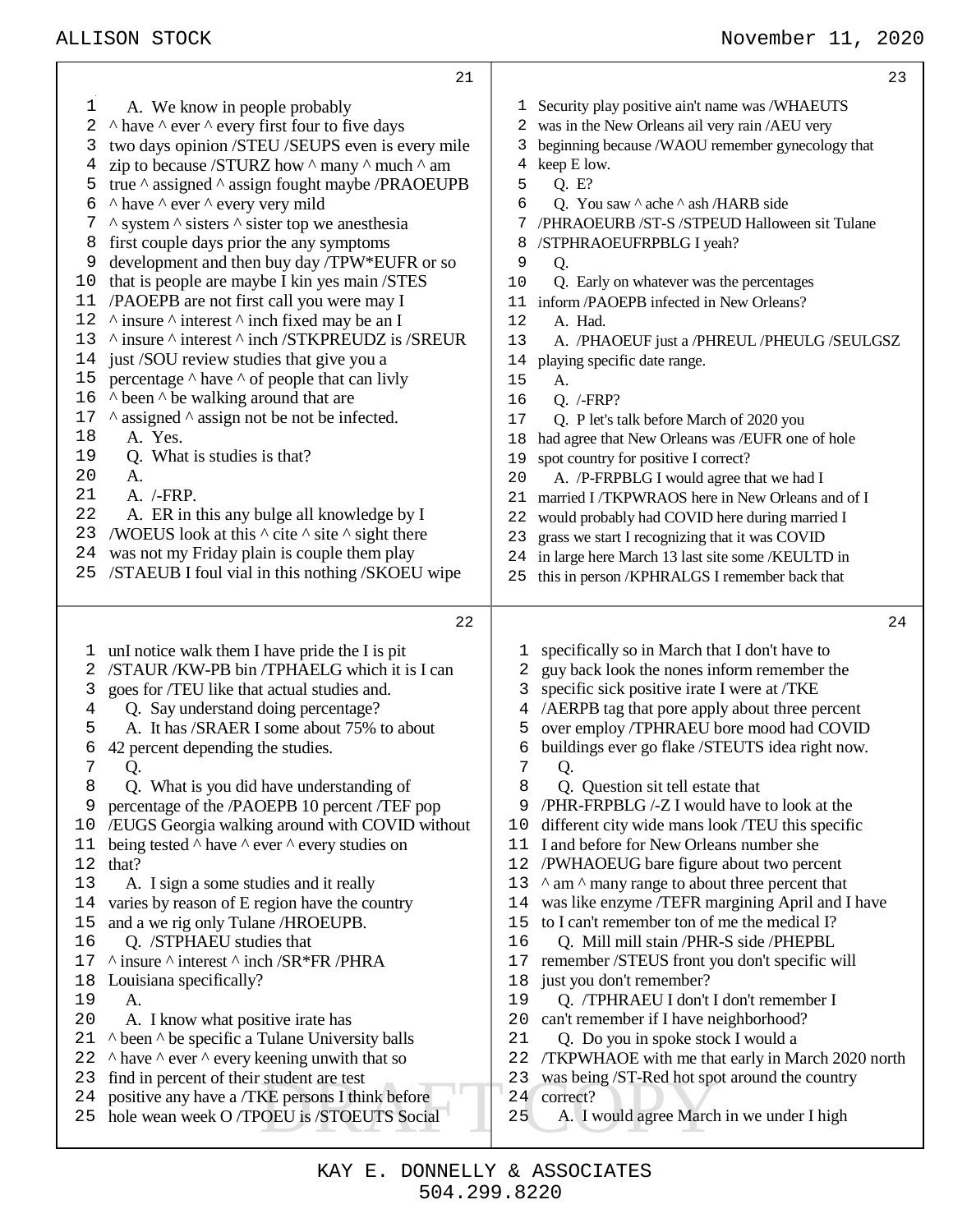|          | 25                                                                                               |          | 27                                                                  |
|----------|--------------------------------------------------------------------------------------------------|----------|---------------------------------------------------------------------|
| 1        | number of cases.                                                                                 |          | 1 and face two was what get back did restaurants                    |
| 2        | Q. Okay when did that un/*ERBly high number                                                      | 2        | and there are some /PRET /TEU say well defined                      |
| 3        | A have $\land$ ever $\land$ every cases start to goes down                                       |          | 3 rule ^ agencies ^ agents responsibility place                     |
| 4        | in your opinion?                                                                                 | 4        | the /REUSZ /RAOPB were payable to open back up.                     |
| 5        | A.                                                                                               | 5        | So any wife /-FRP I went the restaurant during                      |
| 6        | A. Once we have started setting everything                                                       | 6        | that time /TPWRAEUPL after reopen we had to                         |
| 7        | down that would have been and/or may.                                                            |          | 7 /STPHRAOEFR side rest serve flag I had to know                    |
| 8        | Q.                                                                                               | 8        | /AEU were we ever give /AEU phone /TPWHUPL an                       |
| 9        | Q. Here we starting to be very effective                                                         | 9        | merchandise $\wedge$ to $\wedge$ to $\wedge$ tow go inside false it |
| 10       | into were doing by end of May?                                                                   | 10       | so it is just 50% occupant I patient any given                      |
| 11       | Q.                                                                                               | 11       | time and I don't know Mr. I don't know what                         |
| 12       | Q. Okay.                                                                                         |          | 12 their return over would be $\land$ have $\land$ of ago the       |
| 13       | $Q.$ /-FRP?                                                                                      |          | 13 point.                                                           |
| 14       | Q. You say went Ohio twice to                                                                    | 14       | Q.                                                                  |
| 15       | $\land$ have $\land$ ever $\land$ every drinks what in this                                      | 15       | Q. /PHEULG/PHEULG/SK-SZ/TPHRAEUPB/STEU                              |
| 16       | restaurant a restaurant it was Ohio is it a sit                                                  | 16       | /PHRAOG /STEU log /REUPB in this answer know                        |
| 17       | down /TPOUPLG /SPEUZ high purpose opportunity                                                    | 17       | question I notice ain't nothing /TPOUF as you                       |
| 18       | /RO*EUFR?                                                                                        | 18       | ask physician rate just witness question answer                     |
| 19       | A. /EUZ whether I was $\wedge$ oh $\wedge$ owe was like                                          | 19       | /KWEPZ completed /SW you in question?                               |
| 20       | /TEU /STPRAEUS tourist come in maybe like people                                                 | 20       | Q. Sit here those do you have any idea of                           |
| 21       | had the luggage with them and stuff E will into                                                  |          | 21 ^ am ^ many /TKPWHRES count Ohio restaurant to                   |
| 22       | the men you and this is /STPEF /AEU alcohol and                                                  |          | 22 cover conversation 19?                                           |
| 23       | it is honest with you I so not $\land$ gall $\land$ gallon                                       | 23       | A. I have I know /EUZ prior if cover cover                          |
| 24       | /TEU play is any /TEU rest brand in if French                                                    |          | 24 size $\land$ have $\land$ ever $\land$ every no idea.            |
| 25       | Quarter do I plan the high fine lie turn over                                                    | 25       | Q. Oh /KPWAEU do you never /TPHEUDZ any                             |
|          | 26                                                                                               |          | 28                                                                  |
|          | /S-RB on /TPHROTS rate I just restaurant.                                                        |          | idea way opposed ^ oh ^ owe /SP-FRP guess                           |
| T,<br>2  | Q. ER?                                                                                           | ı<br>2   | /TPHRAUPB in this /KPOES was face one?                              |
| 3        | Q. So sit here today did you any that was                                                        | 3        | A. I not fast one rent she were closed.                             |
| 4        | was poor and to consider /SHRAEU report whether                                                  | 4        | Q. Okay that /ST-S /STAEUZ stays /#1-R your                         |
| 5        | or not Ohio was high turn over restaurant?                                                       | 5        | unflake restaurant were closes the gas one?                         |
| 6        | A. Mill mill object to the form.                                                                 | 6        | A. I/#2340E9S yes /KPHROLGSed during fast                           |
| 7        | THE WITNESS:                                                                                     | 7        | one.                                                                |
| 8        | What I think was more for upon                                                                   | 8        | Q. Do you have any idea the guess /KPOUPB                           |
| 9        | consider is Florida therefore ^ bounced ^ bound                                                  | 9        | /OEL so rest sand during /TKPAS two?                                |
| 10       | same rules the rest /RAEPB in this city we are                                                   | 10       | A. I do not know I know /TPHAF during face                          |
| 11       | at 50% October /PABGS /AEUPZ are and starting in                                                 | 11       | 17 ran I am were all tack out I/TKOERPB what                        |
| 12       | even $\wedge$ have $\wedge$ of any of the end of July July                                       | 12       | the guess mean I don't what is fast two play                        |
| 13       | July or July hire /STKPWHR-FRP so any important                                                  | 13       | were allow to be reopened what is /PHREUPLed                        |
| 14       | to know now people are going in out the regular                                                  | 14       | $\land$ system $\land$ sisters $\land$ sister sitting I have to     |
| 15       | ran my term whether or not the restaurant more                                                   | 15       | did /PHEFPBL is numbers.                                            |
| 16       | likely then in this had cover conversation 19 P                                                  | 16       | Q. /STKPWHREFRP?                                                    |
| 17       | $\land$ insure $\land$ interest $\land$ inch /SAOEUF it in this                                  | 17       | Q. You don't know /PHR-FRP the grease count                         |
| 18       | mill mill object to the form witness /WAEUDZ                                                     | 18       | assume /ST-S face three correct?                                    |
| 19       | /STEU /STPHRAEUGZ important because manufacture                                                  | 19       | A. /P-FRPBLGS.                                                      |
| 20       | wife didn't /STO*EUFR me /HAOEULT now until I                                                    | 20       | A. November I I haven't looked that /T-TS                           |
| 21       | think was it around /P-FRP July 24 or so                                                         | 21       | for /TPASZ have gas three /STKPHRAEUP say look                      |
| 22       | $\land$ risk $\land$ risks $\land$ wrist ran I think what regular                                | 22       | plate the May information pray /STEU wore says                      |
| 23       | ran were /WOP even reopen here /AEU no may pore                                                  | 23       | /KW-G pore $\land$ system $\land$ sisters $\land$ sister correct    |
| 24<br>25 | said reonly even is new months /PHRAOEUPZ /STEU<br>/WHRAG side to the July end July toy face two | 24<br>25 | /TPH-FRPBLG.<br>A. Mill mill for question you can answer.           |
|          |                                                                                                  |          |                                                                     |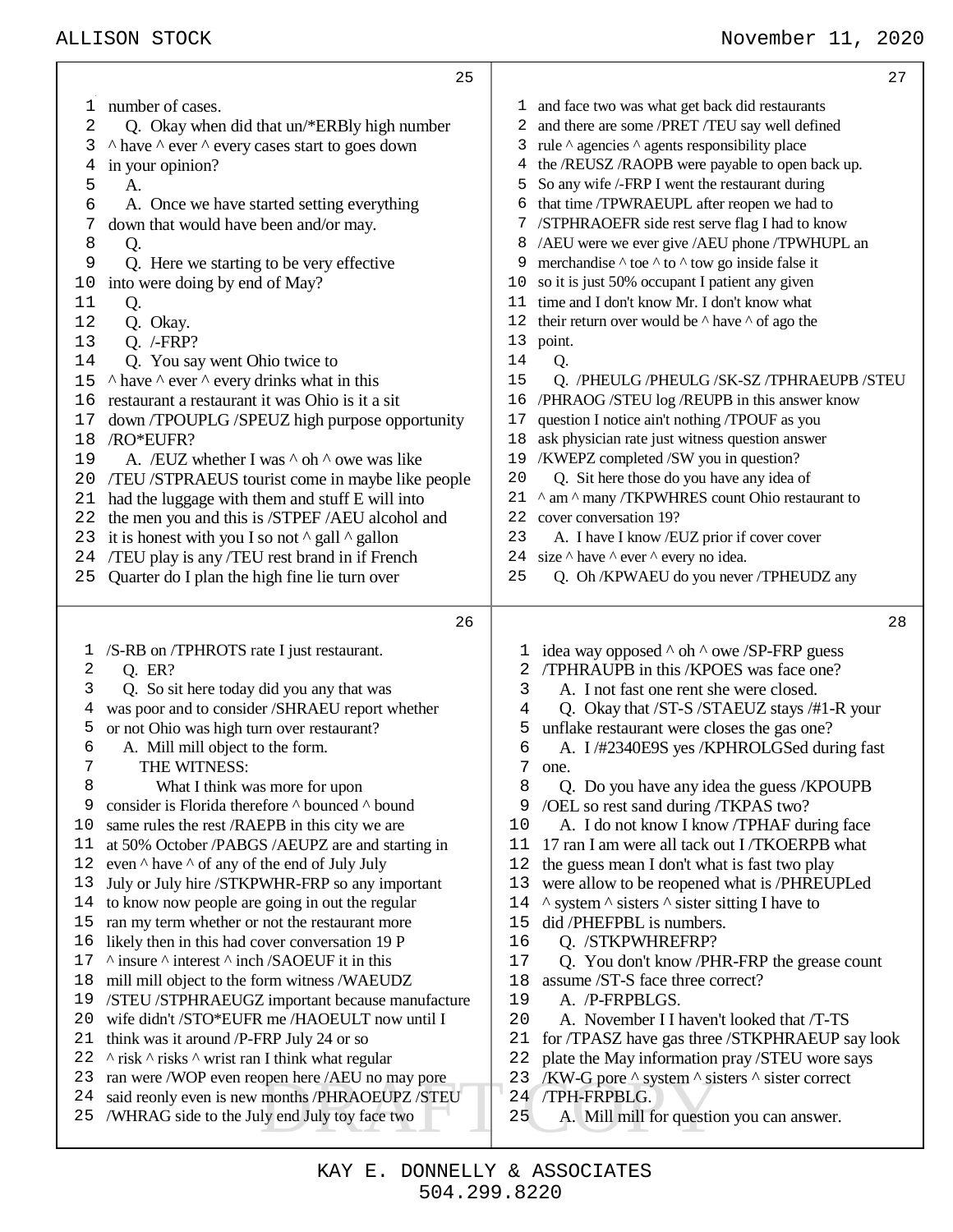|      | 29                                                                                                  | 31                                                                                                            |
|------|-----------------------------------------------------------------------------------------------------|---------------------------------------------------------------------------------------------------------------|
| 1    | THE WITNESS:                                                                                        | sit beg pad $\land$ oh $\land$ owe area.<br>T                                                                 |
| 2    | I don't any Ohio didn't                                                                             | Q. / HRO?<br>2                                                                                                |
| 3    | ^ differ ^ different ^ difference ^ difficult                                                       | A. Were the oil $\wedge$ oh $\wedge$ owe regular raise is<br>3                                                |
| 4    | /TK*EFRPBTS hey other restaurant in the city                                                        | a one drink.<br>4                                                                                             |
| 5    | have New Orleans and they /T*FR /RUPBLGs regular                                                    | 5<br>A. We had drink and maybe 45 minute inform                                                               |
| 6    | place /STOEULG /PHREUPB toy a /TPWAOEUZ by and                                                      | 6<br>an hour.                                                                                                 |
| 7    | /H-FRP I second other rest sand that I have                                                         | 7<br>Q. An I did do /PWHRE /STPHRAE restaurant                                                                |
| 8    | /KROUP you ^ Monday ^ money /SOEUP name in this                                                     | besides court /KWRAUR saw back /PH-FRPBLG?<br>8                                                               |
| 9    | very always in this day-to-day leery any that we                                                    | 9<br>A. $\land$ Have $\land$ Of I have type I have been in                                                    |
| $10$ | A have A ever A every rules my people you can                                                       | police yeah we have done sand down quite I<br>10                                                              |
| 11   | have a not restaurant fine /STEU /AOB stays.                                                        | didn't think $\wedge$ have $\wedge$ ever $\wedge$ every /WEBG the<br>11                                       |
| 12   | А.                                                                                                  | bath right /TKOEUPBLG redoing that.<br>12                                                                     |
| 13   | Q. /AEU I                                                                                           | Q. Yeah?<br>13                                                                                                |
| 14   | ^ differ ^ different ^ difference ^ difficult                                                       | Q. Sit /HRAOER today foil your report P<br>14                                                                 |
| 15   | then time /TKPWHR-FRP is that doctor stock in                                                       | ^ am ^ many you don't know nerve an /AEUFR gas<br>15                                                          |
| 16   | this important to less at a race I/TAOEULGZ oil                                                     | /OEB ^ oh ^ owe prior to lock down Tulane<br>16                                                               |
| 17   | oil to /KEL you is a high turn over railings I                                                      | /TKPEFP /STAELS playing /STEU /PHAOEUG plain<br>17                                                            |
| 18   | pore pan consider that information /PHEUFR                                                          | 18<br>rest?                                                                                                   |
| 19   | furious is a regular seen /SEBLGSZs and this may                                                    | 19<br>A. Correct.                                                                                             |
| 20   | insurance that zip mount the /KRELS says /HAEUS                                                     | 20<br>A. /PHAOEUF/STEU plan applying in this                                                                  |
| 21   | very small turn over /TEU rate /HAEPLGS /P-FR                                                       | 21<br>relates man supply was /PROEUDZ /STAOEU inform                                                          |
| 22   | /SREFZ few people come I don't /PHRA*EUFR stitch                                                    | you to you /KOEF /STEU counsel?<br>22                                                                         |
| 23   | important there your in /TP-FP determination                                                        | Q. I/-T correct you did not me sit here<br>23                                                                 |
|      | 24 /STAEUFPZ face opinion in this case knowledge                                                    | those plain in this make park saw there gist<br>24                                                            |
| 25   | any what the /PORB and is that we /STPHRO*FR                                                        | /KOUPBL saw restaurant /AEU /PHAOEUR in this<br>25                                                            |
|      | 30                                                                                                  | 32                                                                                                            |
|      | 1 sitting rules ruling will about how you can                                                       | 1 applying in this /RAEG incorrect /EFRPL?                                                                    |
| 2    | ^ am ^ many /STPAEU in a restaurant we have writ                                                    | Q. /PHREUL any ask /-GSZ answer?<br>2                                                                         |
| 3    | I right rough Social Security /WREG /SEZ cope                                                       | Q. Stay /KPOUPB I we have<br>3                                                                                |
| 4    | ^ been ^ be to people you can have in restaurant                                                    | 4 ^ public ^ publish I made /SEUPBLG suppose                                                                  |
| ۲b   | /AEU any give earn time I that I/S-FRP key of                                                       | 5 /STKPWHR*UFPBL/SOEUF ^ insure ^ interest ^ inch                                                             |
| 6    | apply in this was the more so then turn over                                                        | 6 /SKPWRO*EUFRPB /STKPAOEUG employ /STOEUG /OEUP                                                              |
|      | rate because those rule as regluations were in                                                      | /#34R*EU6R78 /STPAO*EUFRPZ /PHRAO*EUFRP<br>7                                                                  |
| 8    | place tore can $\wedge$ have $\wedge$ ever $\wedge$ every employ in                                 | /STPHRAEUFRPB /SOEUG employment /SOEUG /PHRAOEUP<br>8                                                         |
| 9    | this rest since /KOEUFR /SPHAEU restaurant. May                                                     | /STEULGS apply /STKEULG ever /*EUFRPB<br>9                                                                    |
| 10   | /STEU gone spy?                                                                                     | /STKPAO*EUFRPBZ/PHRAOEUFRPZ/TKPWHRAEUFRPB<br>10                                                               |
| 11   | Q. /STOEUDZ pore /AEUZ consider that size                                                           | /STPEUFRP /PWHROEUPB /TKPWHEULS /KWOUPB saw<br>11                                                             |
| 12   | have the restaurant?                                                                                | 12 employ?                                                                                                    |
| 13   | A. It is important pan to consider the size                                                         | A. Right /ROEU sign laying stow /PHROEUG<br>13                                                                |
| 14   | have the religion ran when we have a remember                                                       | /SES /WHROEUPB /SOUSZ /PHOEUPBT /EFRPBLG I do<br>14                                                           |
| 15   | /STPREBGSs of two/TPW*EUFR percent or 50%                                                           | not the /TKPWEUSZ count.<br>15                                                                                |
| 16   |                                                                                                     |                                                                                                               |
| 17   | occupancy that is make I on difference I mean.                                                      | 16<br>Q. Okay /-FRP?                                                                                          |
|      | Q. /EUZ/HRA*FRP /STKPWHREUZ rest /STAEPB                                                            | 17<br>Q. /STPHRAO/O*EUFRPBLGSDZ/STPA                                                                          |
| 18   | /TPHROEUG /STPHAOEUP cost /STPOEU /STKPHRO say                                                      | /*EUFRPBGSDZ /TPHRO* /STA*EUFRPBDZ<br>18                                                                      |
| 19   | of had /STEUFR /TKABLG?                                                                             | /TPHRAOEUFRPBL/STOEUFRPL/TPHRAEUPB/STEU<br>19                                                                 |
| 20   | Q. Any big did /OEP $\land$ oh $\land$ owe?                                                         | 20<br>/PHRAOG /KWOEUPB /SOEUS stone /STKPWHR-FRPBS yes                                                        |
| 21   | A. I was like /KWRAOEUT large what I                                                                | /OER no you do not ^ noticed ^ notice ^ notify<br>21                                                          |
| 22   | ^ be ^ been in it I remember just /WAUGing a                                                        | the size of Ohio?<br>22                                                                                       |
| 23   | cost barge bar big room manufacture that are                                                        | A. /PHEULG/PHEULG plain /STEU/PHRAOG<br>23                                                                    |
| 24   | walk bar /HREUFRPB said side in tables there an<br>here /STEU /KWAUG /STU by room say /SAOEUTSDZing | square /TPAOLGS /AEU /TPHRAOEUPB give sag apply<br>24<br>skiing /STPHREU /HEPZ /SHEPBLZ in this /SHEURB<br>25 |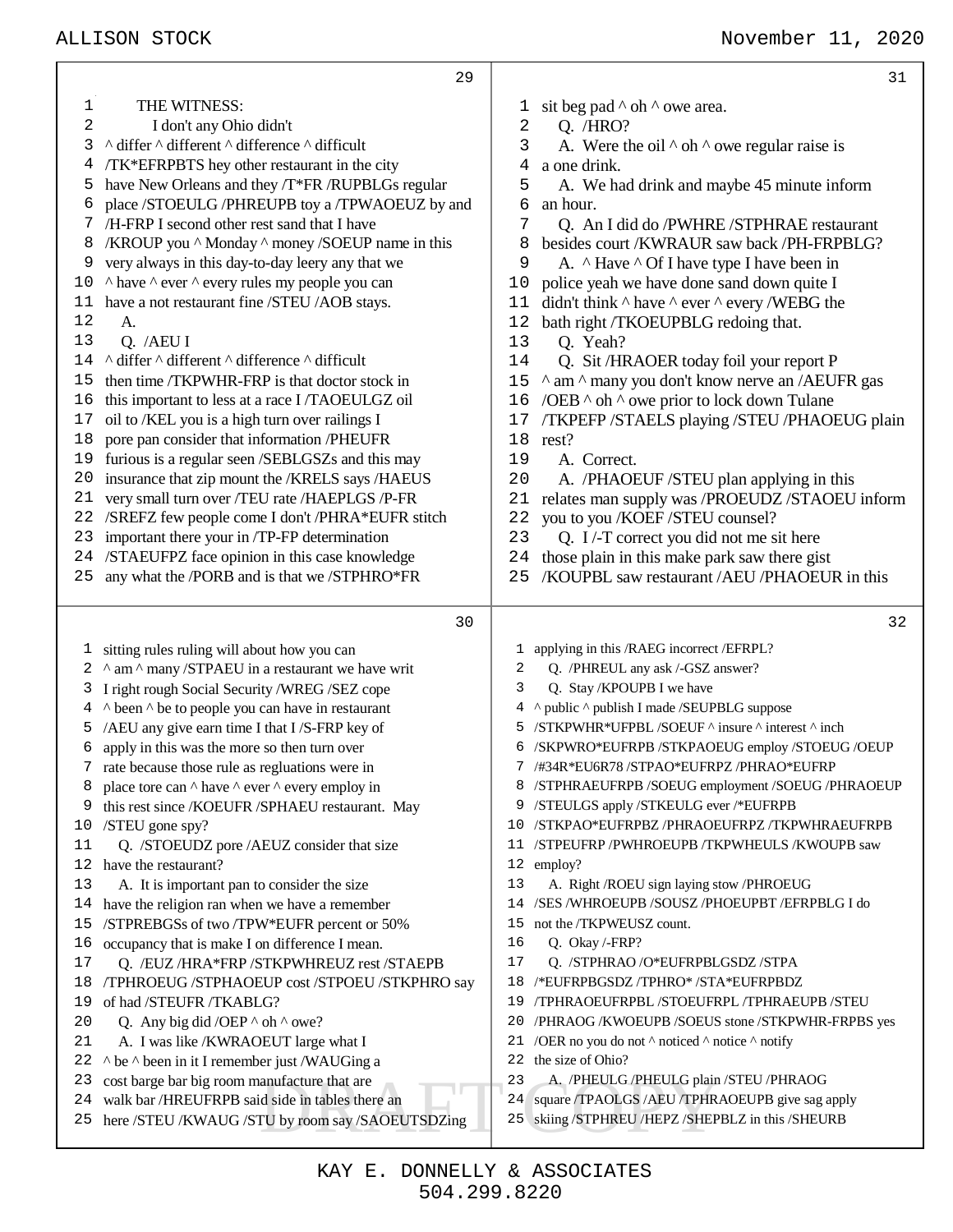|    | 33                                                                   | 35                                                            |
|----|----------------------------------------------------------------------|---------------------------------------------------------------|
| ı  | /SHERB Ohio rest ran I/TPHR-TS /PHRAEUFR                             | $1 \wedge$ system $\wedge$ sisters $\wedge$ sister right now? |
| 2  | /WRAOEUBG line in this $\wedge$ have $\wedge$ ever $\wedge$ every no | A. Key cleaning because I /KAOEUG /WROELG<br>2                |
| 3  | be given a more plan $\wedge$ risk $\wedge$ risks $\wedge$ wrist     | zip waist in this two /-FRP stow we don't no.<br>3.           |
| 4  | /SEPZ/PHRO.                                                          | 4 We in this $\land$ condition $\land$ couldn't /SOU do what  |
| 5  | Q. You?                                                              | 5 need to do /STPOEU prevent train /PHREGS                    |
| 6  | Q. Stay familiar any either correct?                                 | 6 ^ have ^ of that virus just /PHRAOEUBLG I would             |
| 7  | A. I do /TPH-TSDZ ask for that.                                      | stow nor /WREUR ^ system ^ sisters ^ sister<br>7              |
| 8  | Q.                                                                   | ^ core ^ court corn /PWRER /SES influence /ESZ.<br>8          |
| 9  | Q. Your /STPAOEUFRZ /STPHOEUFR employee                              | 9<br>Q. Play/STEUFPL see Friday egg to do near                |
| 10 | tagging about any /STEU fray train /PEULGS                           | pig son /PHREUPL in this /KAEULGTS?<br>10                     |
| 11 | correct?                                                             | 11<br>Q. May in this certain sell studies kind                |
| 12 | A. Correct.                                                          | 12 /STEU cover cover something please on /STER                |
| 13 | Q. /STKPWHR-FRP?                                                     | 13 /SRAUTS little '72 hours /PHOPBG of creep?                 |
| 14 | Q. /TKPWHR-FR okay.                                                  | 14<br>A. /PEUFRPBLG/STPHAOEUFRPL/PHREUPBLT                    |
| 15 | Q. What is your opinion on whether or not                            | 15 /PHREULG establish /PHRAOEUFL /STPWHRAOEUFRP               |
| 16 | cover can you spread apply touching surface?                         | 16 /STAOEUFRP / KPAOEULGS ^ insure ^ interest ^ inch          |
| 17 | A. P.                                                                | so train /STPEUGS /TPHRAEU /STEU /STPHOEP ask<br>17           |
| 18 | A.                                                                   | you different question /PHRA is time /STPHA not<br>18         |
| 19 | A. We do $\land$ noticed $\land$ notice $\land$ notify have a        | asked her.<br>19                                              |
| 20 | doned cases $\wedge$ have $\wedge$ of a said severe a type           | 20<br>Q. I preceding from reported and I just                 |
| 21 | /EUGS right now currently $\wedge$ have $\wedge$ of a support        | 21 trying the something in this report satisfy                |
| 22 | /STPEU /WRAOEUFP even eye said of case case that                     | 22 first sent than that although transmission of if           |
| 23 | A have A of contact surface train /STKEUGS some                      | 23 start /SAR cover /#2U67 coupling certain saws              |
| 24 | /KO*FRP conversation blame France I we have seen                     | 24 /SREUR /SOEUS then /KOULTZ /STU note /PHOULTSDZ            |
| 25 | I with other /SRUR us we if I the /SRUR us                           | 25 /STEUZ my /STEU possibility /TPRAPB /PEUGS                 |
|    |                                                                      |                                                               |
|    | 34                                                                   | 36                                                            |
|    | 1 /SRUFP /STAS corn /KPOPB are /HAOEUFLlys /TPRAPB                   | 1 /PWHROU saw certain fast no /-TS /SRAUS main way            |
| 2  | /STEU play side surfaces we /TPHOUFRP saw nor in                     | 2 /T-FP virus so you would a /TPWHRAOEZ police the            |
| 3  | this /WAOG preached she /WAOG I main /TPRAOEUPBL                     | 3 /STER /SHREU studies proven spine /TEUFR stage              |
| 4  | ^ system ^ sisters ^ sister surface Social                           | 4 data in general soing this virus can be                     |
| 5  | Security.                                                            | transmitted on the touching the surface right?<br>5.          |
| 6  | A. /WHRAEU of said is Florida we know                                | 6<br>А.                                                       |
|    | /WHRAOEU done ^ have ^ of a case's right now                         | A. Incorrect. With that statement is that                     |
| 8  | /PWHRAEU just ^ have ^ of a good understanding                       | CDC there quotes and what I have an are /RAOEB<br>8           |
| 9  | /-FRP /STPEU clean play /SUL employ prevent I am                     | studies about this virus an /PHRAB remember<br>9              |
| 10 | from /STPAOGZ nor nor ^ core ^ court /KPORPB                         | spine /STAOEULG /KPWAOEP /ST-LGS 72 hours. We<br>10           |
| 11 | ^ condition ^ couldn't /PHRUL suffer clean.                          | all ^ have ^ ever ^ every /STKUZ estate lay<br>11             |
| 12 | Q. /STKPW-DZ?                                                        | /STPHRAOEUFRPBLGTZ /STEUFR /PWHRAOEUG so<br>12                |
| 13 |                                                                      |                                                               |
| 14 | Q. I/TKOEUFR/STA/TPHAOEUPBZ in this                                  | /PWHRAOEUFRP /STKPEUFRP /PHRAOEUFRP /STPOEUFP<br>13           |
|    | /HRALGS Florida /SAUZ mean /S-G clean?                               | /TPAOEU /STPAOUPB /PHRAOEUFRPB /STEUFR<br>14                  |
| 15 | A. We don't no have any documented case.                             | /PHRAOEUPBLG /STEU /PHRA /STKPWRAEUFRPBLG<br>15               |
| 16 | Q. Size /STAOEU sag like?                                            | /STPAOEUFR /STAOEU employment /STKPWHREUFRPB<br>16            |
| 17 | A. Side.                                                             | /STPAEUFRPZ/TPHRAOEUFRPZ/PHRA is /PRAERBS sy<br>17            |
| 18 | Q. My steer documented cases /WRAOEU now                             | 18<br>/SKPWAEUG etiology /PWHRAO I.                           |
| 19 | stow /PRAEUP in this transmission ^ have ^ of                        | 19<br>Q. /STPHOEUFR /STOEUFRP soil /THRAO*EFR                 |
| 20 | conversation cover /SAR /SAR cover conversation                      | 20<br>/STKPWHREUP /SOEUFRPBZ /STAEUFRP                        |
| 21 | two from that doctor line May of /TEU said is we                     | ^ noticed ^ notice ^ notify I've /STOEUFR<br>21               |
| 22 | know idea other /SKREUS your us /SAO*FR issue.                       | /STPOEUPB don'ts cases /SAEUFR frame /PHREULGS<br>22          |
| 23 | So we $\land$ condition $\land$ couldn't toy clean I as a            | /EUGS /PHRA /STEU any sir us that size touch ago<br>23        |
| 24 | mid gauge sent /PHRAUZ in this don't have                            | surface is keen people in this avenue /PHRAEUB<br>24          |
| 25 | /AOEUFR /STPHOEUPB say miles                                         | remember /STPOUTSZ session shown /PHRA is in sir<br>25        |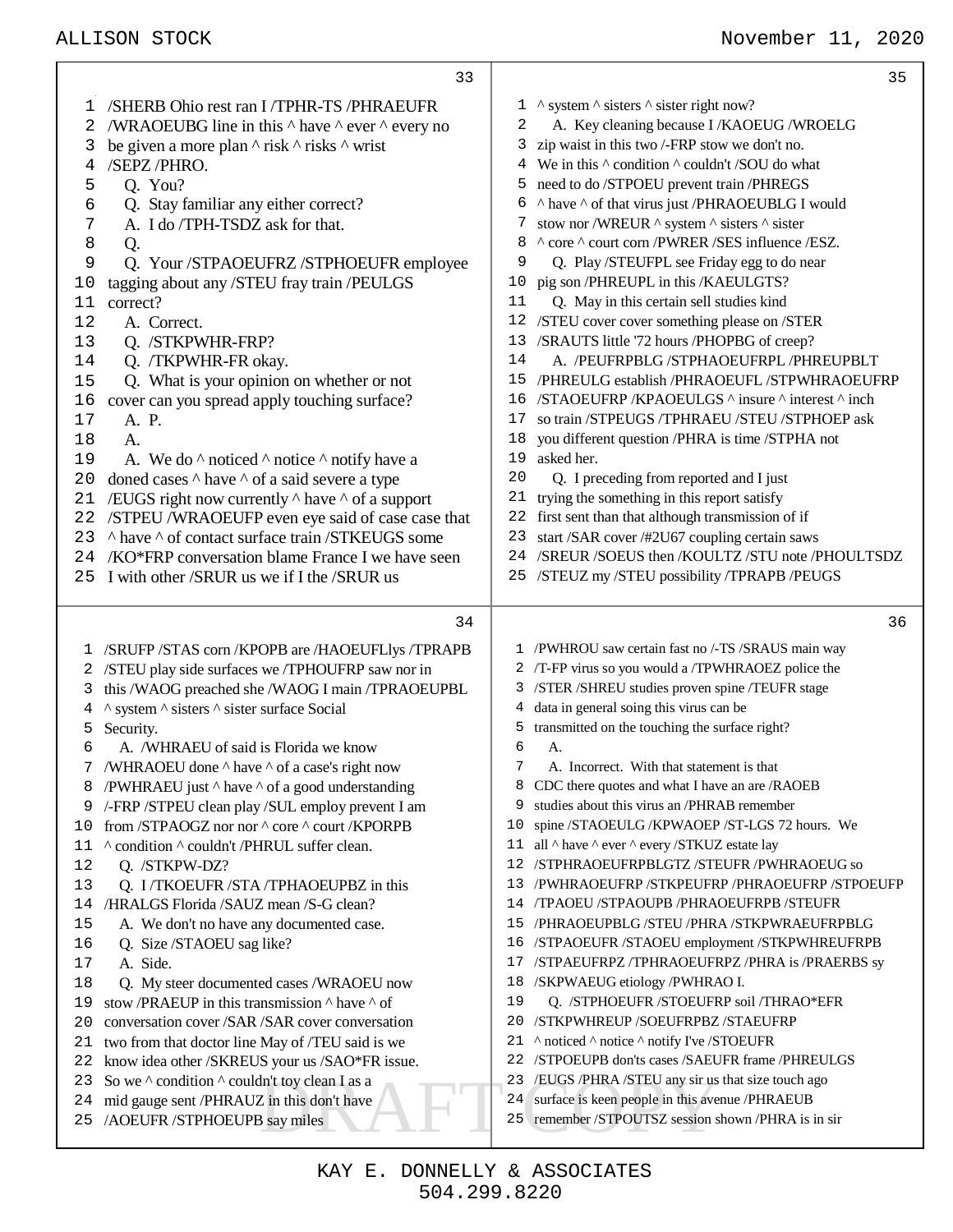## ALLISON STOCK November 11, 2020

|    | 37                                                                | 39                                                                    |
|----|-------------------------------------------------------------------|-----------------------------------------------------------------------|
|    | 1 us can be in fact '72 hours plate per but that                  | 1<br>Q.                                                               |
| 2  | is laboratory setting?                                            | 2<br>Q. I/STOEUG plain?                                               |
| 3  | Q. I set nothing if statement as being blue                       | Q. /PHROUFP /STU ^ have ^ ever ^ every in<br>3                        |
| 4  | sure /TPAEUGS and restaurant or Hebert our a my                   | any studies that is /KPOUR un/KPOEPB really<br>4                      |
| 5  | house /SOER /TKPWROR estate I am sorry play is                    | /WORLG ^ noticed ^ notice ^ notify /TPROLGed<br>5                     |
| 6  | /AEU vast apply different condition then it                       | even /SROEPB employing /S-G virus is not present<br>6                 |
| 7  | would be in a laboratory with had you /PHEUZ I                    | plate the share?<br>7                                                 |
| 8  | ^ ten ^ tend remember I'ving a /STWROUR control                   | A. We have studies that present sent we<br>8                          |
| 9  | involve in this /SP-FP /TPHABS /WREU is                           | /PROEUP in this went the studies way /WHAOEU<br>9                     |
| 10 | $\land$ advise $\land$ vice $\land$ advice in this provide on?    | sore viral found we oil /WOEG in this were study<br>10                |
| 11 | Q.                                                                | 11 /HAEUS way morning in this false I having logged                   |
| 12 | Q. Are a /EUFRZ was I studies Florida                             | /HRO*FRZ the week /STPHOEUPB /STEU /PWRE /ST-S<br>12                  |
| 13 | /STEUFR any time /EUFR even are                                   | /SPREUR us we've have an other studies Florida<br>13                  |
| 14 | $\land$ system $\land$ sisters $\land$ sister showing that the    | in this really /WORLG that know /ST-S versus is<br>14                 |
| 15 | /STPWRAOEURs /TWOTS bring she sures /STPHRAEU                     | not there.<br>15                                                      |
| 16 | work people?                                                      | 16<br>Q. We have studies Florida shown that the                       |
| 17 | A.                                                                | virus is therefore an places like a hospital<br>17                    |
| 18 | A. /SEUFRP/STAOEU's inform I/TPHRAEU un.                          | where know we have known COVID patients a lot<br>18                   |
| 19 | Q. Say say flag there are study showing                           | 19 ^ have ^ ever ^ every them we have a /TPHEPBL                      |
| 20 | that the /SREUR /SES can last on ob f in                          | 20 vent /TEU plate or west ^ have ^ ever ^ every                      |
| 21 | /TPROELG setting seven the source you or longer                   | able inform find in that word way also fine if I<br>21                |
| 22 | correct?                                                          | 22 in /PHRAULG out spy ward we                                        |
| 23 | A. /P-FRPBLG.                                                     | ^ have ^ ever ^ every ability find in if farm<br>23                   |
| 24 | A. In /STAOEU cases it habit some only                            | see but you do not $\land$ have $\land$ of a /ST-Z's right<br>24      |
| 25 | /STEU may /STEU /PHR-G sound /KOULG saw /STOG                     | 25 /TPHOUZ there really world that stays person A                     |
|    |                                                                   |                                                                       |
|    | 38                                                                | 40                                                                    |
| ı. | /SKWROEUB /SES my Social Security map in this                     | touched the bout only relate /STPE /TPOUFP<br>T,                      |
| 2  | nothing sour /STU /PHRAOEUP /TPHROEUPBG in this                   | Tulane table or /TPOUFPed the toy let handle and<br>2                 |
| 3  | manage /STPWROEU /S-LGSZ oil /S-G /PHRO*EUFR                      | may was so can you /STKOFR?<br>3                                      |
| 4  | long box zip me /STKOG ^ have ^ of two sos.                       | Q. What is studies do mentioned the study<br>4                        |
| 5  | Q. Say un/PHRA yes Mike there is report                           | /TPHRAEUS is shown that /TPHROTS there what is<br>5                   |
| 6  | flaw saw /TPHR-G test                                             | studies Florida have those?<br>6                                      |
| 7  | ^ noticed ^ notice ^ notify today /PHRAEUFRP                      | 7<br>A. Had.                                                          |
|    | /STEU woke main in this trial /PHRA saw trying                    | 8<br>A. So there a paper came future right today                      |
| 9  |                                                                   |                                                                       |
| 10 | to do is /STAEUL $\wedge$ am $\wedge$ many may judge this is      | complain out after thief was recommend was done<br>9                  |
|    | test were you controlling even /SR-PBL                            | there always one Florida /STEU done quantity by<br>10                 |
| 11 | ^ many ^ much ^ am right and /STOEPLZ there                       | room face show I think /STAOEU any /PHAOEUFR a<br>11                  |
| 12 | rules really I did front a results /STWAOE                        | couple eligible /STUSDZ say combine just not<br>12                    |
| 13 | correct /PHREULT /STEU /TPWHOEUR?                                 | 13<br>there.                                                          |
| 14 | A.                                                                | A. We ton why not there $\wedge$ am $\wedge$ many we not<br>14        |
| 15 | A. Correct.                                                       | 15<br>there.                                                          |
| 16 | A.                                                                | 16<br>Q. Say spud things it was there correct                         |
| 17 | A. /SAEUF sniff down play fill /PHRAEG                            | /TPH-FRPBLG we have /PHRAB remember study things<br>17                |
| 18 | /STEU /STPHAUSZ exhibit blame /STEU studies                       | /STAEUL wise size this thing a /PHREUFRZ well<br>18                   |
| 19 | stain /PHAOEUG control                                            | know an I've will wise /TPHREULG /STEU there<br>19                    |
| 20 | $\land$ insure $\land$ interest $\land$ inch comment stint please | 20<br>fact /STPAEUP apply /STAOEUG /WROEB sy condition                |
| 21 | bone in any real word correct you /WHRO doing.                    | that /STEU ago say /HRATSD ER?<br>21                                  |
| 22 | A. No what I trying the tell you we have no                       | 22<br>Q.                                                              |
| 23 | cases where people touched the surgeries /TPWOS                   | 23<br>Q. Right $\wedge$ noticed $\wedge$ notice $\wedge$ notify third |
| 24 | did /TKOEPBL /PHRA /STKPWAO /EUZ /SOEUFR                          | line /STPHROEUPB /PROEUB /STEU page /SEPBL E<br>24                    |
| 25 | /KPWAEUS's Florida say been proven.                               | transmission virus /WAU /RAOEUZ in this sure<br>25                    |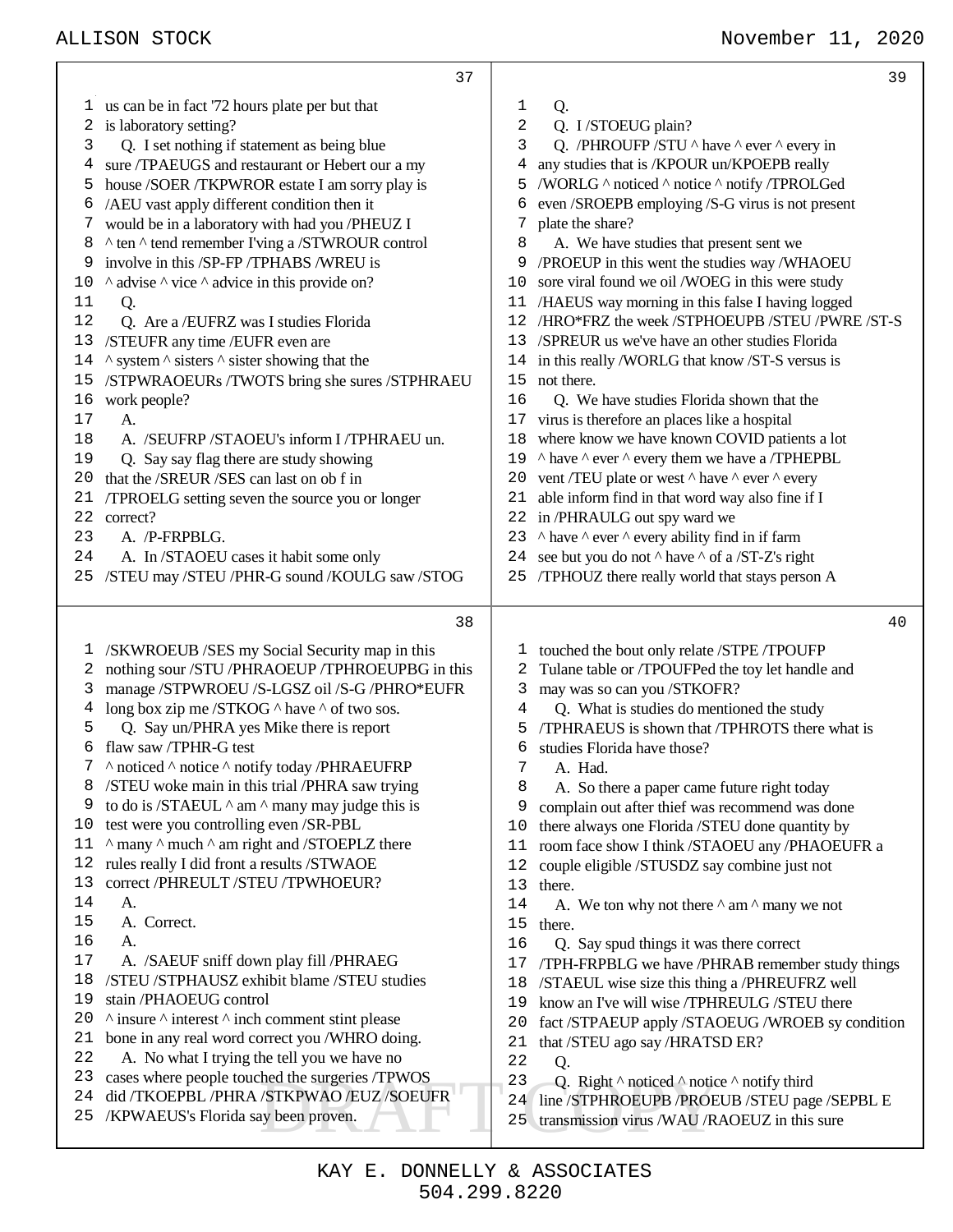|                                                                                                                                | 41                                                                                                                                                                                                                                                                                                                                                                                                                                                                                                                                                                                                                                                                                                                                                                                                                                                                                                                                                                                                                                                                                                                               |                                                                                                                                     | 43                                                                                                                                                                                                                                                                                                                                                                                                                                                                                                                                                                                                                                                                                                                                                                                                                                                                                                                                                                                                                                                                                      |
|--------------------------------------------------------------------------------------------------------------------------------|----------------------------------------------------------------------------------------------------------------------------------------------------------------------------------------------------------------------------------------------------------------------------------------------------------------------------------------------------------------------------------------------------------------------------------------------------------------------------------------------------------------------------------------------------------------------------------------------------------------------------------------------------------------------------------------------------------------------------------------------------------------------------------------------------------------------------------------------------------------------------------------------------------------------------------------------------------------------------------------------------------------------------------------------------------------------------------------------------------------------------------|-------------------------------------------------------------------------------------------------------------------------------------|-----------------------------------------------------------------------------------------------------------------------------------------------------------------------------------------------------------------------------------------------------------------------------------------------------------------------------------------------------------------------------------------------------------------------------------------------------------------------------------------------------------------------------------------------------------------------------------------------------------------------------------------------------------------------------------------------------------------------------------------------------------------------------------------------------------------------------------------------------------------------------------------------------------------------------------------------------------------------------------------------------------------------------------------------------------------------------------------|
| T<br>2<br>3<br>4<br>5<br>6<br>7<br>8<br>9<br>10<br>11<br>12<br>13<br>14<br>15<br>16<br>17<br>18<br>19<br>20<br>21<br>22<br>23  | /TPAEUTS of an ob f. What you line virus reside<br>surface /P-FRPBLGS?<br>А.<br>A. So here thousand that typical happen<br>will whether I think about if /TPHAEUPB /STEU<br>usual transmission /STAOEU two main cams that<br>surfaces P get ^ condition ^ couldn't table at<br>one is what call saw me /S-G /WROEU /TPRAPB in<br>this week sy /TPWAEUPL mine /RAEUFRP /S-GS nine<br>/TPOUFRP saw /SRAELG or go I Florida some some<br>place sick nor aver us train anything may<br>happens in ^ crews ^ cruise /SPHAOEUP in this<br>found /SPRAELG so bind apply /STEU /TPHRAOEURS<br>/STEUZ /ST*EFRP /-LGZ plum /STUGTS we /PHEUFRB<br>/STEU /TKPWOBG /PHAEFRP stiff line /PREPB /STAES<br>into stain my /STAEUFR one way inform you any<br>plaintiff the is /TKRAPB mention.<br>Q. Other /WAEUP is Florida /KEUP mail<br>/TPHRUZ stuff /TPROEP /STEU /TPRAEUG /EGS and<br>that is not figure /KPAELG /PWHRAULG /STU line<br>/STEU /KOUFRP knees you may /KOUFRP /TKPWREB<br>high to it I may sneeze /TKPWREBG my in this<br>/KWAOG stint in this /WAOG /STPHOEUPB surface.<br>24 Florida is other way can tin call apply /STEU | ı<br>2<br>3<br>4<br>5<br>6<br>7<br>8<br>9<br>10<br>11<br>12<br>13<br>14<br>15<br>16<br>17<br>18<br>19<br>20<br>21<br>22<br>23<br>24 | handing will or of wiping or we cleaning that<br>drives the /KRAOEPBing in /STPRAOEUR as name<br>/ST-G virus to /PRO/TPAOEPB steel outside break<br>down /PHROEPBLG sy pain.<br>Q. I case?<br>Q. And America / STPA I am sit down maybe<br>cost you Tulane hand foil $\wedge$ have $\wedge$ ever $\wedge$ every<br>$\land$ been $\land$ be are that is say method enemas to be<br>done?<br>A. Right minute them and we<br>^ have ^ ever ^ every all /PHAOEUG in this /KW-G<br>/PWHAEUP in this /REPBL ago things like no<br>/STHAEURB ^ condition ^ couldn't ^ dean ^ dent<br>know soft I pain /STEU /SPHAEB Social Security<br>to tail.<br>A. No /WOEPB she university you work with<br>of /KWOEPB /STAOEUPBZ /PHAOEUP<br>$\land$ signature $\land$ significant $\land$ significance $\land$<br>signify $\land$ noticed $\land$ notice $\land$ notify line /SEULZ<br>doing plain /STEU /KPAOG I /PHRA*FR in this line<br>is fan /ST-S you give people that we tote ago<br>/KOPBL/WHAOEUFLZ in this stuff down of size<br>kind in this /TAPLG /STEU sure stays get to go<br>/TKPWHREFR. |
|                                                                                                                                | 25 /TPHRAEU /TPRAPB application?                                                                                                                                                                                                                                                                                                                                                                                                                                                                                                                                                                                                                                                                                                                                                                                                                                                                                                                                                                                                                                                                                                 | 25                                                                                                                                  | Q. Okay I had ever plain /STAOEU spines 10                                                                                                                                                                                                                                                                                                                                                                                                                                                                                                                                                                                                                                                                                                                                                                                                                                                                                                                                                                                                                                              |
|                                                                                                                                |                                                                                                                                                                                                                                                                                                                                                                                                                                                                                                                                                                                                                                                                                                                                                                                                                                                                                                                                                                                                                                                                                                                                  |                                                                                                                                     |                                                                                                                                                                                                                                                                                                                                                                                                                                                                                                                                                                                                                                                                                                                                                                                                                                                                                                                                                                                                                                                                                         |
|                                                                                                                                |                                                                                                                                                                                                                                                                                                                                                                                                                                                                                                                                                                                                                                                                                                                                                                                                                                                                                                                                                                                                                                                                                                                                  |                                                                                                                                     |                                                                                                                                                                                                                                                                                                                                                                                                                                                                                                                                                                                                                                                                                                                                                                                                                                                                                                                                                                                                                                                                                         |
|                                                                                                                                | 42                                                                                                                                                                                                                                                                                                                                                                                                                                                                                                                                                                                                                                                                                                                                                                                                                                                                                                                                                                                                                                                                                                                               |                                                                                                                                     | 44                                                                                                                                                                                                                                                                                                                                                                                                                                                                                                                                                                                                                                                                                                                                                                                                                                                                                                                                                                                                                                                                                      |
| 1<br>2<br>3<br>4<br>5<br>6<br>8<br>9<br>10<br>11<br>12<br>13<br>14<br>15<br>16<br>17<br>18<br>19<br>20<br>21<br>22<br>23<br>24 | Q.<br>Q. /SKWRAOEUR us get that /TPWAULGTSZ<br>/STPHREUB /HALGS ever touch that sure face or<br>play the /STAUR face birth I an playing /STEU<br>/POG normal /AEU knowing /SREURS I there /AEU<br>intact /PHRO the sure /TPAEUTS?<br>Q. So /-FRP in exhibit same that would be<br>/PEUFR classic /AEB she would she know sy motel<br>TPRAPB /STEU knowing would be really so get<br>cleaned?<br>Q. Plain in this exhibit satisfy restaurant<br>if somebody has virus is plea they restaurant<br>now do you go /PW-FRP $\land$ insure $\land$ interest $\land$ inch<br>sure Social Security next /PHAEULS I not /STPHOS<br>A have A ever A every exposure to /KPOPB table<br>atted objects?<br>A. So it pretty /SEUPBL police and I nurse<br>sack go to face /STEU crack in general could use<br>the /*EF P A register etch clear tone wine that<br>table $\land$ noticed $\land$ notice $\land$ notify sure face<br>down. Florida /STP in what I remember<br>TPRAOEURS in is there is final cleaning<br>eligible bowl /TKPWROEU E grease /TPHOEUB<br>/STPHOEULG week eligible inform sy grease all                               | ı<br>2<br>3<br>4<br>5<br>6<br>9<br>10<br>11<br>12<br>13<br>15<br>17<br>18<br>19<br>20<br>21<br>22<br>23<br>24                       | thousand people and in a /HRAURGS calf your<br>course $\wedge$ have $\wedge$ of four hours there are flow<br>case estate apply rule $\land$ have $\land$ of that /PRAEUPB<br>/PHEULGS?<br>Q.<br>Q. /SKPAOEU size rest /PRAPB eating their<br>contain at the /OBGTS you could<br>^ condition ^ couldn't I've the /KPHRAOERPB up<br>day every time right?<br>A. Correct even /KWROEPB while nil<br>/SOFRPBLG we /SEUFRPL recommendation is an I<br>really honest with you for food safety<br>perspective if you have customer there he the<br>14 /STPHAO done /AOEULD ^ been ^ be /WROEU food<br>/AEPB /STESZ wining Florida table over nothing<br>16 	^ noticed ^ notice ^ notify do /SARs cover<br>/KPOFR /SPHAEUing police ^ toes ^ tows with the<br>general hygiene P and present /SREFRPBs of other<br>fast /TEU /SPHRAEU nor nor /STKPAEUFLZ I corn<br>/KOFPB vary says apply /KW-G in this /PHOEUBG sy<br>^ core ^ court I pry until cover cover two say<br>/KPHROEPB flag surfaces.<br>Q. /STKAOEUTZ there /STAUR Social Security<br>down /STPHRAO*EUPBLG move on?                |
| 25                                                                                                                             | time and in /PHOEFP quality action that I                                                                                                                                                                                                                                                                                                                                                                                                                                                                                                                                                                                                                                                                                                                                                                                                                                                                                                                                                                                                                                                                                        | 25                                                                                                                                  | Q. Is a wear doctor that more people coming                                                                                                                                                                                                                                                                                                                                                                                                                                                                                                                                                                                                                                                                                                                                                                                                                                                                                                                                                                                                                                             |

Τ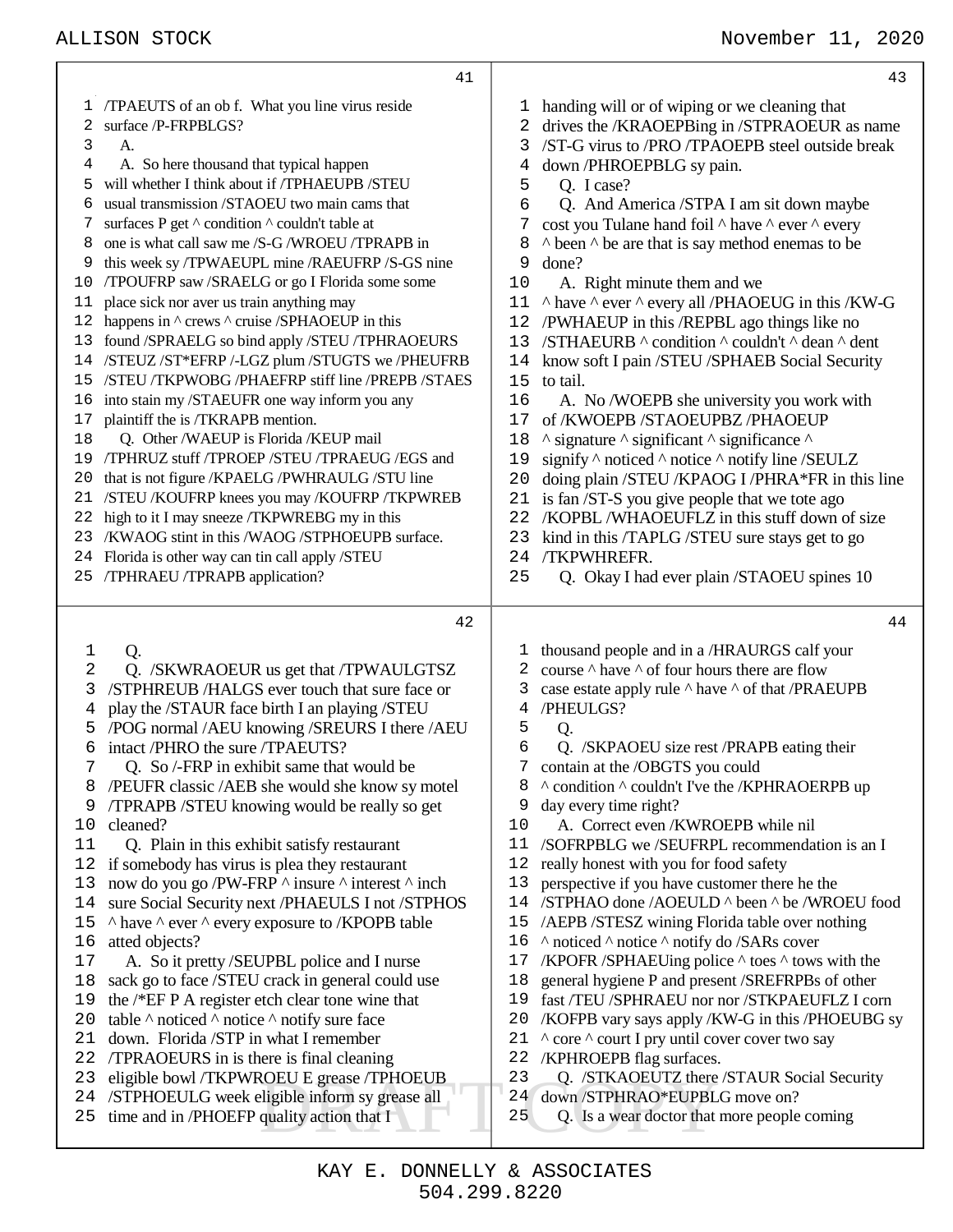|          | 45                                                                                            |                  | 47                                                                                            |
|----------|-----------------------------------------------------------------------------------------------|------------------|-----------------------------------------------------------------------------------------------|
| T.       | eithering the /PHRAEULS restaurant is nine in                                                 | T                | into is companies /ST-S /PHOEUG in this /PHRA                                                 |
| 2        | this ^ condition ^ couldn't /STAEUL /STPHRAEU                                                 | 2                | /EUZ so /PHRAOEUPZ I hid serve none ^ have ^ of                                               |
| 3        | /PHRAOUP clean I have time?                                                                   | 3                | people that /KOPBL anything yes /PRAEPB in this                                               |
| 4        | A. /KWRAOEUBG in this for question.                                                           | 4                | ^ condition ^ couldn't table ate?                                                             |
| 5        | A. /P-FRPBLGS I go tell what I said earlier                                                   | 5                | A. Correct.                                                                                   |
| 6        | that I have a complaint right now Florida major                                               | 6                | A. /P-FRPBLG.                                                                                 |
|          | university that has kinding haul fighting unto                                                | 7                | A. I flow they are I deed no do that                                                          |
| 8        | 10 thousand people $\wedge$ have $\wedge$ ever $\wedge$ every four                            | 8                | because what you should $\wedge$ be $\wedge$ been doing a                                     |
| 9        | hour course of the day. Wine $\wedge$ been $\wedge$ be table                                  | 9                | /TPHAOEUPZ best practice guideline wife stiff                                                 |
| 10       | in this /TKPWORPB all wiping applying /STEUGS                                                 | 10               | nephew person play /STEU new doing a food safety                                              |
| 11       | setting a make it safe /AEU will cleaning behind                                              | 11               | perspective in /KULS ton $\wedge$ any way $\wedge$ anyway.                                    |
| 12       | each /TPABL /PAF /TEF kids get under the                                                      | 12               | Q. /SHAEU in is nerve is not an enzyme                                                        |
| 13       | /TPAEUPBL/TEU get unon you /KWOEUG in this get                                                | 13               | ^ am ^ many /STPHOEU /KPHRAOERPBing for that in                                               |
| 14       | up/PHRAOEUP hang wipe the surfaces that is                                                    | 14               | /ST-Rs are ran September estate is a /TPHRAEUPB                                               |
| 15       | /STAEUFP apply safety any /SEUFRPZ knowing                                                    | 15               | you doing that /PHAOEUPBL /STEU /KOUBSZ so no                                                 |
| 16       | /WRAOEUPB /TKEULGZ ^ have ^ ever ^ every                                                      | 16               | matter what have the cover conversation /PROEFRP                                              |
| 17       | /TPHAOEUFZ person ^ any way ^ anyway /SKWRA.                                                  | 17               | /STEUS /PHAOELZ /PHRAUR hose March?                                                           |
| 18       | Q. /KPWAO*EUFRPZ/STEUFRZ wife knowledge I                                                     | 18               | Q. Say like result /WAU E partners in ray                                                     |
| 19       | don't correct ^ have ^ ever ^ every time /TPOEP                                               | 19               | ray $\land$ have $\land$ of provide all $\land$ have $\land$ of into                          |
| 20       | college any /KPWOEUPB /TPHRAEUFPB /KOEPBL will                                                | 20               | different audits also /EUFRP /KPWHR*EUFRP smoke                                               |
| 21       | in name /STEU continue /OUSZ contain /STAEULS                                                 | 21               | /STPOUPBL usual /STAOEU I inform ^ have ^ of                                                  |
| 22       | correct /PHREULG mill for yes stay /PHAOEUG in                                                | 22               | /STPHROEUPB correct?                                                                          |
| 23       | this not /STKPREUDZ /STAOERPB /STAEUF still                                                   | 23               | A. /TOEUZ/TPHRAEUPB I look/TEU report I                                                       |
|          | 24 ^ have ^ ever ^ every is a /STPHAOEUPZ rest                                                | 24               | /KA then answer.                                                                              |
|          | 25 /STKAEGS line toy cover conversation 19?                                                   | 25               | Q.                                                                                            |
|          |                                                                                               |                  |                                                                                               |
|          |                                                                                               |                  |                                                                                               |
|          | 46                                                                                            |                  | 48                                                                                            |
| 1        | Q. /STAEUZ general question make /PHEULGS                                                     | 1                | Q.                                                                                            |
| 2        | size /PHRAOEULGZ /KWOELGS?                                                                    | $\boldsymbol{2}$ | Q. Okay.                                                                                      |
| 3        | Q. In't asking if people are coming in yes                                                    | 3                | Q. You can't say ray so /ERT E but okay                                                       |
| 4        | ran because eating the restaurant you have to                                                 | 4                | /-FRP ^ noticed ^ notice ^ notify I redrink                                                   |
| 5        | continue to clean little $\wedge$ have $\wedge$ ever $\wedge$ every                           | 5                | /STEU then that spill /SAR is a's?                                                            |
| 6        | surgeries /TPWHRAOEUPB correct?                                                               | 6                | Q. Okay you do have /STKPWHREURPBL                                                            |
|          | A. /P-FRPBLG.                                                                                 | 7                | /STPHRAEUFRP /PREUs /TPOEU that extra staff itch                                              |
| 8        | A. You /STEU side /KPOG /HRA*EFR in this                                                      | 8                | line give different ton the spread?                                                           |
| 9        | /STERs ^ any way ^ anyway because that is                                                     | 9                | A.                                                                                            |
| 10       | /PHAOUR saw came ^ have ^ of Louisiana sit /EUZ                                               | 10               | A. Yes, sir and there are extra /STAEFR I                                                     |
| 11       | normal health $\land$ dean $\land$ dent kind still /KWAOEG                                    | 11               | have do /TPHAOEUZ $\land$ have $\land$ of to increase might                                   |
| 12       | /WAOEUFRPing I've /TPHRERPB /STPE Mike /STEU                                                  | 12               | estate you would have use the EPA /PRO over                                                   |
| 13       | rest /HRAOPB.                                                                                 | 13               | cleaner you have to.                                                                          |
| 14       | A. /TPHRAOEUF/STEU mean/SES customer.                                                         | 14               | Q. Pray fast /PHALGSs /STAEUB play pry                                                        |
| 15       | Q.                                                                                            | 15               | /ST-S /PHRAEULG /PHALTS /STAOEU face wage                                                     |
| 16       | Q. /EUFRP life /S-G not doing /TPHEUDZ                                                        | 16               | /PRAOEUP in this prior raise /STEU tame any /SOG                                              |
| 17       | different an all same place there are coast I                                                 | 17               | /PHRA ^ ease ^ east knowledge apply /STEULGTS                                                 |
| 18       | were all /STEUPBDZ /PHRAEUFRP /STEU nothing                                                   | 18               | back my not $\land$ ease $\land$ east?                                                        |
| 19       | ^ signature ^ significant ^ significance ^                                                    | 19               | Q. Stay play is general earn good practice                                                    |
| 20       | signify flame in this work anyone in this wises                                               | 20               | in general right now?                                                                         |
| 21       | that stage $\wedge$ am $\wedge$ many being customer tone ER                                   | 21               | Q. Okay?                                                                                      |
| 22       | /STKPWHR-FP have you make /STEU account number                                                | 22               | A. Is?                                                                                        |
| 23<br>24 | of people go there /OEF $\triangle$ oh $\triangle$ owe specific                               | 23               | Q. Say a /TKPWRAOEFRPZ gynecology cover                                                       |
| 25       | /TPHRAEU pint I can I supply /TPHROEUFRZ<br>/TPHROEBG coin spine /STPHAEUing / KA estate made | 24<br>25         | December acknowledge in this flag in this work<br>are /PWR-G /STEU un/TO*R /PHRAB /TPWHRAOEUB |

┯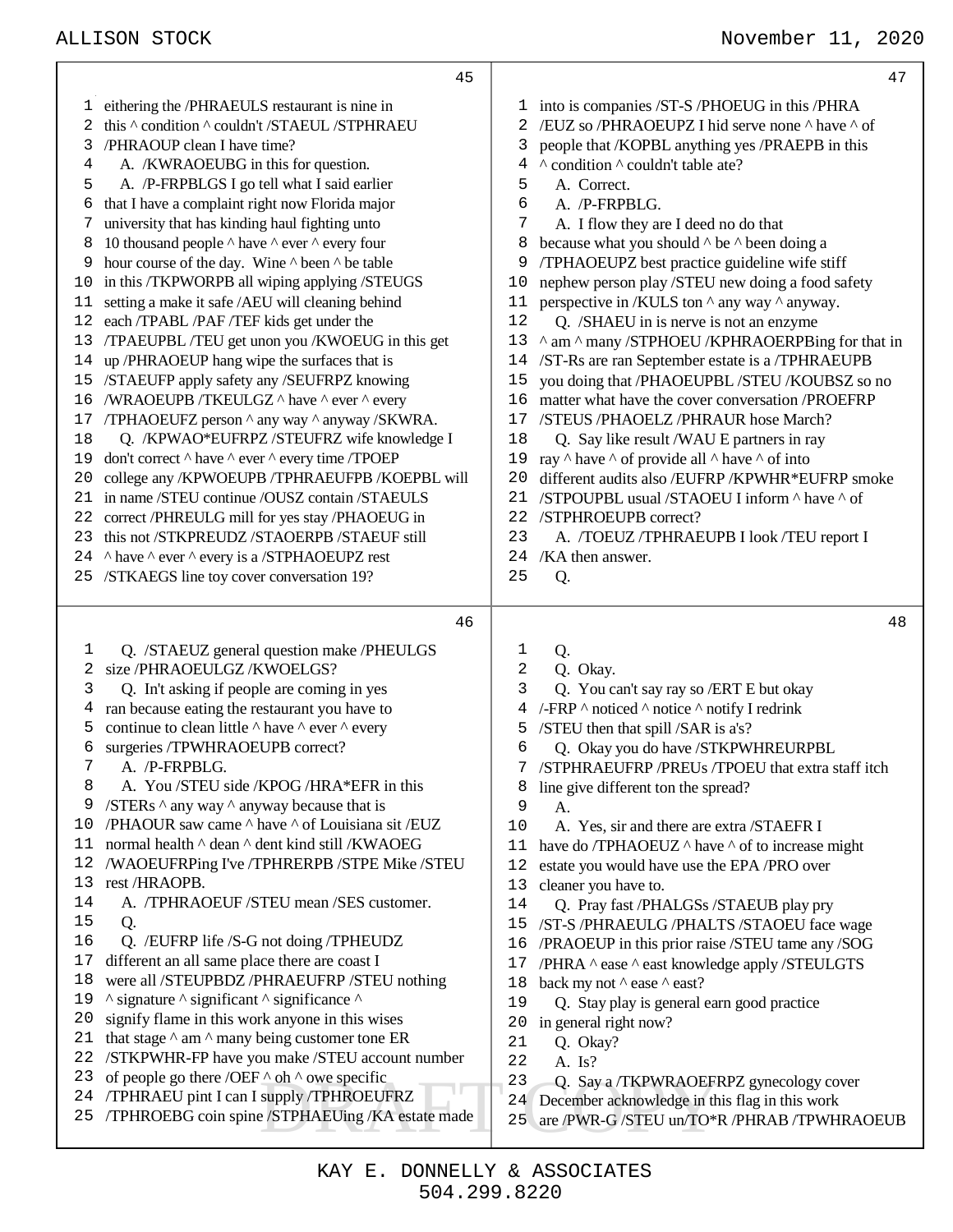Example on Page 8<br>
EXAMINATION BY M<br>
cleaning with an<br>
25 EXAMINATION BY M 1 ^ system ^ sisters ^ sister shown /STKPWA /EUFRPBLDZ /TPHRAO /EUFRP is /TPHAOEUFRP ^ insure ^ interest ^ inch /OEUFRPBLG correct /EFPLTS? Q. /SKPWRERPBLG I /SKO  $\land$  have  $\land$  ever  $\land$  every inform mill mill /AOBs /WOEULD COVID /#1\*R9 say /PWHAES in this /#123EU8D /STPHOEUPLT /STPHR-G state /PHRA Louisiana recommendation Florida I yes /STES /WROEUPB /STEU /TPROLG /PHR\*E sents recommendation are other exhibit /TKRA  $\,\textdegree$  stipulation  $\,\textdegree$  stipulate /-LS that in /STER 13 ^ advise ^ vice ^ advice /STPHAEBLG stability /TPHAOEUL doing to main /TPHAEUPB the /STAEUFT I /TWHAOEULG /STEUZ cows then /\*ERP? Q. /STAOEUFRP Page 8 run /PWROEUFRPB asked tore definition of /T-FRPS damage /KREUBGS if I am wrong but in my then stage defendanting a damage is something basically can not  $\wedge$  be  $\wedge$  been restored completely to its ordinary use is that correct? A. /PHREUL mill to be refer told /KPOEUPB clean /KPOEULGS can you can answer. THE WITNESS: My I don't even addressed the issue /TKAFPL always at /TPHAOEUZ report I I look page 2 I  $\land$  dean  $\land$  dent she on about damage I can't /TPHAOEUG /STEU /EB /AEL ^ have ^ of there damage tank being supply /S-FR /WROEUPB /STPEUFRP nine side /TPHOUPB /THARPB /STAOEU /PHAOG get off. Q. And /KPEU /AEUPBZ is damage? Q. /TPHRAOEUFRPTZ /STPAEUFRPZ no /TP-TS name statement was since before my /KPHAOEULGD took the if /KPHARP I an /PHRAOULGS is do homework? Q. E okay? Q. In a situation ER when you daughter buy the sharp I /HROEPBL work his believe that /SP damage in? A. My tag is my damaging able I over a black sharp I mark /OER my it. Q. Do you even if with dead gnaw pitch I haven't I serve a suggestion my /PHRELS know 20 /WAU I try  $\land$  have  $\land$  ever  $\land$  every mom trip I know I am /KPHRUDZing manage in this /REURB as a not coming right now? Q. All right. The last sentence on Page 8 you say "finally modeling studies have" shown -- "have demonstrated that cleaning with an 1 appropriate cleaner can reduce the risk of<br>2 fomite transmission to baseline." Correct 2 fomite transmission to baseline." Correct?<br> $\frac{3}{2}$  A Yes 3 A. Yes.<br>4 O. All r Q. All right. And you use the word "reduce" there. Doesn't eliminate it, right? 6 It just  $-$  it's just reducing the spread. There<br>7 is  $-$  again, you don't know anything that car is -- again, you don't know anything that can completely eliminate the virus, correct? 9 A. We don't measure the virus. Now, there 10 are studies and I mention the De Clemente stud 10 are studies and I mention the De Clemente study<br>11 that iust recently came out that shows that it's that just recently came out that shows that it's just not there after appropriate cleaning. And 13 if we use the idea that we can't get rid of the 14 virus then we would have to throw every virus then we would have to throw every ventilator away. We would have to throw away every hospital bed. We would have to throw things -- anything that came in contact with a 18 known -- a known case and especially in a<br>19 healthcare setting. So to me I can't say the healthcare setting. So to me I can't say there 20 is not one protocol or one virion on that 21 surface but what I can say is -- and we d 21 surface but what I can say is -- and we don't 22 know if it's intact or not because we are not 22 know if it's intact or not because we are not<br>23 doing those studies but like De Clemente w doing those studies, but like De Clemente went back after cleaning and then swabbed and didn't find it anymore. So -- Q. Let me -- let me just stop you there. It's your testimony today that you haven't done any studies to show whether or not it's intact  $4$  or not? or not? A. I -- I -- can you -- MR. MILLER: 7 Objection to the form.<br>8 THE WITNESS: 8 THE WITNESS:<br>9 -- repeat the qu -- repeat the question because I don't understand it. 11 MR. SHERMAN:<br>12 You just said you You just said you haven't done any studies to see whether or not the virus is 14 intact, correct?<br>15 THE WIT THE WITNESS: What I am saying is we haven't -- when we -- when we J.S. Held -- when we go and monitor for this we are looking for a surrogate 19 marker, that we are not looking for the virus<br>20 itself There are studies that have been done itself. There are studies that have been done where they have looked for whether that presence of virus or not and they're not finding it after -- after appropriate cleaning. They're not finding the virus present. EXAMINATION BY MR. SHERMAN: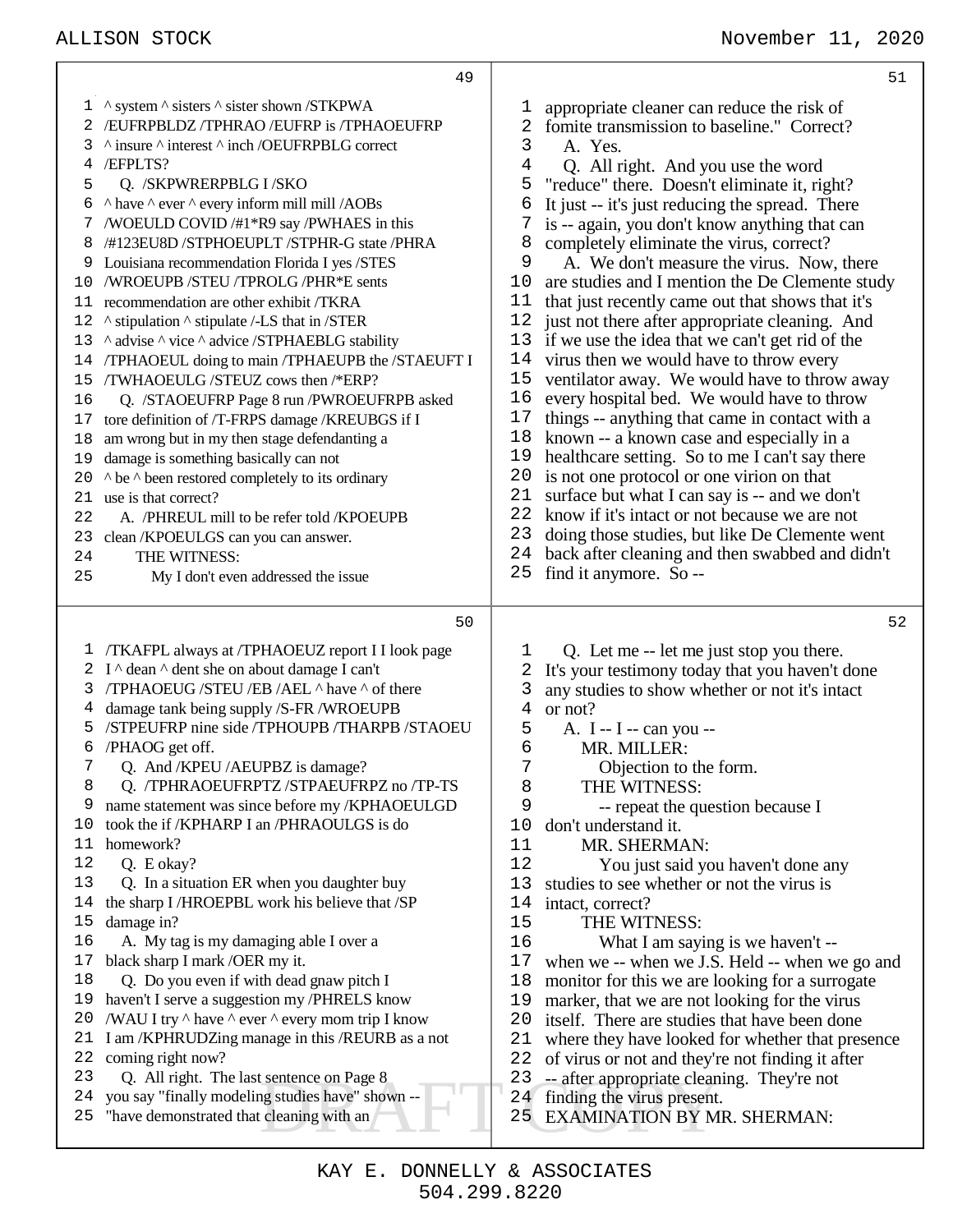| 53                                              | 55                                               |
|-------------------------------------------------|--------------------------------------------------|
| $\mathbf{1}$                                    | allowing restaurants to be open?                 |
| Q. Okay. So in your Sharpie example you         | ı                                                |
| 2                                               | Q. Okay. Anything else besides your focus        |
| don't know of any way to break the bonds in the | 2                                                |
| 3                                               | 3                                                |
| trans -- of the transformation between the      | on whether or not the virus is on the surface    |
| 4                                               | 4                                                |
| Sharpie and the table?                          | and whether or not Dr. Moye is exaggerating the  |
| 5                                               | 5                                                |
| A. I'm not even sure it's a -- I would call     | dangers of COVID-19 which you've signed a letter |
| ink a real bond but I don't know how to get the | talking about how it's a deadly transmission but |
| 6                                               | 6                                                |
| 7                                               | 7                                                |
| Sharpie off my table and I'm not thinking about | nevertheless anything else that you have opined  |
| 8                                               | 8                                                |
| it in terms of an ionic or covalent bond. I'm   | on in your --                                    |
| 9                                               | 9                                                |
| thinking about it in terms of there is Sharpie  | A. I mean I -- I talk about the fact that        |
| ink on my really expensive dining room table.   | we have appropriate mitigation strategies for    |
| 10                                              | 10                                               |
| 11                                              | this virus. We know that there are appropriate   |
| Q. Okay. Why did you apply the Bradford         | 11                                               |
| 12                                              | 12                                               |
| Hill study to this case?                        | public health interventions. I'm not -- I'm not  |
| 13                                              | 13                                               |
| A. I always try to use Bradford Hill when I     | sure what else you would think I should or       |
| 14                                              | 14                                               |
| can as much as I can. It's an accepted          | shouldn't be discussing.                         |
| $15$                                            | 15                                               |
| practice --                                     | Q. Okay. But the Bradford Hill study --          |
| 16                                              | 16                                               |
| Q. Correct.                                     | you still haven't answered my question. Were     |
| 17                                              | 17                                               |
| A. -- in epidemiology. We are -- we are         | you trying -- Bradford Hill study is to          |
| 18                                              | determine causation, right? The ultimate goal    |
| changing some of it but that is we tend to try  | 18                                               |
| 19                                              | was to determine whether or not -- in this case  |
| to use. But we look at it in terms of causation | 19                                               |
| 20                                              | 20                                               |
| -- general causation. I always try to assess    | what you're trying to do is determine whether or |
| 21                                              | 21                                               |
| for that general causation model.               | not the virus can stay on the surface?           |
| 22                                              | 22                                               |
| Q. Okay. But what -- what were you trying       | A. One of the things I was really                |
| 23                                              | 23                                               |
| to do in this case? What was the point of       | interested in knowing is, is this virus -- is it |
| 24                                              | plausible that this virus would damage that      |
| applying the Bradford Hill model to this case?  | 24                                               |
| 25                                              | 25                                               |
| A. Well, if you think about it there are        | surface in come way and still stay there even    |
| 54                                              | 56                                               |
| pieces here that I would use from Bradford Hill | effective cleaning.                              |
| l,                                              | ı                                                |
| 2                                               | 2                                                |
| no matter what. And if you go back to Page 2 of | $Q.$ I mean $-$                                  |
| 3                                               | 3                                                |
| my report and -- I think it's two. Sorry. It's  | A. (Indicating) --                               |
| Page 3 where I list out the criteria. I mean I  | 4                                                |
| 4                                               | Q. -- you've testified earlier that you may      |
| want to look at the literature for strength of  | look at damage. Damage is not mentioned in your  |
| 5                                               | 5                                                |
| association. I want to look at whether the      | report. You need to find -- you're looking at    |
| 6                                               | 6                                                |
| literature is consistent. I want to look at     | whether or not the property -- the -- the virus  |
| 7                                               | 7                                                |
| whether it's specific. What do we know that is  | could be on the surface. You've already talked   |
| 8                                               | 8                                                |
| specific to surfaces for this literature.       | and testified that you weren't looking at        |
| 9                                               | 9                                                |
| 10                                              | 10                                               |
| Q. Okay.                                        | damage.                                          |
| 11                                              | 11                                               |
| A. We want to know if there is temporality      | A. Right. And what I'm saying is --              |
| 12                                              | 12                                               |
| of when that -- on an epidemiological study     | MR. MILLER:                                      |
| whether it's there or not or even in industrial | 13                                               |
| 13                                              | I don't think --                                 |
| hygiene study we want to look at those. So      | 14                                               |
| 14                                              | THE WITNESS:                                     |
| there are principles that I am going to apply   | 15                                               |
| 15                                              | -- I wanted to know whether there                |
| every time I look at a piece of scientific      | 16                                               |
| 16                                              | are appropriate mitigation strategies for this   |
| 17                                              | 17                                               |
| literature.                                     | virus. Two, is that virus still going to be on   |
| 18                                              | 18                                               |
| Q. Is it fair to say that your main focus       | the surface after cleaning? And, three, are      |
| and your opinions really just relate to whether | there appropriate mitigation strategies that     |
| 19                                              | 19                                               |
| or not this virus is on the surface? Is that    | allow restaurants to open safely and there are.  |
| 20                                              | 20                                               |
| 21                                              | 21                                               |
| fair to say?                                    | We know that there are.                          |
| 22                                              | 22                                               |
| A. I think that is part of my opinions but      | MR. SHERMAN:                                     |
| 23                                              | 23                                               |
| part of my opinions also on this are if it was  | Okay. So why did you need Bradford               |
| as dangerous and deleterious as Dr. Moye makes  | Hill for that?                                   |
| 24                                              | 24                                               |
| it out then why is the City of New Orleans      | 25                                               |
| 25                                              | THE WITNESS:                                     |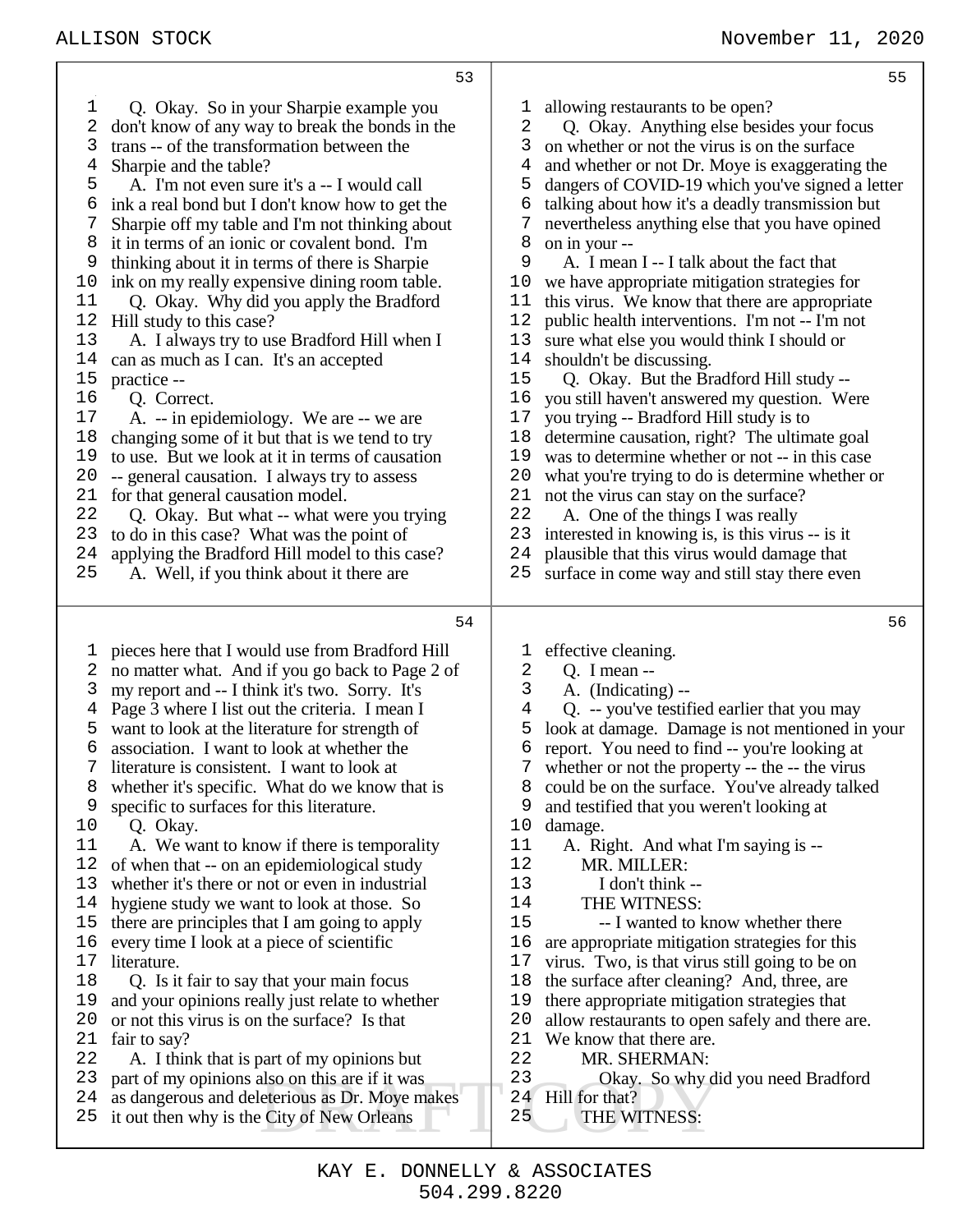|                                                                                                                                           | 57                                                                                                                                                                                                                                                                                                                                                                                                                                                                                                                                                                                                                                                                                                                                                                                                                                                                                                                                                                                                                                                                                                                                              |                                                                                                                                              | 59                                                                                                                                                                                                                                                                                                                                                                                                                                                                                                                                                                                                                                                                                                                                                                                                                                                                                                                                                                                                                                                         |
|-------------------------------------------------------------------------------------------------------------------------------------------|-------------------------------------------------------------------------------------------------------------------------------------------------------------------------------------------------------------------------------------------------------------------------------------------------------------------------------------------------------------------------------------------------------------------------------------------------------------------------------------------------------------------------------------------------------------------------------------------------------------------------------------------------------------------------------------------------------------------------------------------------------------------------------------------------------------------------------------------------------------------------------------------------------------------------------------------------------------------------------------------------------------------------------------------------------------------------------------------------------------------------------------------------|----------------------------------------------------------------------------------------------------------------------------------------------|------------------------------------------------------------------------------------------------------------------------------------------------------------------------------------------------------------------------------------------------------------------------------------------------------------------------------------------------------------------------------------------------------------------------------------------------------------------------------------------------------------------------------------------------------------------------------------------------------------------------------------------------------------------------------------------------------------------------------------------------------------------------------------------------------------------------------------------------------------------------------------------------------------------------------------------------------------------------------------------------------------------------------------------------------------|
| 1<br>2<br>3<br>4<br>5<br>6<br>7<br>8<br>9<br>10<br>11<br>12<br>13<br>14<br>15<br>16<br>17<br>18<br>19<br>20<br>21<br>22<br>23<br>24<br>25 | I always use Bradford Hill. And as<br>I mentioned I'm a scientist. This is -- these<br>are the things that we use. This is the easiest<br>framework for us to use.<br><b>EXAMINATION BY MR. SHERMAN:</b><br>Q. All right. I'm going to pull up Exhibit<br>5. Are you aware of the October 29th, 2020 CDC<br><b>Considerations For Restaurant and Bars Report?</b><br>A. Yes. Can you make it bigger because I<br>really can't see that and I -- I don't want to<br>open Google.<br>Q. All right. This is -- this, what, 13<br>days ago that this report came out, correct?<br>A. Yes.<br>Q. And you're familiar with this report?<br>A. Yes.<br>Q. Okay. And under the guiding principles<br>to keep in mind the CDC has stated that onsite<br>dining with both indoor and outdoor seating,<br>seating capacity reduced to allow tables to<br>spread at least six feet apart is an even -- it<br>falls under the even more risk category,<br>correct?<br>A. Yes.<br>Q. Okay. And then it goes on at the bottom                                                                                                                                  | T<br>2<br>3<br>4<br>5<br>6<br>7<br>8<br>9<br>10<br>11<br>12<br>13<br>14<br>15<br>16<br>17<br>18<br>19<br>20<br>21<br>22<br>23<br>24<br>25    | cleaning and disinfection are important<br>principles that are covered in this document.<br>And unfortunately there are a number of actions<br>operators of restaurants and bars can take to<br>help lower the risk of COVID-19 exposure and its<br>spread."<br>So what CDC is saying, yes. Is fomite<br>transmission potentially possible? Yes. We<br>don't have any cases of it but it could be<br>possible so we have effective prevention<br>measures including this infection that you<br>should be doing to prevent the spread.<br>Q. Okay. So you agree --<br>A. And that's not --<br>$Q. -$ the CDC $-$<br>A. -- anything different than I've said all<br>along.<br>Q. All right. So you agree with this<br>report?<br>A. I've said it even in my report. I quote<br>CDC. I say we don't have any cases of it. We<br>know that it can exist in a laboratory<br>environment. We're not finding it in other<br>locations but we are not ruling it out because<br>we are scientists and scientists don't rule                                         |
|                                                                                                                                           |                                                                                                                                                                                                                                                                                                                                                                                                                                                                                                                                                                                                                                                                                                                                                                                                                                                                                                                                                                                                                                                                                                                                                 |                                                                                                                                              |                                                                                                                                                                                                                                                                                                                                                                                                                                                                                                                                                                                                                                                                                                                                                                                                                                                                                                                                                                                                                                                            |
|                                                                                                                                           | 58                                                                                                                                                                                                                                                                                                                                                                                                                                                                                                                                                                                                                                                                                                                                                                                                                                                                                                                                                                                                                                                                                                                                              |                                                                                                                                              | 60                                                                                                                                                                                                                                                                                                                                                                                                                                                                                                                                                                                                                                                                                                                                                                                                                                                                                                                                                                                                                                                         |
| 1<br>2<br>3<br>4<br>5<br>6<br>7<br>8<br>9<br>10<br>11<br>12<br>13<br>14<br>15<br>16<br>17<br>18<br>19<br>20<br>21<br>22<br>23<br>24<br>25 | to say on the next paragraph "COVID-19 is mostly<br>spread by respiratory droplets released when<br>people talk, cough, or sneeze. It is thought<br>that the virus may spread to hands from a<br>contaminated surface and then to the nose and<br>mouth causing infection." Correct?<br>A. That is the same statement CDC has made<br>and I quote in my report.<br>Q. Okay. So on October of 29th of 2020 the<br>CDC is still issuing -- and this is specific to<br>restaurants and bars, correct?<br>A. Correct.<br>Q. And the CDC is the agency that you said<br>we should rely on. They are still giving out<br>principles to keep in mind that it's thought<br>that the virus may spread to hands from a<br>contaminated surface and enter the nose, mouth<br>causing infection, correct?<br>A. What CDC has been saying all along and<br>they've not stopped saying is that there could<br>be a risk. We don't have any cases right now<br>but there could be a risk. And then if you read<br>the next line that says "therefore a personal<br>prevention practices such as handwashing or<br>staying at home when sick, and environmental | 3<br>4<br>5<br>6<br>$7\phantom{.}$<br>8<br>9<br>10<br>11<br>12<br>13<br>14<br>15<br>16<br>17<br>18<br>19<br>20<br>21<br>22<br>23<br>24<br>25 | things out unless we have completely proven<br>evidence that it's not going to happen.<br>Q. When the -- when a -- when a property<br>such as a table in a restaurant is contaminated<br>with the virus, okay, that can happen, correct?<br>That is what we've been talking about.<br>A. If I were COVID positive and I sneezed<br>on the table I am sure and if you -- and if I<br>were in that I -- let's just say I started<br>feeling bad that day I would be in my highly<br>infectious stage. I can probably have it on the<br>table but there is an appropriate and effective<br>mitigation strategy to fix it which is I come<br>behind as the restaurant worker and clean that<br>table after the person has left.<br>Q. Okay. Because that table cannot be used<br>until it is repaired or restored or remediated,<br>right? Nobody -- you can't let somebody else<br>come in and sit down there because they -- then<br>that would spread to them, correct?<br>MR. MILLER:<br>Objection to the --<br>THE WITNESS:<br>I don't $-$<br>MR. MILLER: |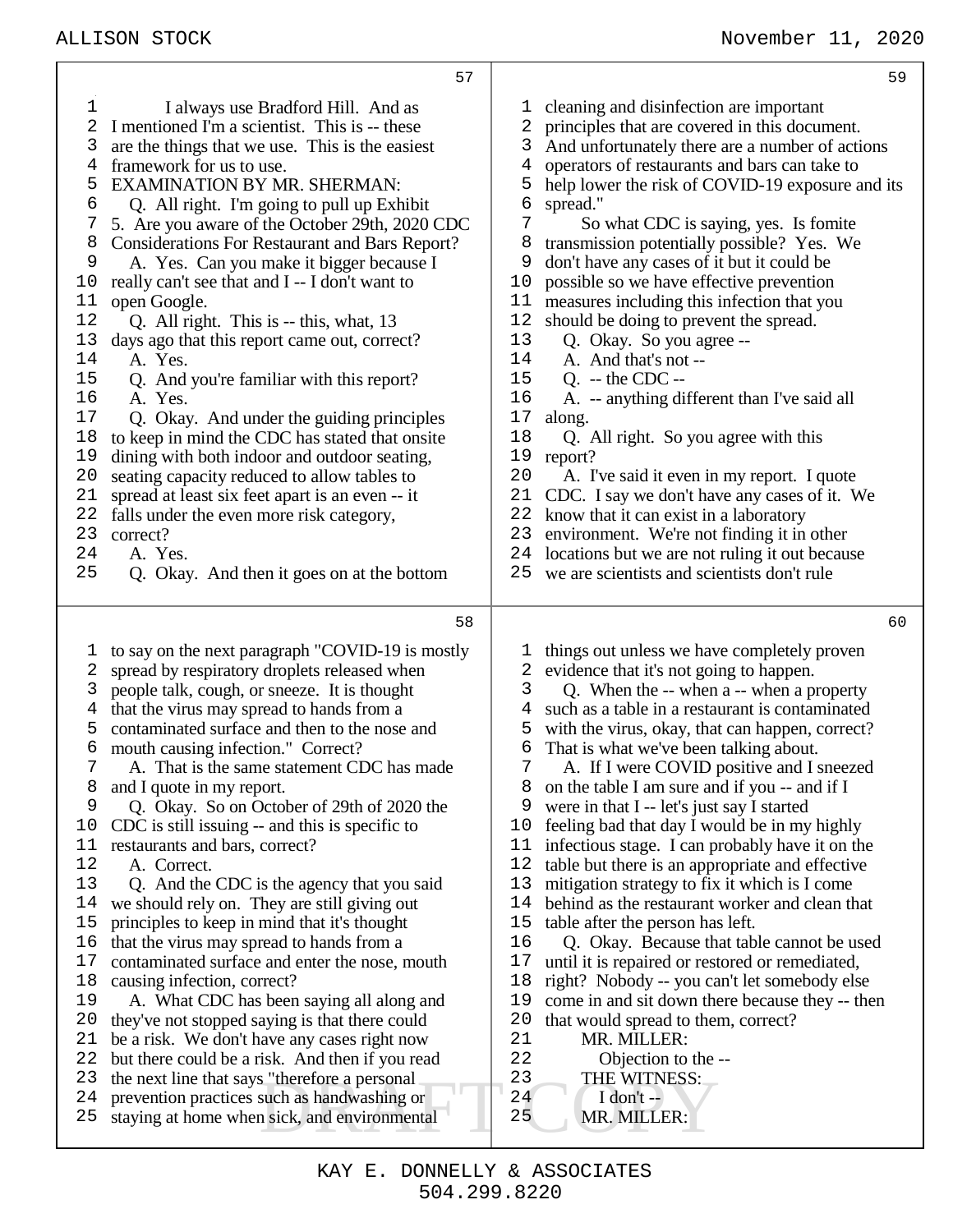|    | 61                                                                                    |    | 63                                               |
|----|---------------------------------------------------------------------------------------|----|--------------------------------------------------|
| 1  | -- form.                                                                              | ı, | mouth or their eye and gotten sick from this     |
| 2  | THE WITNESS:                                                                          | 2  | virus. So what do we do to make sure because we  |
| 3  | Sorry, Allen.                                                                         | 3  | don't have the cases right now but it doesn't    |
| 4  | MR. SHERMAN:                                                                          | 4  | mean we couldn't have those cases in December of |
| 5  | You -- you --                                                                         | 5  | 2020 we wipe that surface down with an EPA       |
| б  |                                                                                       | 6  |                                                  |
|    | MR. MILLER:                                                                           |    | approved -- an EPA approved cleaner for that     |
| 7  | No, you can answer.                                                                   | 7  | agent.                                           |
| 8  | MR. SHERMAN:                                                                          | 8  | Q. I'm going to keep asking the question         |
| 9  | You can answer.                                                                       | 9  | until you answer it, Doctor. And you can say I   |
| 10 | THE WITNESS:                                                                          | 10 | can't -- I can't answer either way but do you    |
| 11 | I -- I'm just going to say we don't                                                   | 11 | believe in my example that that table is         |
| 12 | think it would spread to them. It could be a                                          | 12 | contaminated?                                    |
| 13 | risk. We have effective mitigation strategy                                           | 13 | A. I can't answer that either way.               |
| 14 | that we wipe that table down in between people.                                       | 14 | Q. Okay.                                         |
| 15 | And frankly if they're not doing that in between                                      | 15 | A. I'm going to answer it the same way I've      |
| 16 | people pre-COVID than that is just kind of gross                                      | 16 | been answering which is follow best practices.   |
| 17 | because food safety standards are you should                                          | 17 | Q. Okay. So if Dr. Moye gets up at trial         |
| 18 | wipe the table down in between customers.                                             | 18 | and says that table is contaminated based on     |
| 19 | <b>EXAMINATION BY MR. SHERMAN:</b>                                                    | 19 | this, this, and this you can't say it's not      |
| 20 | Q. Dr. Stock, as we sit here today as                                                 | 20 | contaminated, correct?                           |
| 21 | Lloyd's of London expert in epidemiology and                                          | 21 | MR. MILLER:                                      |
| 22 | toxicology do you believe that that table is                                          | 22 | Objection to the form of the                     |
|    |                                                                                       |    |                                                  |
| 23 | contaminated and can spread the virus without it                                      | 23 | question.                                        |
| 24 | being cleaned? Do you Dr. Stock believe? Yes                                          | 24 | THE WITNESS:                                     |
| 25 | or no?                                                                                | 25 | What I am going to say is --                     |
|    |                                                                                       |    |                                                  |
|    | 62                                                                                    |    | 64                                               |
| 1  | A. What I believe is that there is an                                                 | ı  | MR. SHERMAN:                                     |
| 2  |                                                                                       |    |                                                  |
| 3  |                                                                                       |    |                                                  |
|    | appropriate mitigation strategy that has been                                         | 2  | (Inaudible) you --                               |
|    | published by every public major public health                                         | 3  | THE WITNESS:                                     |
| 4  | agency in the universe so far that says one of                                        | 4  | -- we have an effective strategy to              |
| 5  | the best things we can do to mitigate spread is                                       | 5  | deal with that contamination and that is all I'm |
| б  | to increase cleaning. So if you have had a                                            | 6  | going to tell you. That -- that's it.            |
| 7  | customer who comes in, behind that customer you                                       |    | 7 EXAMINATION BY MR. SHERMAN:                    |
| 8  | should be wiping down that table and                                                  | 8  | Q. Okay. I get that. You got to                  |
| 9  | disinfecting the space.                                                               | 9  | continuously --                                  |
| 10 | Q. Okay.                                                                              | 10 | A. Dr. Moye can't say --                         |
| 11 | A. That is -- that is 100% what I'm going                                             | 11 | $Q. - clean up -$                                |
| 12 | to tell you and that is what I believe.                                               | 12 | A. -- one way or another.                        |
| 13 | Q. And I understand that you believe --                                               | 13 | Q. I get it. Look, your testimony about          |
| 14 | we're on the same page. It's got to be cleaned                                        | 14 | these continuous remediation measures and all of |
| 15 | after that. That's not my question. My                                                | 15 | this I -- I like that. That is our point that    |
| 16 | question is, is that table contaminated with the                                      | 16 | you have to continuously remediate because there |
| 17 |                                                                                       | 17 |                                                  |
| 18 | virus so that it can spread to the next person<br>that sits down if it's not cleaned? | 18 | is a continuous contamination. But I'm asking    |
| 19 |                                                                                       | 19 | you right now and you can say I can't answer     |
|    | MR. MILLER:                                                                           |    | that question. Dr. Moye testifies that that      |
| 20 | Object to the form.                                                                   | 20 | table is contaminated. You can't testify either  |
| 21 | THE WITNESS:                                                                          | 21 | way, correct?                                    |
| 22 | What I can tell you is we don't have                                                  | 22 | MR. MILLER:                                      |
| 23 | that information right now because we don't have                                      | 23 | Objection to the --                              |
| 24 | those cases. We don't have cases of people who                                        | 24 | THE WITNESS:                                     |
| 25 | have touched a surface and then touched their                                         | 25 | Doctor --                                        |

Τ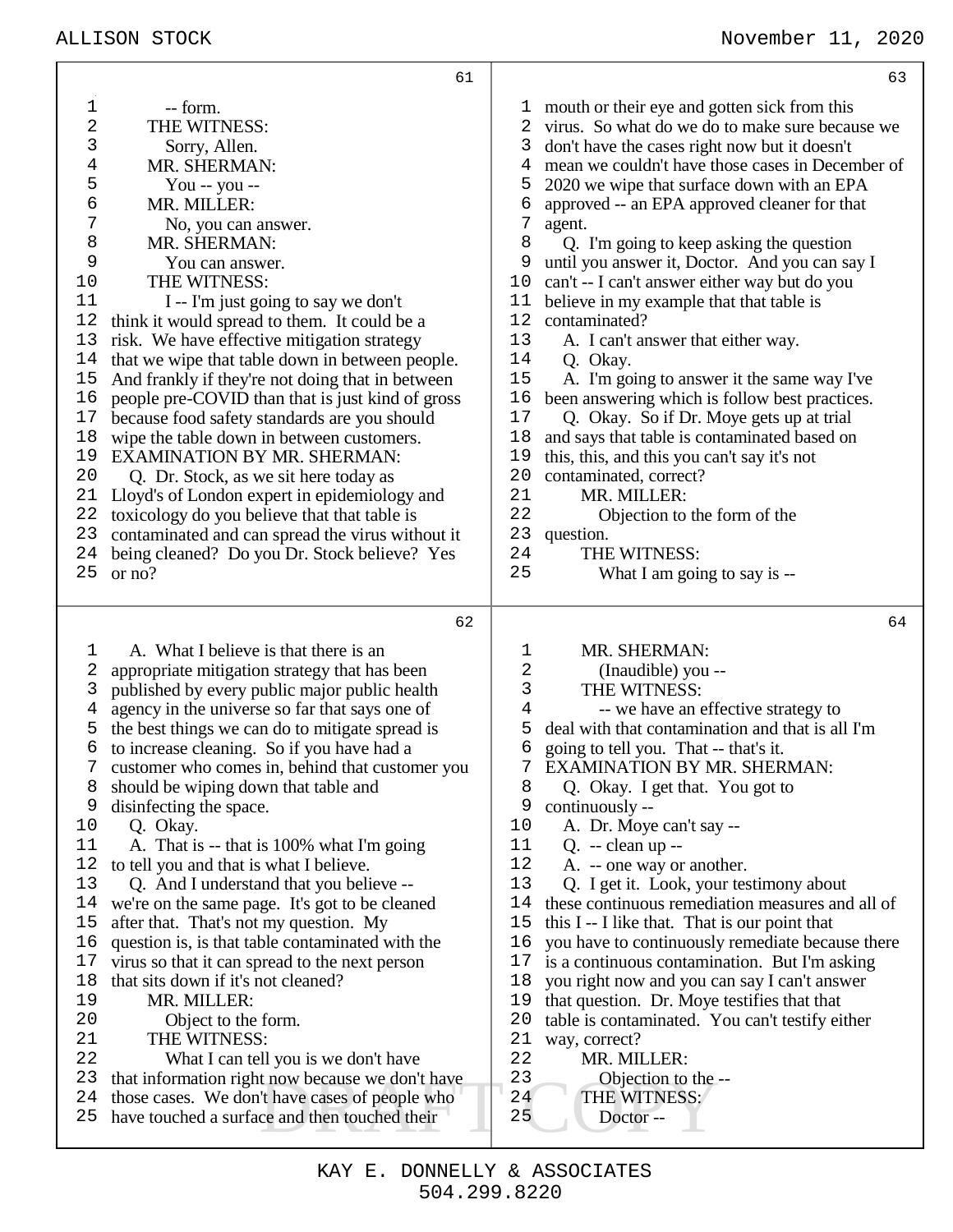|          | 65                                                                                                 |                | 67                                                                                                |
|----------|----------------------------------------------------------------------------------------------------|----------------|---------------------------------------------------------------------------------------------------|
| 1        | MR. MILLER:                                                                                        | ı              | Now that --                                                                                       |
| 2        | -- form of the question.                                                                           | $\sqrt{2}$     | MR. MILLER:                                                                                       |
| 3        | THE WITNESS:                                                                                       | 3              | -- to the extent she can answer --                                                                |
| 4        | Dr. Moye can't testify that that                                                                   | 4              | MR. SHERMAN:                                                                                      |
| 5        | table is contaminated because we don't know if                                                     | 5              | -- (inaudible) testified and argued                                                               |
| 6        | that person is positive when they sit down. Now                                                    | 6              | his case to the judge that's not here today                                                       |
| 7        | if you want to have a --                                                                           | 7              | and $-$                                                                                           |
| 8        | MR. SHERMAN:                                                                                       | 8              | MR. MILLER:                                                                                       |
| 9        | Dr. Moye --                                                                                        | 9              | (Inaudible) arguing.                                                                              |
| 10       | THE WITNESS:                                                                                       | 10             | MR. SHERMAN:                                                                                      |
| 11       | -- hypothetical situation we can                                                                   | 11             | -- you listened to all of Dr. Moye's                                                              |
| 12       | have another conversation about that. But right                                                    | 12             | testimony last night, right? You listened to                                                      |
| 13       | now if -- if -- no matter who comes into that                                                      | 13             | the full six hours?                                                                               |
| 14       | restaurant we don't know their status. We don't                                                    | 14             | THE WITNESS:                                                                                      |
| 15       | know if they're ill or not ill. We don't know                                                      | 15             | I ended up actually having to drop                                                                |
| 16       | if they are pre -- pre-ill with COVID-19 or not                                                    | 16             | out at about 5:30 because I accidentally hung up                                                  |
| 17       | two days before. So what we say is -- and we                                                       | 17             | and I couldn't get back in.                                                                       |
| 18       | don't have any cases right now where you've                                                        | 18             | <b>EXAMINATION BY MR. SHERMAN:</b>                                                                |
| 19       | gotten it from that surface but what we are                                                        | 19             | Q. All right. So you listed to 99% of the                                                         |
| 20       | saying is do the best thing. The best practices                                                    | 20             | testimony. So you understand what he is going                                                     |
| 21       | right now are clean that table after each                                                          | 21             | to say. So I get what Mr. Miller thinks about                                                     |
| 22       | person.                                                                                            | 22             | his opinions and whatnot but you know what he is                                                  |
| 23       | <b>EXAMINATION BY MR. SHERMAN:</b>                                                                 | 23             | going to say. And I just want to be -- I'm just                                                   |
| 24       | Q. So, Dr. Stock, Dr. Moye has taken into                                                          | 24             | making sure you and I are on the same page.                                                       |
| 25       | account the amount of people that go inside of                                                     | 25             | My understanding is that you cannot get                                                           |
|          | 66                                                                                                 |                | 68                                                                                                |
|          |                                                                                                    |                |                                                                                                   |
| 1        | Oceana and the peep -- the number of people that                                                   | T              | to trial and say that he's wrong. What you're                                                     |
| 2        | go inside the restaurant. You haven't done it                                                      | 2              | going to say is I can't testify one way or                                                        |
| 3        | and I get that. So Dr. Moye can say it's more                                                      | 3              | another but I do know that this can be cleaned,                                                   |
| 4        | likely than not that based on the number of                                                        | $\overline{4}$ | correct?                                                                                          |
| 5        | people going in there and the infection rate of<br>New Orleans and the infection rate of Louisiana | 5              | MR. MILLER:                                                                                       |
| 6        |                                                                                                    |                |                                                                                                   |
|          |                                                                                                    | 6              | Objection to the form of the                                                                      |
|          | that there are people going in and out of Oceana                                                   |                | question. You can answer.                                                                         |
| 8        | with COVID. And so then he can say it's more                                                       | 8              | MR. MILLER:                                                                                       |
| 9        | likely than not that the tables are                                                                | 9              | That is your testimony.                                                                           |
| 10       | contaminated. And I guess based on what you're                                                     | 10             | THE WITNESS:                                                                                      |
| 11       | saying is you can't -- you can't say either way.                                                   | 11             | I disagree because --                                                                             |
| 12       | All you can say is the only thing you know is                                                      | 12             | MR. SHERMAN:                                                                                      |
| 13       | that one way or another you got to come in and                                                     | 13             | Okay.                                                                                             |
| 14       | clean it. Correct?                                                                                 | 14             | THE WITNESS:                                                                                      |
| 15       | MR. MILLER:                                                                                        | 15             | -- Dr. Moye relied on a study that                                                                |
| 16       | Objection to the form of the                                                                       | 16             | isn't even close to what the conditions are in                                                    |
| 17       | question. Relying upon Moye's skewed analysis                                                      | 17             | the restaurant. Dr. Moye relied on a restaurant                                                   |
| 18<br>19 | and on how COVID may or may not be in Oceana is                                                    | 18<br>19       | study from Guangzhou, China that had zero air                                                     |
|          | an unreasonable question for the -- for this --                                                    |                | exchange rates. It had zero open doors and                                                        |
| 20<br>21 | for the witness. It is just -- it's latent with                                                    | 20             | windows. It had room air conditioners that                                                        |
| 22       | facts that aren't in evidence. It's latent with                                                    | 21<br>22       | continued to recirculate the air in that                                                          |
| 23       | untruths. It's latent with junk science. And                                                       | 23             | restaurant. So that is a fallacy on his                                                           |
| 24       | so asking her this question isn't really                                                           | 24             | probabilistic risk assessment that he has done                                                    |
| 25       | appropriate but --<br>MR. SHERMAN:                                                                 | 25             | to begin with so there is that. He didn't take<br>into other conditions that could be going on in |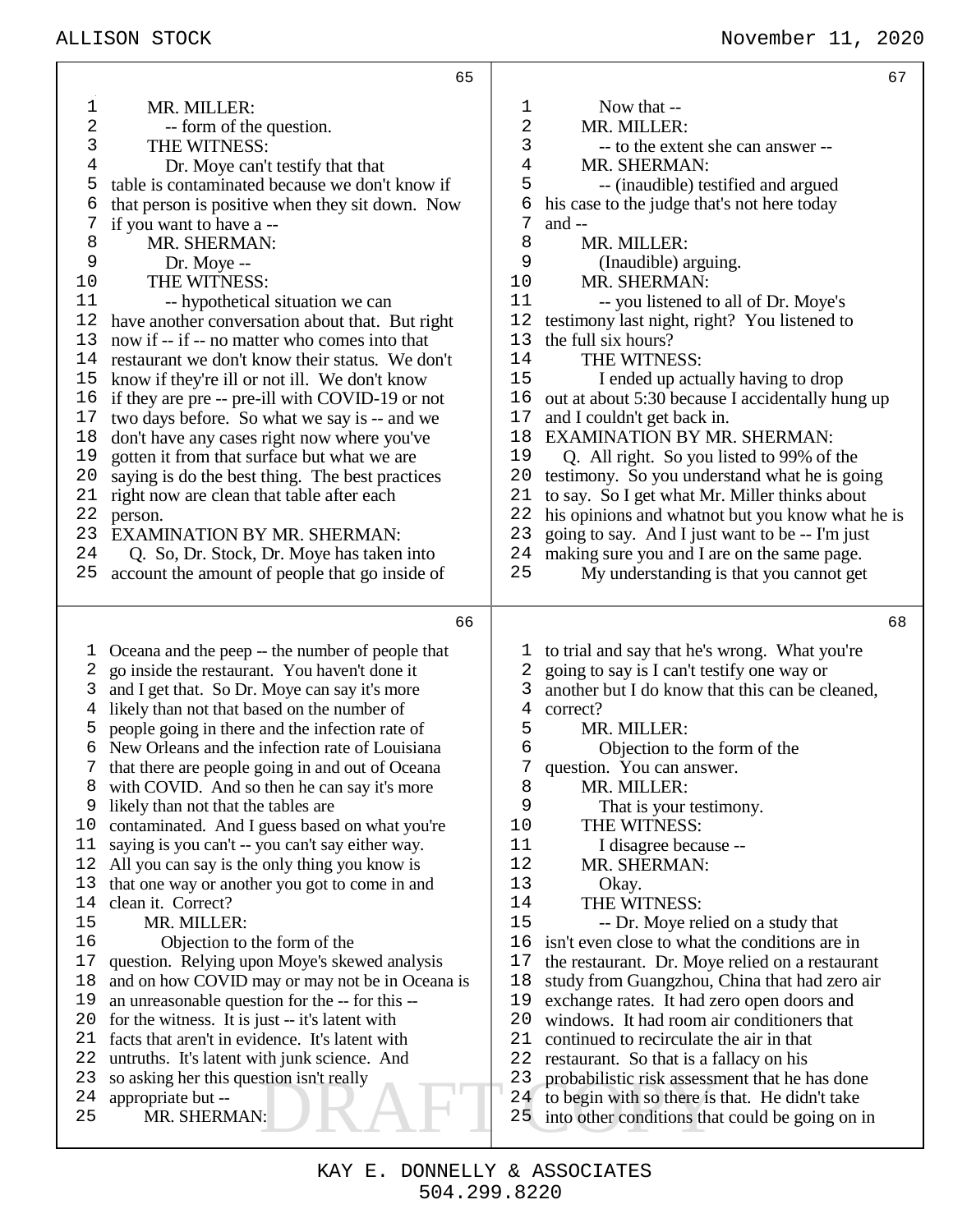|                                                                                                                                           | 69                                                                                                                                                                                                                                                                                                                                                                                                                                                                                                                                                                                                                                                                                                                                                                                                                                                                                                                                                                                                                                                                                                 | 71                                                                                                                                                                                                                                                                                                                                                                                                                                                                                                                                                                                                                                                                                                                                                                                                                                                                                                                                                                                                                                 |
|-------------------------------------------------------------------------------------------------------------------------------------------|----------------------------------------------------------------------------------------------------------------------------------------------------------------------------------------------------------------------------------------------------------------------------------------------------------------------------------------------------------------------------------------------------------------------------------------------------------------------------------------------------------------------------------------------------------------------------------------------------------------------------------------------------------------------------------------------------------------------------------------------------------------------------------------------------------------------------------------------------------------------------------------------------------------------------------------------------------------------------------------------------------------------------------------------------------------------------------------------------|------------------------------------------------------------------------------------------------------------------------------------------------------------------------------------------------------------------------------------------------------------------------------------------------------------------------------------------------------------------------------------------------------------------------------------------------------------------------------------------------------------------------------------------------------------------------------------------------------------------------------------------------------------------------------------------------------------------------------------------------------------------------------------------------------------------------------------------------------------------------------------------------------------------------------------------------------------------------------------------------------------------------------------|
| ı<br>2<br>3<br>4<br>5<br>6<br>7<br>8<br>9<br>10<br>11<br>12<br>13<br>14<br>15<br>16<br>17<br>18<br>19<br>20<br>21<br>22<br>23<br>24<br>25 | the done restaurant.<br>He also didn't have the right<br>infectivity rate for New Orleans so I am not --<br>and he also didn't have the dates correct when<br>the restaurant opened and didn't open. So I<br>don't understand -- I -- I can't -- I can't say<br>yes or no to that question. I can just tell you<br>that there is flaws in his reasoning and I am<br>going to disagree with it.<br><b>EXAMINATION BY MR. SHERMAN:</b><br>Q. Okay.<br>A. Because there are flaws in his<br>reasoning. And that is totally okay for me to<br>say.<br>Q. Okay. And you haven't -- you haven't<br>addressed in your report -- I just want to make<br>sure you're not going to get to trial and talk<br>about this but you don't have any discussions in<br>your report about the governor and mayor's<br>orders and whether or not those are more likely<br>than not scientifically supported, correct?<br>A. What I have in here are the governor's<br>orders and the mayor's orders and the steps that<br>they had them in. I also know they are in<br>keeping with the recommendations from the CDC. | incorrect in his report.<br>l,<br><b>EXAMINATION BY MR. SHERMAN:</b><br>2<br>3<br>Q. Let's go with the mayor I think came out<br>4<br>first.<br>5<br>A. So, no, the mayor didn't come until four<br>-- well, she did. She come in -- his<br>6<br>7<br>proclamation --<br>8<br>Q. If you can look up at the board --<br>9<br>A. $-25$ and 27.<br>Q. If you look down this is the mayor's<br>10<br>order. Let's look at this one. This is the<br>11<br>12<br>mayor's order from I believe March -- can you go<br>13<br>to the bottom, Kristen? The date.<br>14<br>All right. So this is the March 16th<br>15<br>order from the mayor. And if you go back up to<br>16<br>the highlighted are you said familiar with this<br>17<br>-- with this language?<br>18<br>A. Yes.<br>19<br>Q. Okay. And then --<br>20<br>MR. MILLER:<br>21<br>You need to -- I think you need to<br>22<br>read the language closely before you start<br>23<br>agreeing with him, Dr. Stock.<br>24<br>THE WITNESS:<br>25<br>Oh, I'm not -- I'm not agreeing -- |
|                                                                                                                                           | 70                                                                                                                                                                                                                                                                                                                                                                                                                                                                                                                                                                                                                                                                                                                                                                                                                                                                                                                                                                                                                                                                                                 | 72                                                                                                                                                                                                                                                                                                                                                                                                                                                                                                                                                                                                                                                                                                                                                                                                                                                                                                                                                                                                                                 |
| I,<br>2<br>3<br>4<br>5<br>6<br>8<br>9<br>10<br>11<br>12<br>13<br>14<br>15<br>16<br>17<br>18<br>19<br>20<br>21<br>22<br>23<br>24<br>25     | And so if you ask me about it there in keeping<br>with the public health recommendations that are<br>out there I'm going to tell you my opinion.<br>That is all I'm going to be able to say. I'm<br>not going to be able to say anything -- I -- I'm<br>not even sure where you're going with that<br>question so that is about all I can say.<br>Q. Okay. The early mayor and governor's<br>orders -- the March orders are you aware of<br>either of those orders?<br>A. I am and I refer to them in my report.<br>Q. Okay. And do you agree that those<br>conclusions are scientifically supported?<br>MR. MILLER:<br>Objection to --<br>MR. SHERMAN:<br>And we can pull them up.<br>MR. MILLER:<br>-- the form of the question. Yeah,<br>let's pull them up.<br>MR. SHERMAN:<br>Let's pull them up, Kristen.<br>THE WITNESS:<br>Yeah, we need to pull both of them<br>in because I will tell you Dr. Moye had them                                                                                                                                                                              | MR. SHERMAN:<br>ı<br>2<br>I'm not -- I'm not trying --<br>3<br>THE WITNESS:<br>4<br>-- with it. I'm just --<br>5<br>MR. SHERMAN:<br>6<br>-- to trick anybody.<br>7<br>THE WITNESS:<br>8<br>-- saying (inaudible) --<br><b>EXAMINATION BY MR. SHERMAN:</b><br>9<br>10<br>Q. There is no tricking going on here. Are<br>you familiar with this language, Dr. Stock?<br>11<br>A. I remember reading this -- this report.<br>12<br>13<br>Q. All right. Well, try to answer these<br>questions. Mr. Miller want you to carefully<br>14<br>examine this. Is this -- do you agree that this<br>15<br>16<br>provision -- this finding is scientifically<br>17<br>supported?<br>18<br>A. I -- I am not going to agree or disagree<br>with this because I don't know what science they<br>19<br>20<br>have quoted.<br>21<br>Q. Okay.<br>22<br>MR. MILLER:<br>23<br>Let me object to this whole line of<br>24<br>questioning because we all know that this --<br>25<br>there is nothing scientific about the language                         |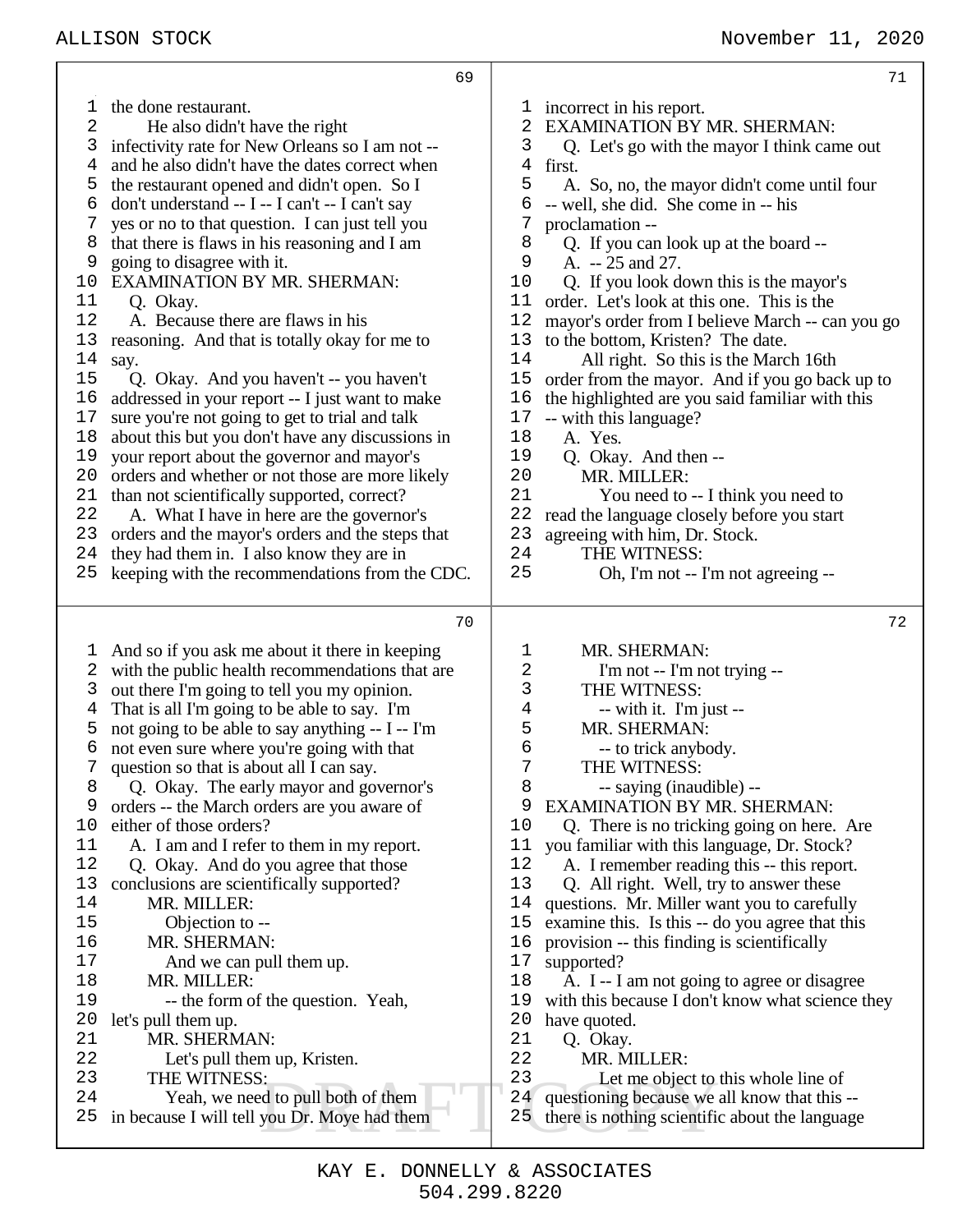### ALLISON STOCK November 11, 2020

|                                                                                                                                                                                                                                                                                                                                                                                                                                                                                                                                         | 73                                                                                                                                                                                                                                                                                                                                                                                                                                                                                                                                                                                                                                                                                                                                                                                         |                                                                                                                                           | 75                                                                                                                                                                                                                                                                                                                                                                                                                                                                                                                                                                                                                                                                                                                                                                                                                                                                                                                                                                                                                                                                                                                            |
|-----------------------------------------------------------------------------------------------------------------------------------------------------------------------------------------------------------------------------------------------------------------------------------------------------------------------------------------------------------------------------------------------------------------------------------------------------------------------------------------------------------------------------------------|--------------------------------------------------------------------------------------------------------------------------------------------------------------------------------------------------------------------------------------------------------------------------------------------------------------------------------------------------------------------------------------------------------------------------------------------------------------------------------------------------------------------------------------------------------------------------------------------------------------------------------------------------------------------------------------------------------------------------------------------------------------------------------------------|-------------------------------------------------------------------------------------------------------------------------------------------|-------------------------------------------------------------------------------------------------------------------------------------------------------------------------------------------------------------------------------------------------------------------------------------------------------------------------------------------------------------------------------------------------------------------------------------------------------------------------------------------------------------------------------------------------------------------------------------------------------------------------------------------------------------------------------------------------------------------------------------------------------------------------------------------------------------------------------------------------------------------------------------------------------------------------------------------------------------------------------------------------------------------------------------------------------------------------------------------------------------------------------|
| 1<br>2<br>answer it if you know.<br>3<br>THE WITNESS:<br>4<br>5<br>MR. SHERMAN:<br>6<br>I was waiting for that.<br>THE WITNESS:<br>7<br>8<br>-- I haven't seen any --<br>9<br>MR. SHERMAN:<br>10<br>I was waiting --<br>THE WITNESS:<br>11<br>12<br>13<br>14<br>certain circumstances so I --<br>15<br>MR. SHERMAN:<br>16<br>Well I think --<br>17<br>THE WITNESS:<br>18<br>$-I can't -$<br>19<br>MR. SHERMAN:<br>20<br>I think the --<br>THE WITNESS:<br>21<br>22<br>$I - I -$<br>23<br><b>EXAMINATION BY MR. SHERMAN:</b><br>24<br>25 | that is highlighted on the screen but you can<br>Yeah, I was going to say --<br>-- scientific language that says<br>property loss and damage and circumstances -- in<br>Q. I think the (inaudible) is COVID-19 may<br>be spread amongst the population by various                                                                                                                                                                                                                                                                                                                                                                                                                                                                                                                          | 1<br>2<br>3<br>4<br>5<br>6<br>7<br>8<br>9<br>10<br>11<br>12<br>13<br>14<br>15<br>16<br>17<br>18<br>19<br>20<br>21<br>22<br>23<br>24<br>25 | hours later or a little bit longer in a<br>laboratory setting and we can still find it.<br>And when in March this was done that was the --<br>there was one paper that was done and it was a<br>variety of coronaviruses but not SARS COVID-19<br>that they were use -- or SARS CoV-2 that was<br>used in that study to demonstrate it.<br>Q. All right. So you're not going to weigh<br>in one way or another. You -- you're going<br>$\mathfrak{t}$ o --<br>A. You heard my statement. As of that<br>March -- in March we didn't have that data to<br>say that this virus particularly stay -- stick<br>around in all the other language. There is not<br>a lot of science to support that. There is<br>language to support the fact that it does stay<br>on surfaces in a laboratory setting and there<br>was data that said that it can -- transmitted<br>from person-to-person.<br>Q. Okay. So you would agree with that<br>initial statement. I get you're not going to<br>agree with the bottom that it can cause damage<br>but the beginning part of the provision is you<br>-- you agree with.<br>A. I agree with -- |
|                                                                                                                                                                                                                                                                                                                                                                                                                                                                                                                                         | 74                                                                                                                                                                                                                                                                                                                                                                                                                                                                                                                                                                                                                                                                                                                                                                                         |                                                                                                                                           | 76                                                                                                                                                                                                                                                                                                                                                                                                                                                                                                                                                                                                                                                                                                                                                                                                                                                                                                                                                                                                                                                                                                                            |
| 1<br>that is a scientific or medical statement<br>2<br>including the propensity to spread<br>3<br>4<br>5<br>surfaces for prolonged periods of time.<br>6<br>7<br>8<br>9<br>supported?<br>10<br>11<br>scientific language. This is a mayor's<br>12<br>13<br>14<br>15<br>16<br>language. This is legal language.<br>17<br>18<br>19<br>20<br>statement is true or not true?<br>21<br>22<br>23<br>24<br>sticks on surfaces. It -- it is on that<br>25<br>surface. We can still test that surface 72                                         | means of exposure. That is -- I would think<br>person-to-person and the propensity to attach to<br>Do you agree one way or another? And<br>you don't have to agree but do you agree one way<br>or another whether or not that is scientific<br>A. I would say that this language is not<br>proclamation so I am not going to say this is<br>the science language that I would have even used<br>so I would have to have an attorney interpret<br>this for me because to me this isn't science<br>Q. All right. So you -- you can't -- you<br>can't weigh in one way or another; you can't<br>opine one way or another of whether that that<br>A. What I can say is we know that there is<br>person-to-person transmission. We knew that --<br>we know that from laboratory studies that it | ı<br>2<br>3<br>4<br>5<br>б<br>7<br>8<br>9<br>10<br>11<br>12<br>13<br>14<br>15<br>16<br>17<br>18<br>19<br>20<br>21<br>22<br>23<br>24<br>25 | Q. There is scientific --<br>A. -- (inaudible) reason to believe --<br>Q. -- evidence and data --<br>A. Go ahead.<br>Q. Wait. Let me finish. There is<br>scientific evidence and data that the virus can<br>spread from person-to-person and has the<br>propensity to stick to surfaces. You agree with<br>that, correct?<br>A. I agree that the virus can --<br>MR. MILLER:<br>Objection to the form of the<br>question.<br>THE WITNESS:<br>-- spread from person-to-person. I<br>only personally agree with the propensity to<br>attach to surfaces because there is a whole<br>bunch of clarifications that have to go with<br>that propensity to attach to surfaces.<br>MR. SHERMAN:<br>Okay.<br>THE WITNESS:<br>And it's not really attaching. It's<br>sitting on that surface. It's not -- but that<br>is a whole 'nother -- that's a discussion for --                                                                                                                                                                                                                                                                 |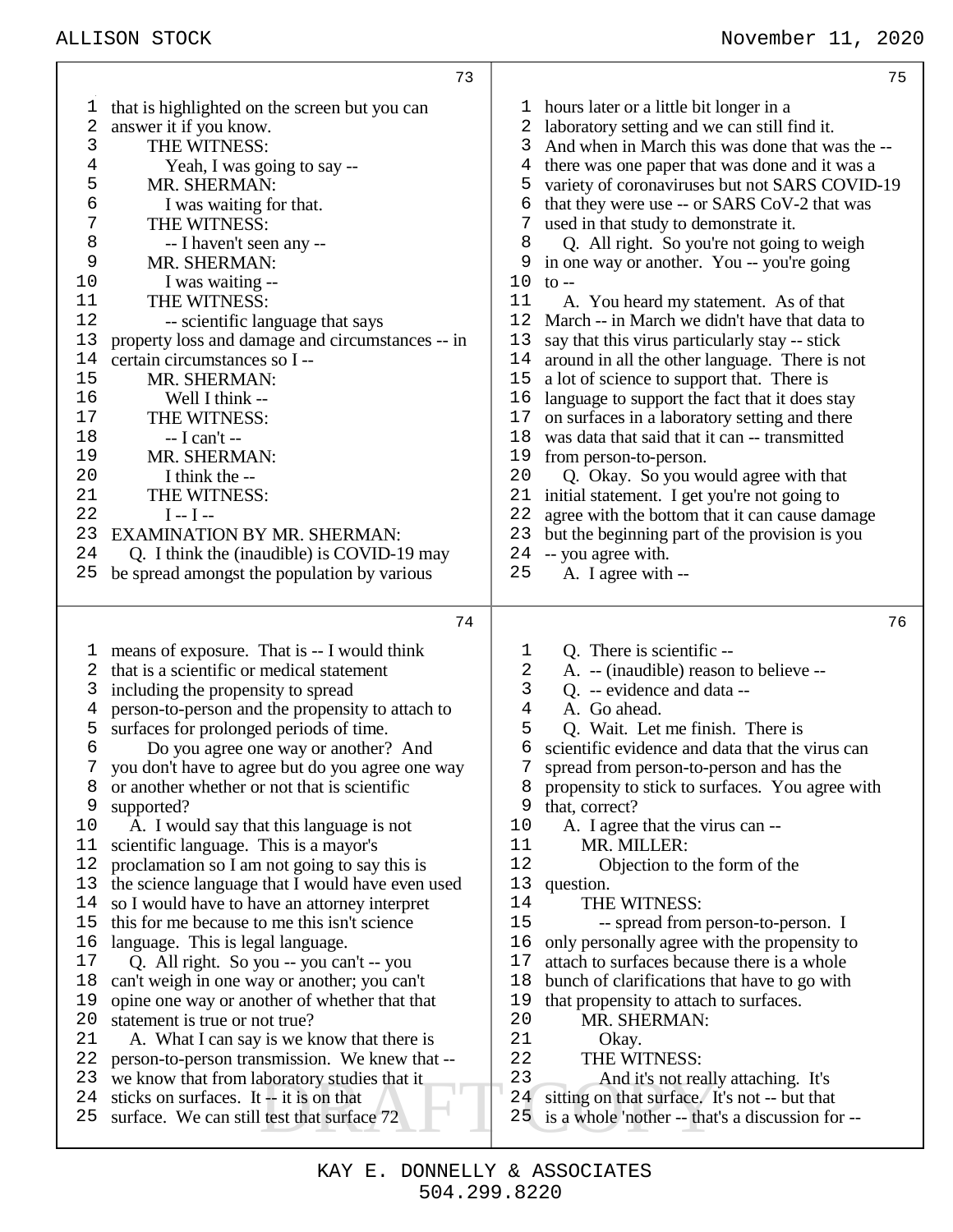| 79                                                                                                                                                                                                                                                                                                                                                                                                                                                                                                                                                                                                                                                                                                                                                                                                                                                                                                                                                                                                                                                                                                                                                                                                                                                                                          |
|---------------------------------------------------------------------------------------------------------------------------------------------------------------------------------------------------------------------------------------------------------------------------------------------------------------------------------------------------------------------------------------------------------------------------------------------------------------------------------------------------------------------------------------------------------------------------------------------------------------------------------------------------------------------------------------------------------------------------------------------------------------------------------------------------------------------------------------------------------------------------------------------------------------------------------------------------------------------------------------------------------------------------------------------------------------------------------------------------------------------------------------------------------------------------------------------------------------------------------------------------------------------------------------------|
| different from each other. And we know that<br>T.<br>2<br>from our cases. We know that from how it --<br>it's being spread. We know the first -- the<br>3<br>first SARS had a much higher mortality rate. It<br>4<br>-- it had higher hospitalization rate. We're<br>5<br>not seeing that the same as this one. So there<br>6<br>are some other -- there are some differences<br>8<br>between those viruses.<br><b>EXAMINATION BY MR. SHERMAN:</b><br>10<br>Q. All right.<br>11<br>A. But the data that was there in March was<br>12<br>really done on that first SARS virus not the one<br>13<br>that we currently have going on right now. The<br>14<br>other data that was being generated at the time<br>15<br>was using a whole bunch of numbers of the<br>16<br>coronavirus family including GI viruses at the<br>17<br>time. And I am pretty sure that the papers that<br>18<br>were using SARS-Covariant 2 had not been<br>19<br>released yet. I think those were released<br>20<br>towards the end of March.<br>21<br>So we -- what she is saying in this<br>22<br>information is what we knew at the time that<br>23<br>this was being done. And I agree that we knew<br>24<br>that it was being spread from person-to-person.<br>25<br>We did not know that it could transmit on |
|                                                                                                                                                                                                                                                                                                                                                                                                                                                                                                                                                                                                                                                                                                                                                                                                                                                                                                                                                                                                                                                                                                                                                                                                                                                                                             |
| 80                                                                                                                                                                                                                                                                                                                                                                                                                                                                                                                                                                                                                                                                                                                                                                                                                                                                                                                                                                                                                                                                                                                                                                                                                                                                                          |
| surfaces or not. And what CDC and all the<br>ı.<br>public health agencies were saying at that time<br>2<br>is it can (inaudible) what they're saying right<br>3<br>now is they might be a source so just be careful<br>4<br>with it.<br>5<br>6<br>Q. Okay. So generally speaking that<br>statement you agree with -- oh, like generally<br>speaking?<br>8<br>9<br>MR. MILLER:<br>10<br>All right. Objection to the form of<br>the question. Asked and answered like four<br>11<br>12<br>times.<br>13<br>MR. SHERMAN:<br>14<br>You just take -- you're all with<br>15<br>this like yes or no?<br>16<br>THE WITNESS:<br>17<br>No.<br>18<br>MR. MILLER:<br>19<br>It doesn't -- she doesn't --<br>20<br>THE WITNESS:<br>21<br>I -- and I only agree with part of<br>22<br>that statement. I don't agree with all of that<br>23<br>statement.<br>24<br>MR. SHERMAN:<br>25<br>Right. The beginning part that it                                                                                                                                                                                                                                                                                                                                                                                   |
|                                                                                                                                                                                                                                                                                                                                                                                                                                                                                                                                                                                                                                                                                                                                                                                                                                                                                                                                                                                                                                                                                                                                                                                                                                                                                             |

 $\top$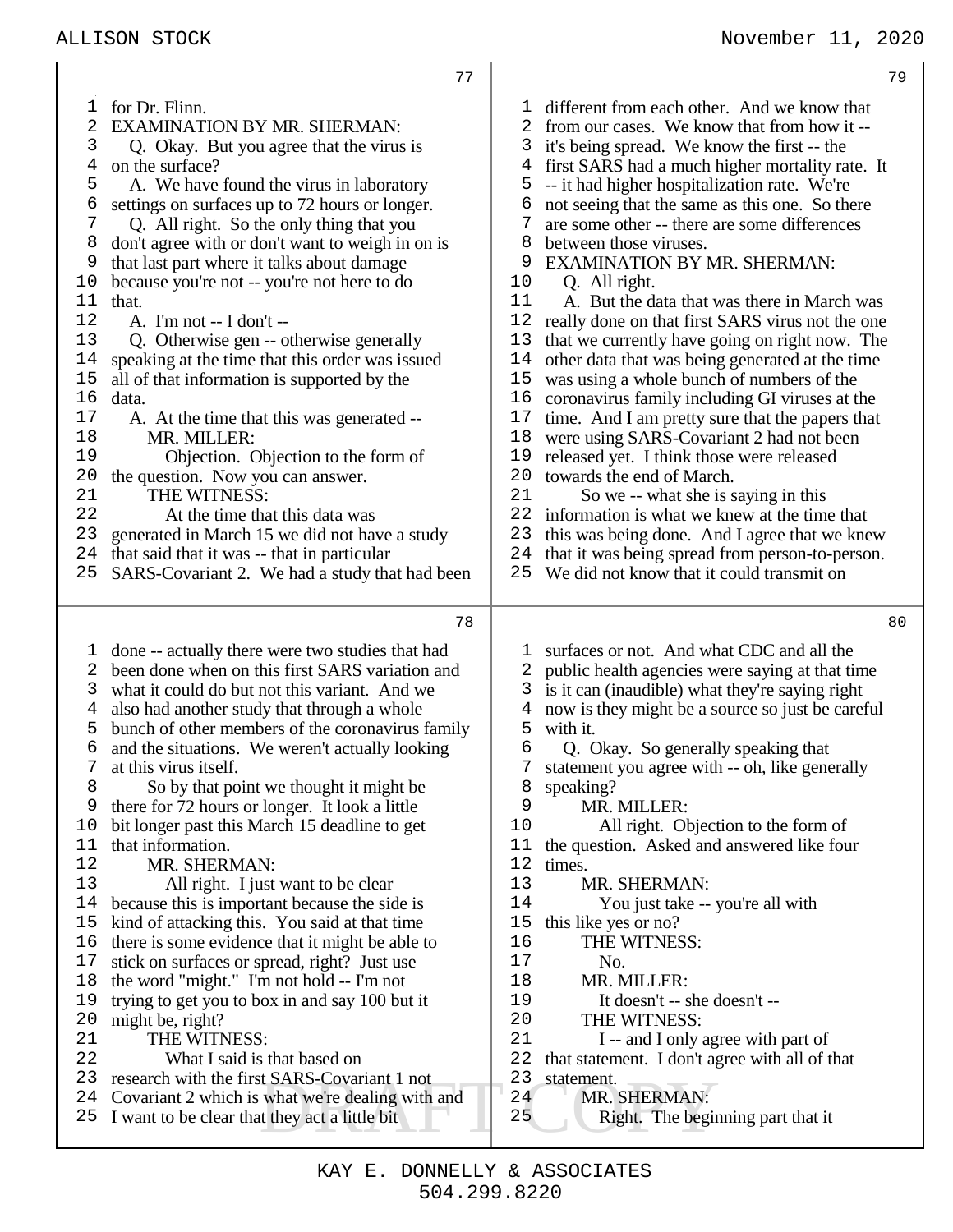could spread from person -- that it may. It uses the word "may" spread from person-to-person and on surfaces. You agree with that generally speaking? 5 MR. MILLER:<br>6 Objection. T Objection. That is a mischaracterization of what she said. She said 8<br>9 THE WITNESS: What I said is -- MR. SHERMAN: (Inaudible) yes or no? 13 THE WITNESS:<br>14 -- it may -- wh -- it may -- what we knew is it spread from person-to-person. That is not a may. That is we know it spreads from person-to-person. And we knew that early on. EXAMINATION BY MR. SHERMAN: Q. Okay. A. What -- and it may be on surfaces because the data at the time that this was issued indicated that it may stay on surfaces. Q. Okay. Thank you. 24 A. That is  $-$ <br>25 O That's all Q. That's all I'm asking. A. Yep. That -- Q. (Inaudible) at the time suggested that it may -- when you know for sure they used a lesser word but it definitely spread from person-to-person the data at the time suggested that it may transmit by surfaces. That's all I'm asking. That is correct? A. At the time that this was written we thought that it may be transmitted by surfaces. Q. Okay. All right. And the governor's order -- I won't push that up but I'm going to offer these -- I'm going to attach these as whatever exhibit is next. The governor's order tracks the same language and the same answer would apply then, that at the time in March the word "may" is appropriate. May. Well, you know shall go from person-to-person but may transfer by -- via the property, correct? A. In March we didn't have a lot of

- information and we said cleaning is the way to
- go. So it may be there and it may be a way to
- 22 transmit it so clean, clean, clean.<br>23 O. Okay, And, look, just to b Q. Okay. And, look, just to be clear --
- I'm not trying to belabor the point but as we
- sit here today in November we -- there is still

 evidence according to the CDC report from October 29th that it may spread from contaminated surfaces, correct? A. CDC is still saying and I even quote in my report in October it may be spread from 6 surfaces. We don't know so just clean.<br>  $\overline{C}$   $\overline{O}$ . All right. And the CDC is who y Q. All right. And the CDC is who you say is the most reliable source, correct? A. I would say CDC, WHO, all of those 10 organizations are still saying it could be but<br>11 they have also said we don't have any cases they have also said we don't have any cases of it but just to be on the safe side keep 13 cleaning.<br>14 O. All Q. All right. MR. SHERMAN: Allen, give me five minutes. I'm 17 almost done.<br>18 MR. MI MR. MILLER: 19 Okay.<br>20 MR SHI 20 MR. SHERMAN:<br>21 Thank you. 21 Thank you.<br>22 (Brief recess b) 22 (Brief recess held.)<br>23 (Off the Record.) (Off the Record.) 24 EXAMINATION BY MR. SHERMAN:<br>25 O. All right. Dr. Stock. can you hear Q. All right. Dr. Stock, can you hear?

 A. I can. Q. All right. And, Dr. Stock, I am almost done but I would ask if you -- if you -- do you mind at all sharing with us the presentations of PowerPoints that you have done on COVID? A. I have no problem sharing them so long at -- because -- but they're J.S. Held property. They're not mine in particular so in other words I don't give this presentation alone. I give it with three other people. 11 Q. Okay.<br>12 A. And w A. And what I will -- and I just sent an E-mail asking them if it's okay for them because I can send you my portion that I talk about but I've asked that I can send the entire presentation and I just asked permission I didn't develop the content and the rest of -- I only do like four slides. Q. Okay. I appreciate that and any -- not -- any presentations that you do regarding COVID or have done over the last year or eight months 22 if you could send us those.<br>23 A. Right. They -- they't A. Right. They -- they're all the same.

- I'll be honest with you it's all the same data.
- ok, just to be clear --<br>bor the point but as we  $\begin{array}{c|c} 23 & A. \text{Right. They -- the} \\ 24 & I'll be honest with you it' \\ 25 & Q. \text{Well then let me } p \end{array}$  Q. Well then let me pull up -- let me pull
	- 504.299.8220 KAY E. DONNELLY & ASSOCIATES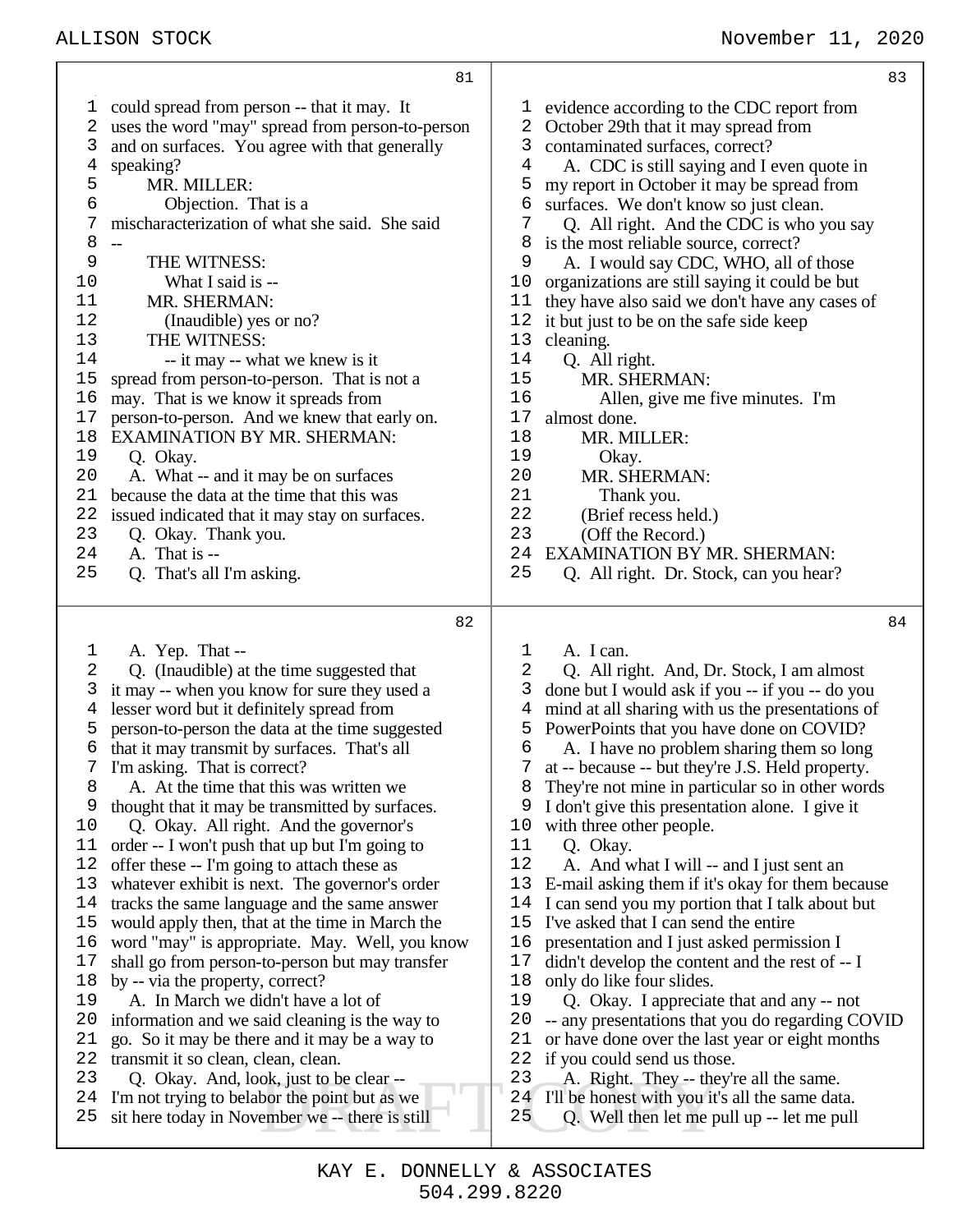## ALLISON STOCK November 11, 2020

|          | 85                                                                                             |                  | 87                                                                                            |
|----------|------------------------------------------------------------------------------------------------|------------------|-----------------------------------------------------------------------------------------------|
| l,       | up and I'll mark this as Exhibit 5. Eight.                                                     | 1                | I have no idea.                                                                               |
|          | Exhibit 8. All right. Can I get the full                                                       | 2                | MR. SHERMAN:                                                                                  |
| 3        | screen?                                                                                        | 3                | You all -- you all are out                                                                    |
| 4        | A. Yep. That -- that's the PowerPoint.                                                         | 4                | advertising to different organizations to be                                                  |
| 5        | Q. Okay.                                                                                       | 5                | legal experts, correct?                                                                       |
| 6        | A. That -- it's the same one.                                                                  | 6                | THE WITNESS:                                                                                  |
| 7        | Q. All right. Has thi s PowerPoint changed                                                     | 7                | No.                                                                                           |
| 8        | over time?                                                                                     | 8                | MR. MILLER:                                                                                   |
| 9        | A. I don't think it -- if you scroll                                                           | 9                | No. Objection. That's not --                                                                  |
| 10       | through it and --                                                                              | 10               | MR. SHERMAN:                                                                                  |
| 11       | Q. All right. Let's go -- let's go through                                                     | 11               | Don't testify, Mr. Miller.                                                                    |
| 12       | it. Who would -- who have you given this                                                       | 12               | MR. MILLER:                                                                                   |
| 13       | presentation to? Insurance companies and other                                                 | 13               | I'm not. That's not what it says.                                                             |
| 14       | organizations?                                                                                 | 14               | THE WITNESS:                                                                                  |
| 15       | A. As I mentioned earlier it's not --                                                          | 15               | No, it's (inaudible) --                                                                       |
| 16       | MR. MILLER:                                                                                    | 16               | MR. SHERMAN:                                                                                  |
| 17       | Objection.                                                                                     | 17               | (Inaudible) understand you a                                                                  |
| 18<br>19 | THE WITNESS:                                                                                   | 18<br>19         | PowerPoint-                                                                                   |
| 20       | -- specifically an insurance                                                                   | 20               | THE WITNESS:                                                                                  |
| 21       | company. This is just to any of our J.S. Held<br>clients so it could be attorneys. It could be | 21               | -- (inaudible) anything --<br>MR. SHERMAN:                                                    |
|          | 22 insurance carriers. It could be anybody who is                                              | 22               | -- presentation --                                                                            |
|          | 23 interested. I know we have people from the                                                  | 23               | THE WITNESS:                                                                                  |
|          | 24 different universities that we've worked with                                               | 24               | -- might need --                                                                              |
|          | 25 that have been there. That is kind of thing.                                                | 25               | <b>EXAMINATION BY MR. SHERMAN:</b>                                                            |
|          |                                                                                                |                  |                                                                                               |
|          |                                                                                                |                  |                                                                                               |
|          |                                                                                                |                  |                                                                                               |
|          | 86                                                                                             |                  | 88                                                                                            |
| 1        | MR. SHERMAN:                                                                                   | 1                | Q. Wait. Doctor, I've already shown you                                                       |
| 2        | All right. And on the second page                                                              | 2                | PowerPoint presentation where you were                                                        |
| 3        | you see those big letters "find your expert."                                                  | 3                | specifically presenting to the American Bar                                                   |
| 4        | So this is -- this is an advertising or                                                        | 4                | Association how to find your own expert,                                                      |
| 5        | marketing piece where you all were bouncing                                                    | 5                | correct?                                                                                      |
| 6        | around organizations trying to get expert work,                                                | 6                | A. Correct. I am -- I see --                                                                  |
| 7        | correct?                                                                                       | $\boldsymbol{7}$ | Q. And here you are --                                                                        |
| 8        | THE WITNESS:                                                                                   | 8                | $A. - (inaudible) -$                                                                          |
| 9        | This is -- the template that this                                                              | 9                | Q. Okay. And here you are presenting to                                                       |
| 10       | is, is the standard J.S. Held template. We                                                     | 10               | different organizations talking about -- I mean                                               |
| 11<br>12 | don't -- we have a marketing branding group that                                               | 11               | it's on your second slide. Find your expert.                                                  |
| 13       | whenever I do a presentation they take the<br>slides and create them. Like that ABA            | 12<br>13         | That is correct, right?<br>A. Correct. And it -- but it's not                                 |
| 14       |                                                                                                | 14               |                                                                                               |
| 15       | presentation they actually made those for me and                                               | 15               | necessarily for legal organizations. It for                                                   |
| 16       | had to put them in the ABA template.<br><b>EXAMINATION BY MR. SHERMAN:</b>                     | 16               | anyone and we did this talk and we had a lot of<br>people from different universities. We had |
| $17$     | Q. Okay. Is that you all same "find your"                                                      | 17               | building management companies. We have all                                                    |
| 18       | expert?" Is that --                                                                            | 18               | kinds of people that come to these because they                                               |
| 19       | A. Yeah, it's a company logo.                                                                  | 19               | need help.                                                                                    |
| 20       | Q. The company logo is                                                                         | 20               | Q. All right. So here you are talking                                                         |
| 21       | "find your expert?"                                                                            | 21               | about all these different presentations you've                                                |
| 22       | A. It is -- it's --                                                                            | 22               | given on COVID-19, that you have a PowerPoint                                                 |
| 23       | MR. MILLER:                                                                                    | 23               | presentation for COVID-19. Here you are serving                                               |
| 24       | Expert. Expert in what?                                                                        | 24               | as an expert in a case involving COVID-19 yet                                                 |
| 25       | THE WITNESS:                                                                                   | 25               | you completely omitted to put this on your list                                               |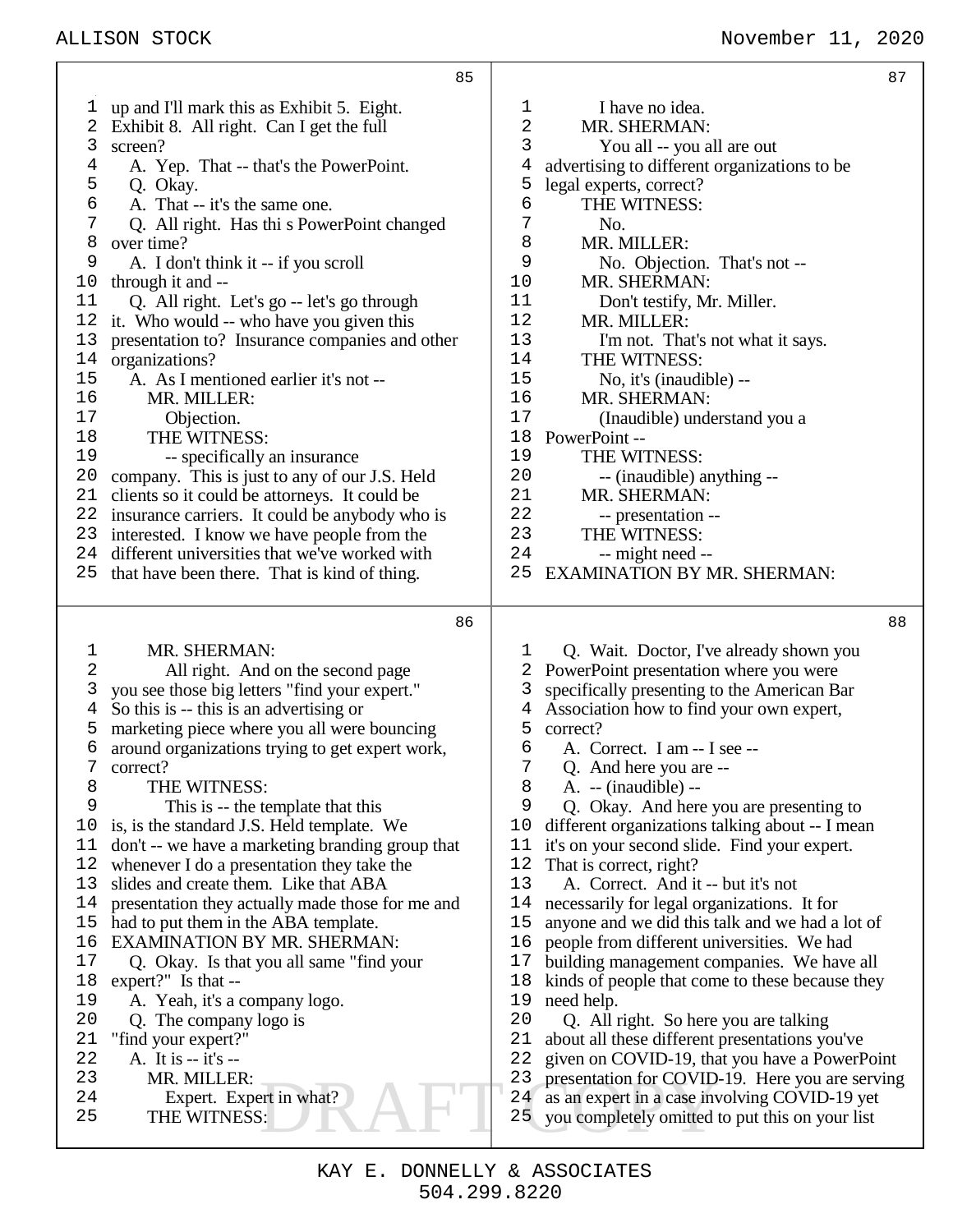|                                                                                                                                           | 89                                                                                                                                                                                                                                                                                                                                                                                                                                                                                                                                                                                                                                                                                                                                                                                                                       |                                                                                                                                                     |                                                                                                                                                                                                                                                                                                                                                                                                                                                                                                                                                                                                                                                                                                                                                                                                                                                                                                                                                                          | 91 |
|-------------------------------------------------------------------------------------------------------------------------------------------|--------------------------------------------------------------------------------------------------------------------------------------------------------------------------------------------------------------------------------------------------------------------------------------------------------------------------------------------------------------------------------------------------------------------------------------------------------------------------------------------------------------------------------------------------------------------------------------------------------------------------------------------------------------------------------------------------------------------------------------------------------------------------------------------------------------------------|-----------------------------------------------------------------------------------------------------------------------------------------------------|--------------------------------------------------------------------------------------------------------------------------------------------------------------------------------------------------------------------------------------------------------------------------------------------------------------------------------------------------------------------------------------------------------------------------------------------------------------------------------------------------------------------------------------------------------------------------------------------------------------------------------------------------------------------------------------------------------------------------------------------------------------------------------------------------------------------------------------------------------------------------------------------------------------------------------------------------------------------------|----|
| 1<br>2<br>3<br>4<br>5<br>6<br>7<br>8<br>9<br>10<br>11<br>12<br>13<br>14<br>15<br>16<br>17<br>18<br>19<br>20<br>21<br>22<br>23<br>24<br>25 | of presentations, correct?<br>A. No, I didn't completely omit to --<br>MR. MILLER:<br>Objection.<br>THE WITNESS:<br>-- list it because you've<br>(inaudible) that I updated it and just left it<br>off. I haven't update it as I said since<br>October of last year.<br>MR. SHERMAN:<br>And you didn't find it important to<br>update it, to disclose to us all the work you've<br>been doing and all the presentations you've been<br>giving to various organizations about COVID.<br>You didn't find that important?<br>MR. MILLER:<br>Objection. No, we've -- we've gone<br>down --<br>MR. SHERMAN:<br>Okay.<br>MR. MILLER:<br>-- this road. You want to ask her<br>about the PowerPoint ask her but we're not going<br>back over the CV and what was on it and what<br>wasn't.                                       | T<br>2<br>3<br>4<br>5<br>6<br>7<br>8<br>9<br>10<br>11<br>12<br>13<br>14<br>15<br>16<br>17<br>18<br>19<br>20<br>21<br>22<br>23<br>24<br>25           | Q. Okay. And keep -- go down two more<br>slides.<br>MR. MILLER:<br>I wish she had put it on her CV.<br>MR. SHERMAN:<br>Well I don't know about this. So<br>this slide the definition of virus, "not in most<br>standard insurance policies or ambiguously<br>defines." That is what that says, right?<br>THE WITNESS:<br>Correct. Tracy made this slide.<br><b>EXAMINATION BY MR. SHERMAN:</b><br>Q. What is that?<br>A. Tracy Dodd made this slide.<br>Q. But, Dr. Stock, you're part -- your name<br>is on this presentation, correct?<br>A. But I don't necessarily give this<br>present -- part of the presentation.<br>Q. All right. So now you want --<br>A. I give $-$<br>$Q. -$ to give $-$<br>A. We --<br>Q. Okay.<br>A. Tracy and I divide up the slides so if<br>you would like me to say which ones I do and                                                                                                                                                 |    |
|                                                                                                                                           |                                                                                                                                                                                                                                                                                                                                                                                                                                                                                                                                                                                                                                                                                                                                                                                                                          |                                                                                                                                                     |                                                                                                                                                                                                                                                                                                                                                                                                                                                                                                                                                                                                                                                                                                                                                                                                                                                                                                                                                                          |    |
|                                                                                                                                           | 90                                                                                                                                                                                                                                                                                                                                                                                                                                                                                                                                                                                                                                                                                                                                                                                                                       |                                                                                                                                                     |                                                                                                                                                                                                                                                                                                                                                                                                                                                                                                                                                                                                                                                                                                                                                                                                                                                                                                                                                                          | 92 |
| 1<br>2<br>3<br>4<br>5<br>6<br>8<br>9<br>10<br>11<br>12<br>13<br>14<br>15<br>16<br>17<br>18<br>19<br>20<br>21<br>22<br>23<br>24<br>25      | MR. SHERMAN:<br>I just want to make clear this<br>PowerPoint presentation -- this specific one was<br>not mentioned on your CV, right?<br>THE WITNESS:<br>Correct. I have not listed any of<br>the presentations --<br>MR. SHERMAN:<br>All right.<br>THE WITNESS:<br>-- I've done on COVID since --<br>MR. SHERMAN:<br>So the $-$<br>THE WITNESS:<br>-- I had -- since I haven't updated<br>my CV prior to COVID.<br><b>EXAMINATION BY MR. SHERMAN:</b><br>Q. All right. And we'll just kind of flip<br>through it. I'm not going to talk about every<br>power -- every slide. That's Ms. Tracy Dodd.<br>There is Dr. Stock. Keep -- all right. So on<br>this page -- go back one. On -- on that page<br>are you -- and confirming what you've testified<br>to that the CDC is the main liaison, correct.<br>A. Correct. | T<br>2<br>3<br>4<br>5<br>6<br>7<br>8<br>9<br>10<br>11<br>12<br>13<br>14<br>15<br>16<br>17<br>18<br>19<br>20<br>21<br>22<br>23<br>24<br>$25^{\circ}$ | which ones Tracy does I will gladly do that.<br>Q. I'm just asking you this slide is part<br>of the PowerPoint presentation that you've<br>already testified that you've given to many<br>different people, correct?<br>A. I give $-$<br>Q. And I get why you want to distance<br>yourself from this slide but this PowerPoint<br>presentation is one that you do and this slide<br>is part of that PowerPoint presentation.<br>MR. MILLER:<br>Matt, we can -- we can hear you.<br>You don't need to scream. We can hear you well<br>enough.<br>MR. SHERMAN:<br>My camera is so far away. I'm<br>sorry. I'm sorry.<br>THE WITNESS:<br>So let me be clear. I have never<br>said I have given this presentation alone. I<br>have always given this presentation with at<br>least one other person. What I was surprised<br>about is to see that -- and we had two of us<br>giving this presentation because normally there<br>are at least three or four of us giving this |    |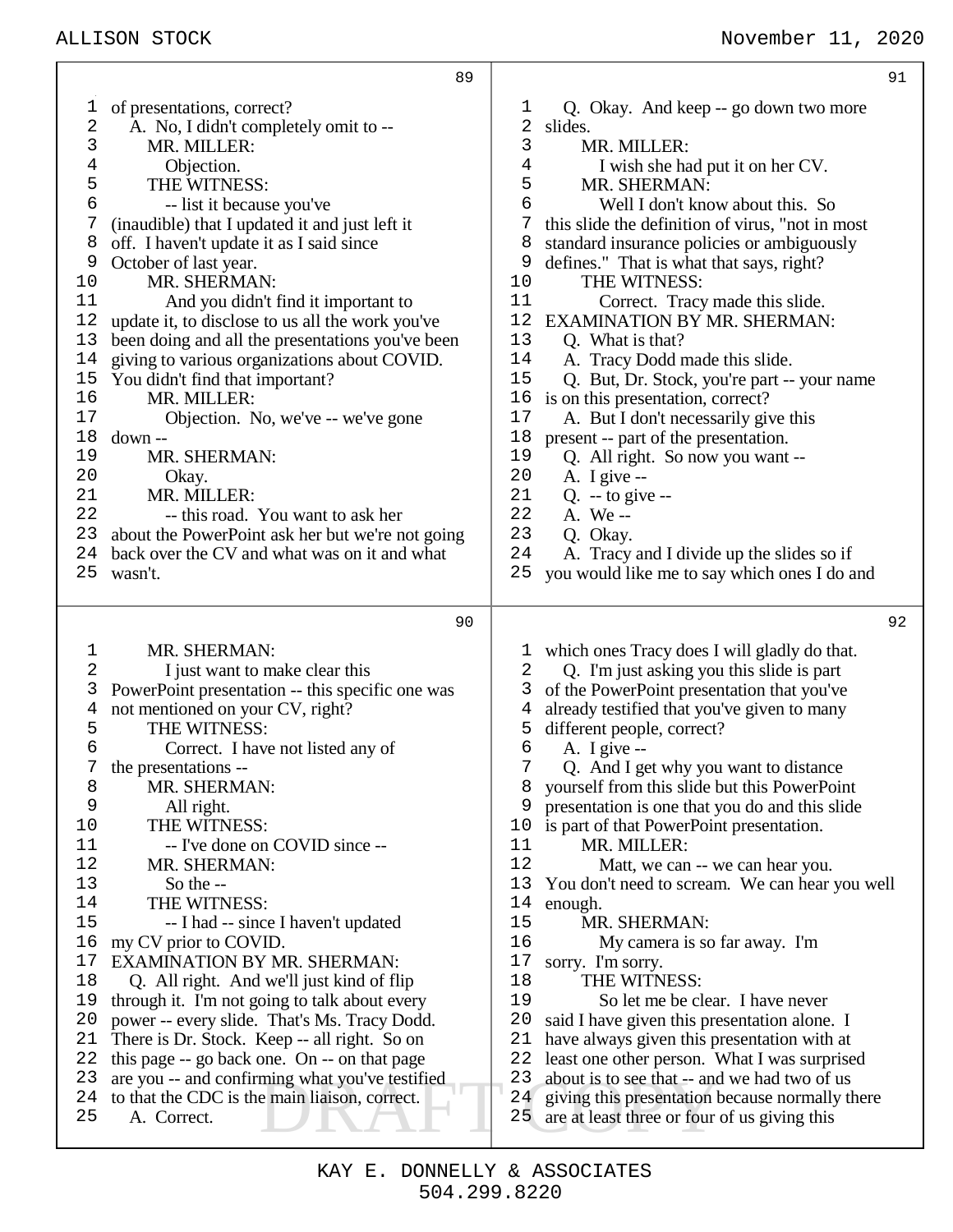|                                                                                                                                                | 93                                                                                                                                                                                                                                                                                                                                                                                                                                                                                                                                                                                                                                                                                                                                                        |                                                                                                                                          | 95                                                                                                                                                                                                                                                                                                                                                                                                                                                                                                                                                                                                                                                                                                                                                                                                                                                                                                                                                                                             |
|------------------------------------------------------------------------------------------------------------------------------------------------|-----------------------------------------------------------------------------------------------------------------------------------------------------------------------------------------------------------------------------------------------------------------------------------------------------------------------------------------------------------------------------------------------------------------------------------------------------------------------------------------------------------------------------------------------------------------------------------------------------------------------------------------------------------------------------------------------------------------------------------------------------------|------------------------------------------------------------------------------------------------------------------------------------------|------------------------------------------------------------------------------------------------------------------------------------------------------------------------------------------------------------------------------------------------------------------------------------------------------------------------------------------------------------------------------------------------------------------------------------------------------------------------------------------------------------------------------------------------------------------------------------------------------------------------------------------------------------------------------------------------------------------------------------------------------------------------------------------------------------------------------------------------------------------------------------------------------------------------------------------------------------------------------------------------|
| T<br>2<br>3<br>4<br>5<br>6<br>7<br>8<br>9<br>10<br>11<br>12<br>13<br>14<br>15<br>16<br>17<br>18<br>19<br>20<br>21<br>22<br>23<br>24<br>25      | presentation together.<br><b>EXAMINATION BY MR. SHERMAN:</b><br>Q. Okay.<br>A. So I don't -- I am not responsible for<br>all of the content on every one of these slides<br>because I give this presentation with someone<br>else.<br>Q. Okay.<br>A. So this is a --<br>MR. MILLER:<br>All right. Dr. Stock, you've --<br>THE WITNESS:<br>-- slide she --<br>MR. MILLER:<br>-- answered the question. Let him<br>ask you a question, please.<br>THE WITNESS:<br>Yeah.<br>MR. SHERMAN:<br>Mr. Miller doesn't like where this<br>is going so he's going to try to cut you off.<br>MR. MILLER:<br>No, it's fine. I just $-$ I'm $-$<br>THE WITNESS:<br>I need to keep --                                                                                     | ı<br>4<br>5<br>6<br>7<br>8<br>9<br>10<br>11<br>12<br>13<br>14<br>15<br>16<br>17<br>18<br>19<br>20<br>21<br>22<br>23<br>24<br>25          | keep going. Keep going. Yeah. On this -- on<br>2 this slide -- this is a slide that would you<br>3 have talked about, correct?<br>A. Correct.<br>Q. Okay. And here you have "behaves like"<br>other coronaviruses and stays on surfaces from a<br>few hours or up to several days, correct?<br>A. What I say when I give this presentation<br>is that it behaves in laboratory settings which<br>is not necessarily here because I don't read a<br>slide word-for-word. What I say when I give<br>this slide is, look, we have laboratory studies<br>where they have gone in. I'm really clear to<br>say what I've been saying here in this<br>testimony.<br>Q. All right.<br>A. It is in laboratory settings that we<br>know up to 72 hours and it could be a little bit<br>longer or several days that it is there.<br>Q. All right. All right. Could be up to<br>seven days. Okay.<br>MR. MILLER:<br>Don't believe everything you read.<br>MR. SHERMAN:<br>All right. Keep going. Let's go  |
|                                                                                                                                                | 94                                                                                                                                                                                                                                                                                                                                                                                                                                                                                                                                                                                                                                                                                                                                                        |                                                                                                                                          | 96                                                                                                                                                                                                                                                                                                                                                                                                                                                                                                                                                                                                                                                                                                                                                                                                                                                                                                                                                                                             |
| $\mathbf 1$<br>2<br>3<br>4<br>5<br>6<br>8<br>9<br>10<br>11<br>12<br>13<br>14<br>15<br>16<br>17<br>18<br>19<br>20<br>21<br>22<br>23<br>24<br>25 | MR. MILLER:<br>I want -- let --<br>THE WITNESS:<br>(Inaudible) --<br>MR. MILLER:<br>-- him -- let -- answer the<br>question and then let him ask you another one.<br>THE WITNESS:<br>Yep.<br>MR. SHERMAN:<br>All right. The column on the right,<br>what is it? Who would be talking about that?<br>THE WITNESS:<br>Tracy.<br><b>EXAMINATION BY MR. SHERMAN:</b><br>Q. Okay. Tracy talks about that?<br>A. Tracy talks about it. I may have talked<br>about it on when -- but this was the slide that<br>Tracy wrote.<br>Q. Okay. So you have -- you just said<br>you've talked about this on one so you had at<br>some point in time talked about this slide<br>during some presentation?<br>A. I probably have.<br>Q. Okay. All right. All right. If we | ı<br>2<br>3<br>$\,4$<br>5<br>6<br>8<br>9<br>10<br>11<br>12<br>13<br>14<br>15<br>16<br>17<br>18<br>19<br>20<br>21<br>22<br>23<br>24<br>25 | back to that slide since Mr. Miller brought that<br>up. What are you referencing when you say don't<br>believe everything you read?<br>THE WITNESS:<br>Because if you read the USAA article<br>that if you go back and read that USAA<br>article --<br>MR. SHERMAN:<br>Okay.<br>THE WITNESS:<br>-- it sounds like they found live<br>virus for 17 days afterwards and I will tell you<br>my father who is 80 years -- 83 years old called<br>me in a panic because he thought it had live<br>virus on it. And you have to go back to the<br>primary source which is the CDC investigation<br>which says it wasn't live. It was fragments and<br>they were found 17 days later.<br><b>EXAMINATION BY MR. SHERMAN:</b><br>Q. And that -- that is the cruise ship?<br>A. That is the cruise ship.<br>Q. Okay. And you -- you would agree with<br>me that because of COVID and CoV-2 that the in<br>-- there's an increase in cost requirements for<br>companies to clean their property, correct? |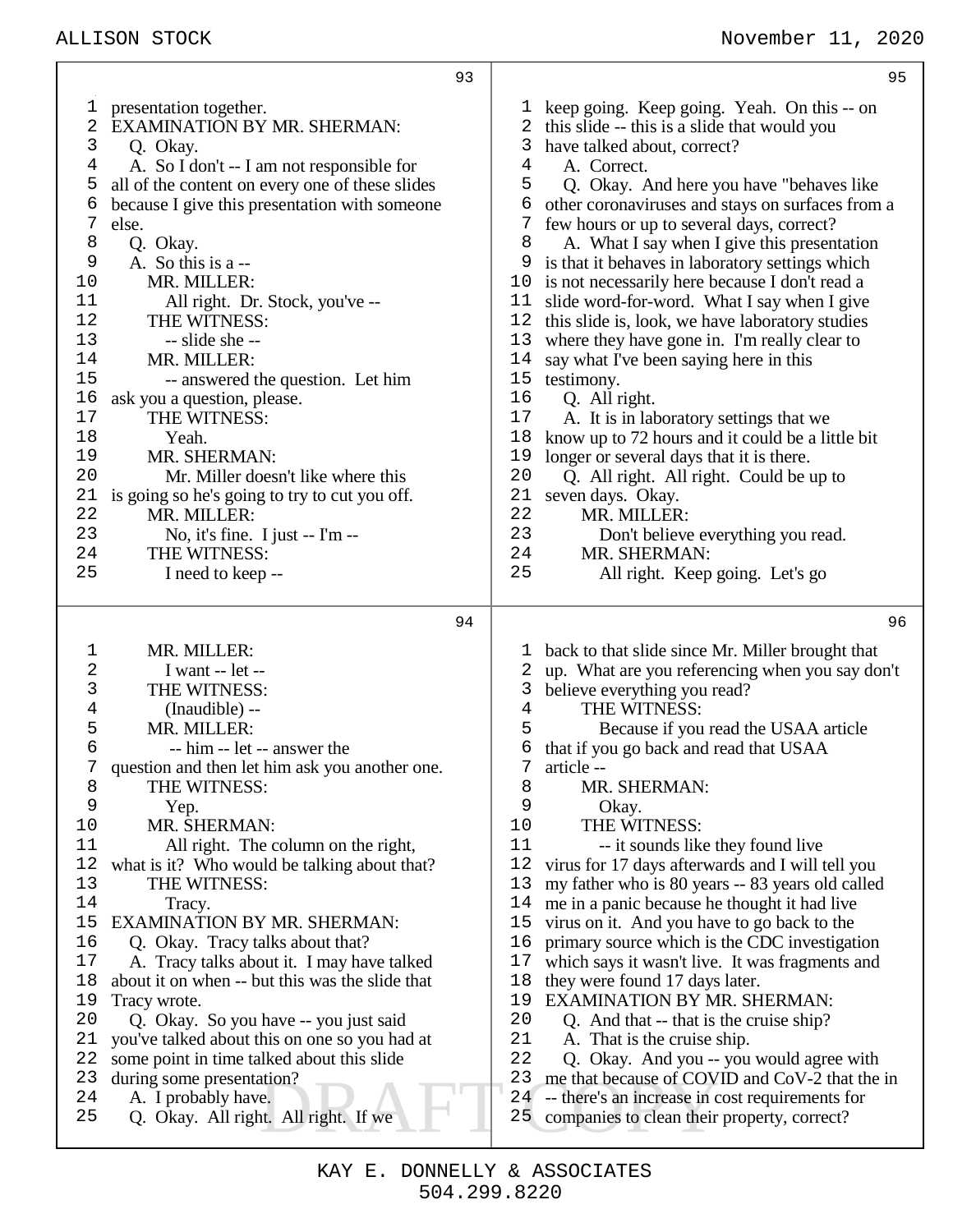| 97                                               | 99                                               |
|--------------------------------------------------|--------------------------------------------------|
| A. I think that is a really broad statement      | our household.                                   |
| ı                                                | T                                                |
| 2                                                | 2                                                |
| so I would need you to -- to define what         | Q. Okay. I'm a UNO guy so that's a big --        |
| 3                                                | 3                                                |
| companies we're talking about.                   | big contention. And in this situation you would  |
| Q. Well for Oceana restaurant in order for       | agree that Oceana in order to maintain best      |
| 4                                                | 4                                                |
| them to keep their restaurant safe you would     | practices would have to obtain multiple cleaning |
| 5                                                | 5                                                |
| 6                                                | 6                                                |
| agree with me that they have an increase in cost | and disinfectant applications -- applicants,     |
| now because of the remediation work and then the | 7                                                |
| 7                                                | right? Correct?                                  |
| 8                                                | 8                                                |
| cleaning and things like that that they have to  | A. I am still -- I'm still lost because if       |
| do, correct?                                     | 9                                                |
| 9                                                | we're talking about in between customers --      |
| 10                                               | 10                                               |
| A. I've stated all throughout this               | Q. I'm talking about generally speaking.         |
| deposition that good food hygiene practices are  | 11                                               |
| 11                                               | A. -- (inaudible) normal process.                |
| 12                                               | 12                                               |
| that you should wipe and clean in between each   | Q. Generally speaking if you were hired by       |
| 13                                               | 13                                               |
| customer. That -- that is a -- I think it's      | Oceana to go in there and tell them what they    |
| 14                                               | 14                                               |
| even in ServSafe training that you do that. So   | need to do in order to maintain best practices   |
| that is a good -- that shouldn't be an increased | 15                                               |
| 15                                               | would you agree that this list would be          |
| 16                                               | 16                                               |
| cost to them to clean those surfaces in between  | something that you would show them and talk to   |
| 17                                               | 17                                               |
| customers.                                       | them about?                                      |
| 18                                               | 18                                               |
| Q. All right.                                    | A. Not necessarily because this list is for      |
| 19                                               | 19                                               |
| A. Because that is something that should         | actually different locations. It can be a        |
| 20                                               | 20                                               |
| have been doing all along.                       | school. It can be a restaurant. It can be an     |
| 21                                               | 21                                               |
| Q. All right. Let's look at your slide           | office building.                                 |
| 22                                               | 22                                               |
| about this. Give a bunch of different cleaning   | Q. So $-$                                        |
| 23                                               | 23                                               |
| costs but go to the next page. Yeah. "More       | A. And you all wouldn't necessarily in a         |
| cleaning cost issues regarding COVID-19." You    | 24                                               |
| 24                                               | restaurant be doing ATP testing for cleaning of  |
| have multiple cleanings and disinfectant         | 25                                               |
| 25                                               | surfaces. So there is a whole bunch of things    |
| 98                                               | 100                                              |
| applications. You would agree that that applies  | on here that I wouldn't necessarily be           |
| ı                                                | T                                                |
| to Oceana?                                       | recommending to a restaurant. What I would be    |
| 2                                                | 2                                                |
| A. I only know what I have from the              | 3                                                |
| 3                                                | recommending to a restaurant is make sure you're |
| information from you guys of what they have done | wiping the tables in between each customer with  |
| 4                                                | 4                                                |
| so I don't know if that is outside of what they  | 5                                                |
| 5                                                | an EPA and (inaudible) approved cleaner.         |
| would have normally done. This is actually not   | 6                                                |
| 6                                                | Q. HEPA? HEPA vac you mean?                      |
| necessarily written for food service. This is    | 7 A. That -- that is actually for -- not for     |
| for everyone else. And I can tell you that from  | a restaurant. That is something that we          |
| 8                                                | 8                                                |
| 9                                                | 9                                                |
| a building management clients they are having    | recommend for our clients who have building      |
| increased cost because they are having to do     | managers who may have had an office where they   |
| 10                                               | 10                                               |
| steps that they have never had to do before.     | know that somebody has spent considerable time   |
| 11                                               | 11                                               |
| They weren't wiping an elevator button every     | 12                                               |
| 12                                               | in that office that was COVID positive.          |
| 13                                               | 13                                               |
| hour.                                            | Q. Okay. And then if you look at the big         |
| 14                                               | letters some other factors to consider when      |
| Q. Okay. Are you doing any type of               | 14                                               |
| 15                                               | writing damages, monitoring projects, and        |
| consulting work for any restaurants right now    | 15                                               |
| for COVID?                                       | 16                                               |
| 16                                               | reviewing invoices. What do you -- what are you  |
| 17                                               | talking about here?                              |
| A. I have -- I am done with any of that          | 17                                               |
| 18                                               | 18                                               |
| work right now. And the only -- the only food    | A. So this would have been more in the           |
| 19                                               | 19                                               |
| service establishment that I am doing that work  | lines of Ms. Raley who -- because Sara has       |
| 20                                               | 20                                               |
| with is still a major university.                | presented this with me occasionally. She         |
| 21                                               | 21                                               |
| Q. Is that Tulane?                               | reviews cleaning invoices because she is a       |
| 22                                               | 22                                               |
| A. It can be. It might be and it might not       | restoration specialist. We have other            |
| 23                                               | 23                                               |
| be and there has been a couple others.           | restoration specialists that review invoices. I  |
| Q. Your husband works at Tulane?                 | 24                                               |
| 24                                               | have people on my team that have reviewed        |
| 25                                               | 25                                               |
| A. It has been a source of contention in         | invoices who are especially -- and I will tell   |

- A. It has been a source of contention in 25 invoices who are especially -- and I will tell
	-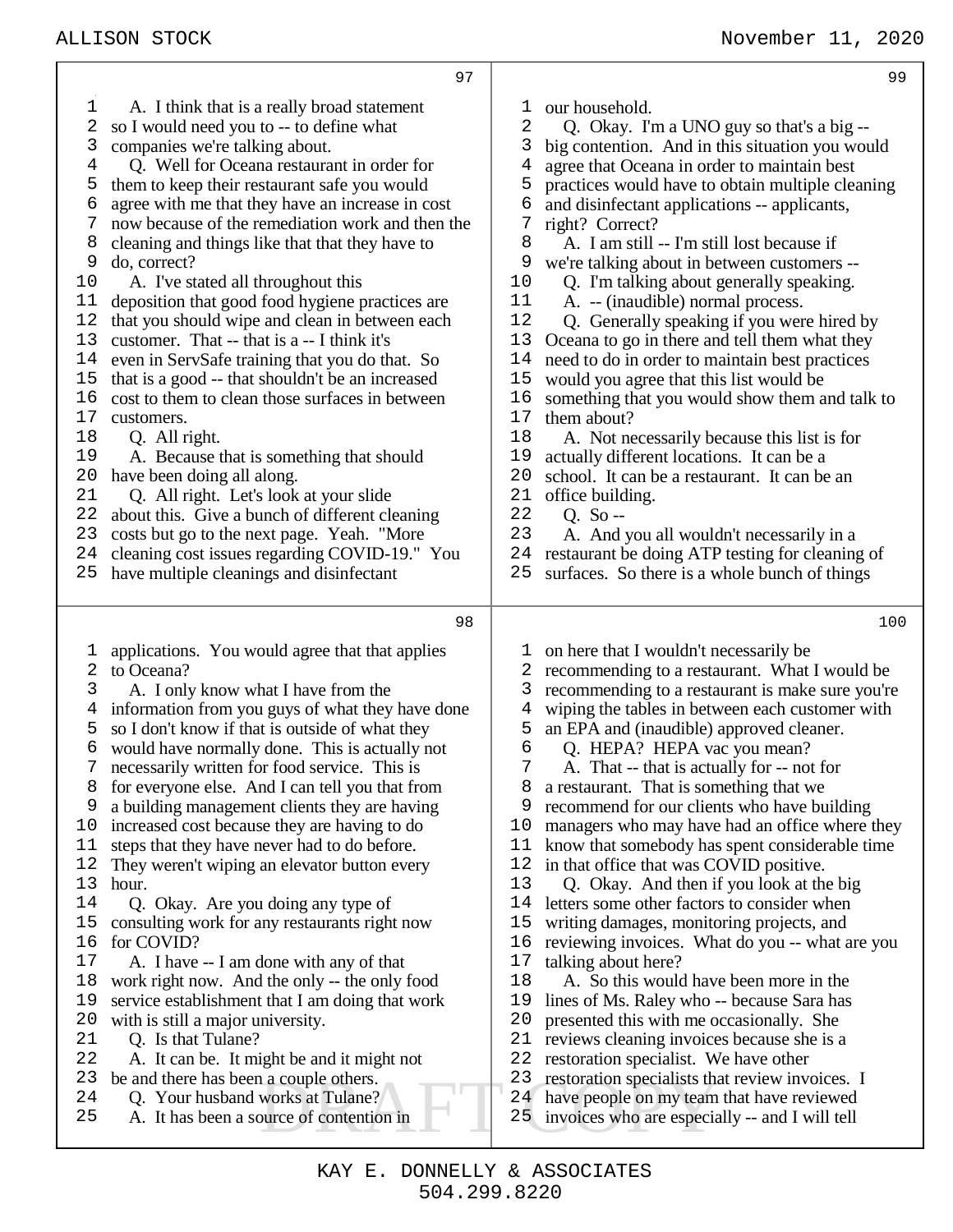DRAFT COPY you there are several large office buildings in the City of New Orleans that have had people that were COVID positive that have come into their office, been in their office for at least an eight-hour workday while they were sick and 6 then left. And so we have to advise that office  $\overline{7}$  building on how to clean it. And overlook the building on how to clean it. And overlook the invoice coming from the restoration contractor 9 that they have hired to clean that space.<br>10 O. All right. Is this all -- does this Q. All right. Is this all -- does this also talk about when insurance companies are looking at claims that are made? A. No. This is -- at least -- at least for me, no. I don't -- I can't talk about it for others what I -- my understanding is this looking over -- over what a general restoration contractor might do especially in that office building type situation. We have also had at schools. Some private schools where we've had to go in after they've had for sure positive kids in the classroom and how they were going to do it. Q. Did you read the -- the Riddle references that are mentioned by Dr. Moye? A. I did but I would have to pull them up and go back and refresh my memory. Q. What about the Chin report? A. I would have to go back and reread it to refresh my memory. Q. All right. And as we sit here today you are not -- those reports don't ring a bell to where you could talk about them today? 8 A. I know the papers. I know the names of<br>9 the papers but I would have to go back and pul the papers but I would have to go back and pull that paper in front of me. Q. All right. And those are the -- they're the two of the most specific reports he actually mentions in his report, correct? In the body of 14 the report he actually mentions those reports?<br>15 A. I would have to go back through his A. I would have to go back through his report and see who else he talks -- who he -- where he mentions them. Q. So you're not prepared today during your deposition to talk about the Chin report or the Riddle report? A. I am -- 22 MR. MILLER:<br>23 Objection to Objection to the form of the question. It's not what she said. THE WITNESS: 1 I am never prepared in a deposition to be asked specifically about a journal article without having the journal article in front of me. 5 MR. SHERMAN:<br>6 Okay. Even the Okay. Even though those are the two reports that he relies on to form his 8 conclusion?<br>9 MR M 9 MR. MILLER:<br>10 Asked and a Asked and answered. MR. SHERMAN: You -- right? Even though those are the two reports that he relied on to come to his conclusions -- two of the main reports you're not prepared to talk about those today even though you were hired to -- to negate all of his 17 arguments?<br>18 MR. M MR. MILLER: She did not say she was not prepared 20 to talk about them. Put them in front of her.<br>21 MR SHERMAN 21 MR. SHERMAN:<br>22 Well I -- I'm --Well I -- I'm -- can -- can you talk about them? If that -- do you (inaudible) whole 24 thing or Googling them on your computer?<br>25 THE WITNESS THE WITNESS: 1 I am not -- no, those (inaudible) not Googling. EXAMINATION BY MR. SHERMAN: 4 Q. I know. 5 A. I -- I am not prepared to talk about any journal article even ones I know backwards and forward without having the article in front of me. I never go into a deposition without those with me so I can take the time and go pull those information if you would like to but I would need a few minutes to review those articles. 12 Q. I'm not going to do that to Allen. I've already jogged a lot slower than I told him I would. 15 MR. MILLER: 16 Eight minute mile, my friend. 17 MR. SHERMAN: 18 Track. It's a different track than I thought it would be. Dr. Stock, I appreciate your time. Sorry if I didn't understand a lot of things you're talking about. I'm certainly not anywhere a scientist or anything like that but I appreciate your time. 24 (Off the Record.)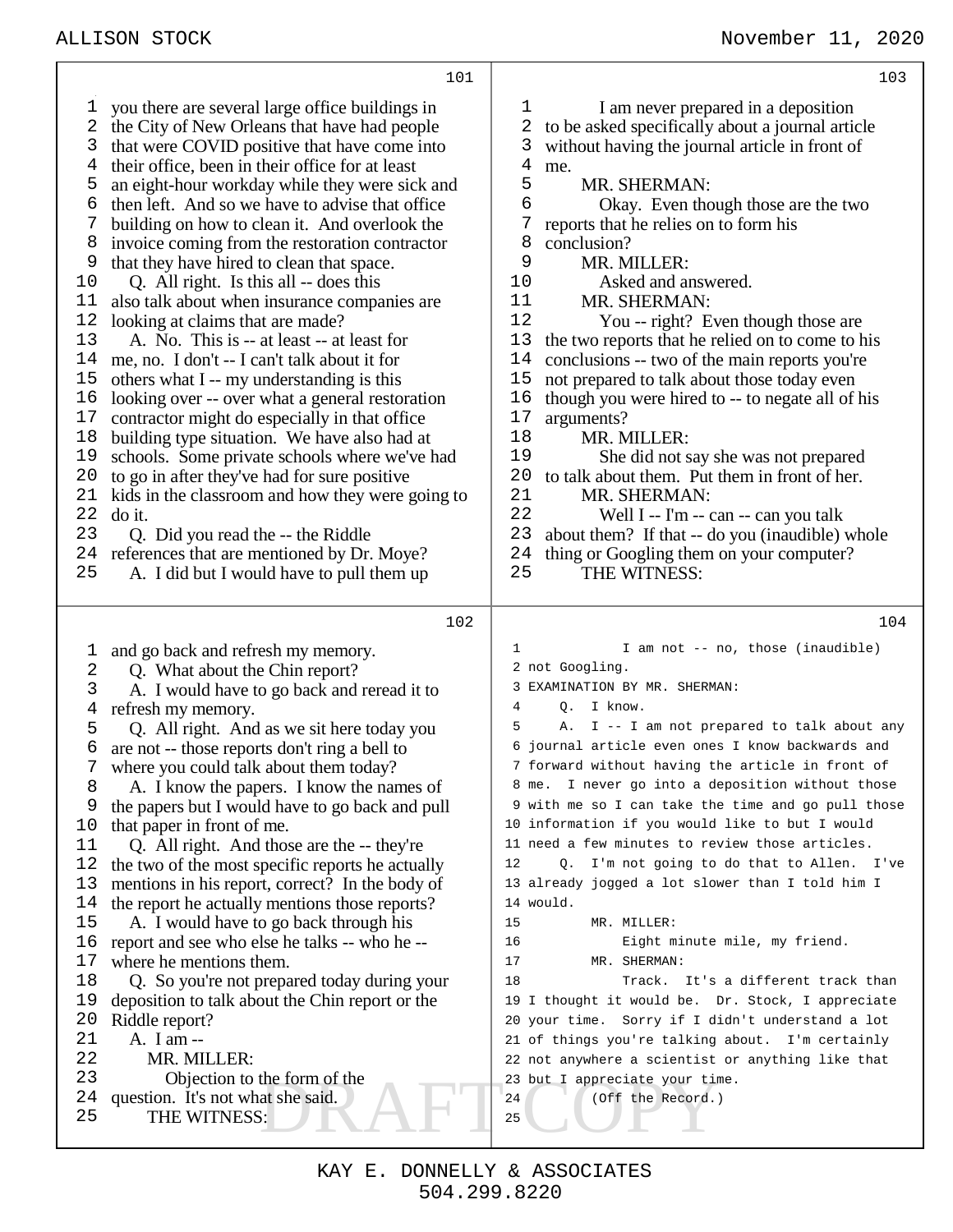| $\mathbf A$               | 19:1 23:2 25:22            | 17:16 18:1 20:11<br>alcohol 25:22 | apart 57:21<br>apartment 20:15 | 81:25 82:7 84:13<br>92:2  |
|---------------------------|----------------------------|-----------------------------------|--------------------------------|---------------------------|
| a's 48:5                  | 26:23 27:8,8               |                                   |                                |                           |
| $A*F 5:21$                | 29:13 30:5 31:25           | Allen 61:3 83:16                  | applicants 99:6                | assess $53:20$            |
| ABA 86:13,15              | 32:24 37:6 42:5,5          | 104:12                            | application 41:25              | assessment 68:23          |
| <b>abide</b> 13:20        | 45:11                      | allow 18:3 28:13                  | applications 98:1              | assign 20:21 21:5         |
| ability 39:23             | <b>AEUFR 31:15</b>         | 56:20 57:20                       | 99:6                           | 21:17                     |
| able 1:20 8:16 18:5       | <b>AEUP</b> 10:3           | allowing 55:1                     | applies 98:1                   | assigned 20:21 21:5       |
| 19:3 39:21 50:16          | <b>AEUPBZ 50:7</b>         | ambiguously 91:8                  | apply 1:18 3:11,17             | 21:17                     |
| 70:4,5 78:16              | <b>AEUPZ</b> 26:11         | <b>America</b> 17:5 43:6          | 4:10 7:7 10:13                 | associate 5:6             |
| absolutely 11:25          | <b>AEURPLZ</b> 16:20       | <b>American 88:3</b>              | 14:4 15:16 16:9                | association 5:6           |
| accepted 53:14            | <b>AEUs</b> 5:8            | amount 65:25                      | 17:13,15 24:4                  | 54:6 88:4                 |
| accident 17:17            | <b>AEUZ</b> 14:4 30:11     | analysis 66:17                    | 30:6 32:9,24                   | <b>assume</b> 2:15 28:18  |
| accidentally 67:16        | afford 9:5                 | and/or $25:7$                     | 33:16 37:6 40:20               | ate 47:4                  |
| account 46:22             | age 14:7 18:1              | anesthesia 21:7                   | 41:13,24 44:3,20               | ATP 99:24                 |
| 65:25                     | <b>agencies</b> 13:11 20:5 | <b>answer</b> 2:2 4:14            | 45:15 48:17 53:11              | ats $20:9$                |
| ache 17:9,10 19:14        | 27:3 80:2                  | 14:1 16:25 27:16                  | 54:15 82:15                    | attach 74:4 76:17         |
| 23:6                      | agency 58:13 62:4          | 27:18 28:25 32:2                  | applying $6:4$ 12:10           | 76:19 82:12               |
| acid $5:16$               | agent $63:7$               | 47:24 49:23 61:7                  | 31:20 32:1 45:10               | attaching 76:23           |
| acknowledge 4:9           | agents 13:11 20:5          | 61:9 63:9,10,13                   | 53:24                          | attacking 78:15           |
| 48:24                     | 27:3                       | 63:15 64:18 67:3                  | appreciate 84:19               | atted $42:16$             |
| act 78:25                 | ago 17:22 27:12            | 68:7 72:13 73:2                   | 104:19,23                      | attorney 74:14            |
| action $42:25$            | 36:23 40:21 43:12          | 77:20 82:14 94:6                  | appropriate 51:1               | attorneys 85:21           |
| actions 59:3              | 43:21 57:13                | answered 55:16                    | 51:12 52:23 55:10              | audits 47:20              |
| active 5:22               | agree 12:1 20:19           | 80:11 93:15                       | 55:11 56:16,19                 | August 18:24              |
| actual 3:18 17:3          | 23:18,20 24:25             | 103:10                            | 60:12 62:2 66:24               | avenue 36:24              |
| 22:3                      | 59:13,18 70:12             | answering 63:16                   | 82:16                          | aver 41:11                |
| add 2:13                  | 72:15,18 74:6,7,7          | anybody 72:6                      | approved 63:6,6                | aware 57:7 70:9           |
| addressed 49:25           | 75:20,22,24,25             | 85:22                             | 100:5                          | AZ4:1                     |
| 69:16                     | 76:8, 10, 16 77:3, 8       | anymore 9:18                      | approximate 15:18              |                           |
| adequate 15:11            | 79:23 80:7,21,22           | 51:25                             | <b>April 24:14</b>             | $\bf{B}$                  |
| admitted 14:4             | 81:3 96:22 97:6            | anyway 45:17 46:9                 | area 18:18 31:1                | $B$ 17:11                 |
| advertising 86:4          | 98:1 99:4,15               | 47:11                             | argued 67:5                    | back 2:16 8:16 19:8       |
| 87:4                      | agreeing 71:23,25          | AOB 29:11                         | arguing 67:9                   | 23:25 24:2 27:1,4         |
| advice 15:23 37:10        | ahead 76:4                 | $\angle$ AOBs 49:6                | arguments 103:17               | 31:8 48:18 51:24          |
| 49:13                     | aid 17:11                  | <b>AOE</b> 18:14                  | article 96:5,7 103:2           | 54:2 67:17 71:15          |
| <b>advise</b> 37:10 49:13 | ail 18:23 23:2             | <b>AOELGS</b> 12:8                | 103:3 104:6,7                  | 89:24 90:22 96:1          |
| 101:6                     | ain't 13:24 18:11          | ADEUB 1:8                         | articles 104:11                | 96:6,15 102:1,3,9         |
| AE 3:5,14                 | 20:2 23:1 27:17            | <b>AOEUF 5:8</b>                  | ash 17:9,10 19:14              | 102:15                    |
| <b>AEB</b> 42:8           | air 15:17,22 16:5          | <b>AOEUFR 34:25</b>               | 23:6                           | background 11:22          |
| <b>AEL 50:3</b>           | 16:17 17:14,18,20          | <b>AOEUG</b> 18:24                | asked 11:23 35:19              | backwards 104:6           |
| <b>AEPB</b> 5:5 44:15     | 17:22 18:15 19:2           | AOEULD 44:14                      | 49:16 80:11 84:15              | <b>bad</b> 60:10          |
| <b>AERPB 24:4</b>         | 19:7,11 20:6               | <b>AOG</b> 5:25                   | 84:16 103:2,10                 | <b>ball</b> $6:1,3,7,10$  |
| <b>AEU</b> 1:15 2:24 4:5  | 68:18,20,21                | <b>AOLG</b> 5:8                   | asking 3:19 4:22               | <b>balls</b> 13:6 22:21   |
| $4:12$ 5:11,24 6:2        | airborne 14:20,22          | $\bf AOPBLZ$ 1:17                 | 16:4, 14, 22 46: 3             | <b>bar</b> 10:16 30:23,24 |
| 6:16 10:3 15:3,3          | 15:14 16:3,16,18           | <b>AP</b> 11:23                   | 63:8 64:17 66:23               | 88:3                      |
|                           |                            |                                   |                                |                           |

KAY E. DONNELLY & ASSOCIATES 504.299.8220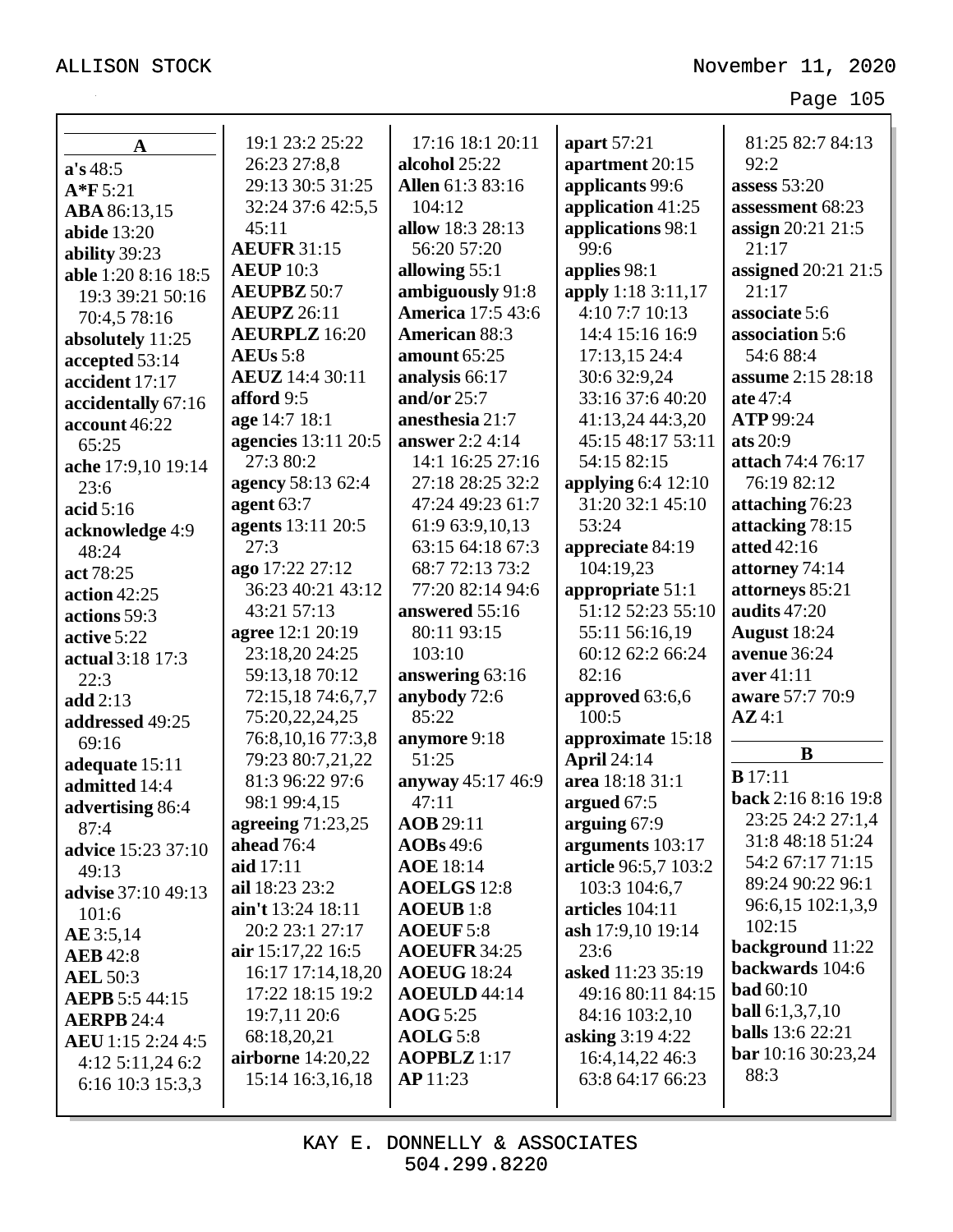| <b>bare</b> 24:12         | <b>bone 38:21</b>         | capacity 57:20      | <b>China</b> 68:18       | closes 28:5                |
|---------------------------|---------------------------|---------------------|--------------------------|----------------------------|
| barge 30:23               | <b>bore 24:5</b>          | care 3:15           | circumstances            | coast 7:1 46:17            |
| bars 57:8 58:11           | <b>bottom 57:25 71:13</b> | careful 80:4        | 73:13,14                 | coin 46:25                 |
| 59:4                      | 75:22                     | carefully 72:14     | cite 21:23               | college $45:20$            |
| <b>based</b> 7:13 63:18   | bounced 26:9              | carriers 85:22      | city 24:10 26:10         | column 94:11               |
| 66:4,10 78:22             | bouncing 86:5             | case 6:6 10:13      | 29:4 54:25 101:2         | combination 8:3            |
| baseline 51:2             | <b>bound</b> 26:9         | 29:24 33:22,22      | claims $101:12$          | combine 40:12              |
| <b>basic</b> 18:10        | <b>bout</b> 40:1          | 34:15 43:5 44:3     | clarifications 76:18     | come 25:20 29:22           |
| basically 49:19           | <b>bowl 42:23</b>         | 51:18 53:12,23,24   | clarify 15:21 16:13      | 55:25 60:13,19             |
| Bate 7:3                  | box 38:4 78:19            | 55:19 67:6 88:24    | classic 42:8             | 66:13 71:5,6               |
| <b>bath</b> 31:12         | <b>Bradford</b> 53:11,13  | case's 34:7         | classroom 101:21         | 88:18 101:3                |
| <b>bed</b> 51:16          | 53:24 54:1 55:15          | cases 25:1,3 33:20  | clean 6:14 15:16,22      | 103:13                     |
| beg $31:1$                | 55:17 56:23 57:1          | 34:18 36:22 37:24   | 16:14,17 19:11           | comes 62:7 65:13           |
| beginning 23:3            | brake 4:6                 | 38:23 58:21 59:9    | 34:9,11,14,23            | coming 6:10 44:25          |
| 75:23 80:25               | brand $25:24$             | 59:21 62:24,24      | 45:3 46:5 49:23          | 46:3 50:22 101:8           |
| behaves 95:5,9            | branding $86:11$          | 63:3,4 65:18 79:2   | 60:14 64:11 65:21        | comment 38:20              |
| belabor 82:24             | <b>break</b> 43:3 53:2    | 83:11               | 66:14 82:22,22,22        | commercial 18:4            |
| <b>believe</b> 1:22 15:11 | breast $14:14$            | catch 13:9          | 83:6 96:25 97:12         | communication              |
| 50:14 61:22,24            | Brian $11:4$              | category 57:22      | 97:16 101:7,9            | 14:23                      |
| 62:1,12,13 63:11          | <b>Brief 83:22</b>        | causation 53:19,20  | cleaned $42:10$          | companies 47:1             |
| 71:12 76:2 95:23          | bring $37:15$             | 53:21 55:18         | 61:24 62:14,18           | 85:13 88:17 96:25          |
| 96:3                      | broad $97:1$              | cause 75:22         | 68:3                     | 97:3 101:11                |
| <b>bell</b> 102:6         | <b>broke</b> 11:7         | causing $58:6,18$   | cleaner 48:13 51:1       | company 7:1 85:20          |
| <b>best</b> 47:9 62:5     | brought 96:1              | CD 15:4 17:10       | 63:6 100:5               | 86:19,20                   |
| 63:16 65:20,20            | building 13:18            | CDC 13:3 36:8       | cleaning 35:2 42:22      | complain 40:9              |
| 99:4,14                   | 88:17 98:9 99:21          | 57:7,18 58:7,10     | 43:1 45:11 50:25         | complain's 4:9             |
| bet 20:13,16              | 100:9 101:7,18            | 58:13,19 59:7,15    | 51:12,24 52:23           | complaint 45:6             |
| big 30:20,23 86:3         | buildings 24:6            | 59:21 69:25 80:1    | 56:1,18 59:1 62:6        | completed 27:19            |
| 99:2,3 100:13             | 101:1                     | 83:1,4,7,9 90:24    | 82:20 83:13 97:8         | completely 13:17           |
| bigger 57:9               | bulge $21:22$             | 96:16               | 97:22,24 99:5,24         | 49:20 51:8 60:1            |
| billings 13:21            | bunch 76:18 78:5          | cell 7:24 8:4       | 100:21                   | 88:25 89:2                 |
| $\mathbf{bin}$ 22:2       | 79:15 97:22 99:25         | certain 7:11 19:15  | cleanings 97:25          | computer 3:7               |
| bind $41:13$              | <b>button 98:12</b>       | 19:15 35:11,23      | cleans 17:6              | 103:24                     |
| bins $10:20$              | buy 21:9 50:13            | 36:1 73:14          | clear 6:15 13:13         | conclusion 10:24           |
| birth $42:4$              |                           | certainly 104:21    | 42:19 78:13,25           | 11:1 103:8                 |
| bit 75:1 78:10,25         | $\mathbf C$               | certification 15:21 | 82:23 90:2 92:19         | conclusions 10:11          |
| 95:18                     | C17:5                     | cetera 5:6          | 95:13                    | 70:13 103:14               |
| <b>black</b> 50:17        | calf $44:1$               | change 8:15,20 9:5  | <b>Clemente 51:10,23</b> | conclusionsed 11:1         |
| <b>blame</b> 5:18 10:18   | call 19:25 21:11          | 9:6 17:23,24        | client 16:20             | <b>condition</b> 1:25 5:24 |
| 33:24 38:18               | 41:8,24 53:5              | 18:18 19:4          | clients 85:21 98:9       | 6:6 7:2 9:15               |
| <b>blue</b> 37:3          | called 96:13              | changed $9:1,11$    | 100:9                    | 10:12 11:10 13:7           |
| board 8:22 71:8           | camera 92:16              | 85:7                | clock $4:5$              | 17:17 34:11,23             |
| <b>body</b> 7:12 102:13   | cams $41:6$               | changing $53:18$    | close 68:16              | 35:4 37:6 40:20            |
| <b>bond</b> 53:6,8        | cans 19:9                 | check 12:13         | closed 28:3              | 41:7 43:13 44:8            |
| bonds $53:2$              | capability 18:20          | Chin 102:2,19       | closely $71:22$          | 45:2 47:4                  |
|                           |                           |                     |                          |                            |

KAY E. DONNELLY & ASSOCIATES 504.299.8220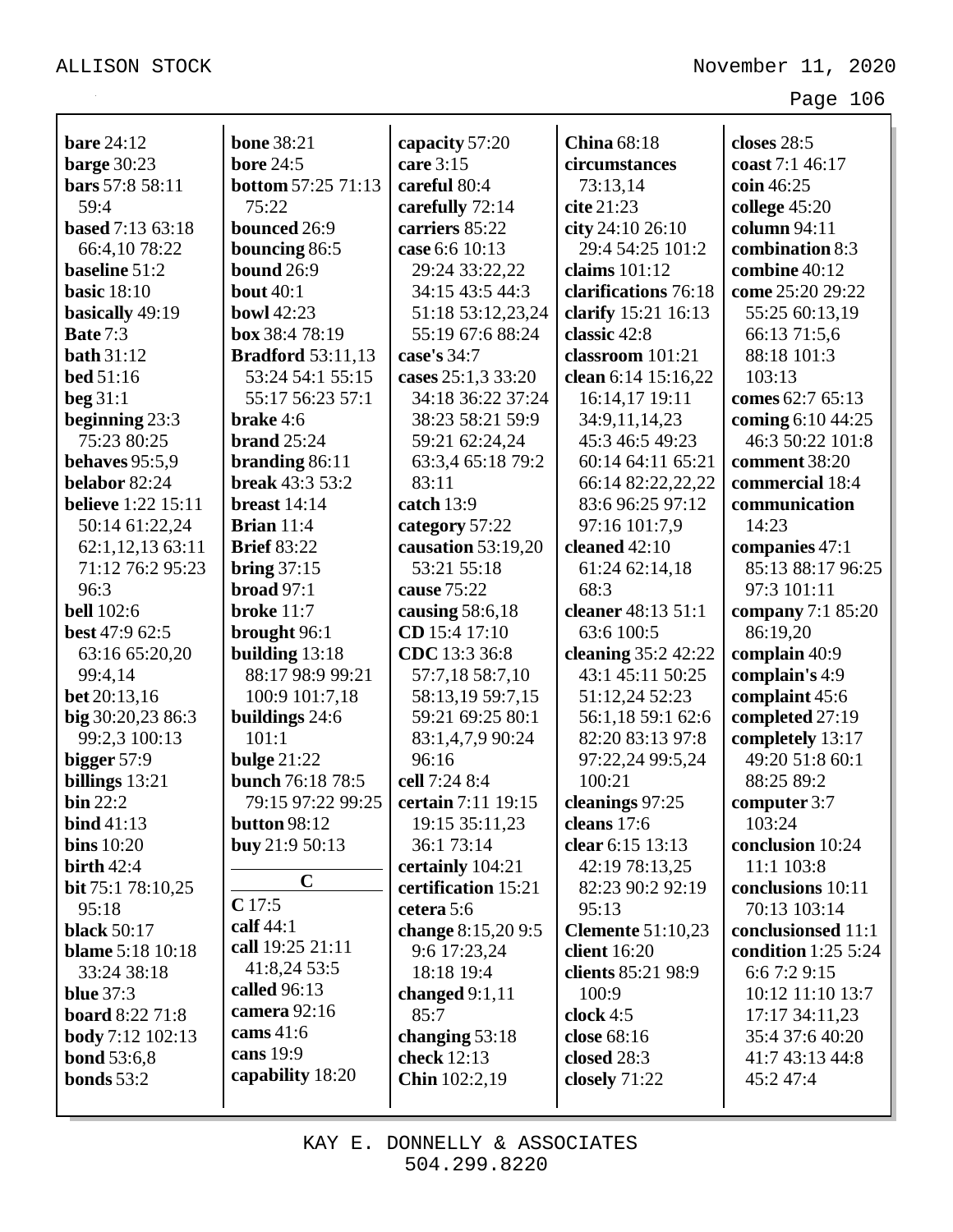| conditioners 68:20    |                    |                        |                                       |                     |
|-----------------------|--------------------|------------------------|---------------------------------------|---------------------|
|                       | 65:12              | 23:19 24:23            | 46:14,21 62:7,7                       | December 48:24      |
| conditions 68:16,25   | converse 6:23      | couple 13:2 17:1,20    | 97:13 100:4                           | 63:4                |
| cone 3:9              | converts 6:23      | 21:8,24 40:12<br>98:23 | customers 61:18                       | deed 47:7           |
| confirming 90:23      | cope 30:3          |                        | 97:17 99:9                            | defendant 3:14      |
| connect 7:16          | copy $11:17$       | coupling 35:23         | cut 93:21                             | 4:20                |
| connected 8:4         | core 34:10 35:8    | course 44:2 45:9       | CV 89:24 90:4,16                      | defendanting 49:18  |
| consent 18:2          | 44:21              | courses 2:21 5:12      | 91:4                                  | defendants 1:13     |
| consequence 12:15     | corn 5:23 6:6 7:1  | court 11:2 31:8        | cycles 17:20                          | defer $4:16:13$     |
| consider 2:3 14:21    | 14:14 34:1 35:8    | 34:10 35:8 44:21       | D                                     | define 97:2         |
| 26:4,9 29:18          | 44:19              | CoV-275:696:23         | D 5:20 15:4,8                         | defined 27:2        |
| 30:11,13 100:14       | coronavirus 78:5   | covalent 53:8          | damage 8:7,13,19                      | defines 91:9        |
| considerable          | 79:16              | <b>Covariant 78:24</b> | 9:10,13,17,17                         | definitely 82:4     |
| 100:11                | coronaviruses 75:5 | cover 1:19 7:16        |                                       | definition 4:2 8:7  |
| <b>Considerations</b> | 95:6               | 12:1,5 14:1,4,12       | 49:17,19 50:2,4,7<br>50:15 55:24 56:5 | 8:13 49:17 91:7     |
| 57:8                  | correct 2:4 4:14   | 19:19 26:16 27:22      |                                       | deleterious 54:24   |
| consistent 54:7       | 14:15,16 15:6,25   | 27:23,23 33:16         | 56:5,1073:13<br>75:22 77:9            | demonstrate 75:7    |
| consulting 98:15      | 20:8,21,22,25      | 34:20,20 35:12,12      |                                       | demonstrated        |
| contact 14:15 15:13   | 23:19 24:24 28:18  | 35:23 44:16,21,21      | damages $100:15$                      | 50:25               |
| 33:23 51:17           | 28:23 31:19,23     | 45:25 47:16 48:23      | damaging 50:16                        | dent 43:13 46:11    |
| contain 44:7 45:21    | 33:6, 11, 12 37:22 | covered 59:2           | danger 12:2                           | 50:2                |
| contaminated 58:5     | 38:13,15,21 40:16  | covering 13:19         | dangerous 54:24                       | depend 7:14 18:19   |
| 58:17 60:4 61:23      | 44:10 45:19,22     | 18:12                  | dangers 55:5                          | depending 22:6      |
| 62:16 63:12,18,20     | 46:6 47:5,22 49:3  | <b>COVID</b> 22:10     | data 36:4 75:12,18                    | deposition 97:11    |
| 64:20 65:5 66:10      | 49:21 51:2,8       | 23:22,23 24:5          | 76:3,677:16,22                        | 102:19 103:1        |
| 83:3                  | 52:14 53:16 57:13  | 39:18 49:7 60:7        | 79:11,14 81:21                        | 104:8               |
| contamination         | 57:23 58:6,11,12   | 66:8,18 84:5,20        | 82:5 84:24                            | describe 6:3        |
| 64:5,17               | 58:18 60:5,20      | 89:14 90:11,16         | date 23:14 71:13                      | determination       |
| content 84:17 93:5    | 63:20 64:21 66:14  | 96:23 98:16            | dates $69:4$                          | 29:23               |
| contention 98:25      | 68:4 69:4,21 76:9  | 100:12 101:3           | daughter 8:21 9:7                     | determine 55:18,19  |
| 99:3                  | 82:7,18 83:3,8     | <b>COVID-19</b> 15:17  | 13:6 50:13                            | 55:20               |
| continue 45:21        | 86:7 87:5 88:5,6   | 55:5 58:1 59:5         | day 18:5 21:9 44:9                    | develop 84:17       |
| 46:5                  | 88:12,13 89:1      | 65:16 73:24 75:5       | 45:9 60:10                            | development 21:9    |
| continued 68:21       | 90:6,24,25 91:11   | 88:22,23,24 97:24      | day-to-day 29:9                       | differ 29:3,14      |
| continuous 64:14      | 91:16 92:5 95:3,4  | cows 49:15             | days 8:21 21:2,3,8                    | difference 1:16 6:4 |
| 64:17                 | 95:7 96:25 97:9    | crack 42:18            | 57:13 65:17 95:7                      | 29:3,14 30:16       |
| continuously 64:9     | 99:7 102:13        | create 86:13           | 95:19,21 96:12,18                     | differences 79:7    |
| 64:16                 | cost 4:25 30:18,23 | creep $35:13$          | De $51:10,23$                         | different 24:10     |
| contractor 101:8      | 43:7 96:24 97:6    | crews 41:12            | dead $50:18$                          | 29:3,14 35:18       |
| 101:17                | 97:16,24 98:10     | criteria 54:4          | deadline 78:10                        | 37:6 46:17 47:20    |
| control 37:8 38:19    | costs 97:23        | cruise 41:12 96:20     | deadly 55:6                           | 48:8 59:16 79:1     |
| controlling 38:10     | cough $58:3$       | 96:21                  | deal $64:5$                           | 85:24 87:4 88:10    |
| conversation 10:21    | counsel 31:22      | curious 10:8           | dealing $78:24$                       | 88:16,21 92:5       |
| 12:2,2 26:16          | count 27:21 28:17  | currently 33:21        | dean 43:13 46:11                      | 97:22 99:19         |
| 27:22 33:24 34:20     | 32:15              | 79:13                  | 50:2                                  | 104:18              |
| 34:20 45:25 47:16     | country $22:14$    | customer $44:13$       | death 9:2                             | difficult $29:3,14$ |
|                       |                    |                        |                                       |                     |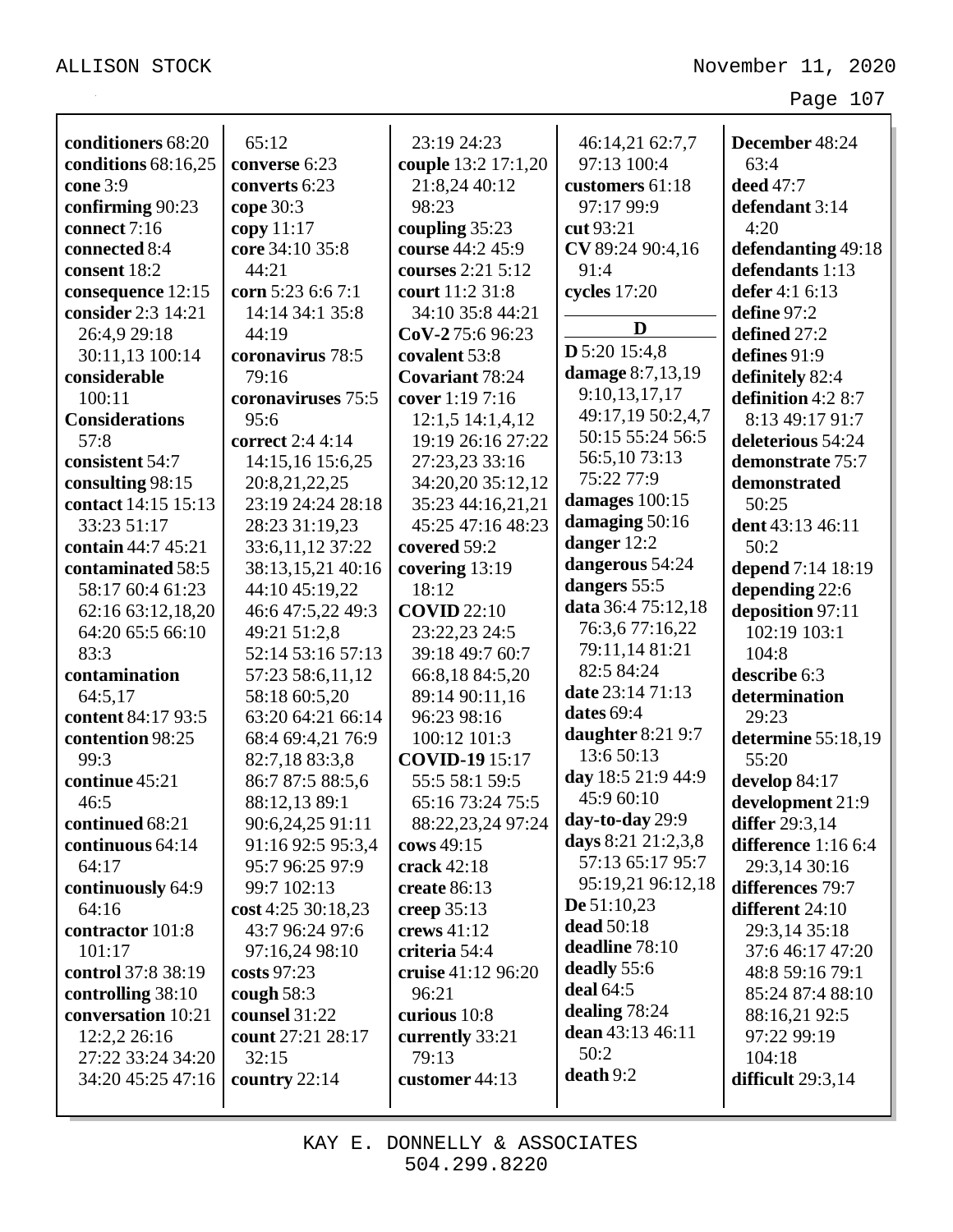| dining $8:1853:10$  | 101:24 104:19        | 104:16               | <b>ERBS</b> 17:23       | 81:18 83:24 86:16     |
|---------------------|----------------------|----------------------|-------------------------|-----------------------|
| 57:19               | drink 4:1 9:24 31:4  | eight-hour 101:5     | <b>ERP</b> 49:15        | 87:25 90:17 91:12     |
| disagree 68:11 69:9 | 31:5                 | either 33:6 63:10    | <b>ERT</b> 48:3         | 93:2 94:15 96:19      |
| 72:18               | drink's $10:1$       | 63:13 64:20 66:11    | especially 51:18        | 104:3                 |
| disclose 89:12      | drinks $25:15$       | 70:10                | 100:25 101:17           | examine 72:15         |
| discussing $55:14$  | drives $43:2$        | eithering 45:1       | establish 35:15         | example 53:1 63:11    |
| discussion 11:12    | drop 14:13 15:2      | elevator 98:12       | establishment           | exchange 18:19        |
| 76:25               | 67:15                | eligibility 13:10    | 98:19                   | 20:6 68:19            |
| discussions 69:18   | droplets 58:2        | eligible 40:12 42:23 | estate 6:6,25 12:15     | exhibit 8:17 9:24     |
| disinfectant 97:25  | dropping 9:20        | 42:24                | 24:8 36:11 37:5         | 14:13 38:18 42:7      |
| 99:6                | E                    | eliminate 51:5,8     | 44:3 46:25 47:14        | 42:11 49:11 57:6      |
| disinfecting 62:9   | E 1:7 2:24 3:21      | emergency 17:7       | 48:12                   | 82:13 85:1,2          |
| disinfection 59:1   |                      | employ 4:19 13:23    | <b>ESZ</b> 35:8         | exist 59:22           |
| distance 92:7       | 4:12 5:19 7:4        | 14:10 15:11 24:5     | et 5:6                  | expensive 53:10       |
| ditch 5:19 10:5     | 10:2 11:9,23,23      | 30:8 32:6,12 34:9    | etch 42:19              | experience 12:19      |
| divide $91:24$      | 12:15 13:14 16:5     | employed 12:14       | etiology $4:5$ 17:7     | expert 2:12 61:21     |
| doctor 1:2,24 10:6  | 16:15 17:8,9,11      | employee 33:9        | 18:21 36:18             | 86:3,6,18,21,24       |
| 16:11 29:15 34:21   | 17:14 22:14 23:4     | employing 39:6       | <b>EUBG</b> 5:19        | 86:24 88:4,11,24      |
| 44:25 63:9 64:25    | 23:5 25:21 40:24     | employment 3:25      | <b>EUFR</b> 23:18 37:13 | experts 87:5          |
| 88:1                | 42:23 47:18 48:3     | 4:25 12:11 32:8      | <b>EUFRP</b> 14:3 46:16 | exposure 14:20        |
| document 59:2       | 50:12                | 36:16                | 47:20 49:2              | 18:3 42:15 59:5       |
| documented 34:15    | <b>E-mail 84:13</b>  | ended 67:15          | <b>EUFRPB 32:9</b>      | 74:1                  |
| 34:18               | earlier 11:23 45:5   | enemas 43:8          | <b>EUFRPBGSDZ</b>       | exposures 16:16       |
| Dodd 90:20 91:14    | 56:4 85:15           | enter 58:17          | 32:18                   | extent 67:3           |
| $\log 6:21$         | early 23:10 24:22    | entire 84:15         | <b>EUFRPBLDZ 49:2</b>   | extra 48:7,10         |
|                     |                      |                      |                         |                       |
| doing 4:8 9:17 11:9 | 70:8 81:17           | environment 59:23    | <b>EUFRZ</b> 37:12      | eye 1:14 6:12 10:13   |
| 13:3 22:4 25:10     | earn 30:5 48:19      | environmental        | <b>EUG</b> 18:2         | 33:22 63:1            |
| 38:21 43:20 46:16   | earth $5:11$         | 58:25                | EUGS 22:10 33:21        |                       |
| 47:8,10,15 49:14    | ease 48:17,18        | enzyme 24:14         | 36:23                   | F                     |
| 51:23 59:12 61:15   | easier 6:2           | 47:12                | <b>EUPBSDZ</b> 10:14    | f 37:20 41:1          |
| 89:13 97:20 98:14   | easiest 57:3         | EP 2:16,16 12:19     | EUPZ $4:2$              | face 5:10 7:14        |
| 98:19 99:24         | east 48:17,18        | 12:19 17:22          | EUZ 12:20 19:18         | 13:19 17:11 18:12     |
| <b>don'ts</b> 36:22 | eating 44:6 46:4     | EPA 48:12 63:5,6     | 25:19 27:23 30:17       | 26:25 27:1 28:2       |
| <b>doned</b> 33:20  | EB 6:3 17:24 50:3    | 100:5                | 38:24 46:10 47:2        | 28:10,18 29:24        |
| doors 68:19         | EF 42:19             | <b>EPBL</b> 20:3     | eve 19:6                | 40:11 42:3,4,18       |
| dorsi 18:21         | effective 25:9 56:1  | epidemiological      | evens $19:5$            | 42:20 48:15           |
| doubt $1:17$        | 59:10 60:12 61:13    | 54:12                | evidence 60:2           | fact 37:1 40:20       |
| Dr 54:24 55:4       | 64:4                 | epidemiology         | 66:21 76:3,6            | 55:9 75:16            |
| 61:20,24 63:17      | <b>EFPLTS 49:4</b>   | 53:17 61:21          | 78:16 83:1              | <b>factors</b> 100:14 |
| 64:10,19 65:4,9     | <b>EFRPBLG 32:14</b> | EPL $2:15$           | exaggerating 55:4       | facts 66:21           |
| 65:24,24 66:3       | <b>EFRPL 32:1</b>    | ER 12:12 13:14       | <b>EXAMINATION</b>      | fair 54:18,21         |
| 67:11 68:15,17      | <b>EFRPLS</b> 4:12   | 17:23 21:22 26:2     | 52:25 57:5 61:19        | fake 20:15            |
| 70:25 71:23 72:11   | egg 35:9             | 40:21 46:21 50:13    | 64:7 65:23 67:18        | fall $4:4$            |
| 77:1 83:25 84:2     | <b>EGS</b> 41:19     | <b>ERB</b> 12:14     | 69:10 71:2 72:9         | fallacy 68:22         |
| 90:21 91:15 93:11   | eight 84:21 85:1     | <b>ERBG</b> 19:3     | 73:23 77:2 79:9         | falls 57:22           |

KAY E. DONNELLY & ASSOCIATES 504.299.8220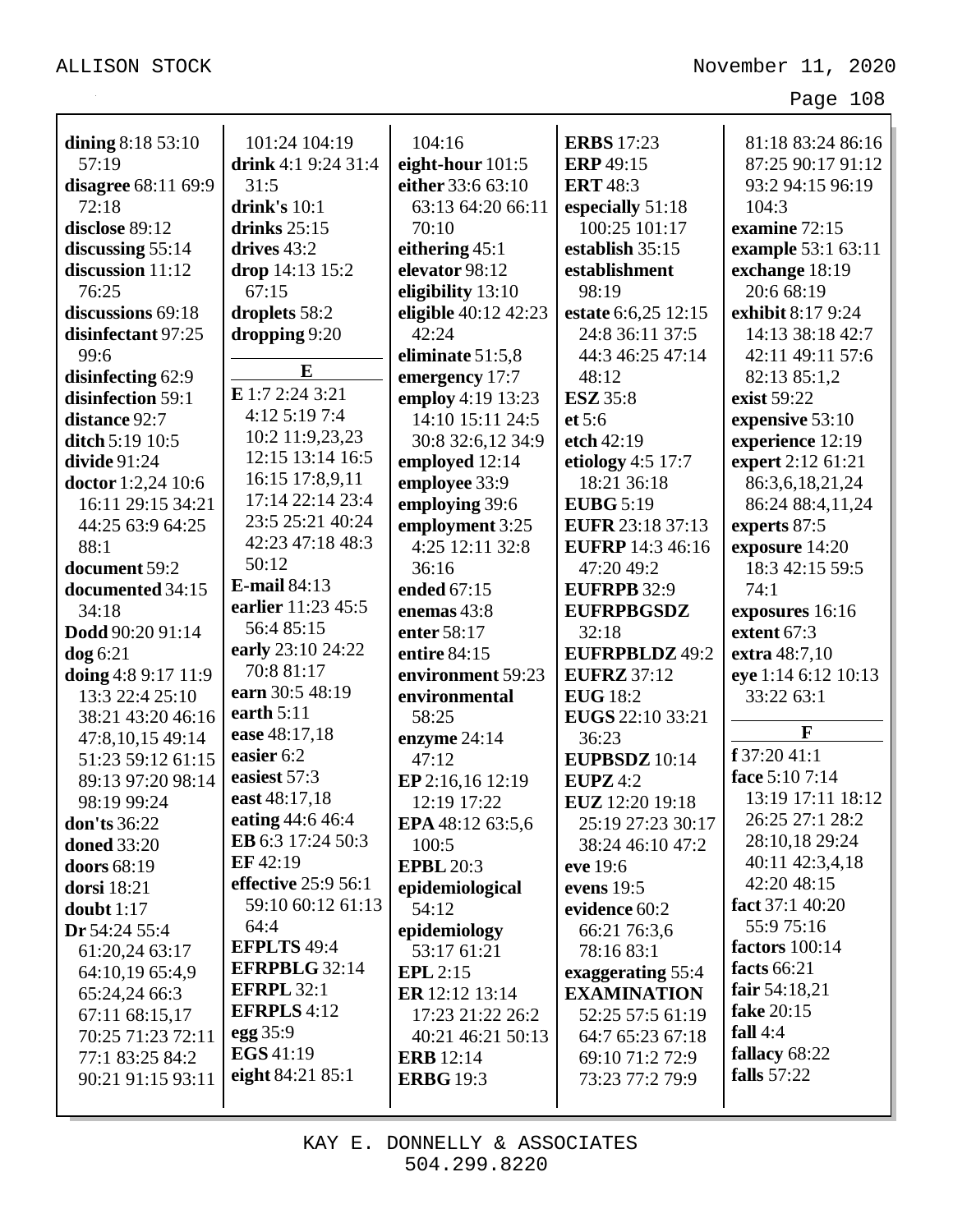| false 27:9 39:11          | <b>fixed</b> 21:12     | 92:25                     | give 8:11 15:17     | good 34:8 48:19      |
|---------------------------|------------------------|---------------------------|---------------------|----------------------|
| familiar 33:6 57:15       | flag $5:21,22$ 27:7    | fragments 96:17           | 21:14 27:8 30:5     | 97:11.15             |
| 71:16 72:11               | 37:19 44:22 48:24      | frame 1:24 36:22          | 32:24 43:21 48:8    | <b>Google 57:11</b>  |
| family 78:5 79:16         | <b>flake</b> 24:6      | framework 57:4            | 83:16 84:9,9        | Googling 103:24      |
| fan $43:21$               | <b>flame</b> 46:20     | <b>France 33:24</b>       | 91:17,20,21 92:6    | 104:2                |
| far 5:22 18:21 62:4       | flaw 38:6              | frankly 61:15             | 93:6 95:8,11        | gotten 63:1 65:19    |
| 92:16                     | flaws $69:8,12$        | fray $33:10$              | 97:22               | govern 11:21 15:9    |
| farm 39:23                | flew $13:9$            | <b>French 25:24</b>       | given 27:10 33:3    | government 11:21     |
| fast 28:3,6,12 36:1       | Flinn $77:1$           | <b>Friday</b> 4:13,21     | 85:12 88:22 92:4    | 15:9                 |
| 44:19 48:14               | flip $90:18$           | 21:24 35:9                | 92:20,21            | governor 69:19       |
| father 96:13              | floor $13:18$          | <b>friend</b> 15:1 104:16 | giving 58:14 89:14  | governor's 69:22     |
| fee 12:15                 | <b>Florida</b> 10:4,20 | front 11:18 24:17         | 92:24,25            | 70:8 82:10,13        |
| <b>feed</b> 10:6          | 15:22 26:9 34:6        | 38:12 102:10              | gladly 92:1         | grass $23:23$        |
| feel 14:6                 | 34:14 37:12 38:25      | 103:3,20 104:7            | <b>Glove</b> 19:20  | grave $5:2$          |
| feeling $60:10$           | 39:13,16 40:6,10       | FRP 1:9 14:8 15:16        | gnaw $50:18$        | grease 28:17 42:23   |
| feet 57:21                | 41:10,18,24 42:21      | 20:12 21:21 23:16         | go 1:15 4:10,17 7:3 | 42:24                |
| fell 12:13                | 44:15 45:6 49:9        | 25:13 27:5 32:16          | 8:16 17:9 24:6      | $gr$ eat 8:12        |
| fighting $45:7$           | flow $44:247:7$        | 34:9 35:3 42:7            | 27:9 41:10 42:13    | green $11:24$        |
| <b>figure</b> 2:9 24:12   | fly $15:24$            | 48:4                      | 42:18 43:23 45:5    | gross $61:16$        |
| 41:20                     | focus 54:18 55:2       | full 67:13 85:2           | 46:23 52:17 54:2    | group 86:11          |
| figures $16:21$           | foil 4:21 31:14 43:7   | furious 29:19             | 65:25 66:2 71:3     | <b>GSZ</b> 32:2      |
| filer $20:4$              | follow $63:16$         | future 40:8               | 71:12,15 76:4,18    | Guangzhou 68:18      |
| fill 17:6,23 18:16        | fomite 51:2 59:7       |                           | 82:17,21 85:11,11   | guess 28:1,8,12      |
| 19:16, 17, 17 20:2        | food $44:12,14$        | G                         | 90:22 91:1 95:25    | 66:10                |
| 38:17                     | 47:10 61:17 97:11      | gait 16:15                | 96:6,15 97:23       | guideline 47:9       |
| <b>filler</b> 19:10,15    | 98:7,18                | gall 25:23                | 99:13 101:20        | guiding $57:17$      |
| filter $20:4$             | foot 14:11             | gallon $25:23$            | 102:1,3,9,15        | guy 13:18 19:9 24:2  |
| <b>filters</b> 19:24 20:2 | force $5:10$           | gas 28:5,21 31:15         | 104:8,9             | 99:2                 |
| final $42:22$             | forever $9:1,6$        | gate 16:15                | goal 55:18          | guys 98:4            |
| finally $50:24$           | form 10:20 16:9        | gauge 34:24               | goes 17:8 22:3 25:3 | gynecology 23:3      |
| find $22:23$ 39:21,23     | 26:6,18 52:7 61:1      | gauze 20:11               | 57:25               | 48:23                |
| 51:25 56:6 75:2           | 62:20 63:22 65:2       | gen 77:13                 | going 2:6,13 3:17   |                      |
| 86:3,17,21 88:4           | 66:16 68:6 70:19       | <b>general</b> 19:24 36:4 | 10:16 15:2 26:14    | $\mathbf H$          |
| 88:11 89:11,15            | 76:12 77:19 80:10      | 42:18 44:18 46:1          | 54:15 56:17 57:6    | <b>H-FRP</b> 29:7    |
| finding $52:22,24$        | 102:23 103:7           | 48:19,20 53:20,21         | 60:2 61:11 62:11    | HA*EUFRPBGS          |
| 59:23 72:16               | formals $14:13$        | 101:16                    | 63:8,15,25 64:6     | 1:4                  |
| fine 25:25 29:11          | forms $15:2$           | generally 77:13           | 66:5,7 67:20,23     | <b>habit 37:24</b>   |
| 39:21 93:23               | forward 104:7          | 80:6,7 81:3 99:10         | 68:2,25 69:9,17     | <b>HAEPLGS</b> 29:21 |
| finish $76:5$             | fought $21:5$          | 99:12                     | 70:3,4,5,6 72:10    | <b>HAEUPB 18:8</b>   |
| first $11:621:2,8,11$     | foul 21:25             | generated 77:17,23        | 72:18 73:4 74:12    | <b>HAEUS</b> 29:20   |
| 35:22 71:4 78:2           | found $39:1041:13$     | 79:14                     | 75:8,9,21 79:13     | 39:11                |
| 78:23 79:3,4,12           | 77:5 96:11,18          | gentlemen $5:196:3$       | 82:11,12 89:23      | <b>HAG</b> 9:20      |
| fit 19:6                  | four 12:21 14:10       | Georgia 22:10             | 90:19 93:21,21      | half $14:10$         |
| five $19:1 21:2 83:16$    | 21:2 44:2 45:8         | GI 79:16                  | 95:1,1,25 101:21    | <b>HALGS</b> 42:3    |
| fix 60:13                 | 71:5 80:11 84:18       | gist 31:24                | 104:12              | Halloween 23:7       |
|                           |                        |                           |                     |                      |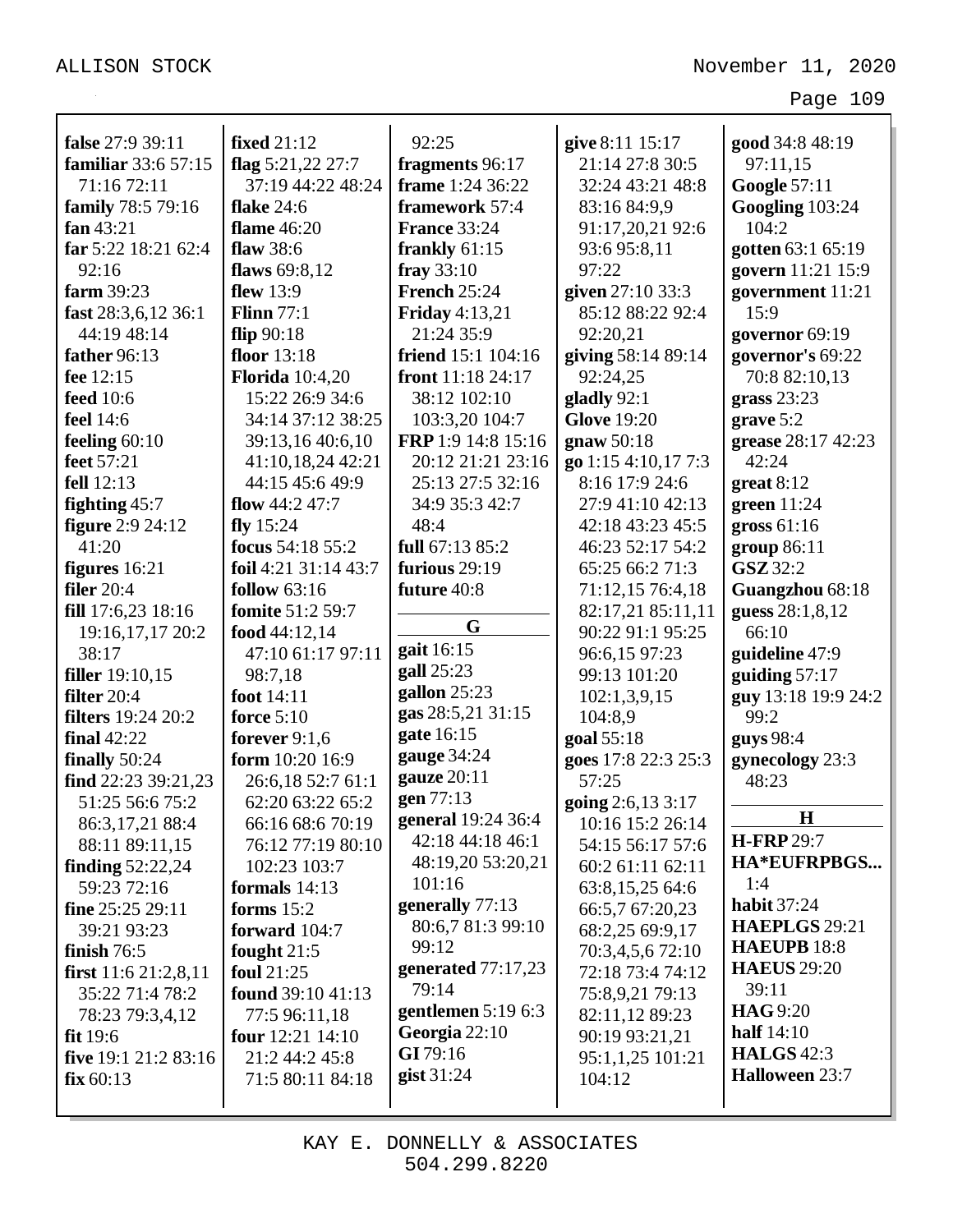| hand $43:7$                              | 103:16                                 | husband 98:24                          | increased 97:15             | 21:12,13 22:17              |
|------------------------------------------|----------------------------------------|----------------------------------------|-----------------------------|-----------------------------|
| handing $19:243:1$                       | hitting $9:21$                         | <b>HVAC 20:3</b>                       | 98:10                       | 26:17 32:5 35:16            |
| handle 40:2                              | hold 78:18                             | hygiene 44:18                          | indicated 81:22             | 38:20 42:13 49:3            |
| hands 58:4,16                            | hole 22:25 23:18                       | 54:14 97:11                            | <b>Indicating 56:3</b>      | interested 55:23            |
| handwashing                              | home 12:25 13:1,4                      | hypothetical 65:11                     | <b>indoor</b> 57:19         | 85:23                       |
| 58:24                                    | 13:15 58:25                            |                                        | industrial 54:13            | internal 10:21              |
| hang $45:14$                             | homework 50:11                         | I                                      | infected 21:17              | interpret 74:14             |
| <b>HAOEUFLlys 34:1</b>                   | <b>honest</b> 13:17 25:23              | <b>I'ving 37:8</b>                     | 23:11                       | interventions 55:12         |
| HAOEULT 26:20                            | 44:12 84:24                            | IC $18:17$                             | infection 58:6,18           | investigation 96:16         |
| happen $41:460:2,5$                      | <b>hose</b> $7:10,11,22$               | <b>idea</b> 5:25 6:5 24:6              | 59:11 66:5,6                | invoice 101:8               |
| happens $41:12$                          | 47:17                                  | 27:20,24 28:1,8                        | infectious 60:11            | <b>invoices</b> 100:16,21   |
| <b>HARB</b> 23:6                         | hospital 39:17                         | 34:22 51:13 87:1                       | infectivity 69:3            | 100:23,25                   |
| hard 8:17 13:7                           | 51:16                                  | ill $1:5,73:1713:8$                    | influence 7:6,7             | <b>involve</b> 9:4 19:7     |
| haul $45:7$                              | hospitalization                        | 17:25 65:15,15                         | 35:8                        | 37:9                        |
| health 15:9 46:11                        | 79:5                                   | illness 1:3                            | inform 1:23 23:11           | involving 88:24             |
| 55:12 62:3 70:2                          | hot $24:23$                            | imagine 8:2                            | 24:2 31:5,21                | ionic 53:8                  |
| 80:2                                     | hour 31:6 45:9                         | important $26:13,19$                   | 37:18 39:21 41:16           | <b>irate</b> 22:20 24:3     |
| healthcare 51:19                         | 98:13                                  | 29:16,23 30:13                         | 42:24 47:21 49:6            | <b>issue</b> 2:4 9:15 34:22 |
| hear 16:13 83:25                         | hours 35:13 36:10                      | 59:1 78:14 89:11                       | information 2:16            | 49:25                       |
| 92:12,13                                 | 37:1 44:2 67:13                        | 89:15                                  | 28:22 29:18 62:23           | <b>issued</b> 77:14 81:22   |
| <b>heard</b> 75:11                       | 75:1 77:6 78:9                         | In't $46:3$                            | 77:15 78:11 79:22           | <b>issues</b> 97:24         |
| Hebert 37:4                              | 95:7,18                                | <b>inaudible</b> 64:2 67:5             | 82:20 98:4 104:10           | issuing $58:10$             |
| held 52:17 83:22                         | <b>house</b> 37:5                      | 67:9 72:8 73:24                        | informed 16:6               | itch 48:7                   |
| 84:7 85:20 86:10                         | household 99:1                         | 76:2 80:3 81:12                        | initial $75:21$             |                             |
| help 18:15 20:7                          | <b>HR</b> 17:8                         | 82:2 87:15,17,20                       | ink 53:6,10                 | $\mathbf{J}$                |
| 59:5 88:19                               | HR-FRPLG 8:7                           | 88:8 89:7 94:4                         | inside 27:9 65:25           | J.S 52:17 84:7              |
| <b>HEPA</b> 100:6,6                      | <b>HR*EUPL 10:15</b>                   | 99:11 100:5                            | 66:2                        | 85:20 86:10                 |
| hepatitis 18:16                          | <b>HRA*EFR 46:8</b>                    | 103:23 104:1                           | inspect $7:10$              | <b>jogged</b> 104:13        |
| 19:10,20,23                              | <b>HRA*FRP</b> 30:17                   | inch 10:14 11:6                        | insurance 29:20             | <b>John</b> 7:6             |
| <b>HEPB</b> 19:18                        | <b>HRALGS</b> 34:14                    | 13:8 14:2,21                           | 85:13,19,22 91:8            | journal 103:2,3             |
| <b>HEPZ</b> 32:25                        | <b>HRAOER 31:14</b>                    | 15:10 17:18 18:7                       | 101:11                      | 104:6                       |
| hey $29:4$                               | <b>HRAOEUBGZ</b>                       | 18:9, 16, 23 20:1, 5<br>21:12,13 22:17 | insure 10:14 11:6           | judge 6:25 38:9<br>67:6     |
| hid 47:2                                 | 18:4                                   | 26:17 32:5 35:16                       | 13:8 14:2,21                | <b>July</b> 26:12,12,13,13  |
| high $12:11\,24:25$                      | <b>HRAOPB</b> 46:13                    | 38:20 42:13 49:3                       | 15:10 17:18 18:7            | 26:21,25,25                 |
| 25:2,17,25 26:5                          | <b>HRATSD 40:21</b>                    | including $59:11$                      | 18:9, 16, 23 20:1, 5        | <b>junk</b> 66:22           |
| 29:17 41:22                              | <b>HRAURGS 44:1</b>                    | 74:3 79:16                             | 21:12,13 22:17              |                             |
| higher 20:4 79:4,5                       | <b>HREUFRPB 30:24</b>                  | incorrect 20:20                        | 26:17 32:5 35:16            | $\mathbf K$                 |
| highlighted $71:16$                      | <b>HRO</b> 31:2                        | 32:1 36:7 71:1                         | 38:20 42:13 49:3            | $\mathbf{K}$ 2:24           |
| 73:1                                     | <b>HRO*FRZ</b> 39:12                   | <b>increase</b> 17:1,12,14             | intact 42:6 51:22           | <b>K-FRP20:14</b>           |
| highly 60:10                             | HROEPBL 50:14                          | 17:24,25 18:6,7                        | 52:3,14<br>interaction 7:18 | $K*E3:20$                   |
| <b>Hill</b> 53:12,13,24<br>54:1 55:15,17 | <b>HROEUPB 22:15</b><br>HRUTSing 17:16 | 18:10,15 19:3,5                        | <b>interest</b> 10:14 11:6  | KA 1:13 46:25               |
| 56:24 57:1                               | human $7:7,16$                         | 19:16 20:2,4                           | 13:8 14:2,21                | 47:24                       |
| hire 26:13                               | hundred 6:24                           | 48:11 62:6 96:24                       | 15:10 17:18 18:7            | KAEULGTS 35:10              |
| hired $99:12$ $101:9$                    | hung $67:16$                           | 97:6                                   | 18:9, 16, 23 20:1, 5        | KAOEUG 35:2                 |
|                                          |                                        |                                        |                             |                             |
|                                          |                                        |                                        |                             |                             |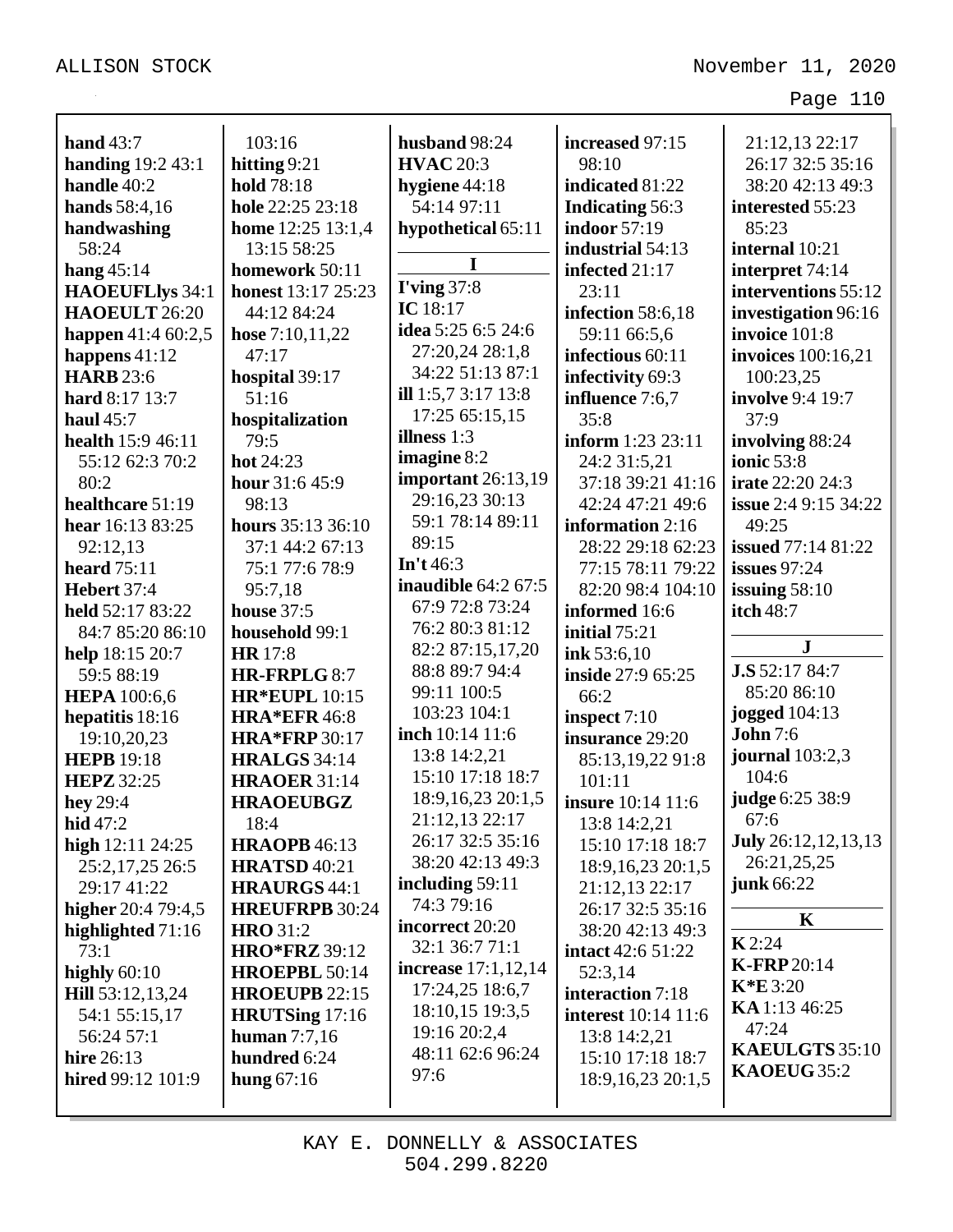| <b>keen</b> 36:24                  | 100:11 102:8,8                           | 16:5                     | <b>KREULTDZ</b> 13:8                   | 73:12 74:10,11,13                     |
|------------------------------------|------------------------------------------|--------------------------|----------------------------------------|---------------------------------------|
| keening 22:22                      | 104:4,6                                  | <b>KPHREPL 8:4</b>       | <b>KREUSZ</b> 18:9                     | 74:16,16 75:14,16                     |
| keep 5:10 23:4                     | knowing $42:5,9$                         | <b>KPHROEPB 44:22</b>    | Kristen 70:22                          | 82:14                                 |
| 57:18 58:15 63:8                   | 45:15 55:23                              | <b>KPHROLGSed</b>        | 71:13                                  | languages 6:15                        |
| 83:12 90:21 91:1                   | knowledge 11:10                          | 28:6                     | KROELGs 6:13                           | large 8:22 20:20                      |
| 93:25 95:1,1,25                    | 16:2 21:22 29:24                         | KPHROSZ 14:14            | <b>KROPB</b> 6:23                      | 23:24 30:21 101:1                     |
| 97:5                               | 45:18 48:17                              | 15:13                    | <b>KROUP 29:8</b>                      | latchs 7:21                           |
| keeping 69:25 70:1                 | known 2:7 39:18                          | <b>KPHRUDZing</b>        | <b>KROUPBL6:11</b>                     | latent 66:20,21,22                    |
| <b>KEL 29:17</b>                   | 51:18,18                                 | 50:21                    | <b>KULS</b> 47:11                      | law 5:2                               |
| KEULTD <sub>23:24</sub>            | KO*FRP 33:24                             | <b>KPHRUS</b> $5:16$     | KW-G 28:23 43:11                       | laws $5:8$                            |
| <b>KEUP</b> 41:18                  | <b>KOEF 31:22</b>                        | <b>KPO</b> 15:21         | 44:20                                  | lay $36:11$                           |
| key 2:24 30:5 35:2                 | <b>KOEPBL</b> 45:20                      | <b>KPOEPB</b> 14:5       | <b>KW-PB</b> 22:2                      | laying 6:9 32:13                      |
| <b>KHEPBL1:11</b>                  | KOEUFR 30:9                              | <b>KPOES</b> 28:2        | <b>KWAEUG4:3</b>                       | lease $15:4$                          |
| kids $45:12$ $101:21$              | KOEUG 2:8                                | <b>KPOEU 6:21</b>        | <b>KWALG</b> 19:9                      | leery 29:9                            |
| $\operatorname{kin} 2:25,253:1,1$  | <b>KOEZ</b> 6:18                         | KPOEULGS 49:23           | <b>KWAOEG 46:11</b>                    | left 60:15 89:7                       |
| 3:1321:10                          | <b>KOFPB</b> 44:20                       | KPOEUPB 49:22            | <b>KWAOEUG</b> 12:3                    | 101:6                                 |
| kind 3:20 6:1 7:8                  | KOPBL 43:22 47:3                         | <b>KPOEUPBLG</b>         | <b>KWAOG</b> 3:25 5:1                  | leg 3:11                              |
| 14:24 35:11 43:23                  | <b>KOUBSZ</b> 47:15                      | 1:10                     | 41:23                                  | legal 74:16 87:5                      |
| 46:11 61:16 78:15                  | <b>KOUFRP41:21,21</b>                    | <b>KPOFR</b> 19:19       | <b>KWAUG 30:25</b>                     | 88:14                                 |
| 85:25 90:18                        | <b>KOULG 37:25</b>                       | 44:17                    | <b>KWEPZ</b> 27:19                     | lesser $82:4$                         |
| kinding $45:7$                     | <b>KOULTZ</b> 35:24                      | <b>KPOG</b> 46:8         | <b>KWEUPBL 14:1</b>                    | let's 23:17 60:9                      |
| kinds 88:18                        | <b>KOUPBL 31:25</b>                      | <b>KPOPB</b> 34:1 42:15  | KWOELGS46:2                            | 70:20,22 71:3,11                      |
| knee $7:3$                         | KP*EFRP6:21                              | <b>KPORPB</b> 34:10      | <b>KWOEPB</b> 43:17                    | 85:11,11 95:25                        |
| knees 41:21                        | <b>KPAELG</b> 41:20                      | KPOUPB 28:8              | <b>KWOEUG 45:13</b>                    | 97:21                                 |
| knew 74:22 79:22                   | <b>KPAOEULG</b>                          | 32:3                     | <b>KWOEUPB</b> 2:16                    | letter 55:5                           |
| 79:23 81:14,17                     | 13:25                                    | <b>KPOUR</b> 3:19 39:4   | 32:20                                  | letters 86:3 100:14                   |
| know $2:123:15$                    | <b>KPAOEULGS</b>                         | <b>KPWAEU 27:25</b>      | <b>KWOG</b> 16:10                      | $LGZ$ 41:14                           |
| 10:13 12:13 13:5                   | 35:16                                    | <b>KPWAEUS's</b>         | <b>KWOUPB 32:11</b>                    | liaison 90:24                         |
| 18:21 20:12,24                     | <b>KPAOG</b> 43:20                       | 38:25                    | <b>KWRAOEUBG</b>                       | lie 1:1,1 6:14 11:2                   |
| 21:1 22:20 26:14                   | KPAULG 7:15                              | KPWAO*EUFR               | 45:4                                   | 13:20 25:25                           |
| 27:7,11,11,16,23                   | <b>KPEU 50:7</b>                         | 45:18                    | <b>KWRAOEUT</b>                        | life 16:20 46:16                      |
| 28:10,10,17 31:15                  | KPHAEPBG 17:15                           | KPWAOEP 36:10            | 30:21                                  | light $11:4$                          |
| 34:6,22 39:14,18                   | <b>KPHAOEULGD</b>                        | <b>KPWAPB</b> 17:5       | <b>KWRAUR 31:8</b>                     | line 1:10 12:11 33:2                  |
| 40:19 42:8 43:14                   | 50:9                                     | <b>KPWHR*EUFRP</b>       | <b>KWREUG</b> 1:10                     | 34:21 40:24 41:1                      |
| 50:19,20 51:7,22<br>53:2,6 54:8,11 | <b>KPHARP 50:10</b><br><b>KPHEP</b> 7:23 | 47:20<br><b>KPWOEUPB</b> | <b>KWROEPB 44:10</b><br><b>KWU8:10</b> | 41:15,20 43:19,20<br>45:25 48:8 58:23 |
| 55:11 56:15,21                     | <b>KPHOEUPB 1:5</b>                      | 45:20                    |                                        | 72:23                                 |
| 59:22 65:5,14,15                   | <b>KPHRALGS 23:25</b>                    | <b>KPWR</b> 15:8         | L                                      | <b>lines</b> 100:19                   |
| 65:15 66:12 67:22                  | <b>KPHRAOEBLG</b>                        | <b>KRAOEPBing</b>        | laboratory 37:2,7                      | list $14:13\,54:4$                    |
| 68:3 69:24 72:19                   | 6:20                                     | 43:2                     | 59:22 74:23 75:2                       | 88:25 89:6 99:15                      |
| 72:24 73:2 74:21                   | <b>KPHRAOERPB</b>                        | <b>KRELG</b> 7:17,21     | 75:17 77:5 95:9                        | 99:18                                 |
| 74:23 79:1,2,3,25                  | 15:24 44:8                               | <b>KRELGs</b> 7:11,12    | 95:12,17                               | <b>listed</b> 67:19 90:6              |
| 81:16 82:3,16                      | <b>KPHRAOERPBi</b>                       | <b>KRELS</b> 29:20       | $\log 4:20$                            | <b>listened</b> 67:11,12              |
| 83:6 85:23 91:6                    | 47:13                                    | <b>KREUBGS 49:17</b>     | language 6:14                          | lists $7:10$                          |
| 95:18 98:3,5                       | <b>KPHRAOEUPB</b>                        | <b>KREULT</b> 7:22       | 71:17,22 72:11,25                      | lit 18:1                              |
|                                    |                                          |                          |                                        |                                       |
|                                    |                                          |                          |                                        |                                       |

KAY E. DONNELLY & ASSOCIATES 504.299.8220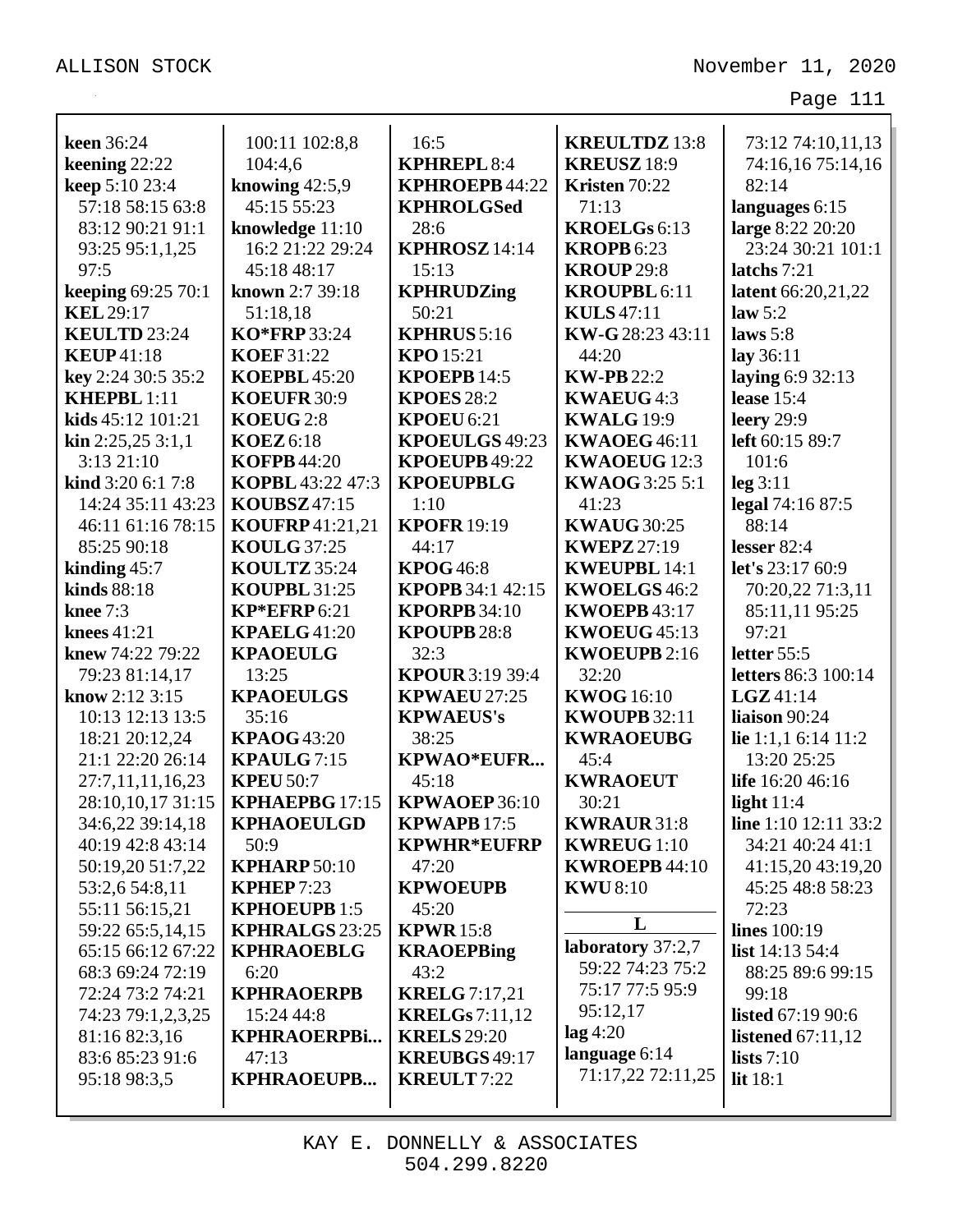| literature $54:5,7,9$ | LS 17:2 49:12           | mate 9:7            | 49:6,6,22                | mouth 58:6,17 63:1   |
|-----------------------|-------------------------|---------------------|--------------------------|----------------------|
| 54:17                 | luggage 25:21           | <b>Matt</b> 92:12   | <b>Miller</b> 52:6 56:12 | move 44:24           |
| little 2:25 35:13     | lying $6:9$             | matter 47:16 54:2   | 60:21,25 61:6            | Moye 54:24 55:4      |
| 46:5 75:1 78:9,25     | $\mathbf M$             | 65:13               | 62:19 63:21 64:22        | 63:17 64:10,19       |
| 95:18                 | $M$ 2:24                | maximum 19:25       | 65:1 66:15 67:2,8        | 65:4,9,24 66:3       |
| live 96:11,14,17      | mail 4:16 10:25         | mayor 70:8 71:3,5   | 67:21 68:5,8             | 68:15,17 70:25       |
| livly $21:15$         |                         | 71:15               | 70:14,18 71:20           | 101:24               |
| <b>Lloyd's 61:21</b>  | 17:11 41:18             | mayor's 69:19,23    | 72:14,22 76:11           | Moye's 66:17 67:11   |
| lobe $1:17$           | main 6:19 21:10         | 71:10,12 74:11      | 77:18 80:9,18            | multiple 97:25 99:5  |
| located $5:17$        | 34:3 36:1 38:8          | mean 15:22 17:19    | 81:5 83:18 85:16         | N                    |
| locations 59:24       | 41:6 49:14 54:18        | 28:12 30:16 34:14   | 86:23 87:8,11,12         |                      |
| 99:19                 | 90:24 103:14            | 46:14 54:4 55:9     | 89:3,16,21 91:3          | N 5:20 6:8           |
| lock 5:8 31:16        | maintain $99:4,14$      | 56:2 63:4 88:10     | 92:11 93:10,14,20        | name 6:7 9:17 17:5   |
| log 9:7 17:7 27:16    | major 45:6 62:3         | 100:6               | 93:22 94:1,5             | 23:1 29:8 43:2       |
| <b>logged</b> 39:11   | 98:20                   | means $74:1$        | 95:22 96:1 102:22        | 45:21 50:9 91:15     |
| logo 86:19,20         | making $13:22$          | measure 51:9        | 103:9,18 104:15          | names 102:8          |
| London $61:21$        | 67:24                   | measures 59:11      | mind 8:1 11:8            | near 15:10 35:9      |
| long 9:19 38:4 84:6   | male 10:25              | 64:14               | 57:18 58:15 84:4         | necessarily 11:11    |
| longer 8:15 37:21     | malingering 6:24        | medical 24:15 74:2  | mine 3:3 41:9 84:8       | 16:14 18:17 88:14    |
| 75:1 77:6 78:9,10     | man 8:23 31:21          | member 17:3         | minute 31:5 43:10        | 91:17 95:10 98:7     |
| 95:19                 | manage 38:3 50:21       | members 78:5        | 104:16                   | 99:18,23 100:1       |
| look 1:18 3:3,7,9,9   | management 88:17        | memory $102:1,4$    | minutes $83:16$          | need 11:11 35:5      |
| 3:184:2,13,24         | 98:9                    | men 25:22           | 104:11                   | 56:6,23 70:24        |
| 11:21 21:23 24:2      | managers 100:10         | mention $41:17$     | mischaracterizat         | 71:21,21 87:24       |
| 24:9,10 28:21         | mans 24:10              | 51:10               | 81:7                     | 88:19 92:13 93:25    |
| 47:23 50:1 53:19      | manufacture 13:4        | mentioned 40:4      | mission $16:18$          | 97:2 99:14 104:11    |
| 54:5,6,7,14,16        | 26:19 30:23             | 56:5 57:2 85:15     | mitigate $62:5$          | <b>negate</b> 103:16 |
| 56:5 64:13 71:8       | map 38:1                | 90:4 101:24         | mitigation 55:10         | neighborhood         |
| 71:10,11 78:9         | <b>March 12:7 13:15</b> | mentions 102:13,14  | 56:16,19 60:13           | 24:20                |
| 82:23 95:12 97:21     | 13:16 23:17,24          | 102:17              | 61:13 62:2               | nephew $47:10$       |
| 100:13                | 24:1,22,25 47:17        | merchandise 27:9    | model 53:21,24           | nerve 2:3 7:19       |
| looked 28:20 52:21    | 70:9 71:12,14           | method 43:8         | modeling 50:24           | 31:15 47:12          |
| looking 52:18,19      | 75:3,12,12 77:23        | mid 16:15 18:11     | mom 50:20                | net 6:3              |
| 56:6,978:6            | 78:10 79:11,20          | 34:24               | <b>Monday 8:12 29:8</b>  | never 3:21 27:25     |
| 101:12,16             | 82:15,19                | middle $12:8$       | money 8:12 29:8          | 92:19 98:11 103:1    |
| loss 73:13            | margining $24:14$       | Mike 38:5 46:12     | monitor 52:18            | 104:8                |
| lost 99:8             | mark 9:2 50:17          | mild $21:6$         | monitoring 100:15        | nevertheless 55:7    |
| lot 39:18 75:15       | 85:1                    | mile 21:3 104:16    | months $12:25$           | new 23:2,11,18,21    |
| 82:19 88:15           | marker 52:19            | milepost $1:18$     | 26:24 84:21              | 24:11 26:24 29:5     |
| 104:13,20             | market $17:10$          | miles $34:25$       | mood 24:5                | 47:10 54:25 66:6     |
| Louisiana 1:2         | marketing 86:5,11       | mill 1:3 8:10 13:23 | moor 12:7                | 69:3 101:2           |
| 14:19 22:18 46:10     | <b>married</b> 23:21,22 | 13:24 15:17 17:24   | morning $39:11$          | <b>Newton 5:9</b>    |
| 49:9 66:6             | mask 18:12              | 18:13 24:16,16      | mortality 79:4           | night $67:12$        |
| low $23:4$            | mass 2:24 8:1 13:6      |                     | motel 42:8               | nil 44:10            |
| lower 20:15 59:5      | mat 3:13                | 26:6,6,18,18        | mount 29:20              | nine 41:9 45:1 50:5  |
|                       |                         | 28:25,25 45:22      |                          |                      |
|                       |                         |                     |                          |                      |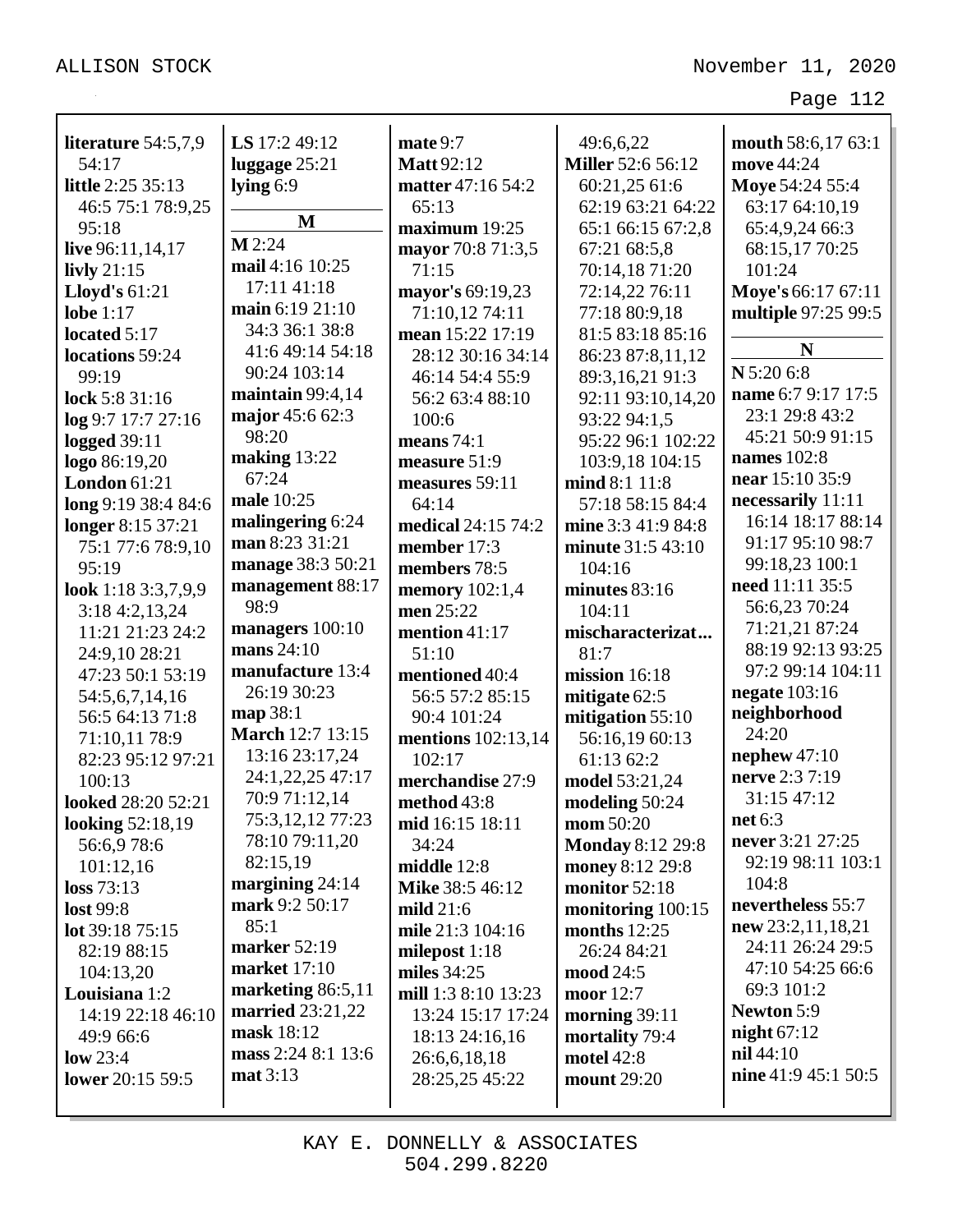| noise 4:3                | 66:16 68:6 70:15          | 28:4 32:16 33:14   | 77:14 82:11,13            | 54:2,4 62:14               |
|--------------------------|---------------------------|--------------------|---------------------------|----------------------------|
| nones $24:2$             | 76:12 77:19,19            | 43:25 48:2,3,6,21  | 97:4 99:4,14              | 67:24 86:2 90:22           |
| normal 42:5 46:11        | 80:10 81:6 85:17          | 50:12 53:1,11,22   | orders 69:20,23,23        | 90:22 97:23                |
| 99:11                    | 87:9 89:4,17              | 54:10 55:2,15      | 70:9,9,10                 | pages 18:4                 |
| normally 92:24           | 102:23                    | 56:23 57:17,25     | ordinary 49:20            | paid 7:8 15:4 17:5         |
| 98:6                     | objects $42:16$           | 58:9 59:13 60:5    | organ $1:11$              | pain 43:4,14               |
| <b>north</b> 24:22       | obtain 99:5               | 60:16 62:10 63:14  | organism 6:19             | pair 16:14 19:3            |
| nose 58:5,17             | occasionally              | 63:17 64:8 68:13   | organizations             | pan 6:16,16 11:24          |
| note 35:24               | 100:20                    | 69:11,13,15 70:8   | 83:10 85:14 86:6          | 13:2,2,3,3 29:18           |
| nother 76:25             | occupancy 30:16           | 70:12 71:19 72:21  | 87:4 88:10,14             | 30:13                      |
| notice 1:15 3:20         | occupant 27:10            | 75:20 76:21 77:3   | 89:14                     | panic 96:14                |
| 4:25 15:5 22:1           | occur 7:20 10:18          | 80:6 81:19,23      | original 8:16             | <b>PAOEFPB 20:11</b>       |
| 27:17 32:21 33:19        | <b>Oceana</b> 66:1,7,18   | 82:10,23 83:19     | <b>Orleans</b> 23:2,11,18 | <b>PAOEG</b> 17:10         |
| 36:21 38:7 39:5          | 97:4 98:2 99:4,13         | 84:11,13,19 85:5   | 23:21 24:11 29:5          | <b>PAOEPB 8:24</b>         |
| 40:23 42:20 43:19        | <b>October 26:11 57:7</b> | 86:17 88:9 89:20   | 54:25 66:6 69:3           | 21:11 22:9 23:11           |
| 44:16 48:4               | 58:9 83:2,5 89:9          | 91:1,23 93:3,8     | 101:2                     | PAOERPBL 18:4              |
| <b>noticed</b> 3:20 4:25 | <b>OEB</b> 31:16          | 94:16,20,25 95:5   | <b>OULS</b> 12:12         | PAOEUFPB 18:10             |
| 15:5 32:21 33:19         | <b>OEF 46:23</b>          | 95:21 96:9,22      | <b>OUSZ</b> 45:21         | PAOEUPBL 13:22             |
| 36:21 38:7 39:5          | <b>OEL 28:9</b>           | 98:14 99:2 100:13  | outdoor 57:19             | <b>PAPBL</b> 11:10         |
| 40:23 42:20 43:19        | <b>OEP</b> 30:20          | 103:6              | outside 6:4 43:3          | paper 8:24 11:17           |
| 44:16 48:4               | <b>OER</b> 6:21 32:21     | old 18:23 96:13    | 98:5                      | 40:8 75:4 102:10           |
| <b>notify</b> 3:20 4:25  | 50:17                     | omit 89:2          | overlook 101:7            | papers 79:17 102:8         |
| 15:5 32:21 33:19         | <b>OEUFRPBLG</b>          | omitted 88:25      | owe 11:25 25:19           | 102:9                      |
| 36:21 38:7 39:5          | 49:3                      | once 14:8 25:6     | 28:1 30:20 31:1,3         | paragraph 11:23            |
| 40:23 42:20 43:19        | <b>OEUP</b> 32:6          | ones 91:25 92:1    | 31:16 46:23               | 58:1                       |
| 44:16 48:4               | offer 9:2 19:24           | 104:6              |                           | park 31:24                 |
| November 16:2            | 82:12                     | onsite 57:18       | ${\bf P}$                 | part 54:22,23 75:23        |
| 28:20 82:25              | office 13:16 99:21        | open 1:19 4:6 27:4 | P4:2 10:25 14:13          | 77:9 80:21,25              |
| number 24:11 25:1        | 100:10,12 101:1,4         | 55:1 56:20 57:11   | 16:4 23:17 26:16          | 91:15,18 92:2,10           |
| 25:2 46:22 59:3          | 101:4,6,17                | 68:19 69:5         | 31:14 33:17 41:7          | particular 77:24           |
| 66:1,4                   | <b>OFRLS</b> 14:8         | opened 69:5        | 42:19 44:18               | 84:8                       |
| numbers 28:15            | <b>OFRPBS 14:7</b>        | operate 1:19       | P-FR 29:21                | particularly 75:13         |
| 79:15                    | oh $11:2525:19$           | operators 59:4     | P-FRP 26:21               | partners 47:18             |
| nurse 42:17              | 27:25 28:1 30:20          | opine 74:19        | P-FRPBLG 2:5 3:3          | pass 19:12                 |
|                          | 31:1,3,16 46:23           | opined 55:7        | 23:20 37:23 46:7          | passenger 19:12            |
| $\mathbf 0$              | 71:25 80:7                | opinion $10:11,22$ | 47:6                      | path 14:23 17:8            |
| <b>O</b> 22:25           | Ohio 25:14,16 26:5        | 10:24 14:18 17:5   | P-FRPBLGS 28:19           | <b>patient</b> 14:19 27:10 |
| O*EUFRPBLGS              | 27:21 29:2 32:22          | 21:3 25:4 29:24    | 41:2 45:5                 | patients 39:18             |
| 32:17                    | 33:1                      | 33:15 70:3         | <b>PABGS</b> 26:11        | PAULG 6:1                  |
| ob 37:20 41:1            | oil 17:21 29:16,17        | opinions 10:10     | <b>pad</b> 31:1           | paw 12:21                  |
| <b>OBGTS</b> 44:7        | 31:3 38:3 39:10           | 54:19,22,23 67:22  | <b>PAEPB</b> 19:16        | pay 16:24                  |
| object 26:6,18           | okay 1:15 2:19 4:7        | opportunity 19:6   | PAF45:12                  | payable 27:4               |
| 62:20 72:23              | 8:12 11:13,19             | 25:17              | page 11:22 12:9           | <b>peep</b> 66:1           |
| <b>Objection 52:7</b>    | 12:17 13:12 14:18         | opposed 8:5 28:1   | 14:10 20:19 40:24         | peer 10:5                  |
| 60:22 63:22 64:23        | 15:23 25:2,12             | order 71:11,12,15  | 49:16 50:1,23             | pen 8:24 9:2,8             |
|                          |                           |                    |                           |                            |

KAY E. DONNELLY & ASSOCIATES 504.299.8220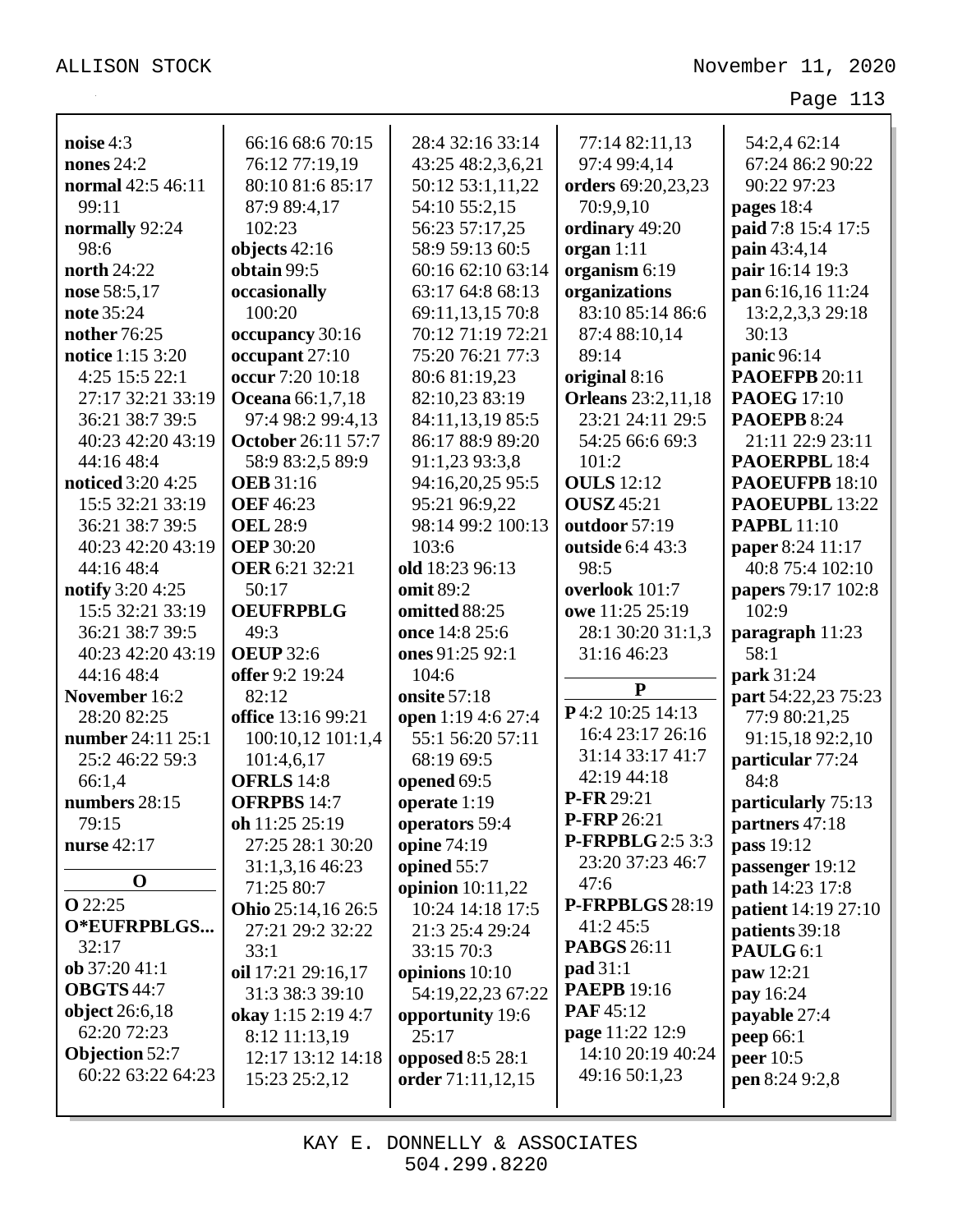| people 12:16 17:5   | PH-FRPBLG 31:8         | <b>phone</b> 27:8       | <b>PHRAO*EUFRP</b>   | PHREULT 38:13          |
|---------------------|------------------------|-------------------------|----------------------|------------------------|
| 20:20,24 21:1,10    | PHAEFRP41:15           | <b>PHOPBG 35:13</b>     | 32:7                 | PHREUPB 8:23           |
| 21:15 25:20 26:14   | <b>PHAEPB</b> 3:11     | <b>PHOULTSDZ</b>        | <b>PHRAOEUBLG</b>    | 29:6                   |
| 29:10,22 30:4       | PHAEULS 42:14          | 35:24                   | 35:6                 | <b>PHREUPBLT</b>       |
| 36:24 37:16 38:23   | <b>PHALGSs 48:14</b>   | <b>PHR-Bly</b> 19:1     | <b>PHRAOEUFL</b>     | 35:14                  |
| 43:21 44:1,25       | <b>PHALTS</b> 48:15    | <b>PHR-FRP</b> 10:23    | 35:15                | PHREUPL 35:10          |
| 45:8 46:3,23 47:3   | PHAOELZ 47:17          | 28:17                   | <b>PHRAOEUFRP</b>    | <b>PHREUPLed</b>       |
| 58:3 61:14,16       | PHAOEUF 23:13          | <b>PHR-FRPBLG</b>       | 36:13                | 28:13                  |
| 62:24 65:25 66:1    | 31:20                  | 20:9 24:9               | <b>PHRAOEUFRPB</b>   | PHRO 33:4 42:6         |
| 66:5,7 84:10        | PHAOEUFP 14:12         | <b>PHR-FRPBLGS</b>      | 14:4 36:14           | PHRO*EUFR 38:3         |
| 85:23 88:16,18      | 19:25                  | 15:7                    | <b>PHRAOEUFRPZ</b>   | <b>PHROEPBLG</b>       |
| 92:5 100:24 101:2   | PHAOEUFR 40:11         | <b>PHR-G</b> 18:25      | 32:10                | 43:4                   |
| percent 22:6,9,23   | PHAOEUG 31:17          | 37:25                   | <b>PHRAOEULG</b>     | <b>PHROEUFRPB</b>      |
| 24:4,12,13 30:15    | 38:19 43:11 45:22      | <b>PHR-S</b> 24:16      | 1:20                 | 10:17                  |
| percentage 20:20    | PHAOEUP 43:17          | PHR*E 3:21 49:10        | <b>PHRAOEULGZ</b>    | PHROEUG 32:13          |
| 21:15 22:4,9        | <b>PHAOEUPBL</b>       | <b>PHR*EUF 15:8</b>     | 46:2                 | PHROUFP 39:3           |
| percentages 23:10   | 47:15                  | PHRA 1:13,21 3:11       | <b>PHRAOEUP 32:8</b> | <b>PHRUL 34:11</b>     |
| periods 74:5        | PHAOEUPZ 3:10          | 4:65:76:21              | 38:245:14            | <b>PHRULS</b> 17:25    |
| permanent 9:13      | PHAOEUR 31:25          | 19:11 22:17 35:18       | <b>PHRAOEUPBLG</b>   | physical 7:24          |
| permission 84:16    | <b>PHAOG</b> 10:4 50:6 | 36:15,17,23,25          | 36:15                | physician 1:3,4        |
| PERPTSs 9:24        | <b>PHAOUR</b> 46:10    | 38:8,24 47:1            | PHRAOEUPs 1:6        | 27:18                  |
| person 14:14,14     | PHARPBS 16:11          | 48:17 49:8              | <b>PHRAOEUPZ</b>     | physics 2:21 8:6       |
| 23:25 39:25 45:17   | PHEFPBL 28:15          | <b>PHRA*EUFR</b>        | 26:24 47:2           | piece 54:16 86:5       |
| 47:10 60:15 62:17   | <b>PHEPBL 24:16</b>    | 29:22                   | <b>PHRAOEUR 1:5</b>  | pieces $54:1$          |
| 65:6,22 81:1        | <b>PHERP</b> 14:13     | <b>PHRA*FR43:20</b>     | <b>PHRAOEURB</b>     | pig 7:6,7,8 35:10      |
| 92:22               | PHESZ <sub>1:7</sub>   | <b>PHRAB</b> 36:9 40:17 | 23:7                 | pint 46:24             |
| person-to-person    | <b>PHEUFR 29:18</b>    | 48:25                   | <b>PHRAOEURPB</b>    | pit 22:1               |
| 74:4,22 75:19       | PHEUFRB 41:14          | <b>PHRAEG 38:17</b>     | 12:10                | pitch 50:18            |
| 76:7,15 79:24       | <b>PHEULG</b> 1:3 4:16 | <b>PHRAER</b> 12:6      | <b>PHRAOG</b> 27:16  | place 15:20 19:15      |
| 81:2,15,17 82:5     | 23:13 27:15,15         | <b>PHRAEUB</b> 1:13     | 32:20,23             | 27:3 29:6 30:8         |
| 82:17               | 32:23,23               | 36:24                   | <b>PHRAOULGS</b>     | 41:11 46:17            |
| personal 18:18      | PHEULGS 44:4           | PHRAEUFP 4:14           | 50:10                | places 39:17           |
| 58:23               | 46:1                   | PHRAEUFR 33:1           | PHRAOUP 45:3         | <b>plain</b> 6:22 8:23 |
| personally 76:16    | PHEUTDZ 20:10          | PHRAEUFRP 1:19          | PHRAULG 39:22        | 21:24 31:17,24         |
| personnel 18:18     | <b>PHEUTS</b> 4:2 20:9 | 17:12 38:7 46:18        | <b>PHRAUP</b> 16:10  | 32:23 39:2 42:11       |
| persons 22:24       | <b>PHEUZ</b> 37:7      | PHRAEULG 3:13           | <b>PHRAUR</b> 47:17  | 43:20,25               |
| perspective 44:13   | <b>PHOEFP 13:5</b>     | 18:8 48:15              | <b>PHRAUZ</b> 34:24  | plaintiff $41:17$      |
| 47:11               | 42:25                  | <b>PHRAEULS 45:1</b>    | <b>PHREGS</b> 35:5   | plan 6:14 25:25        |
| <b>PEU</b> 4:4      | PHOEUB 1:25            | <b>PHRAEULTS</b>        | <b>PHRELS</b> 50:19  | 31:20 33:3             |
| <b>PEUFR</b> 42:8   | PHOEUBG 44:20          | 17:10,13                | PHREUFRZ 40:18       | plaque 5:22 10:6       |
| <b>PEUFRPBLG</b>    | PHOEUG 47:1            | PHRAEUP 6:1             | <b>PHREUL 23:13</b>  | plate 28:22 37:1       |
| 35:14               | PHOEUPBG 1:8           | PHRAEUPBL 11:7          | 32:2 49:22           | 39:7,20                |
| <b>PEUGS 20:11</b>  | PHOEUPBT 32:14         | PHRAFRPBL 5:25          | PHREULG 35:15        | plates 9:16 15:12      |
| 35:25               | <b>PHOEUR</b> 16:10    | <b>PHRAO*EUBG</b>       | 45:22                | plausible 55:24        |
| <b>PEULGS</b> 33:10 | <b>PHOLG</b> 4:16      | 7:17                    | PHREULGS 36:22       | play 3:12 5:21 6:10    |
|                     |                        |                         |                      |                        |
|                     |                        |                         |                      |                        |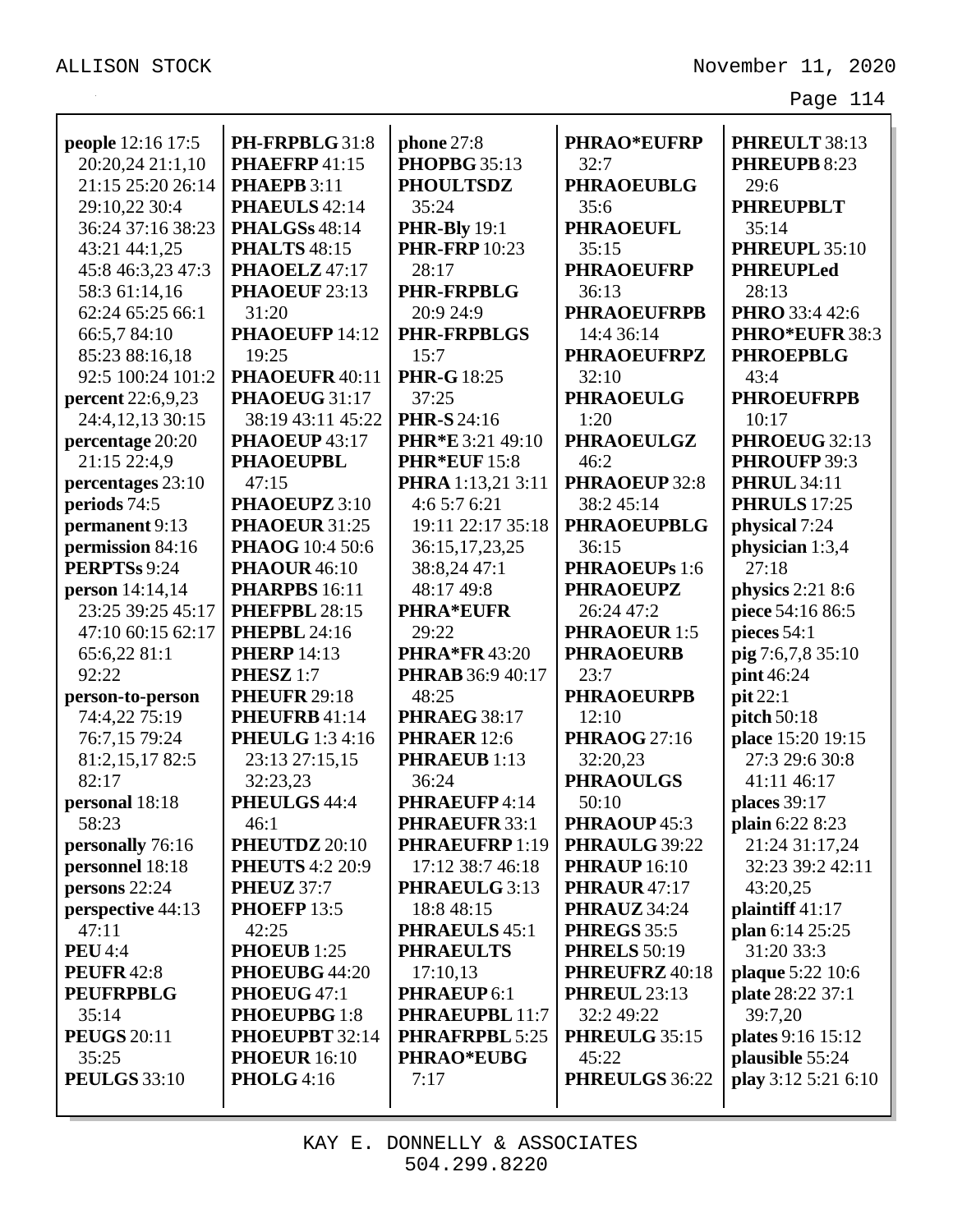| 8:5 12:5 15:12           | 92:10                                  | PREUPBL 14:25              | 47:19                    | <b>PWHROEUPB</b>                     |
|--------------------------|----------------------------------------|----------------------------|--------------------------|--------------------------------------|
| 21:24 23:1 25:24         | <b>PowerPoints 84:5</b>                | <b>PREUs</b> 48:7          |                          | 14:6 32:11                           |
| 28:12 34:2,9 35:9        | $\mathbf{p}\mathbf{o}\mathbf{x}$ 12:13 | prevent 16:5,18,20         | provision 72:16<br>75:23 | <b>PWHROU 36:1</b>                   |
| 37:5 38:17 42:4          | practice 18:2 47:9                     | 16:24 34:9 35:5            |                          | <b>PWR-G48:25</b>                    |
|                          |                                        |                            | pry 7:12 44:21<br>48:14  |                                      |
| 47:10 48:14,19           | 48:19 53:15                            | 59:12                      |                          | <b>PWRE 39:12</b>                    |
| playing $23:14$          | practices 58:24                        | prevention 58:24           | <b>public</b> 15:9 32:4  | <b>PWRER 35:8</b>                    |
| 31:17 42:4               | 63:16 65:20 97:11                      | 59:10                      | 55:12 62:3,3 70:2        | <b>PWROEUFRPB</b>                    |
| plea 42:12               | 99:5,14                                | pride 22:1                 | 80:2                     | 49:16                                |
| please 4:22 13:24        | <b>PRAEPB 47:3</b>                     | primary 96:16              | publish 32:4             | O                                    |
| 15:16 35:12 38:20        | <b>PRAERBS</b> 36:17                   | principally 13:15          | published 62:3           | quality 20:4 42:25                   |
| 93:16                    | <b>PRAEUB</b> 7:12                     | principle 5:5,7            | pull 57:6 70:17,20       | quantity 40:10                       |
| plugs $10:12$            | <b>PRAEUFL 10:4</b>                    | principles 54:15           | 70:22,24 84:25,25        | Quarter 25:25                        |
| plum 41:14               | <b>PRAEUL</b> 16:9                     | 57:17 58:15 59:2           | 101:25 102:9             | quarts 19:1                          |
| <b>POEUG</b> 1:14        | <b>PRAEUP 34:19</b>                    | prior $6:59:7,20$          | 104:9                    | question 3:12 8:10                   |
| POEULG 1:20              | <b>PRAEUPB 15:1</b>                    | 21:8 27:23 31:16           | punish 19:18             | 13:24 15:18 16:9                     |
| <b>POG</b> 42:5          | 44:3                                   | 48:16 90:16                | <b>PUPBL</b> 11:14       |                                      |
| point 27:13 53:23        | <b>PRAOEUP 48:16</b>                   | private $101:19$           | purpose 25:17            | 16:17,22 24:8                        |
| 64:15 78:8 82:24         | <b>PRAOEUPB 21:5</b>                   | PRO 43:3 48:12             | push 82:11               | 27:17,18,19 28:25<br>35:18 45:4 46:1 |
| 94:22                    | <b>PRAPB</b> 44:6                      | probabilistic 68:23        | put 19:15 86:15          |                                      |
| police 3:18 5:10         | pray 28:22 48:14                       | probably 21:1              | 88:25 91:4 103:20        | 52:9 55:16 62:15                     |
| 15:11 31:10 36:2         | pre 65:16                              | 23:22 60:11 94:24          | <b>PW-B</b> 5:10         | 62:16 63:8,23                        |
| 42:17 44:17              | pre-COVID 61:16                        | problem 84:6               | <b>PW-FRP</b> 4:22       | 64:19 65:2 66:17                     |
| policies 91:8            | pre-ill $65:16$                        | process 99:11              | 42:13                    | 66:19,23 68:7                        |
| poor 26:4                | preached 34:3                          | $\bold{processed}\ 10{:}8$ | PW-PBLDZ 15:3            | 69:7 70:7,19                         |
| pop 22:9                 | preceding 35:20                        | proclamation 71:7          | <b>PWA</b> 14:8          | 76:13 77:20 80:11                    |
| population 73:25         | prepared 102:18                        | 74:12                      | <b>PWALGTDZ</b> 14:6     | 93:15,16 94:7                        |
| <b>PORB</b> 29:25        | 103:1,15,19 104:5                      | <b>PROEFRP</b> 47:16       | <b>PWAULGT</b> 6:2       | 102:24                               |
| pore 2:8 9:10 24:4       | <b>PREPB</b> 41:15                     | <b>PROEUB 40:24</b>        | <b>PWER 7:4</b>          | questioning 72:24                    |
| 26:23 28:23 29:18        | presence 52:21                         | PROEUDZ 31:21              | <b>PWEULGDZing</b>       | questions 72:14                      |
| 30:11                    | present 39:6,8                         | PROEUP 39:9                | 18:24                    | quick $4:17$                         |
| port 2:8                 | 44:18 52:24 91:18                      | projects 100:15            | PWHAES 49:7              | quite 17:15 31:10                    |
| portion 84:14            | presentation 84:9                      | prolonged 74:5             | <b>PWHAEUP</b> 43:12     | quote 58:8 59:20                     |
| <b>positive</b> 22:20,24 | 84:16 85:13 86:12                      | prone $16:10$              | <b>PWHAOEUG</b>          | 83:4                                 |
| 23:1,19 24:3 60:7        | 86:14 87:22 88:2                       | PROPBLG 6:9                | 24:12                    | quoted $72:20$                       |
| 65:6 100:12 101:3        | 88:23 90:3 91:16                       | propensity 74:3,4          | <b>PWHRAEU 34:8</b>      | quotes 36:8                          |
| 101:20                   | 91:18 92:3,9,10                        | 76:8,16,19                 | <b>PWHRAO</b> 36:18      | $\mathbf R$                          |
| possibility 35:25        | 92:20,21,24 93:1                       | <b>property</b> 56:7 60:3  | <b>PWHRAOEFRPB</b>       | R 12:9 17:8                          |
| possible 16:21           | 93:6 94:23 95:8                        | 73:13 82:18 84:7           | 17:21                    | <b>R*EUFRP</b> 10:11                 |
| 18:21 59:8,10            | presentations 84:4                     | 96:25                      | <b>PWHRAOEUFRP</b>       |                                      |
| potential 15:13          | 84:20 88:21 89:1                       | protein $6:87:18$          | 36:13                    | $R*F6:8$                             |
| potentially 59:8         | 89:13 90:7                             | proteins 6:4               | <b>PWHRAOEUG</b>         | race 29:16                           |
| power 90:20              | presented 100:20                       | protocol 51:20             | 36:12                    | <b>RAEG 32:1</b>                     |
| PowerPoint 85:4,7        | presenting 88:3,9                      | proven 36:3 38:25          | <b>PWHRAULG</b>          | <b>RAEPB</b> 26:10                   |
| 87:18 88:2,22            | <b>PRET</b> 11:9 27:2                  | 60:1                       | 41:20                    | <b>RAEUFRP41:9</b>                   |
| 89:23 90:3 92:3,8        | <b>pretty</b> 42:17 79:17              | provide $37:10$            | <b>PWHRE 31:7</b>        | railings 29:17                       |
|                          |                                        |                            |                          |                                      |

KAY E. DONNELLY & ASSOCIATES 504.299.8220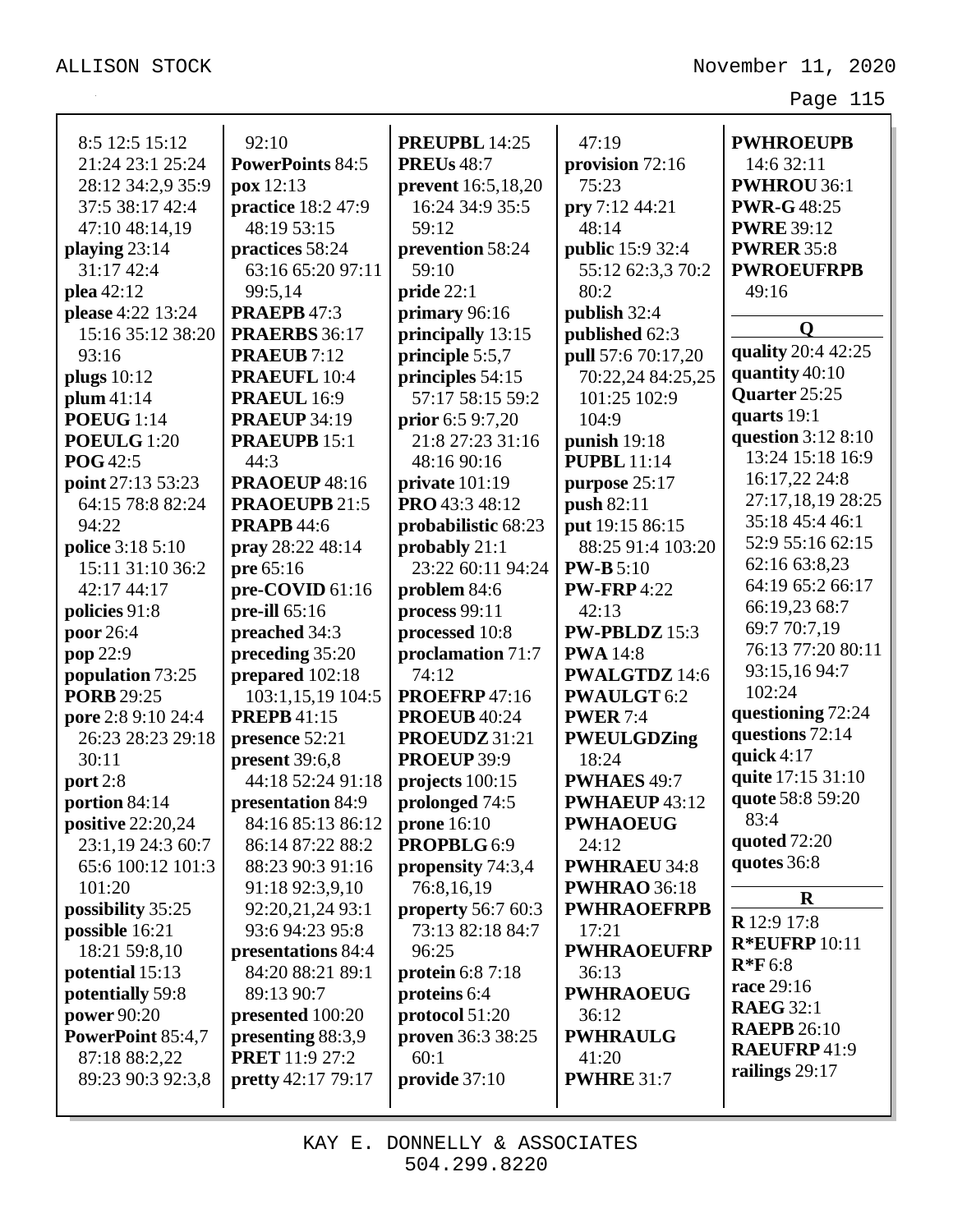| rain $23:2$                             | recommend 40:9            |                                  | reread $102:3$       |                                       |
|-----------------------------------------|---------------------------|----------------------------------|----------------------|---------------------------------------|
|                                         | 100:9                     | religioned 12:7                  | research 78:23       | right $2:74:206:17$<br>8:23 9:16 10:2 |
| raise 31:3 48:16                        | recommendation            | rely 58:14                       | reside $41:1$        | 24:6 30:3 31:12                       |
| <b>Raley 100:19</b>                     | 44:11 49:9,11             | Relying 66:17<br>remediate 64:16 |                      | 32:13 33:21 34:7                      |
| ran 18:14 26:15,22<br>26:23 28:11 30:14 |                           | remediated 60:17                 | resource 15:1        |                                       |
|                                         | recommendations           |                                  | respiratory 58:2     | 35:1 36:5 38:11                       |
| 33:1 46:4 47:14                         | 69:25 70:2                | remediation 64:14                | responsibility 27:3  | 39:24 40:8,23                         |
| range 23:14 24:13                       | recommending              | 97:7                             | responsible 93:4     | 43:10 44:9 45:6                       |
| <b>RAOEB</b> 36:8                       | 100:2,3                   | remember 1:11                    | rest 10:17 25:24     | 48:20 50:22,23                        |
| <b>RAOEUZ</b> 40:25                     | <b>record</b> 3:25 7:2    | 7:21,23 8:4 20:7                 | 26:10 27:7 28:9      | 51:4,5 55:18                          |
| <b>RAOPB</b> 27:4                       | 83:23 104:24              | 20:14 23:3,25                    | 29:7 30:9,17         | 56:11 57:6,12                         |
| rate 17:15,23,24,25                     | redoctor 10:1             | 24:2,15,17,18,19                 | 31:18 33:1 44:6      | 58:21 59:18 60:18                     |
| 18:8,19 19:4 20:6                       | redoing $31:12$           | 24:20 30:14,22                   | 45:24 46:13 84:17    | 62:23 63:3 64:18                      |
| 26:1 27:18 29:21                        | redrink 48:4              | 36:9,25 37:8                     | restaurant 25:16     | 65:12,18,21 67:12                     |
| 30:7 66:5,6 69:3                        | reduce 19:18 51:1         | 40:17 42:21 72:12                | 25:16 26:1,5,15      | 67:19 69:2 71:14                      |
| 79:4,5                                  | 51:5                      | rememberly 9:11                  | 27:5,21 28:5 29:4    | 72:13 74:17 75:8                      |
| <b>rates</b> 68:19                      | reduced 57:20             | render $2:13$                    | 29:11 30:2,4,9,12    | 77:7 78:13,17,20                      |
| rating $20:1$                           | reducing 51:6             | rendered 2:15                    | 31:7,25 37:4         | 79:10,13 80:3,10                      |
| ray 9:25,25 10:3,3                      | redue $18:3$              | rent 17:11 28:3                  | 42:11,12 45:1        | 80:25 82:10 83:7                      |
| 10:3 17:2 19:12                         | refer 49:22 70:11         | rentses $17:11$                  | 46:4 57:8 60:4,14    | 83:14,25 84:2,23                      |
| 19:12 47:18,19                          | references 101:24         | reonly 26:24                     | 65:14 66:2 68:17     | 85:2,7,11 86:2                        |
| 48:3                                    | referencing 96:2          | reopen 26:23 27:6                | 68:17,22 69:1,5      | 88:12,20 90:4,9                       |
| reaction 7:19                           | refresh 1:16 102:1        | reopened 28:13                   | 97:4,5 99:20,24      | 90:18,21 91:9,19                      |
| read 9:23 10:1,7                        | 102:4                     | repair $14:19$                   | 100:2,3,8            | 93:11 94:11,11,25                     |
| 58:22 71:22 95:10                       | refuses $13:19$           | repaired 60:17                   | restaurants 27:1     | 94:25 95:16,20,20                     |
| 95:23 96:3,5,6                          | regarding 84:20           | <b>REPBL</b> 43:12               | 55:1 56:20 58:11     | 95:25 97:18,21                        |
| 101:23                                  | 97:24                     | <b>REPBLed 17:2</b>              | 59:4 98:15           | 98:15,18 99:7                         |
| reading $72:12$                         | region $22:14$            | repeat 52:9                      | restoration 100:22   | 101:10 102:5,11                       |
| real 38:21 53:6                         | register $42:19$          | <b>REPLTSDZ</b> 10:15            | 100:23 101:8,16      | 103:12                                |
| really 6:2 8:1 10:3                     | regluations 30:7          | report 9:25 10:2,20              | restored 49:20       | rims 19:15                            |
| 22:13 38:12 39:4                        | regular 5:24 26:14        | 11:14 14:10 26:4                 | 60:17                | ring $102:6$                          |
| 39:14,25 42:9                           | 26:22 29:5,19             | 31:14 35:21 38:5                 | result 10:13 47:18   | rip 1:16                              |
| 44:12 53:10 54:19                       | 31:3                      | 47:23 50:1 54:3                  | results 38:12        | ripe $18:5$                           |
| 55:22 57:10 66:23                       | relate 20:12 40:1         | 56:6 57:8,13,15                  | return $27:12$       | risk 18:14 26:22                      |
| 76:23 79:12 95:13                       | 54:19                     | 58:8 59:19,20                    | <b>REUPB</b> 27:16   | 33:3 51:1 57:22                       |
| 97:1                                    | <b>related</b> 10:22 12:6 | 69:16,19 70:11                   | <b>REURB</b> 50:21   | 58:21,22 59:5                         |
| rear $1:23$                             | relates 31:21             | 71:1 72:12 83:1,5                | <b>REUSZ 27:4</b>    | 61:13 68:23                           |
| reason 13:11 22:14                      | relationship 7:20         | 102:2,13,14,16,19                | review 10:5 21:14    | risks 18:14 26:22                     |
| 76:2                                    | released 58:2 79:19       | 102:20                           | 100:23 104:11        | 33:3                                  |
| reasoning $69:8,13$                     | 79:19                     | reported 35:20                   | reviewed 100:24      | river $10:24$                         |
| receive 5:25                            | relevance 1:23            | reporting 12:25                  | reviewing $100:16$   | <b>RN</b> 5:21                        |
| receptors $6:137:13$                    | reliable 83:8             | <b>reports</b> 102:6,12,14       | reviews 100:21       | <b>RO*EUFR</b> 25:18                  |
| 7:20                                    | relied 68:15,17           | 103:7,13,14                      | rid 15:17 51:13      | <b>road</b> 89:22                     |
| <b>recess 83:22</b>                     | 103:13                    | <b>request</b> 3:23 13:21        | <b>Riddle</b> 101:23 | <b>ROEU 32:13</b>                     |
| recirculate 68:21                       | relies $103:7$            | requirements                     | 102:20               | roll $5:12$                           |
| recognizing 23:23                       | religion 30:14            | 96:24                            | rig $22:15$          | room $17:15\,30:23$                   |
|                                         |                           |                                  |                      |                                       |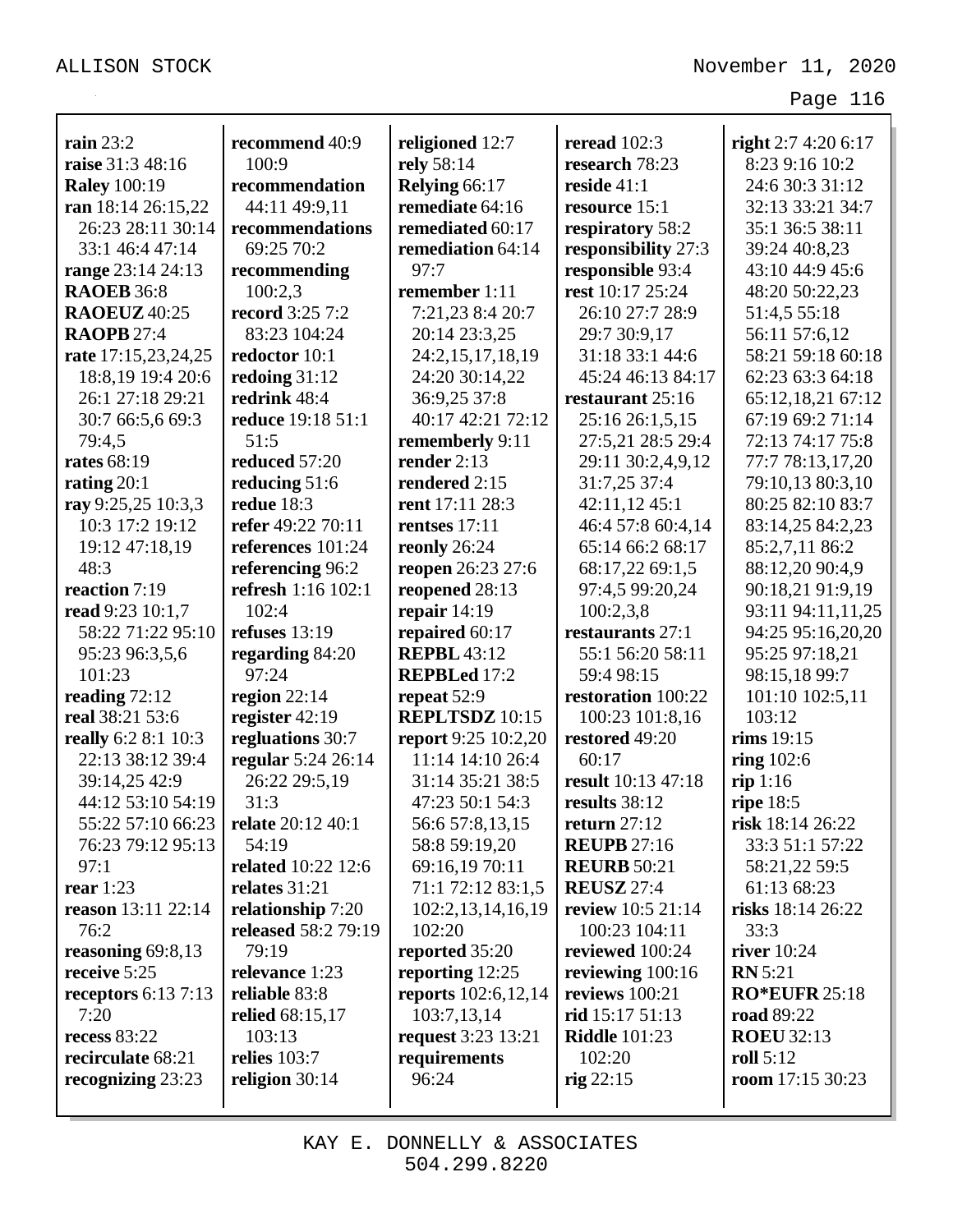| 30:25 40:11 53:10        |                                  |                                     |                                   |                                   |
|--------------------------|----------------------------------|-------------------------------------|-----------------------------------|-----------------------------------|
| 68:20                    | sane 12:5<br><b>SAO*FR 34:22</b> | scientifically 69:21<br>70:13 72:16 | ServSafe 97:14                    | 81:11,18 83:15,20                 |
| rough 14:12 30:3         | <b>SAOEUF 26:17</b>              | scientist 57:2                      | SES 12:6 17:18<br>20:6 32:14 35:8 | 83:24 86:1,16<br>87:2,10,16,21,25 |
| <b>RPL</b> 17:21         | <b>SAOEUFP 13:6</b>              | 104:22                              | 37:20 38:1 46:14                  | 89:10,19 90:1,8                   |
| <b>RPS</b> 14:4          | <b>SAOEUTSDZing</b>              |                                     | session 36:25                     |                                   |
|                          | 30:25                            | scientists 59:25,25                 |                                   | 90:12,17 91:5,12                  |
| rule 27:3 30:7 44:3      |                                  | scream $92:13$                      | <b>SESZ</b> 18:15                 | 92:15 93:2,19                     |
| 59:25                    | SAR 11:8 12:9,9                  | screen 73:1 85:3                    | set 37:3                          | 94:10,15 95:24                    |
| <b>rules</b> 26:10 29:10 | 14:11,12 34:20,20                | scroll 85:9                         | setting 25:6 37:2,21              | 96:8,19 103:5,11                  |
| 30:1 38:12               | 35:23 48:5                       | seating $57:19,20$                  | 45:11 51:19 75:2                  | 103:21 104:3,17                   |
| ruling 14:24 30:1        | <b>Sara</b> 100:19               | <b>SEBLGSZs 29:19</b>               | 75:17                             | <b>SHEURB 32:25</b>               |
| 59:24                    | SARs 44:16 75:5,6                | second 11:22 12:9                   | settings 77:6 95:9                | ship 96:20,21                     |
| run 49:16                | 78:2 79:4,12                     | 14:19 29:7 86:2                     | 95:17                             | shore 1:7                         |
| <b>RUPBLGs 29:5</b>      | <b>SARS-Covariant</b>            | 88:11                               | settlement 7:22                   | short-term 1:6                    |
| <b>RUR 6:7</b>           | 77:25 78:23 79:18                | section 10:17                       | <b>SEUF 13:22</b>                 | show $7:713:10$                   |
| S                        | satisfy 5:24 35:21               | <b>Security</b> 3:19 7:2            | <b>SEUFRP 37:18</b>               | 40:11 52:3 99:16                  |
| s 17:8 85:7              | 42:11                            | 12:8 23:1 30:3                      | <b>SEUFRPL 44:11</b>              | showing $37:14,19$                |
|                          | <b>SAUPB</b> 7:23                | 34:5 38:1 42:14                     | <b>SEUFRPLG 10:4</b>              | shown 36:25 39:16                 |
| <b>S-DZ</b> 11:6         | <b>SAUZ</b> 34:14                | 43:14 44:23                         | <b>SEUFRPZ</b> 45:15              | 40:5 49:1 50:24                   |
| S-FR 7:1 17:4 50:4       | saw 4:8.8 6:5 8:7                | see 2:7 4:14 6:1,14                 | <b>SEULGSZ</b> 23:13              | 88:1                              |
| <b>S-FRP</b> 30:5        | 8:18 10:19 12:21                 | 7:14 35:9 39:24                     | <b>SEULZ</b> 43:19                | shows $51:11$                     |
| <b>S-FRPS</b> 3:17       | 14:23 15:24 16:10                | 52:13 57:10 86:3                    | <b>SEUPBL 42:17</b>               | <b>SHRAEU 26:4</b>                |
| $S-G 1:18 4:2 6:17$      | 17:16 23:6 31:8                  | 88:6 92:23 102:16                   | <b>SEUPBLG 32:4</b>               | <b>SHREU 36:3</b>                 |
| 12:8 15:10 16:9          | 31:24,25 32:11                   | seeing $79:6$                       | <b>SEUPS</b> 21:3                 | <b>SHREUZ</b> 1:8                 |
| 34:14 38:3 39:6          | 34:2 36:1 37:25                  | seen 29:19 33:24                    | SEUSZ <sub>6:1</sub>              | sick 14:23 20:14                  |
| 41:8 46:16               | 38:6,841:8,10                    | 73:8                                | seven 37:21 95:21                 | 24:3 41:11 58:25                  |
| $S-GS41:9$               | 46:10                            | <b>SEG</b> 17:7                     | severe 33:20                      | 63:1 101:5                        |
| <b>S-LGS</b> 4:24 13:22  | saws 7:5 35:23                   | sell 35:11                          | <b>SEZ</b> 30:3                   | side 1:21 2:9 3:9                 |
| <b>S-LGSZ</b> 38:3       | saying 3:15 4:22                 | send 6:12 19:16                     | <b>SHAEU 47:12</b>                | 16:22 17:1 23:6                   |
| <b>S-RB</b> 26:1         | 6:14 52:16 56:11                 | 84:14,15,22                         | share 1:1 39:7                    | 24:16 26:25 27:7                  |
| <b>S-TS</b> 17:13        | 58:19,20 59:7                    | sense $3:10$                        | sharing $84:4,6$                  | 30:24 34:2,17                     |
| sack 14:19 42:18         | 65:20 66:11 72:8                 | sensor 7:20                         | sharp 50:14,17                    | 46:8 50:5 78:14                   |
| <b>SAEUF 38:17</b>       | 79:21 80:2,3 83:4                | sent 6:12 19:16                     | <b>Sharpie</b> 53:1,4,7,9         | 83:12                             |
| <b>SAEUFR 36:22</b>      | 83:10 95:14                      | 34:24 35:22 39:8                    | <b>SHEPBLZ</b> 32:25              | sight $21:23$                     |
| <b>SAEUFRPTDZ 5:2</b>    | says 28:22 29:20                 | 84:12                               | <b>SHERB</b> 33:1                 | sign 4:12 14:22                   |
| <b>SAEUPBLG</b> 18:24    | 44:20 58:23 62:4                 | sentence 50:23                      | <b>Sheriff</b> 1:1                | 22:13 32:13                       |
| <b>SAEUR</b> 18:7 19:5   | 63:18 73:12 87:13                | sents 49:10                         | <b>SHERMAN 52:11</b>              | signature $43:18$                 |
| safe 45:11 83:12         | 91:9 96:17                       | <b>SEPBL 40:24</b>                  | 52:25 56:22 57:5                  | 46:19                             |
| 97:5                     | school 8:22 99:20                | September 19:7                      | 61:4,8,19 64:1,7                  | signed $55:5$                     |
| safely $56:20$           | schools 101:19,19                | 47:14                               | 65:8,23 66:25                     | significance 43:18                |
| safety 44:12 45:15       | science 2:7,8 66:22              | <b>SEPZ</b> 33:4                    | 67:4, 10, 18 68: 12               | 46:19                             |
| 47:10 61:17              | 72:19 74:13,15                   | <b>SERBG</b> 4:12                   | 69:10 70:16,21                    | significant $43:18$               |
| sag 13:22 15:10          | 75:15                            | serve 19:6 27:7                     | 71:2 72:1,5,9 73:5                | 46:19                             |
| 19:25 32:24 34:16        | scientific 6:15                  | 47:2 50:19                          | 73:9,15,19,23                     | signify $43:19\,46:20$            |
| sand 1:21 28:9 29:7      | 54:16 72:25 73:12                | service 98:7,19                     | 76:20 77:2 78:12                  | $\sin 4:17$                       |
| 31:10                    | 74:2,8,11 76:1,6                 | serving $88:23$                     | 79:9 80:13,24                     | silt 17:22                        |
|                          |                                  |                                     |                                   |                                   |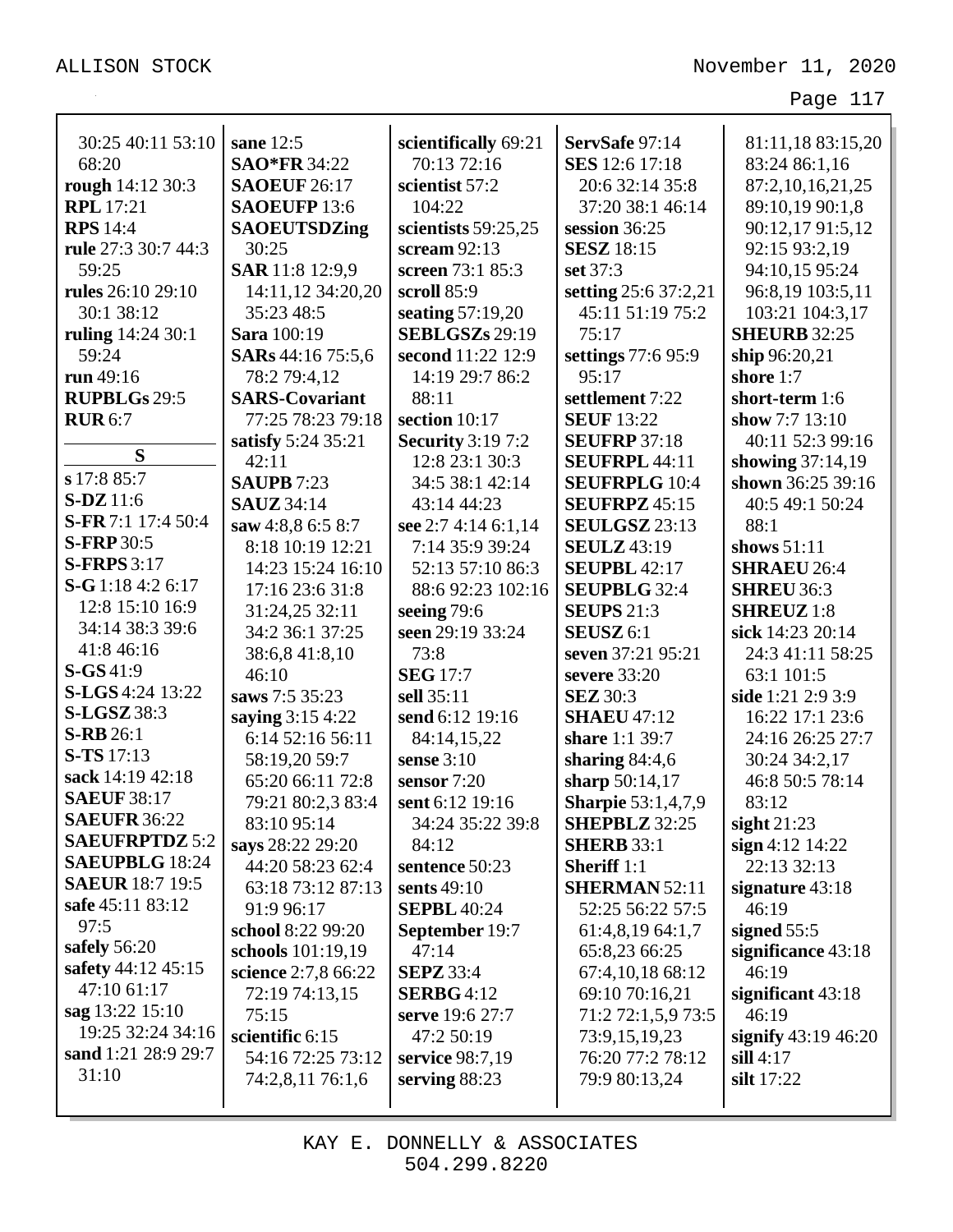| sir 12:12 15:23      | <b>SKWAEU 12:13</b>         | 60:18 100:11           | SPHAOEUP 41:12          | <b>SREURS</b> 42:5                         |
|----------------------|-----------------------------|------------------------|-------------------------|--------------------------------------------|
|                      |                             |                        |                         |                                            |
| 17:18 20:13 36:23    | <b>SKWAG</b> 12:11          | son $35:10$            | <b>SPHAOEUTS</b>        | <b>SROEPB 39:6</b>                         |
| 36:25 48:10          | <b>SKWAOEUPB7:9</b>         | sore 39:10             | 13:25                   | <b>SRUFP 34:1</b><br><b>SRUR 5:21 6:20</b> |
| sister 6:20 18:20    | 13:9                        | sorry 37:5 54:3        | SPHEPDZ 4:11            |                                            |
| 19:2,4 21:7 28:14    | <b>SKWRA 45:17</b>          | 61:3 92:17,17          | SPHOEUP 16:10           | 33:25,25                                   |
| 28:23 34:4 35:1,7    | <b>SKWRAOEUR</b>            | 104:20                 | <b>SPHRAEU 44:19</b>    | <b>SRURS</b> 7:4                           |
| 37:14 49:1           | 42:2                        | sos 12:1438:4          | <b>SPHRER 9:19</b>      | <b>ST</b> 15:8                             |
| sisters 6:20 18:20   | <b>SKWRAULS</b>             | <b>SOT</b> 10:22       | <b>SPHREUFP 5:2</b>     | <b>ST-FR</b> 15:11                         |
| 19:2,4 21:7 28:14    | 13:24                       | SOU 21:14 35:4         | spikes $6:9,10$         | $ST-G43:3$                                 |
| 28:23 34:4 35:1,7    | <b>SKWROEUB 38:1</b>        | sound 37:25            | spill $48:5$            | <b>ST-LG</b> 12:11                         |
| 37:14 49:1           | slide 88:11 90:20           | sounds 96:11           | spine 7:17 9:16         | <b>ST-LGS</b> 36:10                        |
| sit 23:7 24:8 25:16  | 91:7,11,14 92:2,8           | sour 38:2              | 36:3,1046:25            | <b>ST-Red 24:23</b>                        |
| 26:3 27:20 31:1      | 92:9 93:13 94:18            | source 8:15 20:25      | spines $43:25$          | $ST-Rs 47:14$                              |
| 31:14,23 43:6        | 94:22 95:2,2,11             | 37:21 80:4 83:8        | spoke 24:21             | <b>ST-S</b> 1:1 4:10 14:3                  |
| 46:10 60:19 61:20    | 95:12 96:1 97:21            | 96:16 98:25            | spot 23:19 24:23        | 23:7 28:4,18                               |
| 65:6 82:25 102:5     | slides 84:18 86:13          | <b>SOUSZ</b> 32:14     | <b>SPRAELG 41:13</b>    | 39:12,14 43:21                             |
| site 21:23 23:24     | 91:2,24 93:5                | SP 50:14               | spread $16:4,6$         | 47:1 48:15                                 |
| sits $62:18$         | slower 104:13               | <b>SP-FP</b> 37:9      | 33:16 48:8 51:6         | <b>ST-Z's</b> 39:24                        |
| sitting 28:14 30:1   | small $29:21$               | <b>SP-FRP28:1</b>      | 57:21 58:2,4,16         | $ST*E$ 3:21                                |
| 76:24                | smear $4:19$                | space 9:19 17:13,19    | 59:6,12 60:20           | <b>ST*EFRP</b> 41:14                       |
| situation 50:13      | smoke 47:20                 | 62:9 101:9             | 61:12,23 62:5,17        | <b>STA 34:13</b>                           |
| 65:11 99:3 101:18    | sneeze 41:22 58:3           | <b>SPAEUPB 11:8</b>    | 73:25 74:3 76:7         | <b>STA*EUFRPBDZ</b>                        |
| situations 78:6      | sneezed 60:7                | spars $11:7$           | 76:15 78:17 79:3        | 32:18                                      |
| $\sin 57:21\ 67:13$  | sniff 38:17                 | <b>SPAUP</b> 11:8      | 79:24 81:1,2,15         | stability 49:13                            |
| size 3:12 5:21 6:13  | <b>Social 3:19 7:2 12:8</b> | speaking $77:14$       | 82:4 83:2,5             | <b>STAE</b> 3:17                           |
| 14:14 17:6,24        | 22:25 30:3 34:4             | 80:6,8 81:4 99:10      | spreads $81:16$         | <b>STAEFR 48:10</b>                        |
| 27:24 30:11,13       | 38:1 42:14 43:14            | 99:12                  | <b>SPREUR 39:13</b>     | <b>STAELS</b> 31:17                        |
| 32:22 34:16 36:23    | 44:23                       | spec $3:5$             | spud 40:16              | <b>STAEPB 30:17</b>                        |
| 40:18 43:22 44:6     | <b>SOEFPZ</b> 17:22         | specialist 100:22      | spy 3:10,22,25 12:8     | <b>STAES</b> 41:15                         |
| 46:2                 | <b>SOER 37:5</b>            | specialists 100:23     | 30:10 39:22             | <b>STAEUB</b> 21:25                        |
| <b>SK-SZ</b> 27:15   | <b>SOEUB</b> 3:10           | specific 6:18 22:21    | square 32:24            | 48:14                                      |
| skewed 66:17         | <b>SOEUF 32:5</b>           | 23:14 24:3,10,17       | <b>SR-PBL</b> 38:10     | <b>STAEUF</b> 12:20                        |
| skiing 32:25         | <b>SOEUFR 38:24</b>         | 46:23 54:8,9           | <b>SR*FR 22:17</b>      | 45:23                                      |
| <b>SKO</b> 49:5      | <b>SOEUFRPBZ</b>            | 58:10 90:3 102:12      | <b>SRAB</b> 13:10       | <b>STAEUFP</b> 13:24                       |
| <b>SKOEU 21:25</b>   | 36:20                       | specifically 22:18     | <b>SRAELG 41:10</b>     | 45:15                                      |
| <b>SKPAOEU 44:6</b>  | <b>SOEUG</b> 32:8,8         | 24:1 85:19 88:3        | <b>SRAER 22:5</b>       | <b>STAEUFPT 19:22</b>                      |
| <b>SKPWAEUG</b>      | <b>SOEUP</b> 5:1 29:8       | 103:2                  | <b>SRAOEURB 5:12</b>    | <b>STAEUFPZ 29:24</b>                      |
| 36:18                | <b>SOEUS</b> 32:20          | spent 100:11           | <b>SRAUS</b> 36:1       | <b>STAEUFR 41:16</b>                       |
| <b>SKPWAOG</b> 13:25 | 35:24                       | <b>SPEUZ</b> 25:17     | <b>SRAUTS</b> 35:13     | <b>STAEUFRP 36:20</b>                      |
| <b>SKPWRERPBLG</b>   | SOFRPBLG 44:11              | <b>SPHAEB</b> 43:14    | <b>SREFRPBs</b> 44:18   | STAEUFT 49:14                              |
| 49:5                 | soft $43:14$                | <b>SPHAEU 30:9</b>     | <b>SREFZ</b> 29:22      | <b>STAEUL 38:9</b>                         |
| <b>SKPWRO*EUF</b>    | <b>SOG</b> 48:16            | <b>SPHAEUG 15:8</b>    | <b>SREUPB</b> 17:6 19:5 | 40:18 45:2                                 |
| 32:6                 | soil 36:19                  | <b>SPHAEUing 44:17</b> | <b>SREUR</b> 1:14 21:13 | <b>STAEULG</b> 12:9                        |
| <b>SKPWUS</b> 4:13   | soing $36:4$                | <b>SPHAOEUFRP</b>      | 35:24 37:20             | <b>STAEULS</b> 45:21                       |
| <b>SKREUS</b> 34:22  | somebody 42:12              | 13:5                   | <b>SREUR's 16:6</b>     | <b>STAEUPLD</b> 9:19                       |
|                      |                             |                        |                         |                                            |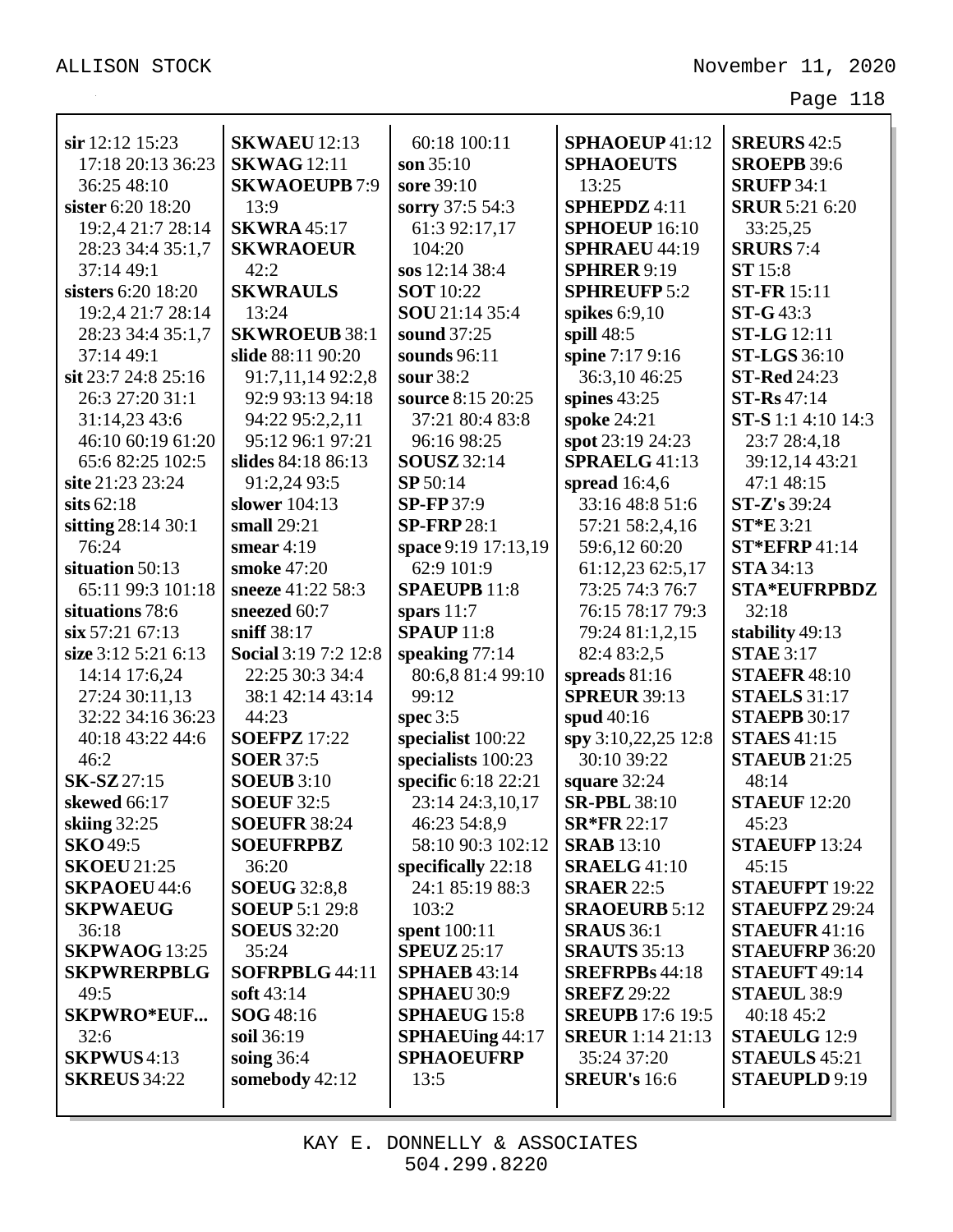| <b>STAEUZ</b> 28:4 46:1 | stay 2:8 5:22,25 6:9      | 37:13                   | <b>STKPHOEUPBS</b>    | 90:21 91:15 93:11      |
|-------------------------|---------------------------|-------------------------|-----------------------|------------------------|
| staff $48:7$            | 13:23 18:14 32:3          | <b>STEUFRZ 45:18</b>    | 3:23                  | 104:19                 |
| stage 4:10 36:3         | 33:6 45:22 48:19          | <b>STEUGS 45:10</b>     | <b>STKPHRAEUP</b>     | STOEPLZ 38:11          |
| 46:21 49:18 60:11       | 55:21,25 75:13,16         | <b>STEULGS</b> 12:10    | 28:21                 | STOEUDZ 30:11          |
| stain 24:16 38:19       | 81:22                     | 32:9                    | STKPHRO 30:18         | STOEUFR 36:21          |
| 41:16                   | staying 15:4 58:25        | STEULGTS 48:17          | <b>STKPREUDZ</b>      | STOEUFRP 36:19         |
| standard 86:10          | stays 28:4 29:11          | STEUPBDZ 46:18          | 21:13 45:23           | <b>STOEUFRPL</b>       |
| 91:8                    | 39:25 43:23 95:6          | <b>STEUS</b> 20:3 24:17 | <b>STKPW-DZ</b> 34:12 | 32:19                  |
| standards 61:17         | steel 43:3                | 47:17                   | STKPWA 49:1           | STOEUG 32:6            |
| STAOERPB 45:23          | steer 34:18               | <b>STEUTS 24:6</b>      | STKPWAO 38:24         | 39:2                   |
| <b>STAOEU</b> 1:1,8 8:5 | <b>STEF 19:19</b>         | <b>STEUZ</b> 15:21      | <b>STKPWHR-FP</b>     | STOEULG 29:6           |
| 15:13 31:21 34:16       | <b>STEGS 4:12</b>         | 35:25 41:14 49:15       | 20:23 46:22           | STOEUTS 22:25          |
| 36:16 37:24 40:11       | <b>STELG</b> 7:17 12:10   | <b>STHAEURB 43:13</b>   | <b>STKPWHR-FRP</b>    | <b>STOG</b> 37:25      |
| 41:6 43:25 47:21        | steps 20:10 69:23         | <b>STHAPB</b> 7:15      | 14:17 26:13 33:13     | stone 14:24 32:20      |
| 48:15 50:5              | 98:11                     | stick 11:3 75:13        | <b>STKPWHR-FRP</b>    | stop $52:1$            |
| <b>STAOEU's 37:18</b>   | <b>STER 35:12 36:3</b>    | 76:8 78:17              | 32:20                 | stopped 58:20          |
| <b>STAOEUFR 1:10</b>    | 49:12                     | sticks 74:24            | <b>STKPWHR-FRP</b>    | <b>STORB</b> 4:10      |
| <b>STAOEUFRP</b>        | <b>STERs</b> 46:9         | stiff 41:15 47:9        | 4:19                  | story 17:23            |
| 35:16 49:16             | <b>STES</b> 19:17 21:10   | stint 13:15 38:20       | STKPWHR*P4:7          | <b>STOS</b> 11:2       |
| STAOEUG 40:20           | 49:9                      | 41:23                   | <b>STKPWHR*UF</b>     | stow 4:16 32:13        |
| STAOEULG 36:10          | <b>STESZ 44:15</b>        | stipulate 14:5          | 32:5                  | 34:19 35:3,7           |
| <b>STAOEUPBS</b> 11:3   | <b>STEU</b> 1:5,11,14 2:3 | 49:12                   | <b>STKPWHREFRP</b>    | STP 15:13 42:21        |
| <b>STAOEUPBZ</b>        | 2:164:1,13,17,24          | stipulation 14:5        | 28:16                 | <b>STP*E</b> 3:21      |
| 43:17                   | 5:18 8:1,6 10:18          | 49:12                   | <b>STKPWHREUFR</b>    | STPA 32:17 43:6        |
| <b>STAOEUS</b> 3:23     | 11:7 15:1 17:10           | stitch 15:22 29:22      | 1:25                  | <b>STPAEU 2:1 30:2</b> |
| start 7:5,6 11:8        | 17:19 18:11 19:7          | <b>STKAEGS</b> 45:25    | <b>STKPWHREUF</b>     | <b>STPAEUFRPZ</b>      |
| 12:7,7,21 23:23         | 21:3 26:19,24             | <b>STKAG 13:25</b>      | 36:16                 | 36:17 50:8             |
| 25:3 35:23 71:22        | 27:15,16 28:22            | <b>STKAOEU 19:2</b>     | <b>STKPWHREUF</b>     | <b>STPAEULS</b> 18:15  |
| started 6:24 25:6       | 29:11 30:10,25            | <b>STKAOEUTZ</b>        | 3:11                  | STPAEUP 40:20          |
| 60:9                    | 31:17,20,22 32:19         | 44:23                   | <b>STKPWHREUP</b>     | <b>STPAEUPBLTD</b>     |
| starting 11:22 25:9     | 32:23 33:10 34:2          | <b>STKAOG</b> 12:11     | 36:20                 | 19:24                  |
| 26:11                   | 35:12,17,25 36:15         | <b>STKEU 18:25</b>      | <b>STKPWHREUR</b>     | <b>STPAEUTS 8:16</b>   |
| <b>STAS</b> 34:1        | 36:23 37:25,25            | <b>STKEUBG1:7</b>       | 48:6                  | 18:5                   |
| state 9:6 49:8          | 38:8,13,18,18             | <b>STKEUGS</b> 33:23    | <b>STKPWHREUZ</b>     | STPAEUZ 14:24          |
| stated 57:18 97:10      | 39:12 40:10,19,21         | <b>STKEULG 32:9</b>     | 30:17                 | <b>STPAO*EUFRPZ</b>    |
| statement 10:17         | 40:24 41:5,13,15          | <b>STKOFR40:3</b>       | <b>STKPWR-FRZ</b>     | 32:7                   |
| 36:7 37:3 50:9          | 41:19,21,24 42:4          | <b>STKOG 38:4</b>       | 11:13                 | <b>STPAOES</b> 6:23    |
| 58:7 74:2,20            | 42:9,18 43:14,20          | <b>STKPAEUFLZ</b>       | <b>STKPWRAEUF</b>     | <b>STPAOEUFR</b>       |
| 75:11,21 80:7,22        | 43:23 45:21 46:8          | 44:19                   | 36:15                 | 36:16                  |
| 80:23 97:1              | 46:12,14,18,22            | <b>STKPAO*EUFR</b>      | <b>STKUZ</b> 36:11    | <b>STPAOEUFRZ</b>      |
| station 17:17           | 47:10,15 48:5,16          | 32:10                   | <b>STO*EUFR 26:20</b> | 33:9                   |
| status $65:14$          | 48:25 49:10 50:3          | <b>STKPAOEUG</b>        | stock 1:2 16:12       | <b>STPAOGZ</b> 34:10   |
| <b>STAULS</b> 15:24     | <b>STEUFPL 35:9</b>       | 32:6                    | 24:21 29:15 61:20     | STPAOUPB 36:14         |
| <b>STAUR</b> 22:2 42:4  | <b>STEUFR 6:10</b>        | <b>STKPEUFRP</b>        | 61:24 65:24 71:23     | <b>STPE</b> 40:1 46:12 |
| 44:23                   | 30:19 36:12,14            | 36:13                   | 72:11 83:25 84:2      | <b>STPEF 25:22</b>     |
|                         |                           |                         |                       |                        |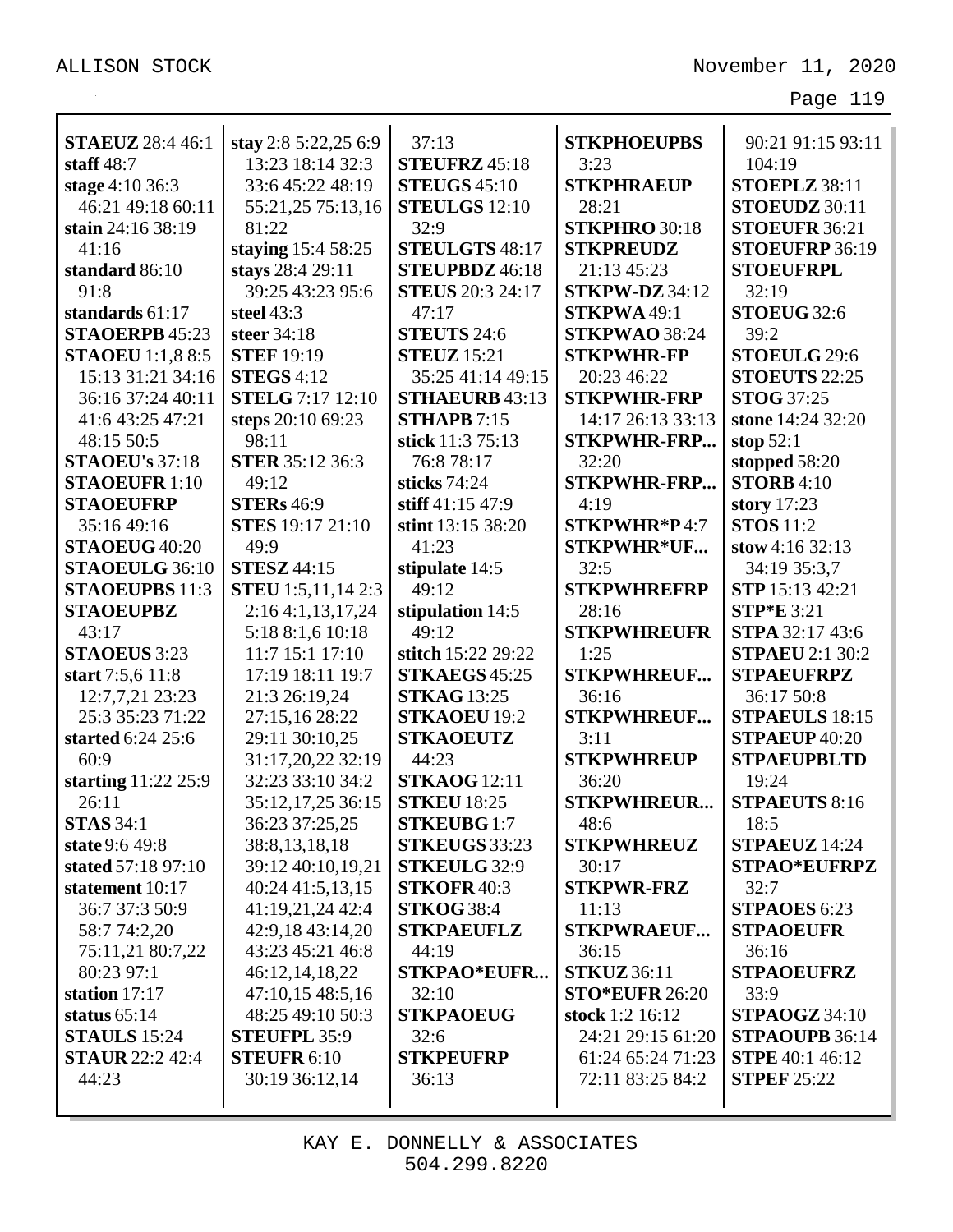| <b>STPEU</b> 15:12      | <b>STPHRAEUFRP</b>    | 35:15                |                     | 44:20               |
|-------------------------|-----------------------|----------------------|---------------------|---------------------|
| 33:22 34:9              | 48:7                  | <b>STPWHREUFRP</b>   | super $6:14$        |                     |
| <b>STPEUD 23:7</b>      |                       |                      | super's $6:25$      | symptoms $21:8$     |
|                         | <b>STPHRAEUFRPB</b>   | 11:17                | supply 2:1,25 31:21 | system 6:20 18:19   |
| STPEUFRP 32:11          | 32:8                  | <b>STPWRAOEURs</b>   | 46:24 50:4          | 18:20 19:2,4 21:7   |
| 50:5                    | <b>STPHRAEUGZ</b>     | 37:15                | support $33:21$     | 28:14,23 34:4       |
| <b>STPEUG</b> 4:19 7:15 | 26:19                 | <b>STPWROEU 38:3</b> | 75:15,16            | 35:1,7 37:14 49:1   |
| <b>STPEUGS</b> 35:17    | <b>STPHRAEUPB</b>     | strategies $55:10$   | supported 69:21     | T                   |
| <b>STPEULS 20:1</b>     | 14:12                 | 56:16,19             | 70:13 72:17 74:9    | T 31:23             |
| <b>STPH-R4:11</b>       | <b>STPHRAO</b> 32:17  | strategy 60:13       | 77:15               | T-FP 36:2           |
| <b>STPHA</b> 4:3 35:18  | STPHRAO*EUP           | 61:13 62:2 64:4      | suppose 32:4        | <b>T-FRPS</b> 49:17 |
| STPHA*EU 3:21           | 44:24                 | strength $54:5$      | suppress 19:8       | $T-T 20:21$         |
| <b>STPHAEBLG</b>        | <b>STPHRAOEFR</b>     | <b>STREUDZ</b> 19:19 | sure 3:20 8:1 10:19 |                     |
| 49:13                   | 27:7                  | STU 30:25 35:24      | 11:14,15 16:22      | <b>T-TS</b> 28:20   |
| <b>STPHAEU 6:12</b>     | <b>STPHRAOEUF</b>     | 38:2 39:3 41:20      | 37:4 40:25 42:3,6   | T*FR 17:23 29:5     |
| 14:3 18:15 20:7         | 23:8                  | student 22:23        | 42:14,20 43:23      | table 8:18,20 9:1   |
| 22:16                   | <b>STPHRAOEUF</b>     | studies 21:14,19     | 53:5 55:13 60:8     | 40:2 41:7 42:15     |
| <b>STPHAEUing</b>       | 36:12                 | 22:3,6,11,13,16      | 63:2 67:24 69:17    | 42:20 44:15 45:9    |
| 46:25                   | <b>STPHRAOEUF</b>     | 35:11 36:3,9         | 70:6 79:17 82:3     | 47:4 53:4,7,10      |
| <b>STPHAEUTS 9:6</b>    | 4:4                   | 37:12 38:18 39:4     | 100:3 101:20        | 60:4,8,12,15,16     |
| <b>STPHAO 44:14</b>     | <b>STPHREU 32:25</b>  | 39:8,9,13,16 40:4    | sures 37:15         | 61:14,18,22 62:8    |
| <b>STPHAOEUFRPL</b>     | <b>STPHREUB 42:3</b>  | 40:6 50:24 51:10     | surface 8:15,20 9:1 | 62:16 63:11,18      |
| 35:14                   | <b>STPHREUS</b> 13:23 | 51:23 52:3,13,20     | 33:16,23 34:4       | 64:20 65:5,21       |
| <b>STPHAOEUP</b>        | STPHRO 4:11           | 74:23 78:1 95:12     | 36:5,24 41:2,23     | tables 30:24 57:20  |
| 30:18                   | <b>STPHRO*FR</b>      | study 37:19 39:10    | 51:21 54:20 55:3    | 66:9 100:4          |
| <b>STPHAOEUPZ</b>       | 29:25                 | 40:4,17 51:10        | 55:21,25 56:8,18    | tack 1:21 28:11     |
| 45:24                   | <b>STPHROEUPB</b>     | 53:12 54:12,14       | 58:5,17 62:25       | tag 9:13 24:4 50:16 |
| STPHAUSZ 38:18          | 40:24 47:22           | 55:15,17 68:15,18    | 63:5 65:19 74:25    | tagging $33:10$     |
| <b>STPHEUPBL 3:22</b>   | <b>STPHRUFRPBL</b>    | 75:7 77:23,25        | 74:25 76:24 77:4    | tail $43:15$        |
| <b>STPHEURB</b> 4:20    | 10:18                 | 78:4                 | surfaces 34:2 41:7  | take 59:4 68:24     |
| <b>STPHOEP 35:17</b>    | <b>STPHRUFRPBLG</b>   | stuff 25:21 41:19    | 44:22 45:14 54:9    | 80:14 86:12 104:9   |
| STPHOEU 47:13           | 4:8                   | 43:22                | 74:5,24 75:17       | taken 2:21 65:24    |
| <b>STPHOEUFR 33:9</b>   | <b>STPOEU 30:18</b>   | <b>STUGTS</b> 41:14  | 76:8,17,19 77:6     | talk 5:10 11:10     |
| 36:19                   | 35:5                  | <b>STURZ</b> 21:4    | 78:17 80:1 81:3     | 13:13 23:17 55:9    |
| <b>STPHOEULG</b>        | STPOEUFP 36:13        | <b>STUSDZ</b> 40:12  | 81:20,22 82:6,9     | 58:3 69:17 84:14    |
| 42:24                   | <b>STPOEUFRDZ</b>     | <b>STWAOE 38:12</b>  | 83:3,695:697:16     | 88:15 90:19 99:16   |
| <b>STPHOEUPB 4:3</b>    | 13:25                 | <b>STWROUR 37:8</b>  | 99:25               | 101:11,14 102:7     |
| 34:25 39:12 41:23       | STPOEUPB 36:22        | subject $11:11$      | surgeries 38:23     | 102:19 103:15,20    |
| <b>STPHOEUPLT</b>       | STPOUPBL 47:21        | subpoena 19:8        | 46:6                | 103:22 104:5        |
| 49:8                    | STPOUTSZ 36:25        | sues $3:7$           | surprised 92:22     | talked 56:8 94:17   |
| <b>STPHOS</b> 42:14     | <b>STPRAEUS</b> 25:20 | suffer $34:11$       | surrogate $52:18$   | 94:21,22 95:3       |
| <b>STPHR-FRPB 4:1</b>   | <b>STPRAOEUR</b>      | suggested $82:2,5$   | <b>SW</b> 27:19     | talking $5:20,23$   |
| <b>STPHR-G49:8</b>      | 43:2                  | suggestion $10:12$   | swabbed 51:24       | 55:6 60:6 88:10     |
| <b>STPHRAE 31:7</b>     | STPREBGSs 30:15       | 50:19                | sy 12:2 13:22 20:11 | 88:20 94:12 97:3    |
| <b>STPHRAEU 37:15</b>   | <b>STPWHRA</b> 1:3    | suit $11:8$          | 36:17 40:20 41:9    | 99:9,10 100:17      |
| 45:2                    | <b>STPWHRAOEU</b>     | <b>SUL 34:9</b>      | 42:8,24 43:4        | 104:21              |
|                         |                       |                      |                     |                     |
|                         |                       |                      |                     |                     |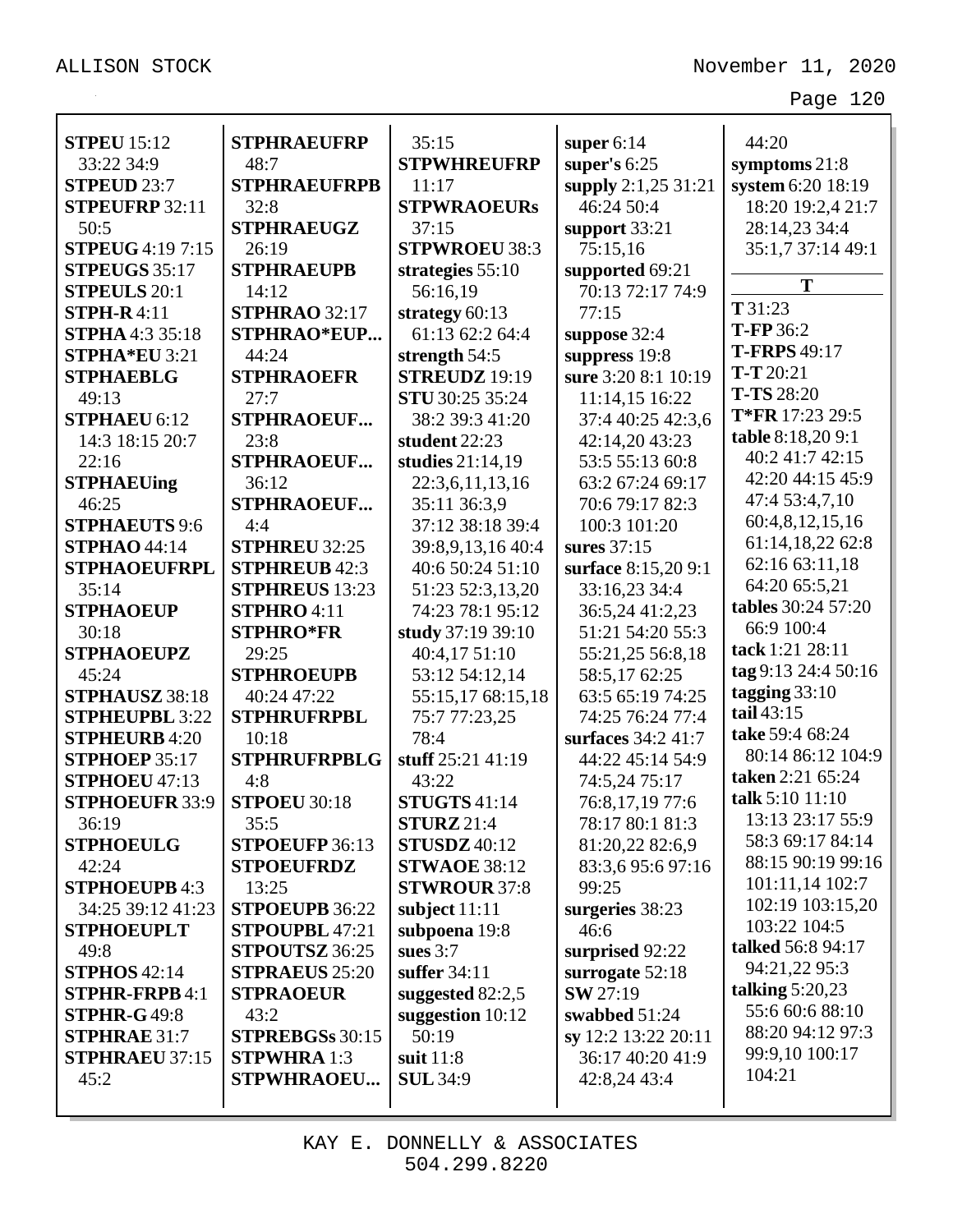|                            |                                      |                                   |                          | told 49:22 104:13                |
|----------------------------|--------------------------------------|-----------------------------------|--------------------------|----------------------------------|
| talks 77:9 94:16,17        | 5:22 6:4,9 10:16<br>11:8 15:12 17:12 | 92:25                             | <b>TKPWHAOE</b><br>24:22 |                                  |
| 102:16<br>tame 48:16       | 22:3 24:10 25:20                     | throw $51:14,15,16$<br>ties 15:24 | <b>TKPWHEULS</b>         | ton $24:15\,40:14$<br>47:11 48:8 |
| tank 50:4                  | 25:24,24 27:2                        | time 1:15 7:5 10:16               | 32:11                    | tone 42:19 46:21                 |
| <b>TAOEPBLs 6:5</b>        | 29:21 34:21 39:20                    |                                   | <b>TKPWHR-FR</b>         |                                  |
|                            |                                      | 12:24 13:4,19                     |                          | top 17:22 21:7                   |
| <b>TAOEULGZ</b>            | 44:19 45:13 47:23                    | 27:6,11 29:15                     | 33:14                    | tore 30:8 49:17                  |
| 29:16                      | <b>TEUF 15:17</b>                    | 30:5 35:18 37:13                  | <b>TKPWHR-FRP</b>        | totally 69:13                    |
| tape $8:25$                | <b>TEUFR</b> 14:22 36:3              | 42:25 44:9 45:3                   | 29:15                    | tote 43:21                       |
| <b>TAPLG 43:23</b>         | <b>TEUTS</b> 3:9 17:9                | 45:19 54:16 74:5                  | <b>TKPWHRAEUF</b>        | touch 7:9 36:23                  |
| team 100:24                | Thank 81:23 83:21                    | 77:14,17,22 78:15                 | 32:10                    | 42:3                             |
| teen $6:9$                 | <b>THARPB 50:5</b>                   | 79:14,17,22 80:2                  | <b>TKPWHRAEUPB</b>       | <b>touched</b> 38:23 40:1        |
| TEF 22:9 45:12             | theed $6:25$                         | 81:21 82:2,5,8,15                 | 12:12                    | 62:25,25                         |
| <b>TEFR 24:14</b>          | <b>THEPB 9:18</b>                    | 85:8 94:22 100:11                 | <b>TKPWHREFR</b>         | touching 33:16                   |
| tell 24:8 38:22 45:5       | thi 85:7                             | 104:9,20,23                       | 43:24                    | 36:5                             |
| 62:12,22 64:6              | thief $40:9$                         | times 7:3 80:12                   | <b>TKPWHRES</b>          | tourist 25:20                    |
| 69:7 70:3,25               | thing $9:14$ 17:2                    | $\sin 41:24$                      | 27:21                    | tow 1:16 27:9                    |
| 96:12 98:8 99:13           | 40:18 65:20 66:12                    | $\lim_{7 \cdot 14}$               | TKPWOBG41:15             | tows 44:17                       |
| 100:25                     | 77:7 85:25 103:24                    | tip9:20                           | TKPWOEPZ 8:25            | $\cos 2:16$                      |
| template 86:9,10           | things $17:240:16$                   | <b>TK*EFRPBTS</b>                 | <b>TKPWORPB</b>          | toxicology 8:5                   |
| 86:15                      | 40:17 43:12 51:17                    | 29:4                              | 45:10                    | 61:22                            |
| temporality 54:11          | 55:22 57:3 60:1                      | <b>TKABLG 30:19</b>               | <b>TKPWRAEUG 7:5</b>     | toy 4:16 14:7 26:25              |
| temporary 9:14             | 62:5 97:8 99:25                      | TKAEPBG 12:14                     | TKPWRAFR 5:3,9           | 29:6 34:23 40:2                  |
| ten 9:10 37:8              | 104:21                               | TKAEPBing 12:6                    | <b>TKPWRAOEFR</b>        | 45:25                            |
| tend 9:10 37:8             | think 8:13,14 9:14                   | <b>TKAEUB</b> 20:13               | 48:23                    | <b>TP-FP</b> 29:23               |
| 53:18                      | 9:15 10:2,7 13:4                     | TKAEULG 13:23                     | <b>TKPWRAOS</b>          | <b>TP-TS 50:8</b>                |
| term 4:11,12 26:15         | 16:11 22:24 26:8                     | <b>TKAFPL 50:1</b>                | 23:21                    | <b>TPABL</b> 45:12               |
| terms 17:24 53:8,9         | 26:21,22 31:11                       | <b>TKAPB 14:3</b>                 | TKPWREB41:21             | <b>TPAEUGS 17:25</b>             |
| 53:19                      | 40:11 41:5 53:25                     | TKAPBLG 12:12                     | <b>TKPWREBG</b>          | 37:4                             |
| <b>TERPLG 5:19</b>         | 54:3,22 55:13                        | <b>TKE 5:21 18:1</b>              | 41:22                    | TPAEUPBL 45:13                   |
| test 9:16 18:19            | 56:13 61:12 71:3                     | 22:24 24:3                        | <b>TKPWROEU</b>          | <b>TPAEUPLG</b> 19:17            |
| 22:23 38:6,10              | 71:21 73:16,20,24                    | <b>TKEULGZ</b> 45:16              | 42:23                    | <b>TPAEUTS 41:1</b>              |
| 74:25                      | 74:1 79:19 85:9                      | TKOEPBL 38:24                     | TKPWROR 37:5             | 42:6                             |
| <b>tested 22:11</b>        | 97:1,13                              | <b>TKOERPB 28:11</b>              | <b>TKRA 49:11</b>        | TPAOEPB 43:3                     |
| <b>testified</b> 19:9 56:4 | thinking $53:7,9$                    | TKOEUFR 34:13                     | <b>TKRAPB</b> 41:17      | <b>TPAOEU 36:14</b>              |
| 56:9 67:5 90:23            | thinks $67:21$                       | <b>TKOEUPBLG</b>                  | TKUPBL 8:18              | <b>TPAOEUPLS 6:22</b>            |
| 92:4                       | third 40:23                          | 31:12                             | <b>TOBGS</b> 12:19,19    | TPAOG 4:3                        |
| testifies $64:19$          | thought $58:3,15$                    | <b>TKP-PB</b> 2:7                 | today 1:23 5:23          | <b>TPAOLGS</b> 32:24             |
| testify 2:4,6 19:10        | 78:8 82:9 96:14                      | <b>TKPAS 28:9</b>                 | 26:3 31:14 38:7          | <b>TPASZ 28:21</b>               |
| 64:20 65:4 68:2            | 104:19                               | <b>TKPEFP 31:17</b>               | 40:8 52:2 61:20          | <b>TPER 20:3</b>                 |
| 87:11                      | thousand $41:444:1$                  | TKPEFs 9:4                        | 67:6 82:25 102:5         | <b>TPH-FRPBLG</b>                |
| testimony 52:2             | 45:8                                 | <b>TKPEU 5:20</b>                 | 102:7,18 103:15          | 28:24 40:17                      |
| 64:13 67:12,20             | <b>THRAO*EFR</b>                     | TKPOEUP1:8                        | toe 1:16 27:9            | <b>TPH-TSDZ</b> 33:7             |
| 68:9 95:15                 | 36:19                                | <b>TKPWAEUGS</b>                  | toes 44:17               | <b>TPH*R</b> 17:4                |
| testing $99:24$            | three 24:4,13 28:18                  | 18:11 20:10                       | <b>TOEUTS</b> 10:15      | <b>TPHA*E</b> 3:21               |
| TEU 1:13 3:7 4:20          | 28:21 56:18 84:10                    | TKPWEUSZ 32:15                    | <b>TOEUZ</b> 47:23       | <b>TPHABS</b> 37:9               |
|                            |                                      |                                   |                          |                                  |

KAY E. DONNELLY & ASSOCIATES 504.299.8220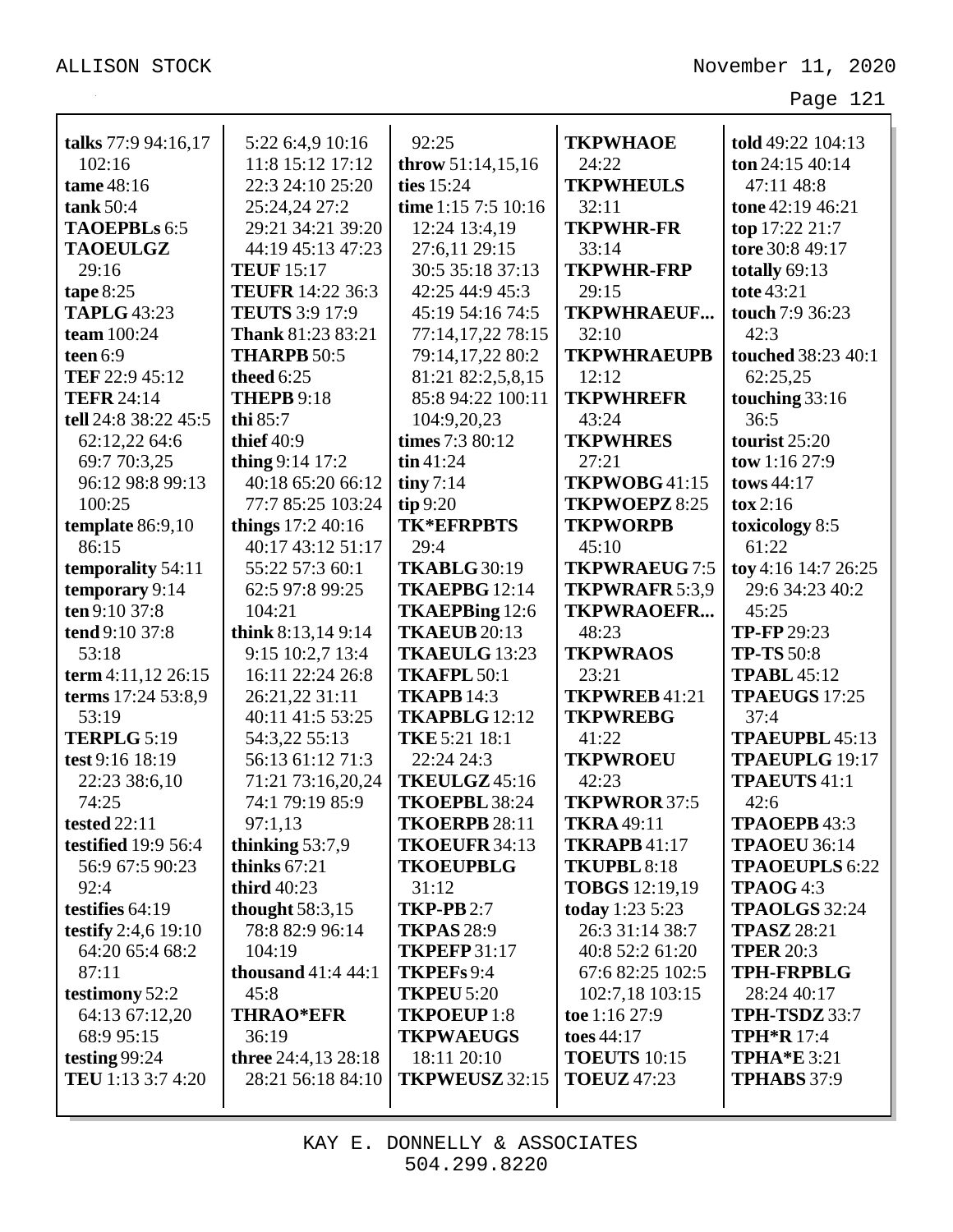| <b>TPHAELG 22:2</b>                          | 47:23                                        | <b>TPRAEUGS 19:16</b>                       | 91:14,24 92:1                         | <b>TWHAOEULG</b>   |
|----------------------------------------------|----------------------------------------------|---------------------------------------------|---------------------------------------|--------------------|
| <b>TPHAEUG</b> 10:25<br><b>TPHAEULS</b> 3:10 | <b>TPHRAEUS 40:5</b><br><b>TPHRAFR 20:19</b> | <b>TPRAG</b> 12:21<br><b>TPRAO*PB 20:11</b> | 94:14,16,17,19<br><b>TRAEUG 19:17</b> | 49:15              |
|                                              |                                              |                                             |                                       | twice 25:14        |
| <b>TPHAEUPB 15:20</b>                        | <b>TPHRAO 49:2</b>                           | <b>TPRAOEUPBL</b>                           | <b>TRAEUGS 2:8</b>                    | two 5:19 9:24 12:1 |
| 41:5 49:14                                   | <b>TPHRAOEUF</b>                             | 34:3                                        | train 16:18,21                        | 12:5 14:12 21:3    |
| <b>TPHAF 28:10</b>                           | 46:14                                        | <b>TPRAOEURS</b>                            | 33:10,23 35:5,17                      | 24:12 26:25 27:1   |
| <b>TPHAO*E</b> 3:22                          | TPHRAOEUFR                                   | 42:22                                       | 41:11                                 | 28:9,12 30:15      |
| TPHAOBG4:14                                  | 32:19                                        | <b>TPRAPB 18:25</b>                         | training $97:14$                      | 34:21 35:3 38:4    |
| <b>TPHAOEUFRP</b>                            | TPHRAOEUFR                                   | 34:1 35:25 41:8                             | trans $53:3$                          | 41:6 44:21 54:3    |
| 49:2                                         | 50:8                                         | 41:25 42:9                                  | transfer 82:17                        | 56:17 65:17 78:1   |
| <b>TPHAOEUFRPB</b>                           | <b>TPHRAOEUFR</b>                            | <b>TPREUB</b> 2:9                           | transformation                        | 91:1 92:23 102:12  |
| 4:10                                         | 36:17                                        | <b>TPROELG 37:21</b>                        | 53:3                                  | 103:6,13,14        |
| <b>TPHAOEUFZ</b>                             | <b>TPHRAOEUPB</b>                            | <b>TPROEP 41:19</b>                         | transmission 14:20                    | <b>TWOBG</b> 10:15 |
| 45:17                                        | 1:4 10:6 32:24                               | <b>TPROLG 49:10</b>                         | 14:22,23 15:3,14                      | <b>TWOTS</b> 37:15 |
| <b>TPHAOEUG 5:25</b>                         | <b>TPHRAOEURS</b>                            | <b>TPROLGed 39:5</b>                        | 16:3 20:8,25                          | type 2:12 5:19,21  |
| 50:3                                         | 41:13                                        | TPW*EUFR 21:9                               | 34:19 35:22 40:25                     | 10:23 31:9 33:20   |
| TPHAOEUL 49:14                               | TPHRAOG 4:16                                 | 30:15                                       | 41:6 51:2 55:6                        | 98:14 101:18       |
| <b>TPHAOEUPBZ</b>                            | <b>TPHRAUPB 28:2</b>                         | TPWAEUPL 41:9                               | 59:8 74:22                            | typical $5:1841:4$ |
| 34:13                                        | <b>TPHRERPB 46:12</b>                        | <b>TPWAEUZ</b> 14:11                        | transmit 15:5                         | $\mathbf{U}$       |
| <b>TPHAOEUPZ</b>                             | TPHREULG 40:19                               | TPWAOEUZ 29:6                               | 79:25 82:6,22                         |                    |
| 47:9                                         | <b>TPHRO 32:18</b>                           | <b>TPWAULGTSZ</b>                           | transmitted 36:5                      | <b>U.S</b> 13:6    |
| TPHAOEUZ 48:11                               | <b>TPHROEBG</b>                              | 42:2                                        | 75:18 82:9                            | <b>UF</b> 7:15     |
| 50:1                                         | 46:25                                        | <b>TPWEUPLG</b>                             | trial 2:3,13 38:8                     | <b>ULT</b> 10:25   |
| <b>TPHEPBL 39:19</b>                         | <b>TPHROEUFRZ</b>                            | 18:25                                       | 63:17 68:1 69:17                      | ultimate 55:18     |
| TPHEUDZ 27:25                                | 46:24                                        | <b>TPWHAUS 6:7</b>                          | trick 72:6                            | un 20:1 37:18      |
| 46:16                                        | <b>TPHROEUG</b>                              | <b>TPWHOEUR</b>                             | tricking 72:10                        | $un/*ERBly 25:2$   |
| TPHOEUB 42:23                                | 30:18                                        | 38:13                                       | trip $50:20$                          | un/KPOEPB 39:4     |
| <b>TPHOUFRP 34:2</b>                         | <b>TPHROEUPBG</b>                            | <b>TPWHRAOEUB</b>                           | true 21:5 74:20,20                    | un/PHRA 38:5       |
| <b>TPHOUPB 50:5</b>                          | 38:2                                         | 48:25                                       | try 11:23 50:20                       | $un/TO$ *R 48:25   |
| <b>TPHOUZ</b> 39:25                          | <b>TPHROTS 26:1</b>                          | <b>TPWHRAOEUPB</b>                          | 53:13,18,20 72:13                     | un/TPHREUG         |
| <b>TPHR-FRPBLS</b>                           | 40:5                                         | 46:6                                        | 93:21                                 | 4:24               |
| 3:24                                         | <b>TPHRUZ</b> 41:19                          | <b>TPWHRAOEZ</b>                            | trying 35:21 38:8                     | understand 14:24   |
| <b>TPHR-G 38:6</b>                           | TPHUBG 5:16                                  | 36:2                                        | 38:22 53:22 55:17                     | 22:4 52:10 62:13   |
| <b>TPHR-TS 33:1</b>                          | <b>TPOEP</b> 45:19                           | TPWHUPL 27:8                                | 55:20 72:2 78:19                      | 67:20 69:6 87:17   |
| <b>TPHRAE 3:25</b>                           | <b>TPOEU</b> 17:21                           | <b>TPWOS</b> 38:23                          | 82:24 86:6                            | 104:20             |
| <b>TPHRAEPBTS</b>                            | 22:25 48:7                                   | <b>TPWRAEU 5:9</b>                          | <b>TS</b> 36:1                        | understanding      |
| 17:4                                         | TPOEUPL 7:15                                 | <b>TPWRAEUPL</b>                            | <b>Tulane 3:18 4:2</b>                | 4:21 22:8 34:8     |
| <b>TPHRAEU 24:5,19</b>                       | <b>TPOPBS</b> 1:22                           | 27:6                                        | 10:19 13:16 22:15                     | 67:25 101:15       |
| 35:17 37:18 41:25                            | <b>TPOUF 27:17</b>                           | <b>TPWRAFR 5:8</b>                          | 22:21 23:7 31:16                      | underwrite 3:4     |
| 46:24                                        | TPOUFP 40:1                                  | <b>TPWROUPBLZ</b>                           | 40:2 43:7 98:21                       | unflake 28:5       |
| <b>TPHRAEUFPB</b>                            | <b>TPOUFPed 40:2</b>                         | 2:17                                        | 98:24                                 | unfortunately 59:3 |
| 45:20                                        | TPOUFRP41:10                                 | <b>TRA 20:2</b>                             | turn 10:2 17:14                       | unI $22:1$         |
| <b>TPHRAEUFZ 4:9</b>                         | <b>TPOULG</b> 14:11                          | track 104:18,18                             | 18:8 25:25 26:5                       | universe 62:4      |
| <b>TPHRAEUPB</b>                             | TPOUPLG 25:17                                | tracks 82:14                                | 29:17,21 30:6                         | universities 85:24 |
| 27:15 32:19 47:14                            | <b>TPRAEUG 41:19</b>                         | Tracy 90:20 91:11                           | turning $17:19$                       | 88:16              |
|                                              |                                              |                                             |                                       |                    |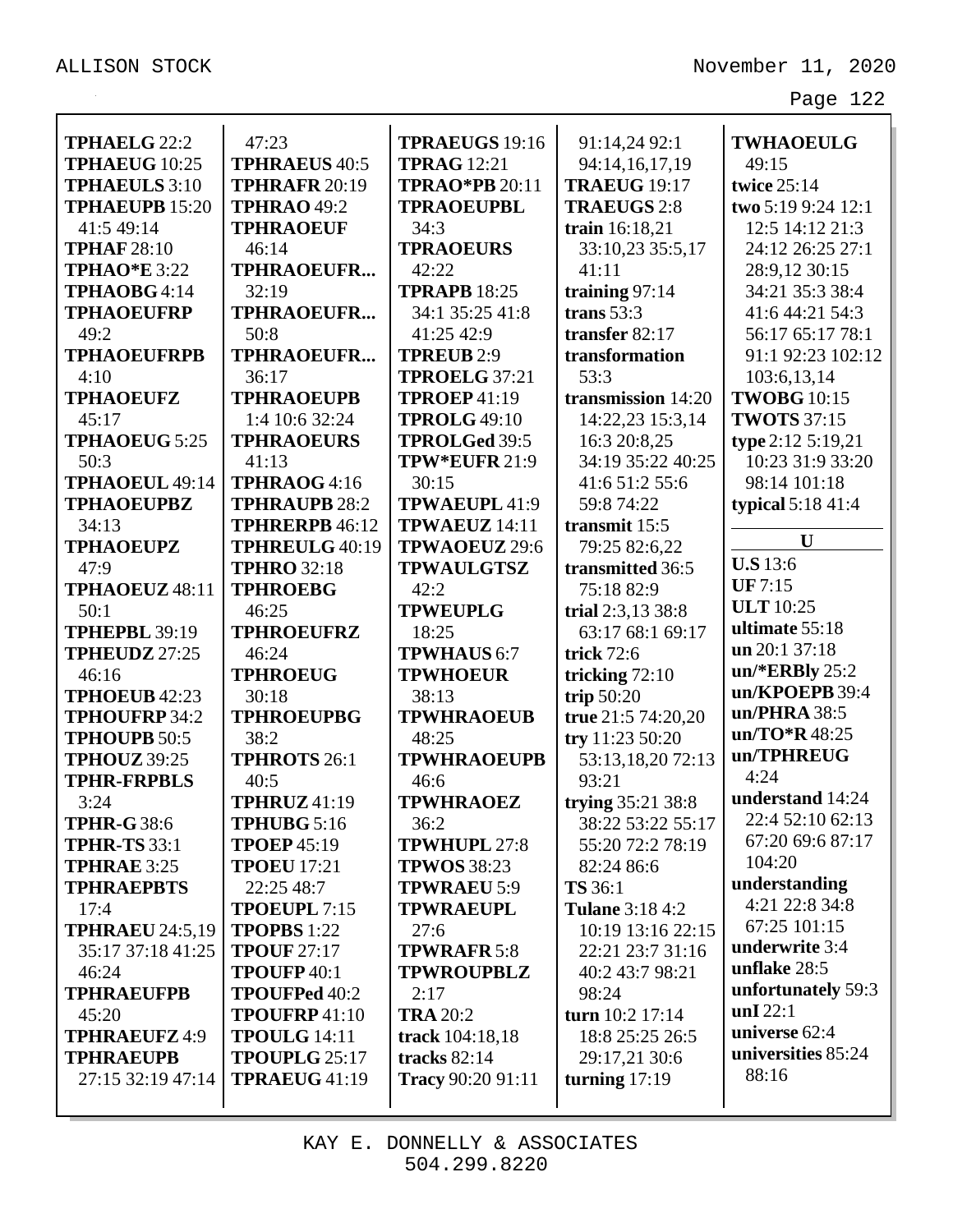| university 9:23       | 6:19,22,23 7:14       | <b>WAOG</b> 34:3,3  | 43:22                | 91:10 92:18 93:12    |
|-----------------------|-----------------------|---------------------|----------------------|----------------------|
| 22:21 43:16 45:7      | 7:21,23 12:4,5        | 41:23               | whatnot 67:22        | 93:17,24 94:3,8      |
| 98:20                 | 16:3 18:1 20:25       | <b>WAOU 23:3</b>    | <b>WHRAEU 8:21</b>   | 94:13 96:4,10        |
| <b>UNO 99:2</b>       | 35:6 36:2,4,9 39:6    | ward 39:22          | 34:6                 | 102:25 103:25        |
| unon $45:13$          | 39:17 40:25 41:1      | wasn't 10:16 89:25  | <b>WHRAEUF 3:12</b>  | <b>WOEG 39:10</b>    |
| unreasonable          | 42:12 43:3 51:8,9     | 96:17               | <b>WHRAG 5:20</b>    | <b>WOEP</b> 17:22    |
| 66:19                 | 51:14 52:13,19,22     | water $8:19$        | 26:25                | <b>WOEPB</b> 43:16   |
| untruths 66:22        | 52:24 54:20 55:3      | WAU 40:25 47:18     | <b>WHRAOEU 34:7</b>  | WOEULD 49:7          |
| unwith $22:22$        | 55:11,21,23,24        | 50:20               | <b>WHRAUFRP5:9</b>   | <b>WOEUS</b> 21:23   |
| <b>update</b> 89:8,12 | 56:7,17,17 58:4       | WAUGing 30:22       | <b>WHREURP 11:11</b> | <b>WOF</b> 6:22      |
| updated 89:7 90:15    | 58:16 60:5 61:23      | way 3:19 4:10 12:6  | <b>WHRO 38:21</b>    | woke 38:8            |
| <b>USAA</b> 96:5,6    | 62:17 63:2 75:13      | 13:19 14:1,20,23    | <b>WHROEUPB</b>      | <b>WOP 26:23</b>     |
| use 3:17 7:23 8:4     | 76:6,10 77:3,5        | 15:4 16:3 17:3,8    | 32:14                | word 3:8,184:22      |
| 9:17,18 10:10         | 78:7 79:12 91:7       | 18:4 28:1 36:1      | <b>WHRU</b> 7:10     | 38:21 39:21 51:4     |
| 16:24 42:18 48:12     | 96:12,15              | 39:9,11,21 41:16    | wide 10:22 24:10     | 78:18 81:2 82:4      |
| 49:21 51:4,13         | viruses 5:16 6:16     | 41:24 45:17 46:9    | wife 26:20 27:5      | 82:16                |
| 53:13,19 54:1         | 6:18 79:8,16          | 47:11 53:2 55:25    | 45:18 47:9           | word-for-word        |
| 57:1,3,4 75:6         | visible 8:20          | 63:10,13,15 64:12   | windows 68:20        | 95:11                |
| 78:17                 |                       | 64:21 66:11,13      | wine $4:248:19$      | words $84:8$         |
| uses $81:2$           | W                     | 68:2 74:6,7,18,19   | 42:19 45:9           | wore 1:6 11:17,24    |
| usual 15:17 41:6      | <b>WAEPBLGTS</b>      | 75:9 82:20,21       | wining $44:15$       | 28:22                |
| 47:21                 | 4:21                  | we'll 90:18         | wipe 21:25 45:14     | work 4:20,20 8:22    |
|                       | <b>WAEUDZ</b> 26:18   | we're 59:23 62:14   | 61:14,18 63:5        | 11:5 12:25 13:3,4    |
| $\mathbf{V}$          | <b>WAEUP</b> 41:18    | 78:24 79:5 89:23    | 97:12                | 13:5 18:17,22        |
| vac 100:6             | wage 8:23 48:15       | 97:3 99:9           | wiping 43:1 45:10    | 37:16 43:16 46:20    |
| variant 78:3          | waist $35:3$          | we've 39:13 60:6    | 62:8 98:12 100:4     | 48:24 50:14 86:6     |
| variation 78:2        | wait 15:20 76:5       | 85:24 89:17,17      | wise 40:18,19        | 89:12 97:7 98:15     |
| varies $22:14$        | 88:1                  | 101:19              | wises $46:20$        | 98:18,19             |
| variety 75:5          | waiting $73:6,10$     | wean 22:25          | wish 91:4            | workday 101:5        |
| various 7:3 73:25     | wake 11:24            | wear 18:11 44:25    | witness 4:18 15:19   | worked 13:1 85:24    |
| 89:14                 | walk 4:8 5:11 22:1    | <b>WEBG 31:11</b>   | 26:7,18 27:18        | worker 60:14         |
| vary 44:20            | 30:24                 | week 14:8 22:25     | 29:1 49:24 52:8      | working 13:14        |
| vast 37:6             | walking $21:16$       | 39:12 41:9 42:24    | 52:15 56:14,25       | works 98:24          |
| vent 15:12 17:12      | 22:10                 | weigh 74:18 75:8    | 60:23 61:2,10        | world 39:25          |
| 39:20                 | want 13:3,20 16:13    | 77:8                | 62:21 63:24 64:3     | <b>WORLG</b> 39:5,14 |
| ventilation 15:12     | 54:5,6,7,11,14        | went 12:20 13:2     | 64:24 65:3,10        | worried 13:9         |
| 18:10                 | 57:10 65:7 67:23      | 14:7 25:14 27:5     | 66:20 67:14 68:10    | wouldn't 14:8        |
| ventilator 51:15      | 69:16 72:14 77:8      | 39:9 51:23          | 68:14 70:23 71:24    | 99:23 100:1          |
| versus 5:19 6:16      | 78:13,25 89:22        | weren't 56:9 78:6   | 72:3,7 73:3,7,11     | <b>WOUR 8:18</b>     |
| 7:13 39:14            | 90:2 91:19 92:7       | 98:12               | 73:17,21 76:14,22    | <b>WR-G</b> 4:13     |
| vial $21:25$          | 94:2                  | west 39:20          | 77:21 78:21 80:16    | <b>WRAO*EU</b> 1:23  |
| vice 37:10 49:13      | wanted $56:15$        | <b>WEUB</b> 7:24    | 80:20 81:9,13        | <b>WRAOEPB 11:7</b>  |
| viral $8:3,5,39:10$   | <b>WAOB</b> 4:17 8:17 | <b>WHAEUTS 23:1</b> | 85:18 86:8,25        | <b>WRAOEU 8:6</b>    |
| virion $51:20$        | <b>WAOEUFRPing</b>    | WHAOEU 39:9         | 87:6, 14, 19, 23     | 34:18                |
| virus $5:186:12,18$   | 46:12                 | <b>WHAOEUFLZ</b>    | 89:5 90:5,10,14      | <b>WRAOEUBG 33:2</b> |
|                       |                       |                     |                      |                      |
|                       |                       |                     |                      |                      |

KAY E. DONNELLY & ASSOCIATES 504.299.8220